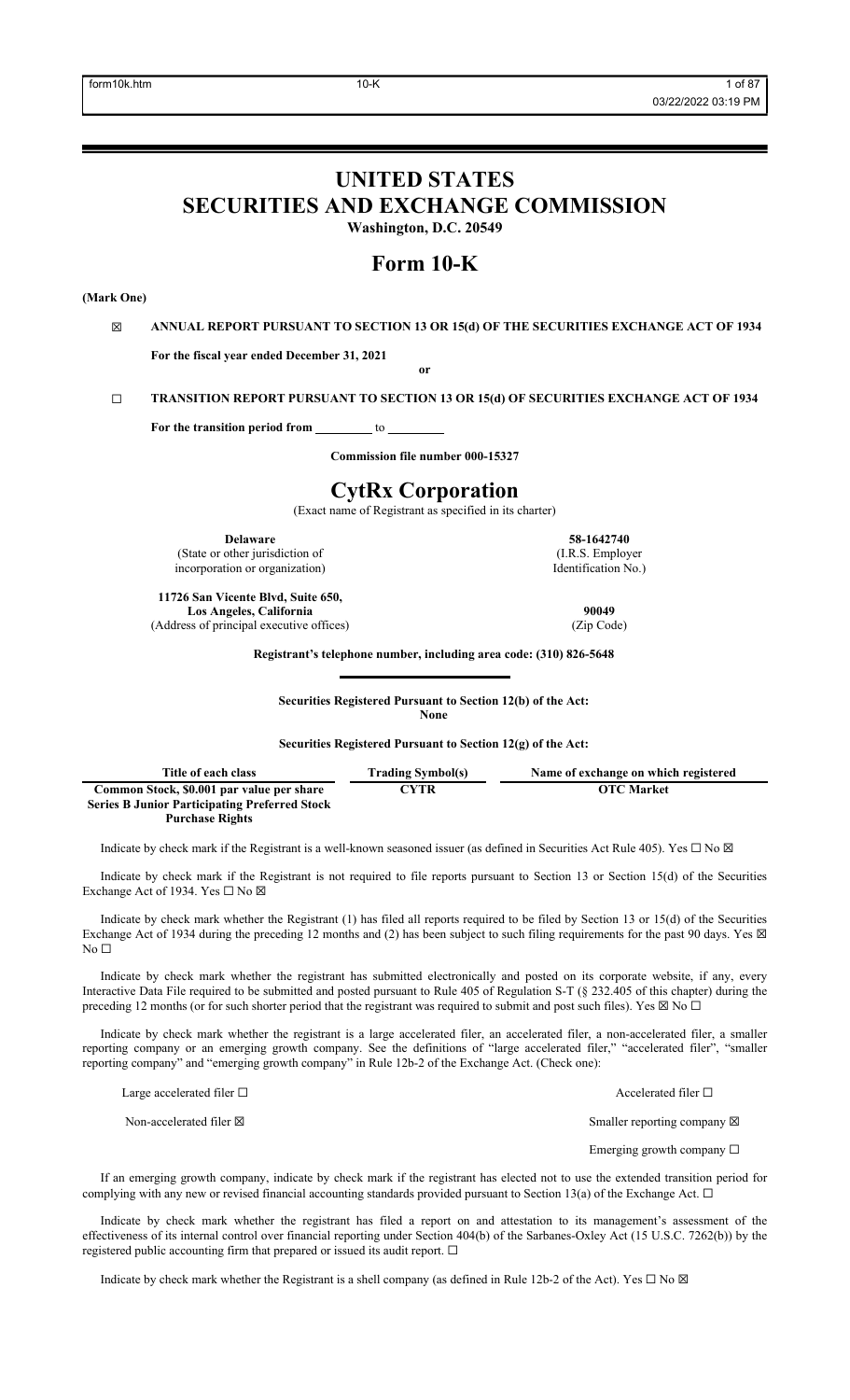Based on the closing price of the Registrant's common stock as reported on OTC Market, the aggregate market value of the Registrant's common stock held by non-affiliates on June 30, 2021 (the last business day of the Registrant's most recently completed second fiscal quarter) was approximately \$35.4 million. Shares of common stock held by directors and executive officers and any ten percent or greater stockholders and their respective affiliates have been excluded from this calculation, because such stockholders may be deemed to be "affiliates" of the Registrant. This is not necessarily determinative of affiliate status for other purposes. The number of outstanding shares of the Registrant's common stock as of March 23, 2022 was 38,801,422.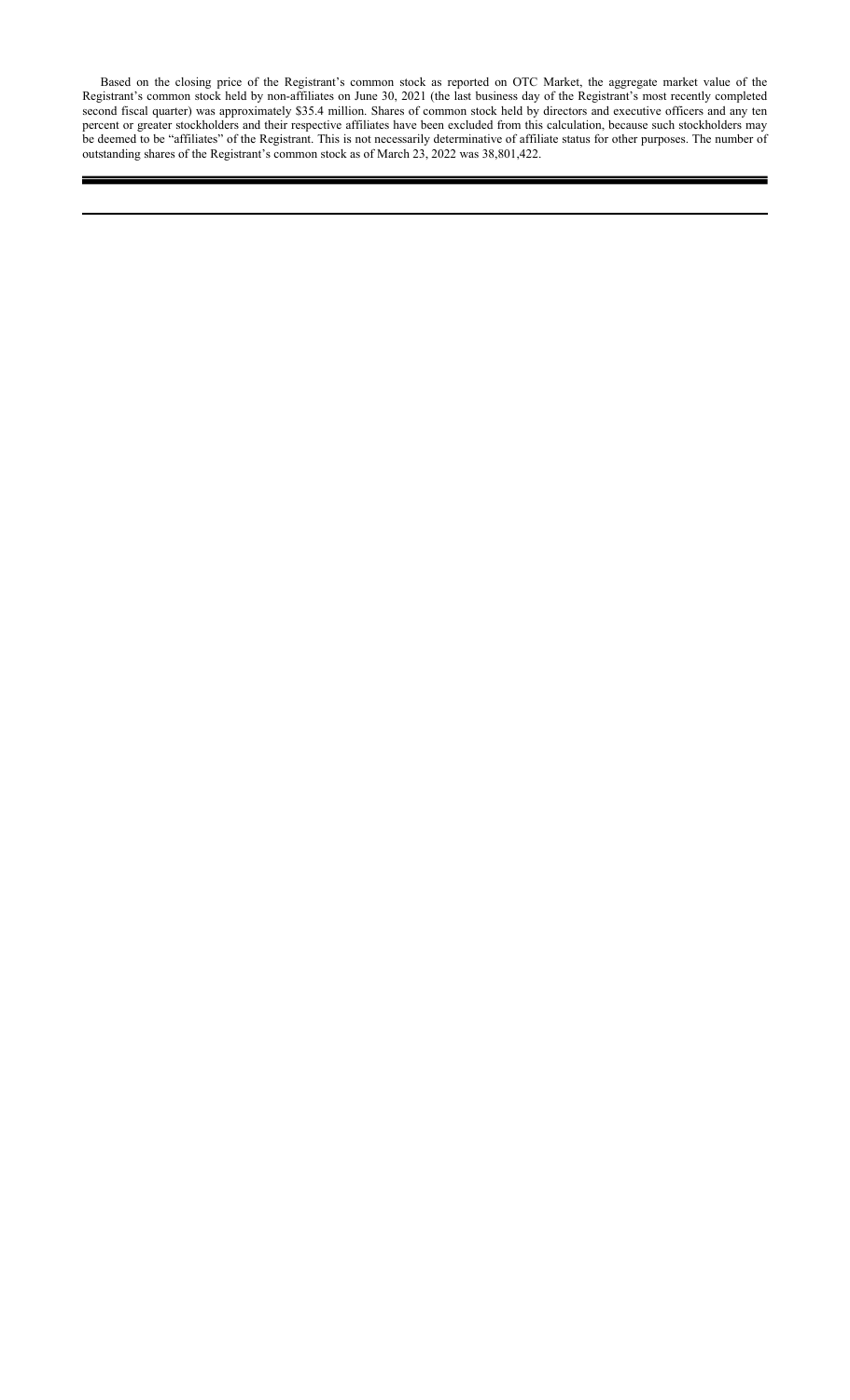## **CYTRX CORPORATION 2021 ANNUAL REPORT ON FORM 10-K**

# **TABLE OF CONTENTS**

|                                                                                       | Page           |
|---------------------------------------------------------------------------------------|----------------|
| NOTE ON FORWARD-LOOKING STATEMENTS                                                    | 3              |
| <b>PARTI</b>                                                                          |                |
| Item 1. BUSINESS                                                                      | $\overline{4}$ |
| Item 1A. RISK FACTORS                                                                 | 17             |
| Item 1B. UNRESOLVED STAFF COMMENTS                                                    | 36             |
| Item 2. PROPERTIES                                                                    | 36             |
| Item 3. LEGAL PROCEEDINGS                                                             | 37             |
| <b>Item 4. MINE SAFETY DISCLOSURES</b>                                                | 37             |
| <b>PART II</b>                                                                        |                |
| Item 5. MARKET FOR REGISTRANT'S COMMON EQUITY, RELATED STOCKHOLDER MATTERS AND ISSUER |                |
| PURCHASES OF EQUITY SECURITIES                                                        | 38             |
| Item 6. [RESERVED]                                                                    | 39             |
| Item 7. MANAGEMENT'S DISCUSSION AND ANALYSIS OF FINANCIAL CONDITION AND RESULTS OF    |                |
| <b>OPERATIONS</b>                                                                     | 39             |
| Item 7A. OUANTITATIVE AND OUALITATIVE DISCLOSURES ABOUT MARKET RISK                   | 48             |
| Item 8. FINANCIAL STATEMENTS AND SUPPLEMENTARY DATA                                   | 48             |
| Item 9. CHANGES IN AND DISAGREEMENTS WITH ACCOUNTANTS ON ACCOUNTING AND FINANCIAL     |                |
| <b>DISCLOSURE</b>                                                                     | 48             |
| Item 9A. CONTROLS AND PROCEDURES                                                      | 48             |
| Item 9B. OTHER INFORMATION                                                            | 48             |
| Item 9C. DISCLOSURE REGARDING FOREIGN JURISDICTIONS THAT PREVENT INSPECTIONS          | 48             |
| <b>PART III</b>                                                                       |                |
| Item 10. DIRECTORS. EXECUTIVE OFFICERS AND CORPORATE GOVERNANCE                       | 49             |
| Item 11. EXECUTIVE COMPENSATION                                                       | 51             |
| Item 12. SECURITY OWNERSHIP OF CERTAIN BENEFICIAL OWNERS AND MANAGEMENT AND RELATED   |                |
| <b>STOCKHOLDER MATTERS</b>                                                            | 56             |
| Item 13. CERTAIN RELATIONSHIPS AND RELATED TRANSACTIONS. AND DIRECTOR INDEPENDENCE    | 57             |
| Item 14. PRINCIPAL ACCOUNTANT FEES AND SERVICES                                       | 58             |
| <b>PART IV</b>                                                                        |                |
| Item 15. EXHIBIT AND FINANCIAL STATEMENT SCHEDULES                                    | 59             |
| Item 16. FORM 10-K SUMMARY                                                            | 62             |
|                                                                                       |                |
| <b>SIGNATURES</b>                                                                     |                |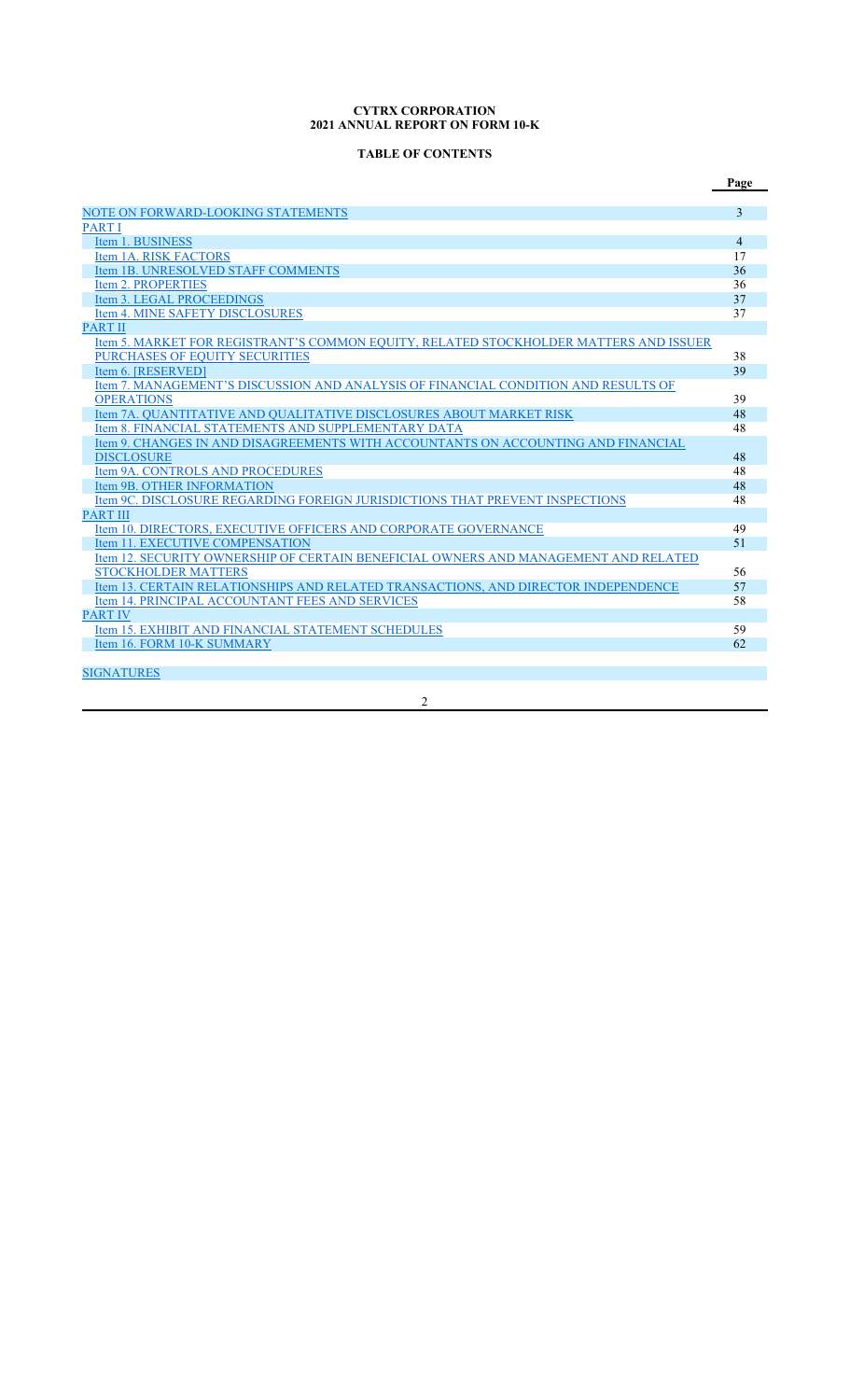#### **NOTE ON FORWARD-LOOKING STATEMENTS**

References throughout this Annual Report on Form 10-K, the "Company," "CytRx," "we," "us," and "our," except where the context requires otherwise, refer to CytRx Corporation and its subsidiary.

Some of the information contained in this Annual Report may include forward-looking statements that reflect our current views with respect to our research and development activities, business strategy, business plan, financial performance and other future events. These statements include forward-looking statements both with respect to us, specifically, and the biotechnology sector, in general. We make these statements pursuant to the safe harbor provisions of the Private Securities Litigation Reform Act of 1995. Statements that include the words "expect," "intend," "plan," "believe," "project," "estimate," "may," "should," "anticipate," "will" and similar statements of a future or forward-looking nature identify forward-looking statements for purposes of the federal securities laws or otherwise.

All forward-looking statements involve inherent risks and uncertainties, and there are or will be important factors that could cause actual results to differ materially from those indicated in these statements. We believe that these factors include, but are not limited to, those factors set forth in the sections entitled "Business," "Risk Factors," "Legal Proceedings," "Management's Discussion and Analysis of Financial Condition and Results of Operations," "Quantitative and Qualitative Disclosures About Market Risk" and "Controls and Procedures" in this Annual Report, all of which you should review carefully. Please consider our forward-looking statements in light of those risks as you read this Annual Report. We undertake no obligation to publicly update or review any forward-looking statement, whether as a result of new information, future developments or otherwise, except as required by law.

If one or more of these or other risks or uncertainties materializes, or if our underlying assumptions prove to be incorrect, actual results may vary materially from what we anticipate. All subsequent written and oral forward-looking statements attributable to us or individuals acting on our behalf are expressly qualified in their entirety by this Note.

#### **INDUSTRY DATA**

Unless otherwise indicated, information contained in this Annual Report concerning our industry, including our general expectations and market opportunity, is based on information from our own management estimates and research, as well as from industry and general publications and research, surveys and studies conducted by third parties. Management estimates are derived from publicly available information, our knowledge of our industry and assumptions based on such information and knowledge, which we believe to be reasonable. In addition, assumptions and estimates of our and our industry's future performance are necessarily subject to a high degree of uncertainty and risk due to a variety of factors, including those described below in the "Risk Factors" section of this Annual Report. These and other factors could cause our future performance to differ materially from our assumptions and estimates.

## **TRADEMARKS**

CytRx, LADR and ACDx are some of our trademarks used in this Annual Report. This Annual Report also includes trademarks, trade names and service marks that are the property of other organizations. Solely for convenience, trademarks and trade names referred to in this Annual Report sometimes appear without the ® and ™ symbols, but those references are not intended to indicate that we will not assert, to the fullest extent under applicable law, our rights, or that the applicable owner will not assert its rights, to these trademarks and trade names.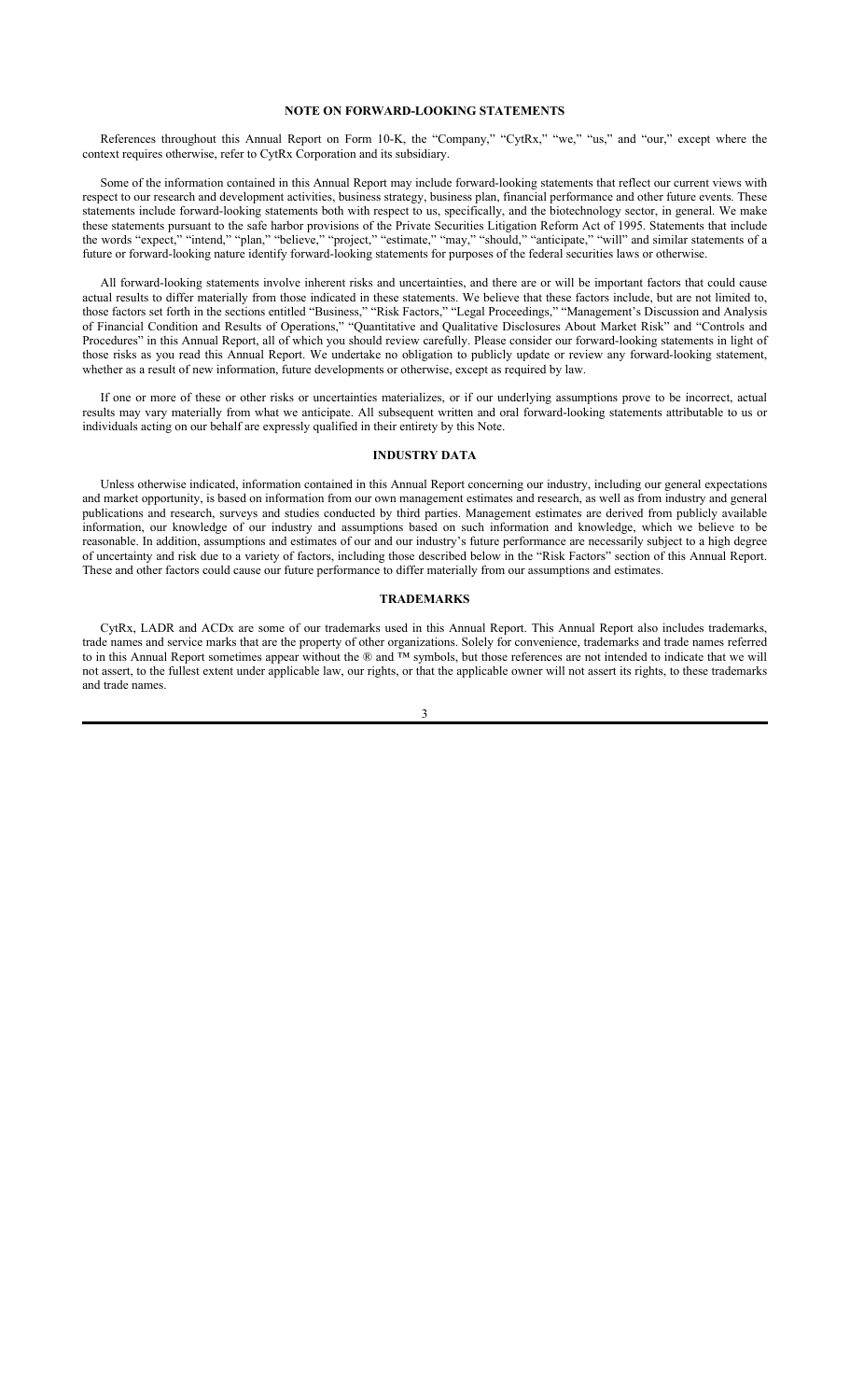# **Item 1.** *BUSINESS*

# **COMPANY OVERVIEW**

CytRx Corporation ("CytRx") is a biopharmaceutical research and development company specializing in oncology. The Company's focus has been on the discovery, research and clinical development of novel anti-cancer drug candidates that employ novel linker technologies to enhance the accumulation and release of cytotoxic anti-cancer agents at the tumor. During 2017, CytRx's discovery laboratory, located in Freiburg, Germany, synthesized and tested over 75 rationally designed drug conjugates with highly potent payloads, culminating in the creation of two distinct classes of compounds. Four lead candidates (LADR-7 through LADR-10) were selected based on *in vitro* and animal studies, in several different cancer models, stability, and manufacturing feasibility. In addition, a novel albumin companion diagnostic, ACDx™, was developed to identify patients with cancer who are most likely to benefit from treatment with these drug candidates.

On June 1, 2018, CytRx launched Centurion BioPharma Corporation ("Centurion"), a private subsidiary, and transferred all of its assets, liabilities and personnel associated with the laboratory operations in Freiburg, Germany. In connection with said transfer, the Company and Centurion entered into a Management Services Agreement whereby the Company agreed to render advisory, consulting, financial and administrative services to Centurion, for which Centurion shall reimburse the Company for the cost of such services plus a 5% service charge. The Management Services Agreement may be terminated by either party at any time. Centurion is focused on the development of personalized medicine for solid tumor treatment. On December 21, 2018, CytRx announced that Centurion had concluded the pre-clinical phase of development for its four LADR™ drug candidates, and for its albumin companion diagnostic (ACDx™). As a result of completing this work, operations taking place at the pre-clinical laboratory in Freiburg, Germany would no longer be needed and, accordingly, the lab was closed at the end of January 2019.

We are a Delaware corporation, incorporated in 1985. Our corporate offices are located at 11726 San Vicente Boulevard, Suite 650, Los Angeles, California 90049, and our telephone number is (310) 826-5648. Our web site is located at http://www.cytrx.com. We do not incorporate by reference into this Annual Report the information on, or accessible through, our website, and you should not consider it as part of this Annual Report.

#### *LADR Drug Discovery Platform and Centurion*

Centurion's LADR™ (Linker Activated Drug Release) is a platform for formulating cytotoxic cancer drugs that offer improved efficacy with reduced side effects. LADR combines our expertise in linker chemistry and albumin biology to create a pipeline of anticancer molecules that deliver prodrugs to the tumor environment and then activate the drug inside the tumor. Such a trojan horse strategy reduces off-target side effects outside the tumor, thus allowing 10-1,000 fold higher dosing to be given.

The first-generation ("gen") product candidate employing our tumor targeting and drug release system is aldoxorubicin, described below. Our next-gen products are composed of two classes of ultra-high potency albumin-binding drug conjugates, termed LADR 7 through LADR 10. These drug conjugates combine the proprietary LADR™ linkers with novel derivatives of the auristatin and maytansinoid drug classes. These payloads historically have required a targeting antibody for successful administration to humans. Our drug conjugates eliminate the need for a targeting antibody and provide a small molecule therapeutic option with potential broader applicability.

Centurion's postulated mechanism of action for the albumin-binding drug conjugates is as follows:

- after administration, the linker portion of the drug conjugate forms a rapid and specific covalent bond to the cysteine-34 position of circulating albumin;
- Ɣ circulating albumin preferentially accumulates at the tumors, bypassing concentration in other non-tumor sites, including the heart, liver and gastrointestinal tract due to a mechanism called "Enhanced Permeability and Retention";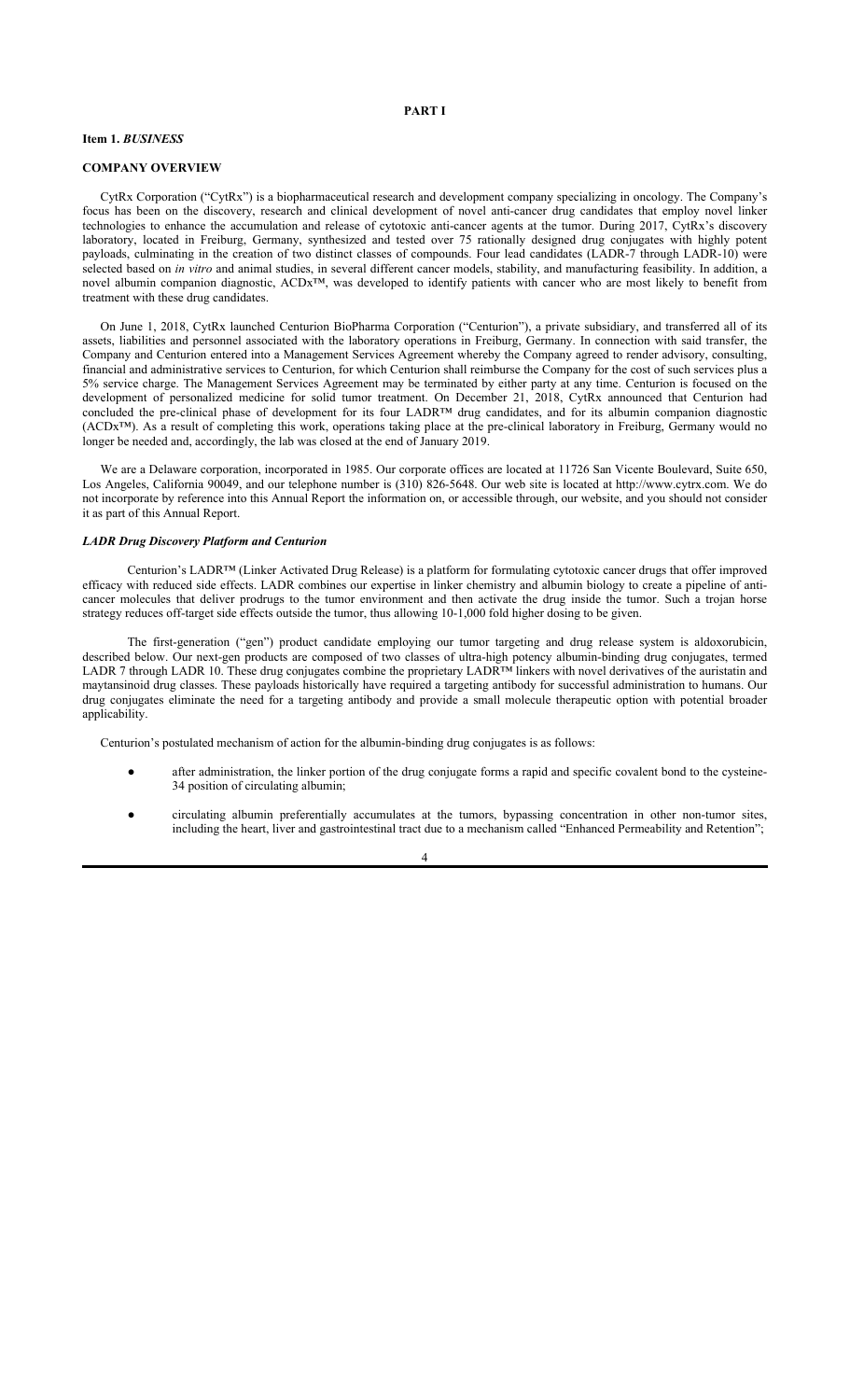- Ɣ once localized at the tumor, the acid-sensitive linker is cleaved due to the specific conditions within the tumor and in the tumor microenvironment; and
- free active drug is then released into the tumor.

Centurion's novel companion diagnostic, ACDx™ (albumin companion diagnostic), was developed to identify patients with cancer who are most likely to benefit from treatment with the four LADR lead assets.

On March 9, 2022, Centurion was merged into the Company.

# *Business Strategy for LADR™ Platform*

Currently, the Company continues to work on identifying partnership or financing opportunities for LADR™ ultra-high potency drug conjugates and their albumin companion diagnostic. We have concluded all research and development on LADR and its companion diagnostic and continue to focus on identifying partnership or financing opportunities.

#### *Aldoxorubicin*

Until July 2017, we were concentrating on the research and clinical development of aldoxorubicin, which is the widely-used cytotoxin doxorubicin, modified with our LADR delivery and concentraction system. Modifying doxorubicin with our LADR™ system allows for delivery of higher amounts of doxorubicin  $(3\frac{1}{2})$  to 4 times) without several of the major dose-limiting toxicities seen with administration of doxorubicin alone.

On July 27, 2017, we entered into an exclusive worldwide license with ImmunityBio, Inc. (formerly known as NantCell, Inc. ("ImmunityBio")), granting to ImmunityBio the exclusive rights to develop, manufacture and commercialize aldoxorubicin in all indications. As a result, the Company is no longer working on development of aldoxorubicin (ImmunityBio merged with NantKwest, Inc. in March 2021). As part of the license, ImmunityBio made a strategic investment of \$13 million in CytRx common stock at \$6.60 per share, a premium of 92% to the market price on that date. We also issued ImmunityBio a warrant to purchase up to 500,000 shares of common stock at \$6.60, which expired on January 26, 2019. We are entitled to receive up to an aggregate of \$343 million in potential milestone payments contingent upon achievement of certain regulatory approvals and commercial milestones. We are also entitled to receive ascending double-digit royalties for net sales for soft tissue sarcomas and mid to high single digit royalties for other indications. There can be no assurance that ImmunityBio will achieve such milestones, approvals or sales with respect to aldoxorubicin. ImmunityBio has initiated a Phase 2, randomized, three-cohort, open-label registrational-intent study for first-line and second-line treatment of locally advanced or metastatic pancreatic cancer, which includes aldoxorubicin. On October 13, 2021, ImmunityBio announced that the trial's Cohort C was fully enrolled. In January 2022 at the ASCO Gastrointestinal Cancer Symposium, they reported that 27% of third-line or greater patients (17/63) remain on study and that the median overall survival in this highly advanced group of patients (who failed two to six prior lines of treatment) is 5.8 months (95% CI: 3.9, 6.9 months) exceeding the approximately threemonth historical median overall survival. Of the 63 patients, 30 (48%) had progressed after two prior lines of therapy. Median overall survival in this group was 6.3 months (95% CI: 5.0, 9.8 months), more than doubling the historical overall survival. (Survival of three months as reported by Manax et al ASCO GI 2019). In Cohort C, four patients (7%) experienced treatment-related SAEs that included peripheral edema, pyrexia, anemia and atrial flutter. No treatment-related deaths were reported. Based on the strength of earlier data and the significant unmet medical need, ImmunityBio submitted an amendment to the U.S. Food and Drug Administration (the "FDA") to increase enrollment in Cohort C and plan to meet with the FDA in 2022 to discuss a potential path for the approval of combination therapies for pancreatic cancer.

Aldoxorubicin is a conjugate of the commonly prescribed cytotoxin agent doxorubicin that binds to circulating albumin in the bloodstream and is believed to concentrate the drug at the site of the tumor. Aldoxorubicin, has been tested in over 600 patients with various types of cancer. Specifically, it is comprised of (6-maleimidocaproyl) hydrazine, an acid-sensitive molecule that is conjugated to doxorubicin. The initial indication for aldoxorubicin was for patients with advanced soft tissue sarcomas (STS).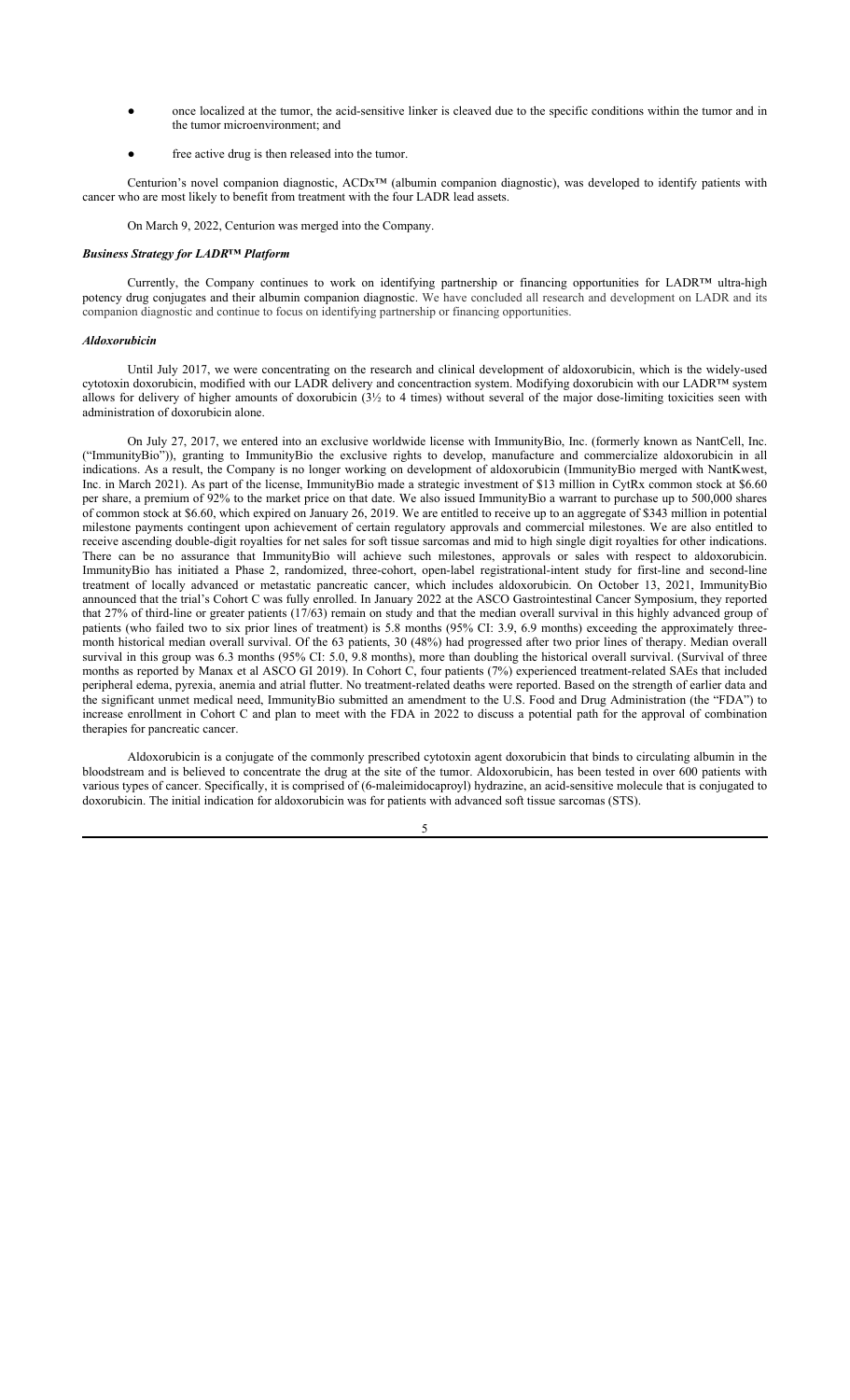Aldoxorubicin has received Orphan Drug Designation (ODD) by the U.S. FDA for the treatment of STS. ODD provides several benefits, including seven years of market exclusivity after approval, certain R&D related tax credits, and protocol assistance by the FDA. European regulators granted aldoxorubicin Orphan designation for STS, which confers ten years of market exclusivity, among other benefits.

ImmunityBio also lists ongoing clinical studies in head and neck and triple-negative breast cancer and has submitted a protocol with the FDA for glioblastoma; it is currently reviewing its options in STS.

#### **Molecular Chaperone Assets (Orphayzme)**

In 2011, CytRx sold the rights to arimoclomol and iroxanadine, based on molecular chaperone regulation technology, to Orphazyme A/S (formerly Orphazyme ApS) in exchange for a one-time, upfront payment and the right to receive up to a total of \$120 million in milestone payments upon the achievement of certain pre-specified regulatory and business milestones, as well as royalty payments based on a specified percentage of any net sales of products derived from arimoclomol. As a result of Orphazyme's disclosure that the pivotal phase 3 clinical trial for arimoclomol in Amyotrophic Lateral Sclerosis did not meet its primary and secondary endpoints, the maximum amount that CytRx has the right to receive is now approximately \$100 million. Orphazyme is testing arimoclomol in Niemann-Pick disease Type C ("NPC") and Gaucher disease. Orphazyme has highlighted positive Phase 2/3 clinical trial data in patients with NPC and previously submitted a New Drug Application ("NDA") with the FDA. On June 18, 2021, Orphazyme announced it had received a Complete Response Letter from the FDA indicating the need for additional data. In late October 2021, Orphazyme announced it held a Type A meeting with the FDA, at which the FDA recommended that Orphazyme submit additional data, information and analyses to address certain topics in the Complete Response Letter and engage in further interactions with the FDA to identify a pathway to resubmission. The FDA concurred with Orphazyme's proposal to remove the cognition domain from the NPC Clinical Severity Scale ("NPCCSS") endpoint, with the result that the primary endpoint is permitted to be recalculated using the 4- domain NPCCSS, subject to the submission of additional requested information which Orphazyme has publicly indicated that it intends to provide. To bolster the confirmatory evidence already submitted, the FDA affirmed that it would require additional in vivo or pharmacodynamic (PD)/pharmacokinetic (PK) data. Orphazyme is planning to request a Type C Meeting with the FDA in the second quarter of 2022. Subject to discussions with the regulatory body, Orphazyme has publicly indicated that it plans to resubmit the NDA for arimoclomol in the second half of 2022.

Orphazyme had also submitted a Marketing Authorization Application ("MAA") with the European Medicines Agency (the "EMA"). In February 2022, Orphazyme announced that although they had received positive feedback from the Committee for Medicinal Products for Human Use ("CHMP") of the EMA, they were notified by the CHMP of a negative trend vote on the MAA for arimoclomol for NPC following an oral explanation. The trend vote indicates that the CHMP's current orientation is to not approve arimoclomol when it convenes by the end of March 2022. Orphazyme has publicly indicated that it considers it unlikely that this position will change before the formal vote is undertaken in March 2022. Orphazyme has publicly indicated that it will assess its strategic options and provide an update to the market at the applicable time.

#### **Innovive Acquisition Agreement**

On September 19, 2008, we completed our merger acquisition of Innovive Pharmaceuticals, Inc., or Innovive, and its clinical-stage cancer product candidates, including aldoxorubicin and tamibarotene. Under the merger agreement by which we acquired Innovive, we agreed to pay the former Innovive stockholders up to approximately \$18.3 million of future earnout merger consideration, subject to our achievement of specified net sales under the Innovive license agreements. The earnout merger consideration, if any, will be payable in shares of our common stock, subject to specified conditions, or, at our election, in cash or by a combination of shares of our common stock and cash. Our common stock will be valued for purposes of any future earnout merger consideration based upon the trading price of our common stock at the time the earnout merger consideration is paid. The earnout will be accrued if and when earned. As of December 31, 2021 and 2020, no amounts were due under this agreement.

#### **Research and Development**

Expenditures for research and development activities related to continuing operations were \$0 for the year ended December 31, 2021 and \$0.8 million for the year ended December 31, 2020, or approximately 0% and 12%, respectively, of our total expenses. For further information regarding our research and development activities, see "Management's Discussion and Analysis of Financial Condition and Results of Operations" below.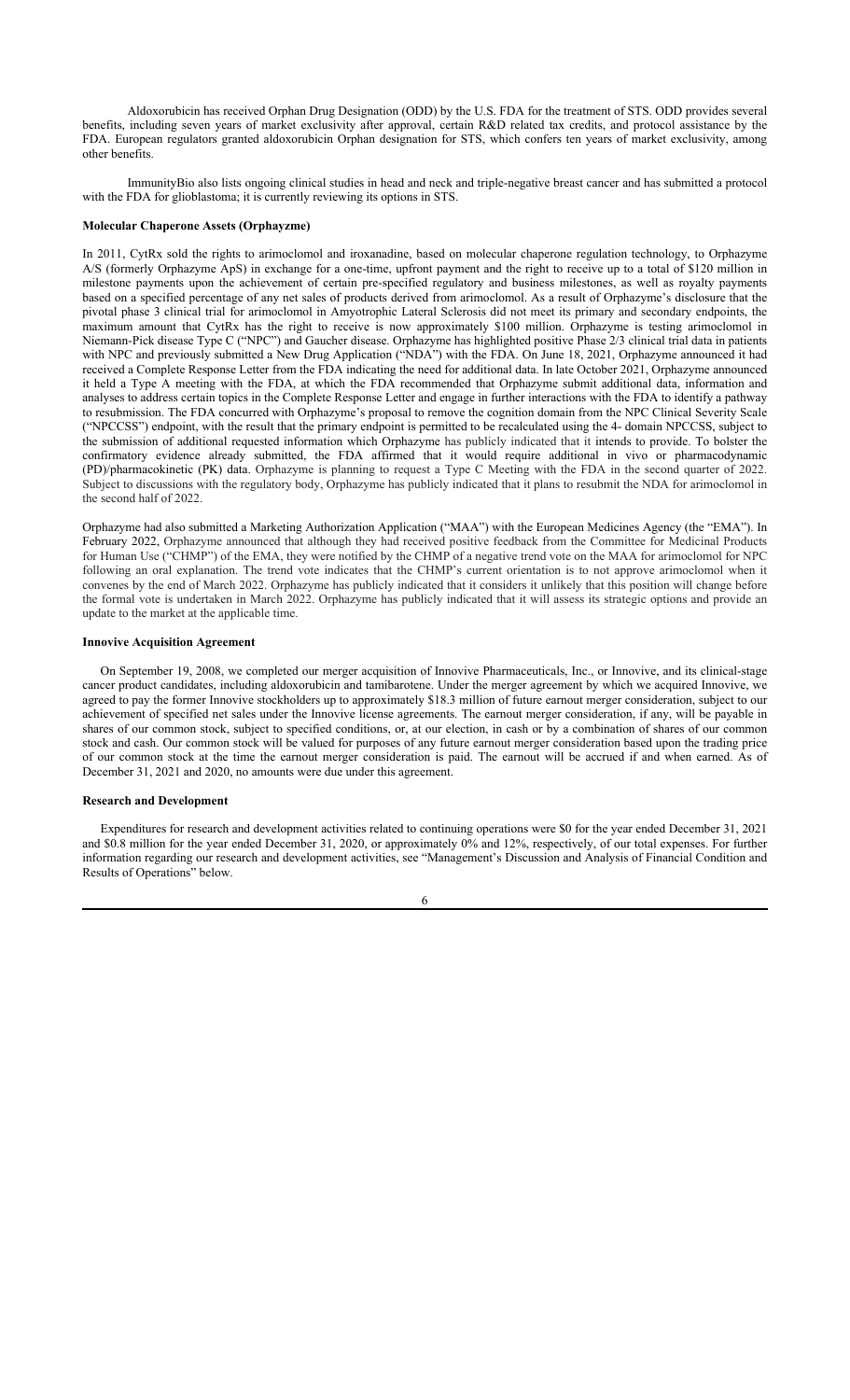#### **Commercialization and Marketing**

We currently have no sales, marketing or commercial product distribution capabilities or experience in marketing products.

We are searching for a development and commercialization partner or a financing for our LADR drug candidates and do not currently plan on commercializing them ourselves. Over the past two years, we have been unable to attract a development and commercial partner nor a financing for this endeavor; however, we are continuing to pursue all possibilities.

#### **Patents and Proprietary Technology**

We actively seek patent protection for our technologies, processes, uses, and ongoing improvements and consider our patents and other intellectual property to be critical to our business. We regularly evaluate the patentability of new inventions and improvements developed by us or our collaborators, and, whenever appropriate, will endeavor to file U.S. and international patent applications to protect these new inventions and improvements. We cannot be certain that any of the current pending patent applications we have filed or licensed, or any new patent applications we may file or license, will ever be issued in the U.S. or any other country. There also is no assurance that any issued patents will be effective to prevent others from using our products or processes. It is also possible that any patents issued to us, as well as those we have licensed or may license in the future, may be held invalid or unenforceable by a court, or third parties could obtain patents that we would need to either license or to design around, which we may be unable to do. Current and future competitors may have licensed or filed patent applications or received patents and may acquire additional patents and proprietary rights relating to compounds, products or processes that may be competitive with ours.

In addition to patent protection, we attempt to protect our proprietary products, processes and other information by relying on trade secrets and non-disclosure agreements with our employees, consultants and certain other persons who have access to such products, processes and information. Under the agreements, all inventions conceived by employees are our exclusive property, but there is no assurance that these agreements will afford significant protection against misappropriation or unauthorized disclosure of our trade secrets and confidential information.

As of December 31, 2021, we have three pending U.S. patent applications and thirty-eight pending foreign patent applications and twenty-two granted foreign patents covering our LADR<sup>TM</sup>-related technology including LADR-7, LADR-8, LADR-9 and LADR-10. The un-extended patent term of patents that issue covering our LADR<sup>TM</sup>-related technology is between June 2036 and November 2038. We also have one pending US patent application and fourteen pending foreign patent applications covering our albumin companion diagnostic (ACDx<sup>TM</sup>). The un-extended patent term of patents that issue covering our ACDx<sup>TM</sup> is July 2039. The patents and patent applications covering our LADR<sup>TM</sup>-related technology, and  $ACDx^{TM}$  are assigned to Centurion BioPharma Corporation. In conjunction with our July 27, 2017 ImmunityBio licensing agreement, we granted ImmunityBio an exclusive license to all our aldoxorubicin-related patents, including the rights in three granted U.S. patents, eighteen granted foreign patents and eight pending foreign patent applications covering aldoxorubicin and related technologies. Our intellectual property holdings relating to aldoxorubicin, and related technologies include an exclusive license from Vergell Medical, S.A. or Vergell. Patents and applications that cover pharmaceutical compositions comprising aldoxorubicin and their use in treating cancer (including glioblastoma) have un-extended patent terms expiring between December 2033 and June 2034.

## **LICENSE AGREEMENTS**

# *Aldoxorubicin*

We are the licensee of patent rights held by KTB Tumorforschungs GmbH ("KTB") for the worldwide development and commercialization of aldoxorubicin under a license agreement dated April 17, 2006. In February 2017, we received notice that KTB had transferred and assigned its rights and obligations under the license to Vergell Medical, S.A., or Vergell. The license is exclusive and applies to all products that may be subject to the licensed intellectual property in all fields of use. We may sublicense the intellectual property in our sole discretion. Pursuant to an amendment to the license agreement entered into in March 2014, we also have a nonexclusive worldwide license to any additional technology that is claimed or disclosed in the licensed patents and patent applications for use in the field of oncology.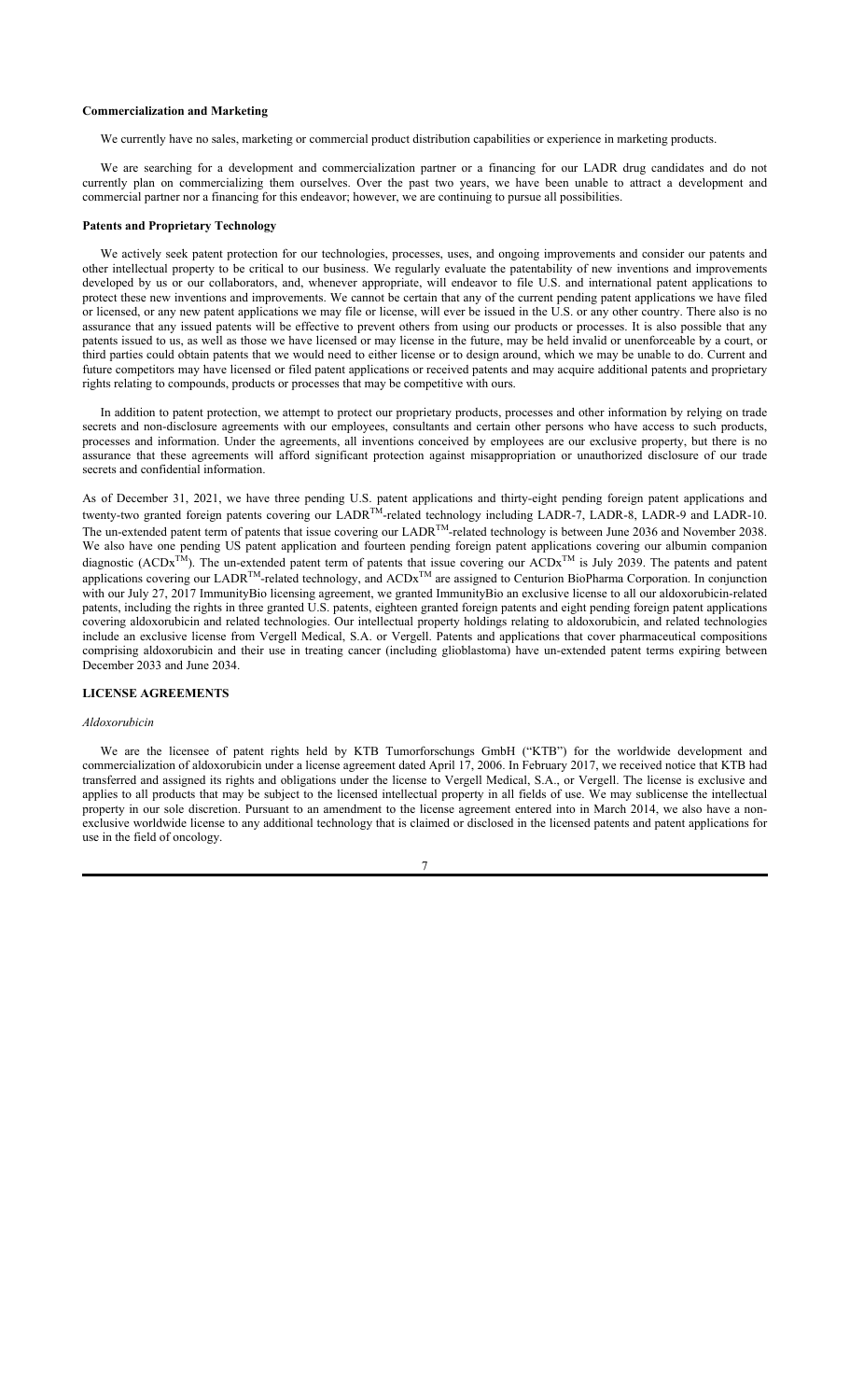Under the agreement, we must make payments to Vergell in the aggregate of up to \$7.5 million upon meeting clinical and regulatory milestones, and up to and including the product's second final marketing approval. We also agreed to pay:

- Ɣ commercially reasonable royalties based on a percentage of net sales (as defined in the agreement);
- Ɣ a percentage of any non-royalty sub-licensing income (as defined in the agreement); and
- $\bullet$  milestones of \$1 million for each additional final marketing approval that we obtain.

In the event that we must pay a third party in order to exercise our rights to the intellectual property under the agreement, we are entitled to deduct a percentage of those payments from the royalties due Vergell, up to an agreed upon cap.

Under the agreement with Vergell, we must use commercially reasonable efforts to conduct the research and development activities we determine are necessary to obtain regulatory approval to market aldoxorubicin in those countries that we determine are commercially feasible. Under the agreement, Vergell is to use its commercially reasonable efforts to provide us with access to suppliers of the active pharmaceutical ingredient, or API, of aldoxorubicin, on the same terms and conditions as may be provided to Vergell by those suppliers.

The agreement will expire on a product-by-product basis upon the expiration of the subject patent rights. We have the right to terminate the agreement on 30 days' notice, provided we pay a cash penalty to Vergell. Vergell may terminate the agreement if we are in breach and the breach is not cured within a specified cure period, or if we fail to use diligent and commercial efforts to meet specified clinical milestones.

# *Molecular Chaperone Assets*

The agreement relating to our worldwide rights to arimoclomol provides for our payment up to an aggregate of \$3.65 million upon receipt of milestone payments from Orphazyme.

# **Competition**

The biotechnology and pharmaceutical industries are characterized by rapidly advancing technologies, intense competition and a strong emphasis on proprietary products. While we believe that our LADR™ technology platform and ultra-high potency albumin-bind drug conjugates provide us with competitive advantages, we face potential competition from many different sources, including major pharmaceutical, specialty pharmaceutical and biotechnology companies, academic institutions and governmental agencies and public and private research institutions. Any drug candidates that we successfully develop and commercialize will compete with existing therapies and new therapies that may become available in the future.

Many competitors and potential competitors have substantially greater scientific, research and product development capabilities, as well as greater financial, marketing and human resources than we do. In addition, many specialized biotechnology firms have formed collaborations with large, established companies to support the research, development and commercialization of products that may be competitive with ours.

There are many companies developing antibody-drug conjugates (ADC) for the treatment of cancer and some that use the same classes of cytotoxic payloads as we are currently using. These include Takeda Pharmaceutical Co. Ltd. and Seattle Genetics Inc. who market Adcetris®, and F. Hoffmann-LaRoche Ltd./Genentech who market Kadcyla®. According to www.clinicaltrials.gov, many other major pharmaceutical companies, including Celgene and GlaxoSmithKline are testing an ADC in either on-going or currently enrolling clinical trials. Other companies have created or have programs to create cell-killing agents for attachment to antibodies or other targeting agents. These companies may compete with us for technology out-license arrangements.

In addition to ADCs, we face competition from other nanomedicine platforms developing targeted therapies, including platforms focused on nanoparticles and liposomes. Non-ADC therapies may be in development for the cancer types we or our partners elect to pursue. Further, these companies may also compete with us for technology out-license arrangements.

Continuing development of conventional and targeted cytotoxins by large pharmaceutical companies and biotechnology companies may result in new compounds that may compete with our product candidates. More recently, immuno-oncology therapies that stimulate the body's own defense system to attack cancers are being developed by certain of these companies and some have been approved for use as cancer therapeutics. In the future, immuno-oncology agents including cell therapies, targeted therapies or cytotoxic treatments may compete with our product candidates. Other companies have created or have programs to create potent cell-killing agents for attachment to tumor targeting agents. These companies may compete with us for technology out-license arrangements.

Our commercial opportunity could be reduced or eliminated if our competitors develop and commercialize products that are more effective, have fewer or less severe side effects, are more convenient or are less expensive than any products that we may develop. Our competitors also may obtain FDA or other regulatory approval for their products more rapidly than we obtain approval for ours. In addition, our ability to compete may be affected in many cases by insurers or other third-party payors seeking to encourage the use of generic products. If our drug candidates achieve marketing approval, we expect that they will be priced at a significant premium over competitive generic products.

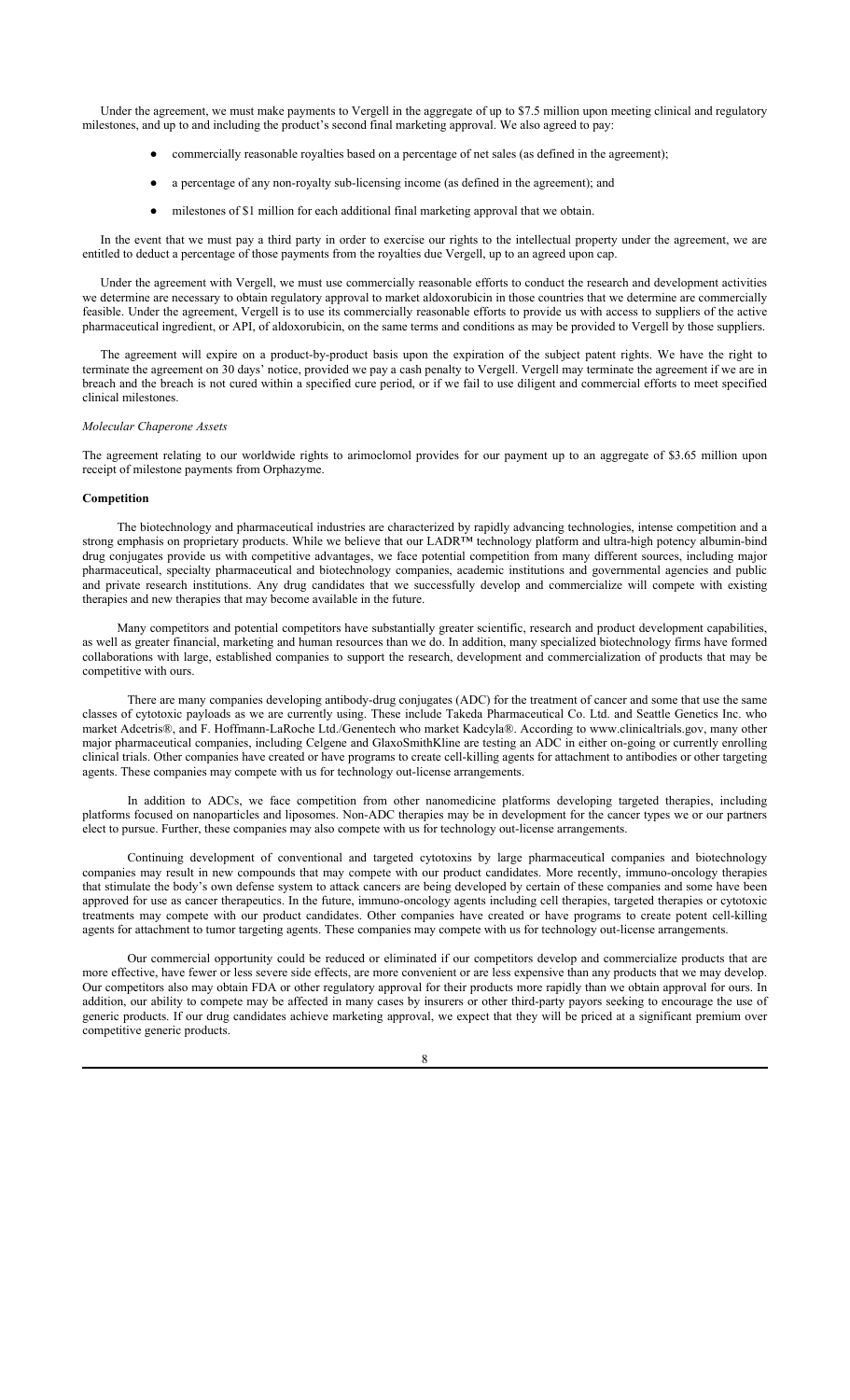Many companies, including large pharmaceutical and biotechnology firms with financial resources, research and development staffs, and facilities that may be substantially greater than those of ours or our strategic partners or licensees, are engaged in the research and development of pharmaceutical products that could compete with our potential products. To the extent that we seek to acquire, through license or otherwise, existing or potential new products, we will be competing with numerous other companies, many of which will have substantially greater financial resources, large acquisition and research and development staffs that may give those companies a competitive advantage over us in identifying and evaluating these drug acquisition opportunities. Any products that we acquire will be competing with products marketed by companies that in many cases will have substantially greater marketing resources than we have. The industry is characterized by rapid technological advances and competitors may develop their products more rapidly and such products may be more effective than those currently under development or that may be developed in the future by our strategic partners or licensees. Competitive products for a number of the disease indications that we have targeted are currently being marketed by other parties, and additional competitive products are under development and may also include products currently under development that we are not aware of or products that may be developed in the future.

### **Government Regulation**

# *Regulation of Pharmaceuticals in the United States*

The U.S. and other developed countries extensively regulate the preclinical and clinical testing, manufacturing, labeling, storage, record-keeping, advertising, promotion, export, marketing and distribution of drugs and biologic products. In the United States, the FDA, under the Federal Food, Drug, and Cosmetic Act ("FDCA"), the Public Health Service ("PHS") Act and other federal statutes and regulations, regulates pharmaceutical and biologic products and product candidates, and the parties engaged in the development, testing, manufacture, distribution, storage, marketing, labeling, advertising, and/or commercialization thereof (in addition to any other related activities) are subject to rigorous pre- and post-market requirements.

To obtain FDA approval for a new drug candidate, we must, among other requirements, submit data supporting the candidate's safety and efficacy for the intended indication(s), as well as detailed information on the manufacture and composition of the product candidate. In most cases, this will require extensive laboratory tests and preclinical and clinical trials. The collection of these data, as well as the preparation of applications for review by the FDA involve significant time and expense and are inherently complex and uncertain. The FDA may not act quickly or favorably in reviewing these applications, and we (and/or any current or future partners in development) may encounter significant difficulties or costs in our (and/or their) efforts to obtain FDA approvals that could delay or preclude the U.S. commercialization of one or more of our product candidates.

The process required by the FDA before a new drug may be marketed in the U.S. generally involves some or all of the following key steps:

- Ɣ completion of nonclinical studies, such as laboratory tests, animal studies, and formulation studies, performed in compliance with FDA regulations for good laboratory practices ("GLPs") and other applicable regulations;
- design of a clinical protocol and its submission to the FDA as part of an Investigational New Drug application ("IND"), which must become effective before human clinical trials may begin;
- performance of adequate and well-controlled human clinical trials according to good clinical practices ("GCPs") to establish the safety and efficacy of the product candidate for its intended use;
- submission of an NDA to the FDA along with payment of the application user fee and FDA acceptance of that NDA as a complete submission eligible for substantive review;
- Ɣ satisfactory completion of an FDA pre-approval inspection of the manufacturing facilities at which the active pharmaceutical ingredient, or API, and finished drug product are produced and tested to assess readiness for commercial manufacturing and conformance to the manufacturing-related elements of the application, to conduct a data integrity audit, and to assess compliance with current good manufacturing practices ("cGMPs"), in order to assure that the facilities, methods and controls are adequate to preserve the drug candidate's identity, strength, quality and purity;
- Ɣ possible inspection of selected clinical study sites to confirm compliance with GCP requirements and data integrity; and
- FDA substantive review and approval of the NDA, including satisfactory completion of an FDA advisory committee review of the product candidate, if applicable, which must occur prior to any commercial marketing or sale of the drug product in the United States. Preclinical *Studies*

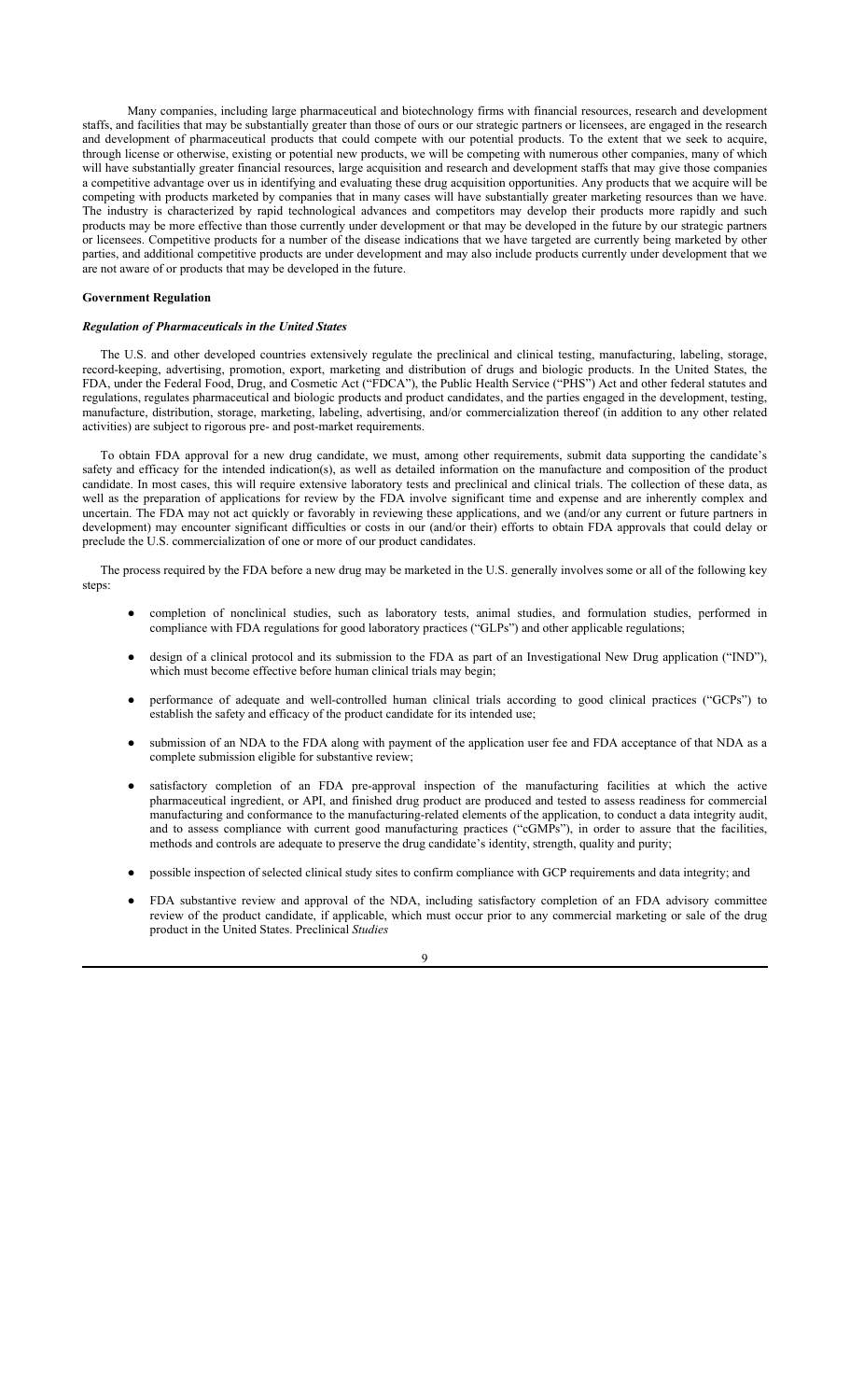After a therapeutic candidate is identified for development, it enters the preclinical or nonclinical testing stage. Preclinical studies include laboratory evaluation of product chemistry, toxicity and formulation, as well as animal studies to assess potential safety and efficacy. Preclinical tests intended for submission to the FDA to support the safety of a product candidate must be conducted in compliance with GLP regulations and the United States Department of Agriculture's Animal Welfare Act, if applicable. A drug sponsor must submit the results of the preclinical tests, together with manufacturing information, analytical data and any available clinical data or literature, among other things, to the FDA as part of an IND. Some nonclinical testing may continue after the IND is submitted. In addition to including the results of the nonclinical studies, the IND will include one or more clinical protocols detailing, among other things, the objectives of the clinical trial and the safety and effectiveness criteria to be evaluated.

An IND automatically becomes effective 30 days after receipt by the FDA, unless before that time the FDA raises concerns or questions related to one or more proposed clinical trials and places the clinical trial on a clinical hold. In such a case, the IND sponsor and the FDA must resolve any outstanding concerns before the clinical trial can begin. As a result, submission of an IND may not result in the FDA allowing clinical trials to commence. A clinical hold may occur at any time during the life of an IND and may affect one or more specific studies or all studies conducted under the IND. Occasionally, clinical holds are imposed due to manufacturing issues that may present safety issues for the clinical study subjects.

#### *Human Clinical Trials in Support of an NDA*

The clinical investigation of an investigational new drug is divided into three phases that typically are conducted sequentially but may overlap or be combined. The three phases are as follows:

- Phase 1. Phase 1 includes initial clinical trials introducing an investigational new drug into humans and may be conducted in subjects with the target disease or healthy volunteers. These trials are designed to determine the metabolism and pharmacologic actions of the drug in humans, the side effects associated with increasing doses, and, if possible, to gain early evidence on effectiveness.
- Phase 2. Phase 2 includes the controlled clinical trials conducted to evaluate the effectiveness of the drug candidate for a particular indication or indications in subjects with the disease or condition under study and to determine the common short-term side effects and risks associated with the drug. Phase 2 trials are typically well controlled, closely monitored, and conducted in a relatively small number of subjects.
- Phase 3. Phase 3 trials are typically large trials performed after preliminary evidence suggesting effectiveness of the drug candidate has been obtained. They are intended to gather additional information about the effectiveness and safety that is needed to evaluate the overall benefit-risk relationship of the drug and to provide an adequate basis for physician labeling and product marketing approval. Phase 3 trials usually are conducted at geographically dispersed clinical study sites.

A clinical trial may combine the elements of more than one phase and the FDA often requires more than one Phase 3 trial to support marketing approval of a product candidate. A company's designation of a clinical trial as being of a particular phase is not necessarily indicative that the study will be sufficient to satisfy the FDA requirements of that phase because this determination cannot be made until the protocol and data have been submitted to and reviewed by the FDA. Human clinical trials are inherently uncertain and Phase 1, Phase 2 and Phase 3 testing may not be successfully completed.

A pivotal trial is a clinical trial that is believed to satisfy FDA requirements for the evaluation of a product candidate's safety and efficacy such that it can be used, alone or with other pivotal or non-pivotal trials, to support regulatory approval. Generally, pivotal trials are Phase 3 trials, but they may be Phase 2 trials if the design provides a well-controlled and reliable assessment of clinical benefit, particularly in an area of unmet medical need.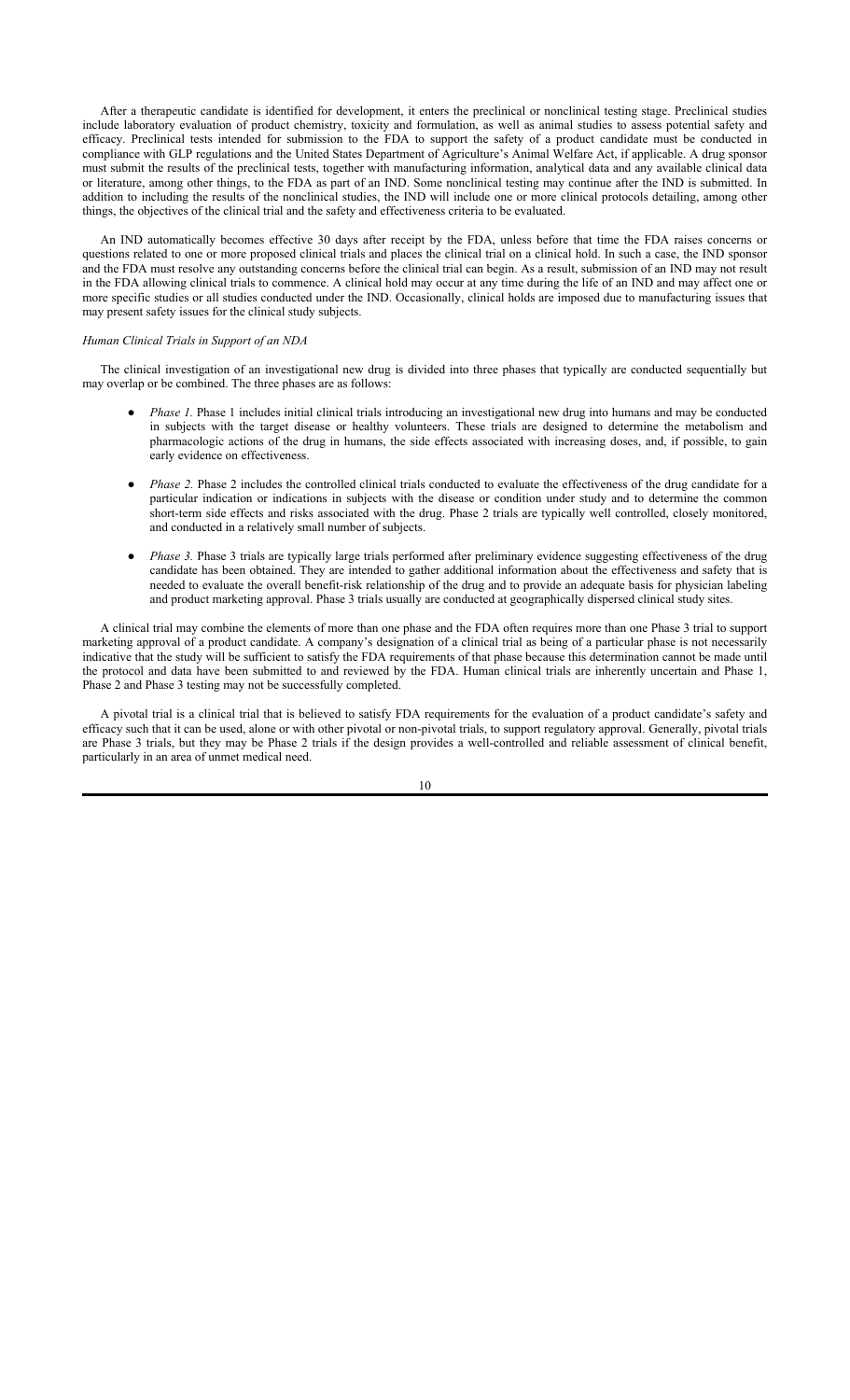Clinical trials must be conducted under the supervision of one or more qualified investigators in accordance with the FDA's GCP requirements. They must be conducted under protocols detailing the objectives of the trial, dosing procedures, research subject selection and exclusion criteria and the safety and effectiveness criteria to be evaluated. Each protocol, and any subsequent material amendment to the protocol, must be submitted to the FDA as part of the IND, and progress reports detailing the status of the clinical trials must be submitted to the FDA annually. Sponsors also must report to the FDA serious and unexpected adverse reactions in a timely manner, any clinically important increase in the rate of a serious suspected adverse reaction over that listed in the protocol or investigation brochure or any findings from other studies or animal or *in vitro* testing that suggest a significant risk in humans exposed to the product or therapeutic candidate. The FDA may order the temporary or permanent discontinuation of a clinical trial at any time, via a clinical hold, or impose other sanctions if it believes that the clinical trial is not being conducted in accordance with FDA requirements or that the subjects are being exposed to an unacceptable health risk. An institutional review board ("IRB"), is responsible for ensuring that human subjects in clinical studies are protected from inappropriate study risks. An IRB at each institution participating in the clinical trial must review and approve the protocol before a clinical trial commences at that institution and must also approve the information regarding the trial and the consent form that must be provided to each research subject or the subject's legal representative, monitor the trial until completed and otherwise comply with IRB regulations. The IRB also may halt a study, either temporarily or permanently, for failure to comply with GCP or the IRB's requirements, or if the investigational new drug has been associated with unexpected serious harm to patients.

During the development of a new drug product candidate, sponsors are given opportunities to meet with the FDA at certain points; specifically, prior to the submission of an IND, at the end of Phase 2 and before an NDA is submitted. Meetings at other times may be requested. These meetings can provide an opportunity for the sponsor to share information about the data gathered to date and for the FDA to provide advice on the next phase of development. Sponsors typically use the meeting at the end of Phase 2 to discuss their Phase 2 clinical results and present their plans for the pivotal Phase 3 clinical trial that they believe will support the approval of the new therapeutic.

Post-approval trials, sometimes referred to as "Phase 4" clinical trials, may be conducted after initial marketing approval. These trials are used to gain additional experience from the treatment of patients in the intended therapeutic indication. In certain instances, FDA may mandate the performance of "Phase 4" clinical trials.

Concurrent with clinical trials, sponsors usually complete additional animal safety studies, develop additional information about the chemistry and physical characteristics of the product candidate and finalize a process for manufacturing commercial quantities of the product candidate in accordance with cGMP requirements. The manufacturing process must be capable of consistently producing quality batches of the product candidate and, among other criteria, the sponsor must develop methods for testing the identity, strength, quality, and purity of the finished drug product. Additionally, appropriate packaging must be selected and tested, and stability studies must be conducted to demonstrate that the product candidate does not undergo unacceptable deterioration over its shelf life.

# *Marketing Application Submission and FDA Review*

Assuming successful completion of all required testing in accordance with all applicable regulatory requirements, detailed information on the product candidate is submitted to the FDA in the form of an NDA requesting approval to market the drug for one or more indications. An NDA includes all relevant data available from pertinent nonclinical studies and clinical trials, including negative or ambiguous results as well as positive findings, together with detailed information on the product candidate's chemistry, manufacturing, and controls, or CMC, and proposed labeling, among other things. To support marketing approval, the data submitted must be sufficient in quality and quantity to establish the safety and efficacy of the product candidate for its intended use to the satisfaction of the FDA.

Under the Prescription Drug User Fee Act ("PDUFA"), each NDA must be accompanied by a significant user fee. The FDA adjusts the PDUFA user fees on an annual basis. PDUFA also imposes an annual program fee for prescription drug products. Fee waivers or reductions are available in certain circumstances, such as where a waiver is necessary to protect the public health, where the fee would present a significant barrier to innovation, or where the applicant is a small business submitting its first human therapeutic application for review.

Under the goals and policies agreed to by the FDA under PDUFA, the FDA has ten months from receipt in which to complete its initial review of a standard NDA for a drug that is not a new molecular entity, and six months from the receipt date for an application with priority review. The FDA does not always meet its PDUFA goal dates, and the review process is often significantly extended by FDA requests for additional information or clarification and a sponsor's process to respond to such inquiries. As a result, the NDA review process can be very lengthy. Most innovative drug products (other than biological products) obtain FDA marketing approval pursuant to an NDA submitted under Section 505(b)(1) of the FDCA, commonly referred to as a traditional (or full) NDA.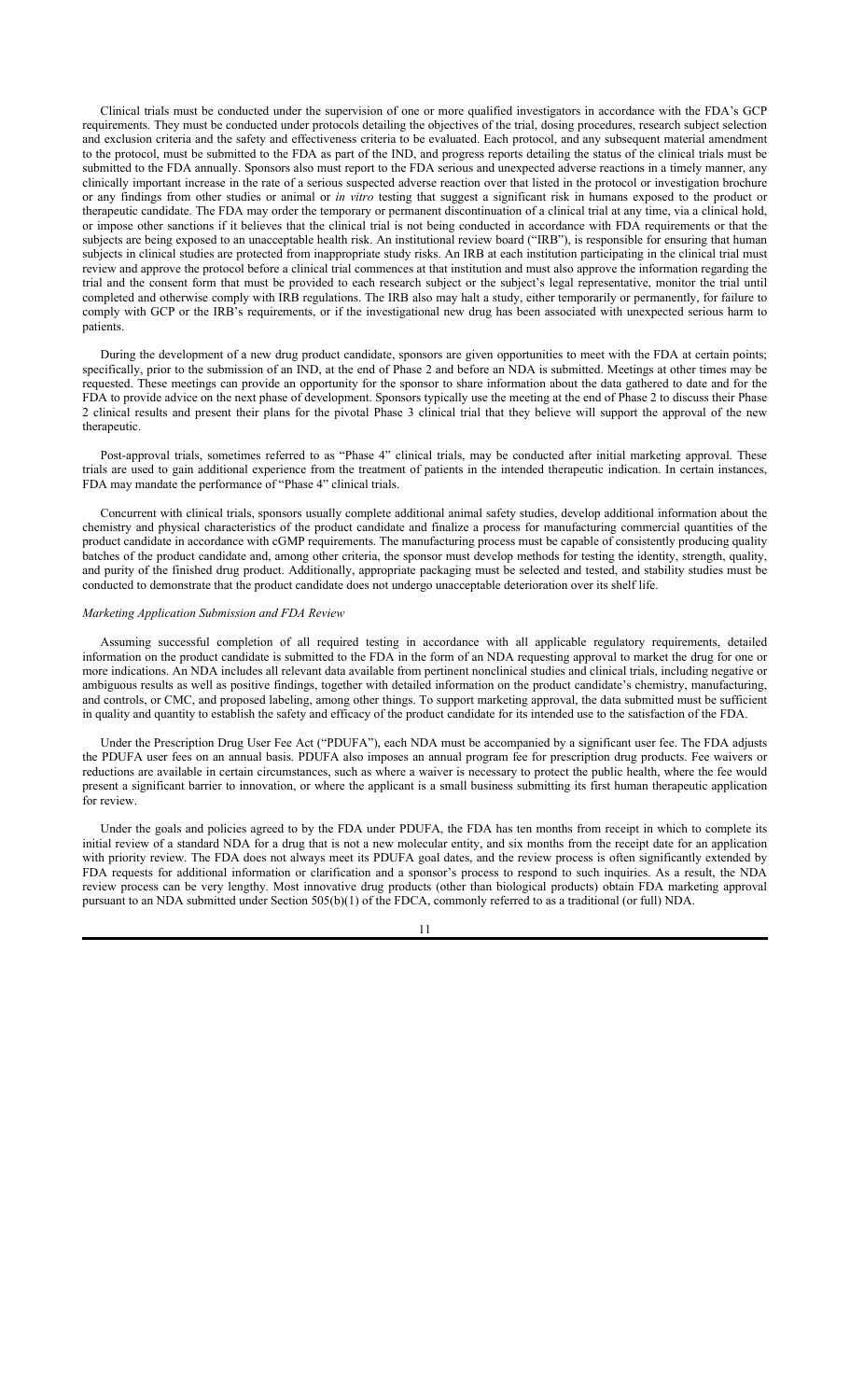The FDA conducts a preliminary review of all NDAs it receives to ensure that they are sufficiently complete for substantive review before it accepts them for filing. The FDA may refuse to file any NDA that it deems incomplete or not properly reviewable at the time of submission, and may request additional information rather than accept an NDA for filing. In this event, the application must be resubmitted with the additional information. The resubmitted application also is subject to review before the FDA accepts it for filing. The FDA has 60 days after submission of an NDA to conduct an initial review to determine whether it is sufficient to accept for filing. If the submission is accepted for filing, the FDA begins an in-depth substantive review of the NDA. The FDA reviews the NDA to determine, among other things, whether the proposed product is safe and effective for its intended use, whether it has an acceptable purity profile and whether the product is being manufactured in accordance with cGMPs. During its review of an NDA, the FDA may refer the application to an advisory committee of independent experts for a recommendation as to whether the application should be approved. An advisory committee is a panel of independent experts, including clinicians and other scientific experts, that reviews, evaluates and provides a recommendation as to whether the application should be approved and under what conditions. The FDA is not bound by the recommendation of an advisory committee, but it typically follows such recommendations. Data from clinical trials are not always conclusive, and the FDA or its advisory committee may interpret data differently than the NDA sponsor interprets the same data. The FDA may also re-analyze the clinical trial data, which could result in extensive discussions between the FDA and the applicant during the review process.

Before approving an NDA, the FDA will typically inspect the facilities at which the product is manufactured. The FDA will not approve the product unless it determines that the manufacturing processes and facilities are in compliance with cGMP requirements and adequate to assure consistent production of the product within required specifications. Additionally, before approving the NDA, the FDA will typically inspect one or more clinical sites to assure that the clinical trials were conducted in compliance with IND trial requirements and GCP requirements and to assure the integrity of the clinical data submitted to the FDA. To ensure cGMP and GCP compliance by its employees and third-party contractors, an applicant must incur significant expenditure of time, money and effort in the areas of training, record keeping, production and quality control.

The FDA also may require the submission of a risk evaluation and mitigation strategy, or "REMS," if it determines that a REMS is necessary to ensure that the benefits of the drug outweigh its risks and to assure the safe use of the product. A REMS could include medication guides, physician communication plans, assessment plans and/or elements to assure safe use, such as restricted distribution methods, patient registries or other risk minimization tools. The FDA determines the requirement for a REMS, as well as the specific REMS provisions, on a case-by-case basis. If the FDA concludes a REMS is needed, the sponsor must include a proposed REMS within its NDA submission.

After evaluating the NDA and all related information, including the advisory committee recommendation, if any, and inspection reports regarding the manufacturing facilities where the drug product or its API will be produced and the clinical trial sites, the FDA will either issue an approval letter or, in some cases, a complete response letter ("CRL") that describes all of the specific deficiencies that the FDA has identified in the NDA. A CRL indicates that the review cycle of the application is complete but that the application will not be approved in its present form. The deficiencies identified may be minor (e.g., requiring labeling changes) or major (e.g., requiring additional clinical trials and/or other time-consuming and expensive measures to generate the requisite safety and/or efficacy data). After receiving a CRL, an applicant may either resubmit the NDA, addressing all of the deficiencies identified in the letter or withdraw the application. FDA will issue a letter within 30 days of an NDA resubmission acknowledging receipt and informing the applicant as follows. For resubmissions deemed to be complete responses to all deficiencies identified in the CRL, such letter will contain FDA's designation of the resubmission as Class 1 or Class 2 (based on the nature of information received therein) and the corresponding due date by which it will take action (2 months for Class 1 resubmissions and 6 months for Class 2. If FDA does not find the resubmission to be a complete response to all CRL deficiencies, the FDA will inform the applicant, and the FDA's "review clock" will not start until a complete response is received.

Even if a drug product receives NDA approval, the approval may be significantly limited to specific indications and dosages and/or subject to limitations, specific labeling requirements, and/or other conditions that must be met to lawfully market the product in the United States, any or all of which could restrict the commercial value of the product. For example, the FDA may require that certain contraindications, warnings, and/or precautions be included in the product's labeling. The FDA may also impose restrictions and conditions on product distribution, prescribing, or dispensing in the form of a REMS, or otherwise limit the scope of any approval. In addition, the FDA may require post marketing clinical trials, sometimes referred to as "Phase 4" clinical trials, designed to further assess a product's safety and effectiveness, and/or testing and surveillance programs to monitor the safety of approved products that have been commercialized.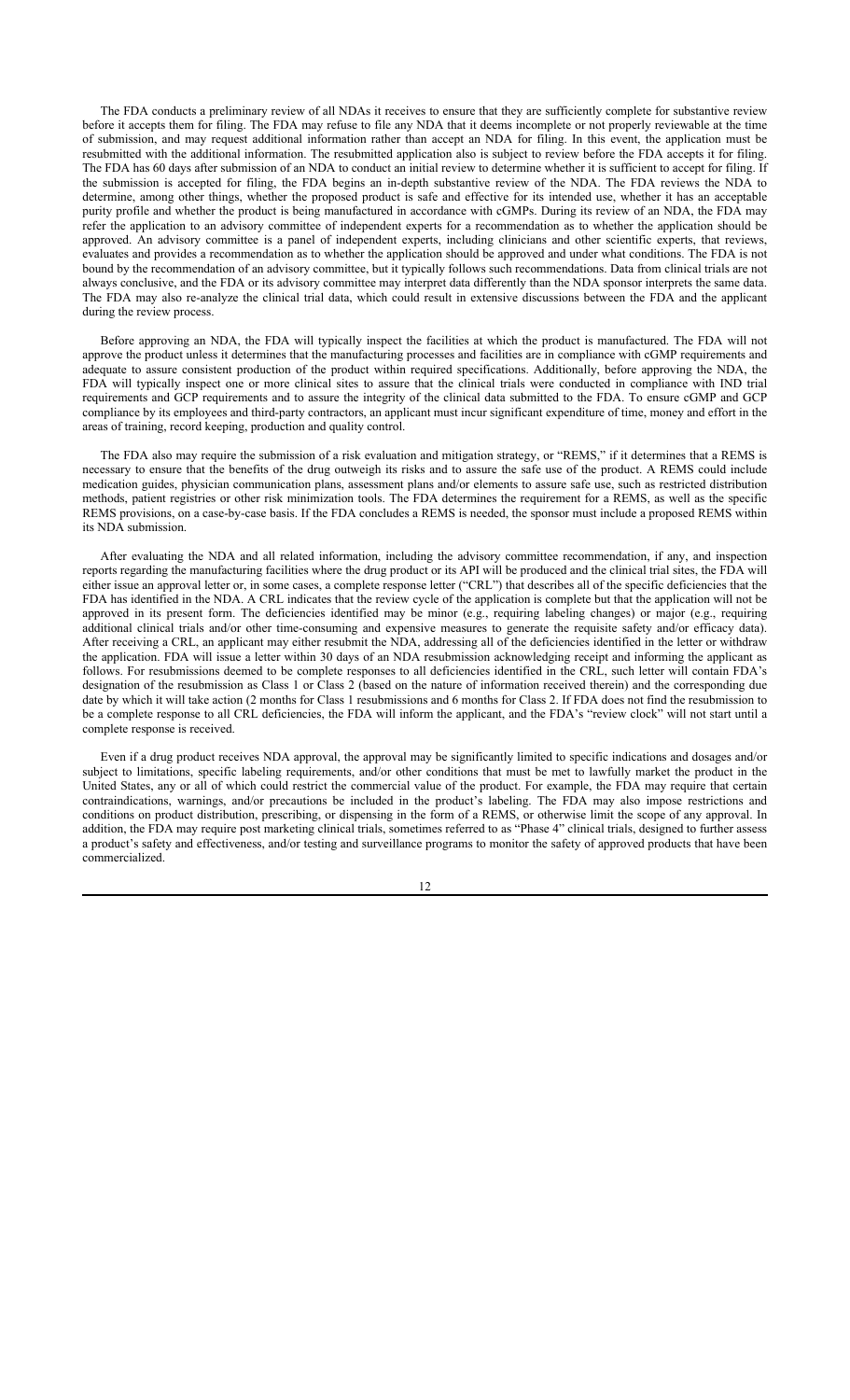#### *Post-Approval Requirements for Prescription Drugs*

Following approval of a new drug product, the manufacturer and the approved drug are subject to pervasive and continuing regulation by the FDA, including, among other things, monitoring and recordkeeping activities, reporting of adverse experiences with the product, product sampling and distribution restrictions, and promotion and advertising requirements.

Promotional communications must be carefully crafted to ensure compliance with all applicable FDA regulations pertaining to prescription-drug marketing and labeling. In particular, prescription-drug advertisements must generally (1) not be false or misleading, (2) present a "fair balance" of information describing both the risks and benefits associated with the drug, (3) include facts that are "material" to the product's advertised uses, and (4) include a "brief summary" that mentions every risk described in the product's labeling. Further, where the intended use of a prescription drug differs from the intended use approved by FDA, as listed in the product's approved NDA, FDA has asserted that the product is an unapproved "new drug" and taken enforcement action against sponsors for introducing such unapproved new drugs into interstate commerce in violation of the FDCA. This prohibited practice is also called "offlabel" promotion. Although physicians may prescribe legally available products for off-label uses, sponsors may not legally market or promote such uses. The FDA and other agencies actively enforce the laws and regulations prohibiting the promotion of off-label uses, and a company that is found to have improperly promoted off-label uses may be subject to significant liability.

To market an approved drug product for a new indication (i.e., beyond and/or differing from that set forth in the approved NDA), the sponsor must submit a new NDA (or NDA supplement), which, in many cases, will require the completion of adequate and wellcontrolled clinical trials to demonstrate the product's safety and efficacy in the new indication. There is no guarantee that FDA will approve an NDA seeking an expansion of an approved drug's labeling and/or indications for use more quickly than an NDA involving a novel product (i.e., that has never been approved for *any* indication) or ever. Relatedly, if the sponsor (or a contractor, partner, or other affiliated party) makes any post-market modifications to an approved drug or the production thereof, including changes in labeling or manufacturing processes or facilities, among other things, it may be required to submit and obtain FDA approval of a new NDA or an NDA supplement.

In addition, FDA regulations require that products be manufactured in specific approved facilities and in accordance with cGMPs. The cGMP regulations include requirements relating to organization of personnel, buildings and facilities, equipment, control of components and drug product containers and closures, production and process controls, packaging and labeling controls, holding and distribution, laboratory controls, records and reports and returned or salvaged products. Drug manufacturers and other entities involved in the manufacture and distribution of approved drugs are required to register their establishments with the FDA and some state agencies, and are subject to periodic unannounced inspections by the FDA for compliance with cGMPs and other requirements. Changes to the manufacturing process, specifications or container closure system for an approved drug product are strictly regulated and often require prior FDA approval before being implemented. FDA regulations also require, among other things, the investigation and correction of any deviations from cGMPs and the imposition of reporting and documentation requirements upon the NDA sponsor and any third-party manufacturers involved in producing the approved drug product. Accordingly, both sponsors and manufacturers must continue to expend time, money, and effort on systems relating to production and quality control to maintain cGMP compliance and other aspects of quality control and quality assurance, and to ensure ongoing compliance with other statutory requirements the FDCA. We anticipate that the products we may commercialize in the United States (if any) will be manufactured by our strategic partners (including licensees) or contractors (including any third parties who may be engaged by us or one of our partners to conduct any commercialization activities, as well as downstream subcontractors, as applicable) and we may, thus, be subject to enforcement action for any such third parties' failures to comply with the applicable postmarket regulations or otherwise be adversely affected by any of our partners' or contractors' compliance issues.

The FDA may withdraw its approval for a drug product if compliance with regulatory requirements is not maintained or unexpected problems occur after the product reaches the market. Later discovery of previously unknown problems with a drug, including serious and/or unexpected adverse experiences, or with manufacturing processes, or failure to comply with regulatory requirements, may result in revisions to the approved labeling to add new safety information; imposition of post-market studies to assess new safety risks; or the imposition of distribution or other restrictions under a REMS.

We and/or our present or future suppliers, contract manufacturers, and/or other affiliates involved in one or more of our current or future U.S. development and/or commercialization activities (if applicable) may not be able to comply with all FDA regulatory requirements. For example, we may believe that all clinical studies are being conducted in accordance with the FDA's IND regulations and that none of our investigational products are being promoted with claims of safety and/or effectiveness for the intended use(s) for which they are under investigation, but the FDA may determine otherwise, which could subject us to enforcement action and/or delay or prevent the ultimate approval of our applicable product candidate(s). From a postmarket perspective, with regard to any products we may commercialize in the United States in the future, we may believe our manufacturing operations (including that of our partners and/or contractors, as applicable) are fully compliant with cGMPs and that all promotional communications disseminated by or on behalf of us are consistent with FDA's prescription-drug marketing requirements, but the FDA may disagree and take enforcement action against us. Accordingly, we could be subject to a number of adverse enforcement actions and/or penalties in connection with any failure(s) to comply with the FDCA and/or its implementing regulations at any stage in development and/or commercialization (if applicable), including, but not limited to, the following:

Ɣ restrictions on the marketing or manufacturing of approved products, market withdrawal, recalls;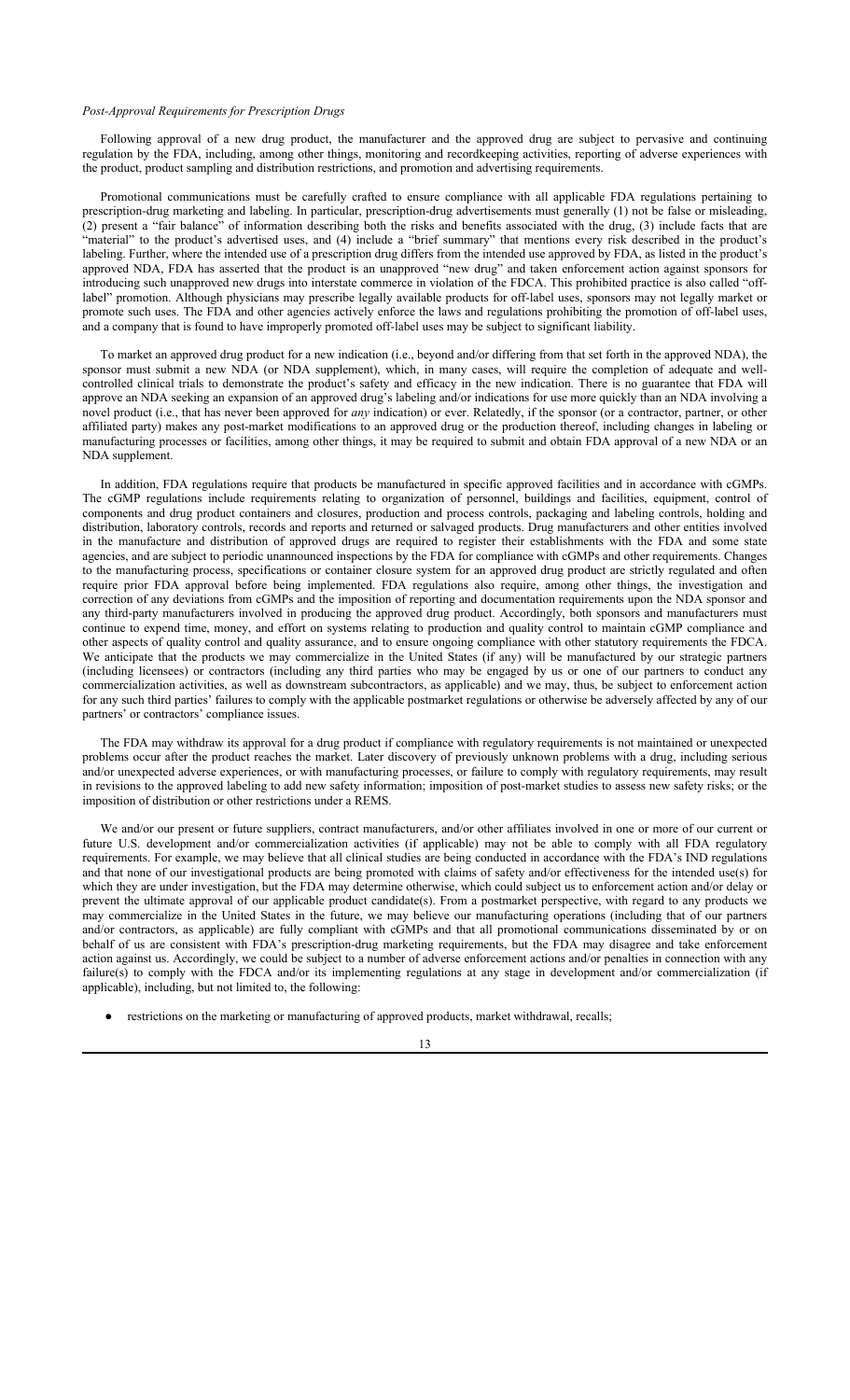- fines, warning letters, untitled letters, public warnings, consumer advisories, "dear doctor" letters, and other similar publications or issuances;
- refusal of the FDA to approve pending NDAs or supplements to approved NDAs;
- seizure, detention, import alerts;
- injunctions or the imposition of civil or criminal penalties;
- Ɣ consent decrees, corporate integrity agreements, debarment, or exclusion from federal healthcare programs; or
- Ɣ mandated modification of promotional materials and labeling and the issuance of corrective information.

We and our manufacturers and other partners in development and/or (future) commercialization, as applicable, also will be subject to regulation under the Occupational Safety and Health Act, the National Environmental Policy Act, the Nuclear Energy and Radiation Control Act, the Toxic Substance Control Act and the Resource Conservation and Recovery Act. We also will be subject to a variety of federal, state and local regulations relating to the use, handling, storage and disposal of hazardous materials, including chemicals and radioactive and biological materials.

We will also be subject to a variety of regulations governing clinical trials and sales of our products outside the U.S. Whether or not FDA approval has been obtained, approval of a product candidate by the comparable regulatory authorities of foreign countries and regions must be obtained prior to the commencement of marketing the product in those countries. The approval process varies from one regulatory authority to another and the time may be longer or shorter than that required for FDA approval. In the European Union, Canada and Australia, regulatory requirements and approval processes are similar, in principle, to those in the U.S.

#### *Other U.S. Healthcare Laws and Regulations*

#### *Healthcare Reform Measures*

On March 23, 2010, former President Obama signed the "Patient Protection and Affordable Care Act" (P.L. 111-148) (the "ACA") and on March 30, 2010, he signed the "Health Care and Education Reconciliation Act" (P.L. 111-152), collectively commonly referred to as the "Healthcare Reform Law." The Healthcare Reform Law included a number of new rules regarding health insurance, the provision of healthcare, conditions to reimbursement for healthcare services provided to Medicare and Medicaid patients, and other healthcare policy reforms. Through the law-making process, substantial changes have been and continue to be made to the current system for paying for healthcare in the U.S., including changes made to extend medical benefits to certain Americans who lacked insurance coverage and to contain or reduce healthcare costs (such as by reducing or conditioning reimbursement amounts for healthcare services and drugs, and imposing additional taxes, fees, and rebate obligations on pharmaceutical and medical device companies). This legislation was one of the most comprehensive and significant reforms ever experienced by the U.S. in the healthcare industry and has significantly changed the way healthcare is financed by both governmental and private insurers. This legislation has impacted the scope of healthcare insurance and incentives for consumers and insurance companies, among others. Additionally, the Healthcare Reform Law's provisions were designed to encourage providers to find cost savings in their clinical operations. Pharmaceuticals represent a significant portion of the cost of providing care. This environment has caused changes in the purchasing habits of consumers and providers and resulted in specific attention to the pricing negotiation, product selection and utilization review surrounding pharmaceuticals. This attention may result in our current commercial products, products we may commercialize or promote in the future, and our therapeutic candidates, being chosen less frequently or the pricing being substantially lowered. At this stage, it is difficult to estimate the full extent of the direct or indirect impact of the Healthcare Reform Law on us.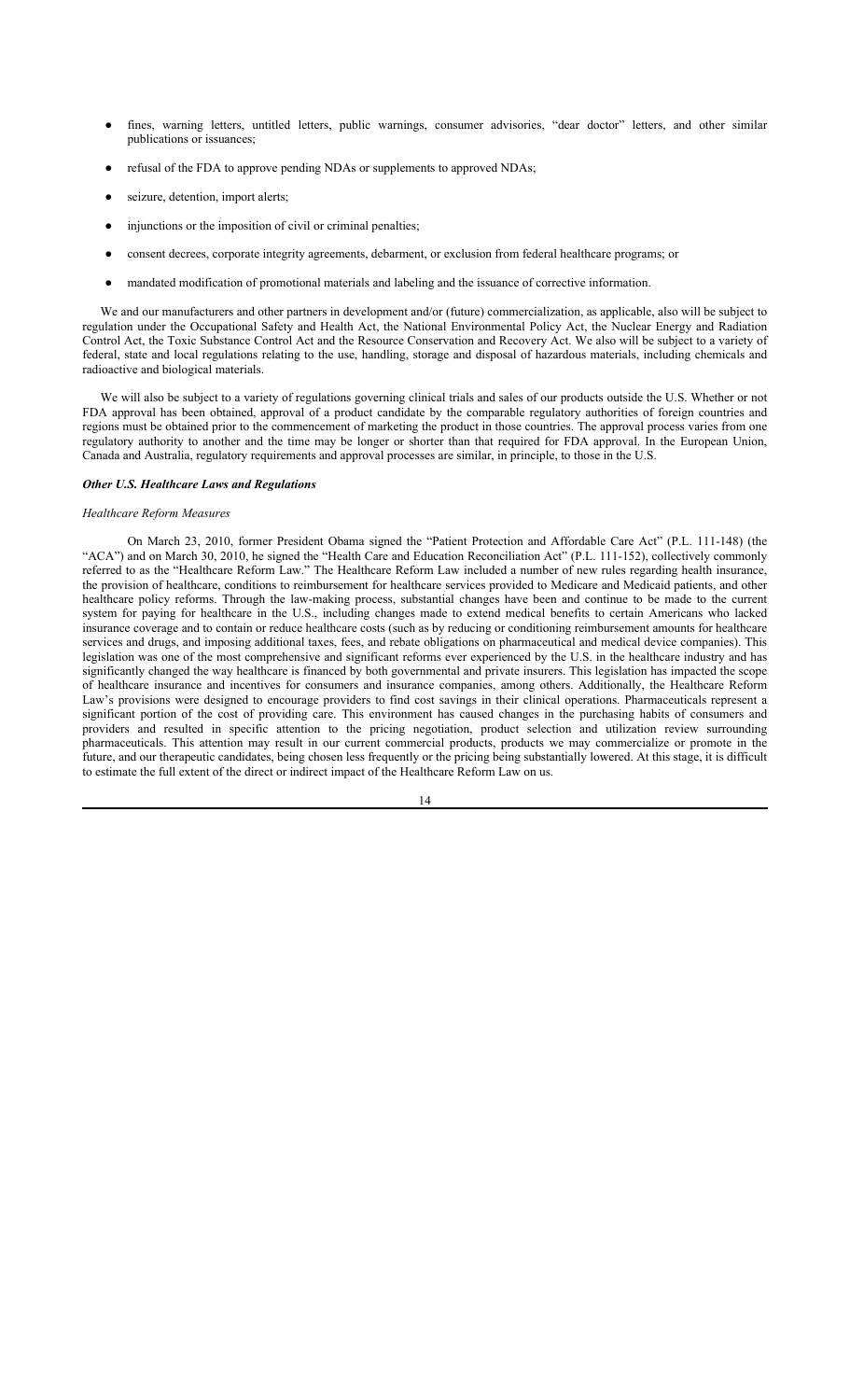These structural changes could entail further modifications to the existing system of private payors and government programs (such as Medicare, Medicaid, and the State Children's Health Insurance Program), creation of government-sponsored healthcare insurance sources, or some combination of both, as well as other changes. Restructuring the coverage of medical care in the U.S. could impact the reimbursement for prescribed drugs and pharmaceuticals, including our current commercial products, those we and our development or commercialization partners are currently developing or those that we may commercialize or promote in the future. If reimbursement for the products we currently commercialize or promote, any product we may commercialize or promote, or approved therapeutic candidates is substantially reduced or otherwise adversely affected in the future, or rebate obligations associated with them are substantially increased, it could have a material adverse effect on our reputation, business, financial condition or results of operations.

Extending medical benefits to those who currently lack coverage will likely result in substantial costs to the U.S. federal government, which may force significant additional changes to the healthcare system in the U.S. Much of the funding for expanded healthcare coverage may be sought through cost savings. While some of these savings may come from realizing greater efficiencies in delivering care, improving the effectiveness of preventive care and enhancing the overall quality of care, much of the cost savings may come from reducing the cost of care and increased enforcement activities. Cost of care could be reduced further by decreasing the level of reimbursement for medical services or products (including our current commercial products, our development or commercialization partners or any product we may commercialize or promote, or those therapeutic candidates currently being developed by us), or by restricting coverage (and, thereby, utilization) of medical services or products. In either case, a reduction in the utilization of, or reimbursement for our current commercial products, any product we may commercialize or promote, or any therapeutic candidate, or for which we receive marketing approval in the future, could have a material adverse effect on our reputation, business, financial condition or results of operations.

Several states and private entities initially mounted legal challenges to the Healthcare Reform Law, in particular, the ACA, and they continue to litigate various aspects of the legislation. On July 26, 2012, the U.S. Supreme Court generally upheld the provisions of the ACA at issue as constitutional. However, the U.S. Supreme Court held that the legislation improperly required the states to expand their Medicaid programs to cover more individuals. As a result, states have a choice as to whether they will expand the number of individuals covered by their respective state Medicaid programs. Some states have not expanded their Medicaid programs and have chosen to develop other cost-saving and coverage measures to provide care to currently uninsured individuals. Many of these efforts to date have included the institution of Medicaid-managed care programs. The manner in which these cost-saving and coverage measures are implemented could have a material adverse effect on our reputation, business, financial condition or results of operations, particularly once we and/or any of our partners have products on the U.S. market, if ever.

Further, the healthcare regulatory environment has seen significant changes in recent years and is still in flux. Legislative initiatives to modify, limit, replace, or repeal the ACA and judicial challenges have continued. We cannot predict the extent to which our business may be impacted by legal challenges to the ACA or other aspects of the Healthcare Reform Law or other changes to the current laws and regulations. The financial impact of U.S. healthcare reform legislation over the next few years will depend on a number of factors, including the policies reflected in implementing regulations and guidance and changes in sales volumes for therapeutics affected by the legislation. From time to time, legislation is drafted, introduced and passed in the U.S. Congress that could significantly change the statutory provisions governing coverage, reimbursement, and marketing of pharmaceutical products. In addition, third-party payor coverage and reimbursement policies are often revised or interpreted in ways that may significantly affect our business and any products we or our partners may commercialize in the future, as well as the prospects and/or viability of our product candidates.

During his time in office, former President Trump supported the repeal of all or portions of the ACA. President Trump also issued an executive order in which he stated that it is his administration's policy to seek the prompt repeal of the ACA and in which he directed executive departments and federal agencies to waive, defer, grant exemptions from, or delay the implementation of the provisions of the ACA to the maximum extent permitted by law. Congress has enacted legislation that repeals certain portions of the ACA, including but not limited to the Tax Cuts and Jobs Act, passed in December 2017, which included a provision that eliminates the penalty under the ACA's individual mandate, effective January 1, 2019, as well as the Bipartisan Budget Act of 2018, passed in February 2018, which, among other things, repealed the Independent Payment Advisory Board (which was established by the ACA and was intended to reduce the rate of growth in Medicare spending).

Additionally, in December 2018, a district court in Texas held that the individual mandate is unconstitutional and that the rest of the ACA is, therefore, invalid. On appeal, the Fifth Circuit Court of Appeals affirmed the holding on the individual mandate but remanded the case back to the lower court to reassess whether and how such holding affects the validity of the rest of the ACA. The Fifth Circuit's decision on the individual mandate was appealed to the U.S. Supreme Court. On June 17, 2021, the Supreme Court held that the plaintiffs (comprised of the state of Texas, as well as numerous other states and certain individuals) did not have standing to challenge the constitutionality of the ACA's individual mandate and, accordingly, vacated the Fifth Circuit's decision and instructed the district court to dismiss the case. As a result, the ACA will remain in-effect in its current form for the foreseeable future; however, we cannot predict what additional challenges may arise in the future, the outcome thereof, or the impact any such actions may have on our business.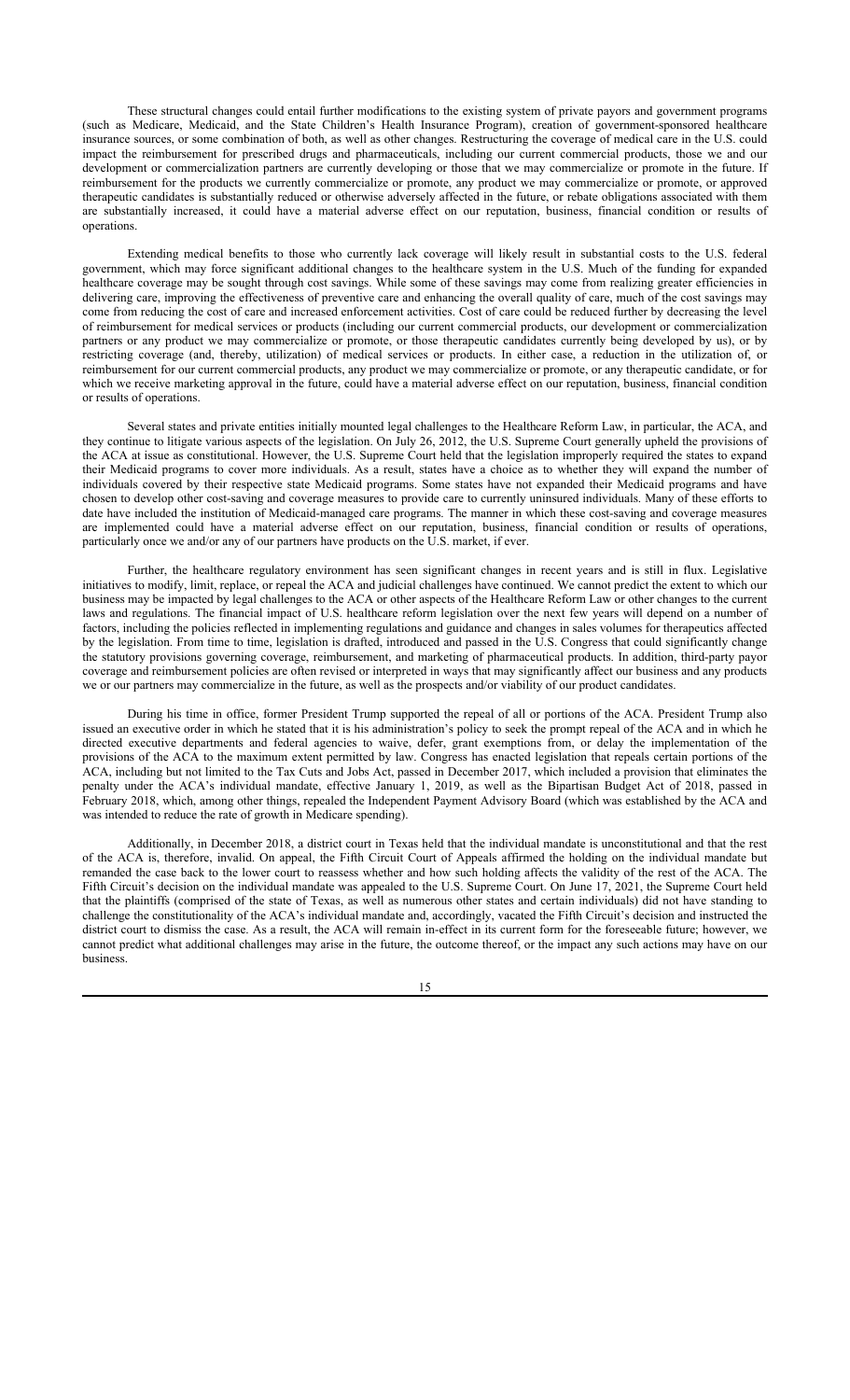The Biden administration also introduced various measures in 2021 focusing on healthcare and drug pricing, in particular. For example, on January 28, 2021, President Biden issued an executive order that initiated a special enrollment period for purposes of obtaining health insurance coverage through the ACA marketplace, which began on February 15, 2021, and remained open through August 15, 2021. The executive order also instructed certain governmental agencies to review and reconsider their existing policies and rules that limit access to healthcare, including among others, reexamining Medicaid demonstration projects and waiver programs that include work requirements and policies that create unnecessary barriers to obtaining access to health insurance coverage through Medicaid or the ACA. On the legislative front, the American Rescue Plan Act of 2021 was signed into law on March 11, 2021, which, in relevant part, eliminates the statutory Medicaid drug rebate cap, currently set at 100% of a drug's average manufacturer price, for single source drugs and innovator multiple source drugs, beginning January 1, 2024. And, in July 2021, the Biden administration released an executive order entitled, "Promoting Competition in the American Economy," with multiple provisions aimed at prescription drugs. In response, on September 9, 2021, HHS released a "Comprehensive Plan for Addressing High Drug Prices" that outlines principles for drug pricing reform and sets out a variety of potential legislative policies that Congress could pursue as well as potential administrative actions HHS can take to advance these principles. And, in November 2021, President Biden announced the "Prescription Drug Pricing Plan" as part of the Build Back Better Act (H.R. 5376) passed by the House of Representatives on November 19, 2021, which aims to lower prescription drug pricing by, among other things, allowing Medicare to negotiate prices for certain high-cost prescription drugs covered under Medicare Part D and Part B after the drugs have been on the market for a certain number of years and imposing tax penalties on drug manufacturers that refuse to negotiate pricing with Medicare or increase drug prices "faster than inflation." If enacted, this bill could have a substantial impact on our business. In the coming years, additional legislative and regulatory changes could be made to governmental health programs that could significantly impact pharmaceutical companies and the success of our product candidates. At the state level, legislatures have increasingly passed legislation and implemented regulations designed to control pharmaceutical and biological product pricing, including price or patient reimbursement constraints, discounts, restrictions on certain product access and marketing cost disclosure and transparency measures, and, in some cases, designed to encourage importation from other countries and bulk purchasing.

There is uncertainty as to what healthcare programs and regulations may be implemented or changed at the federal and/or state level in the U.S. or the effect of any future legislation or regulation. Furthermore, we cannot predict what actions the Biden administration will implement in connection with the Health Reform Law. However, it is possible that such initiatives could have an adverse effect on our or our partners' ability to obtain approval for and/or successfully commercialize products in the U.S. in the future.

## *Fraud and Abuse, Transparency, and Privacy*

In the United States, we may be subject to various federal and state laws and regulations regarding fraud and abuse in the healthcare industry, as well as industry standards and guidance, such as the codes issued by the Pharmaceutical Research and Manufacturers of America (or "PhRMA Codes"), which some states reference or incorporate in their statutes and regulations. These laws, regulations, standards, and guidance may impact, among other things, our sales and marketing activities and our relationships with healthcare providers and patients. In addition, we may be subject to patient privacy regulations by both the federal government and the states in which we conduct our business. The laws that may affect our ability to operate include but are not limited to:

- Ɣ the federal Anti-Kickback Statute, which prohibits, among other things, persons from knowingly and willfully soliciting, receiving, offering or paying remuneration, directly or indirectly, in cash or in kind, to induce or reward, or in return for, either the referral of an individual for, or the purchase, order, or recommendation of, an item or service reimbursable under a federal healthcare program, such as the Medicare and Medicaid programs;
- federal civil and criminal false claims laws and civil monetary penalty laws, including the False Claim Act, which prohibit, among other things, individuals or entities from knowingly presenting, or causing to be presented, claims for payment from the federal government, including Medicare, Medicaid, or other third-party payors, that are false or fraudulent;
	- ଉ The federal Health Insurance Portability and Accountability Act of 1996 ("HIPAA"), which imposes federal criminal and civil liability for executing, or attempting to execute, a scheme to defraud any healthcare benefit program and making false statements relating to healthcare matters;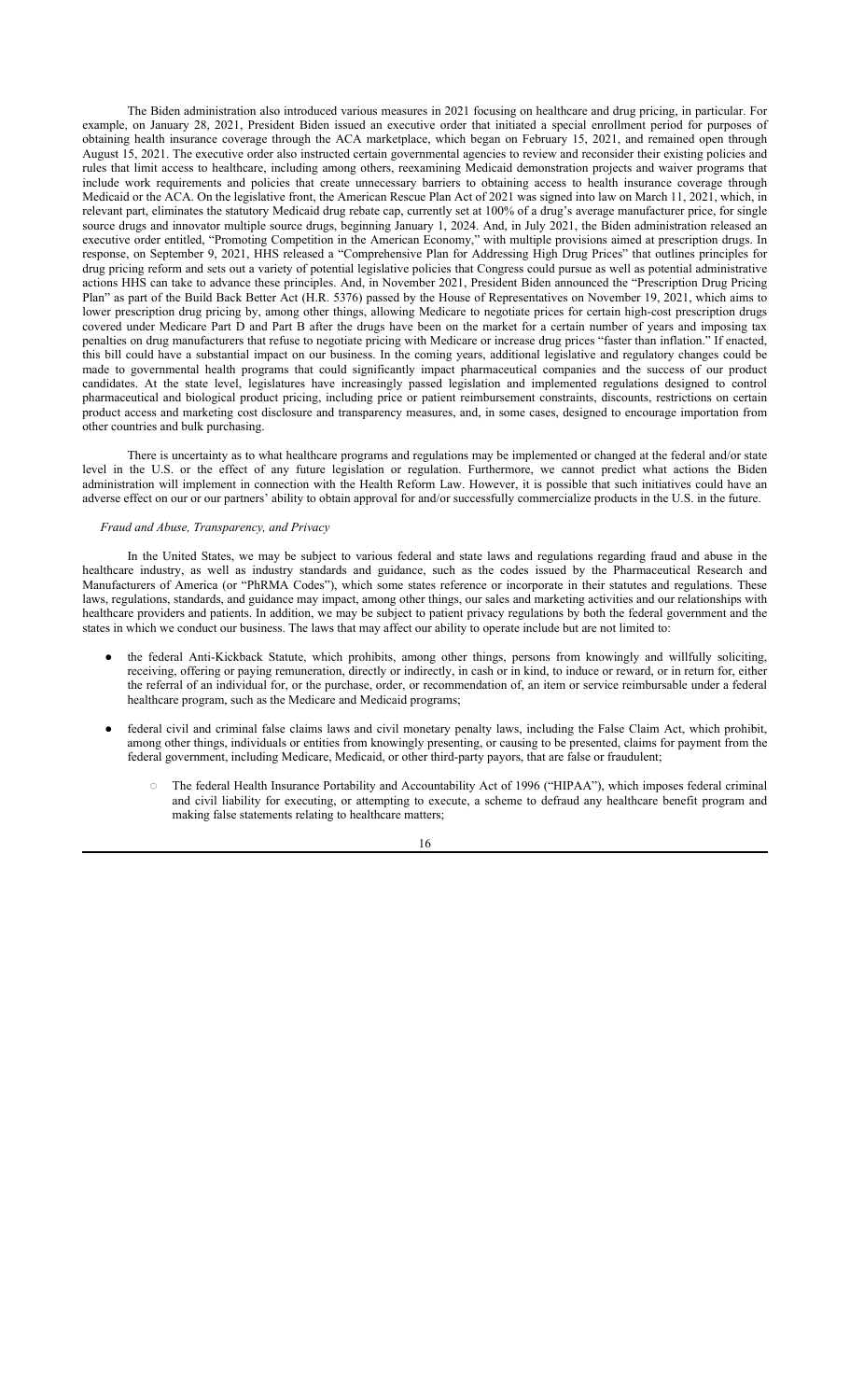- the federal transparency laws, including the Physician Payments Sunshine Act, which requires applicable manufacturers of covered drugs to disclose payments and other transfers of value provided to physicians and teaching hospitals and physician ownership and investment interests;
- HIPAA, as amended by the Health Information Technology for Economic and Clinical Health Act ("HITECH"), and its implementing regulations, also imposes certain requirements relating to the privacy, security, and transmission of individually identifiable health information; and
- state law equivalents of each of the above federal laws, such as anti-kickback and false claims laws which may apply to items or services reimbursed by any third-party payor, including commercial insurers, state laws that require pharmaceutical companies to comply with the pharmaceutical industry's voluntary compliance guidelines, state laws that require pharmaceutical manufacturers to report certain pricing or payment information, and state laws governing the privacy and security of health information in certain circumstances, many of which differ from each other in significant ways and are not preempted by HIPAA, thus complicating compliance efforts.

Because of the breadth of these laws and the narrow scope of the statutory or regulatory exceptions and safe harbors available, our current or future activities, policies, and/or arrangements could be challenged under one or more of these laws. In addition, the federal government has identified relationships between drug companies (and other medical-product manufacturers) and healthcare providers as particularly susceptible to fraud and abuse and, thus, our relationships may be subject to heightened regulatory scrutiny, particularly once we have one or more products on the U.S. market, if ever. Further, many of the applicable healthcare laws and regulations are subject to varying and/or evolving interpretations, which makes achieving and maintaining consistent compliance more difficult. We may have to devote substantial costs, resources, and time to compliance efforts, particularly once one or more of our product candidates, or any other products to which we may obtain commercialization rights in the future, is marketed in the United States. If any of our past, current, or future operations and/or arrangements are found to be in violation of If our operations are found to be in violation of any healthcare laws or regulations that may apply to us, we may be subject to significant civil, criminal, and/or administrative penalties; damages; fines; personal imprisonment; exclusion from government-funded programs, such as Medicare and Medicaid; additional reporting requirements and oversight under a corporate integrity (or deferred prosecution or other similar) agreement with the applicable federal or state agency or agencies (such as the U.S. Office of Inspector General ("OIG"), the U.S. Department of Justice ("DOJ"), or state attorneys general); and/or the curtailment or restructuring of our operations. Any adverse enforcement action initiated against us based on actual or alleged violations of one or more of the healthcare laws and regulations could have a material adverse effect on our business, even if we are ultimately successful in defending against such claims.

#### **Employees**

As of March 23, 2022, we had three full-time employees.

#### **Available Information**

We maintain a website at www.cytrx.com and make available there, free of charge, our periodic reports filed with the Securities and Exchange Commission, or SEC, as soon as is reasonably practicable after filing. Among other things, we post on our website our Annual Report on Form 10-K, Quarterly Reports on Form 10-Q, Current Reports on Form 8-K and amendments and Code of Business Conduct and Ethics. The SEC maintains a website at http://www.sec.gov that contains reports, proxy and information statements, and other information regarding issuers such as us that file electronically with the SEC.

# **Item 1A.** *RISK FACTORS*

*We are subject to various risks that may materially harm our business, prospects, financial condition and results of operations. An investment in our common stock is speculative and involves a high degree of risk. In evaluating an investment in our common stock, you should carefully consider the risks described below, together with the other information included in this Form 10-K, including the consolidated financial statements and related notes.*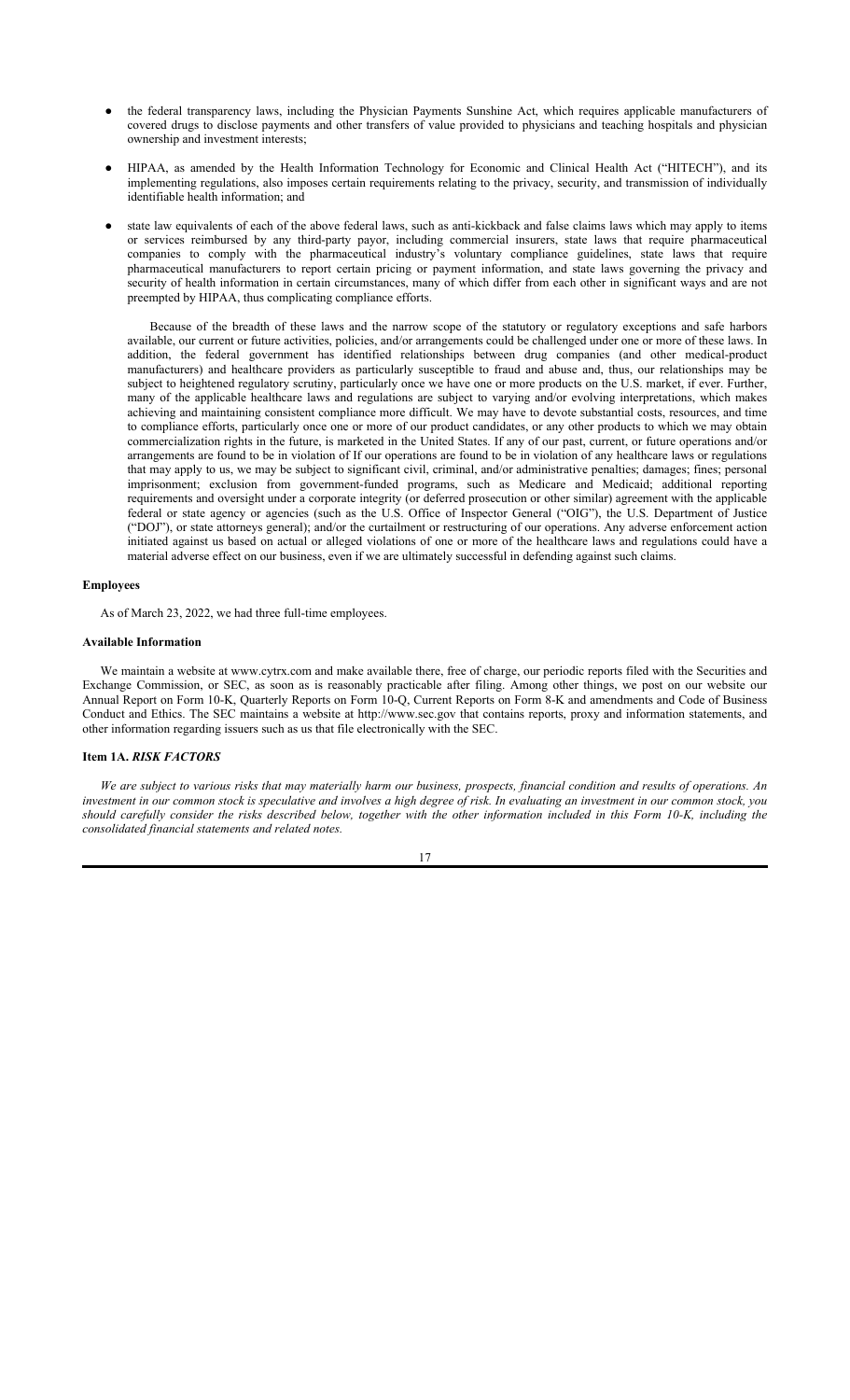*You should carefully consider the risks and uncertainties facing our business. The risks described below are not the only risks we*  face. If any of the events described in the following risk factors actually occurs, or if additional risks and uncertainties later materialize, *that are not presently known to us or that we currently deem immaterial, then our business, prospects, results of operations and financial condition could be materially adversely affected. In that event, the trading price of our common stock could decline, and you may lose all or part of your investment in our shares. The risks discussed below include forward-looking statements, and our actual*  results may differ substantially from those discussed in these forward-looking statements. Our business is also subject to the risks that *affect many other companies, such as employment relations, general economic conditions and geopolitical events. Further, additional risks not currently known to us or that we currently believe are immaterial may in the future materially and adversely affect our business, operations, liquidity and stock price.*

#### *Risk Factor Summary*

*Below is a summary of the principal factors that make an investment in our common stock speculative or risky. This summary does not address all of the risks that we face. Additional discussion of the risks summarized in this risk factor summary, and other risks that we face, can be found below under the heading "Risk Factors" and should be carefully considered, together with other information in this Form 10-K and our other filings with the SEC, before making an investment decision regarding our common stock.*

# **Risks Associated With Our Business:**

- We have operated at a loss and will likely continue to operate at a loss for the foreseeable future.
- Because we have no source of significant recurring revenue, we must depend on capital raising to sustain our operations, and our ability to raise capital may be severely limited.
- If Orphazyme fails to successfully develop and commercialize arimoclomol, our business prospects will be materially adversely affected.
- Ɣ If ImmunityBio fails to successfully develop aldoxorubicin or our exclusive licensing arrangement with ImmunityBio is otherwise unsuccessful, our business prospects will be materially adversely affected.

### **Risks Associated With Drug Discovery and Development:**

- Ɣ If the projected development goals for our product candidates are not achieved in the expected time frames, the commercialization of our products may be delayed and our business prospects may suffer. Our financial projections also may prove to be materially inaccurate.
- The regulatory approval process is lengthy, time consuming and inherently unpredictable, and if our products or those we have sold or licensed are not successfully developed and approved by the FDA or foreign regulatory authorities, we may be forced to reduce or curtail our operations.
- Ɣ Clinical drug development involves a lengthy and expensive process with an uncertain outcome, and results of earlier studies and trials may not be predictive of future trial results.
- We may be unable to protect our intellectual property rights, which could adversely affect our ability to compete effectively.
- If our product candidates infringe the rights of others, we could be subject to expensive litigation or be required to obtain licenses from others to develop or market them.
- The results of pre-clinical studies or early clinical trials are not necessarily predictive of future results, and our ultra-high potency albumin-binding drug conjugates may not have favorable results in later clinical trials or receive regulatory approval.
- Any products that we develop or are sold or licensed may become subject to unfavorable pricing regulations or third-party coverage and reimbursement policies, which could have a material adverse effect on our business.
- Healthcare legislative reform measures could hinder or prevent the commercial success of our products and product candidates. We may also be subject to healthcare laws, regulation and enforcement and our failure to comply with those laws could adversely affect our business, operations and financial condition.
- We will be required to pay substantial milestone and other payments relating to the commercialization of our products.
- Ɣ The COVID-19 pandemic could adversely impact our business and prospects, including active and planned clinical trials by ImmunityBio and Orphazyme.
- In the event of a dispute regarding our international drug development, it may be necessary for us to resolve the dispute in the foreign country of dispute, where we would be faced with unfamiliar laws and procedures.
- Ɣ Drug discovery is a complex, time-consuming and expensive process, and we may not succeed in creating new product candidates.
- We have a limited operating history in drug discovery, which is inherently risky, and we may not succeed in addressing these risks.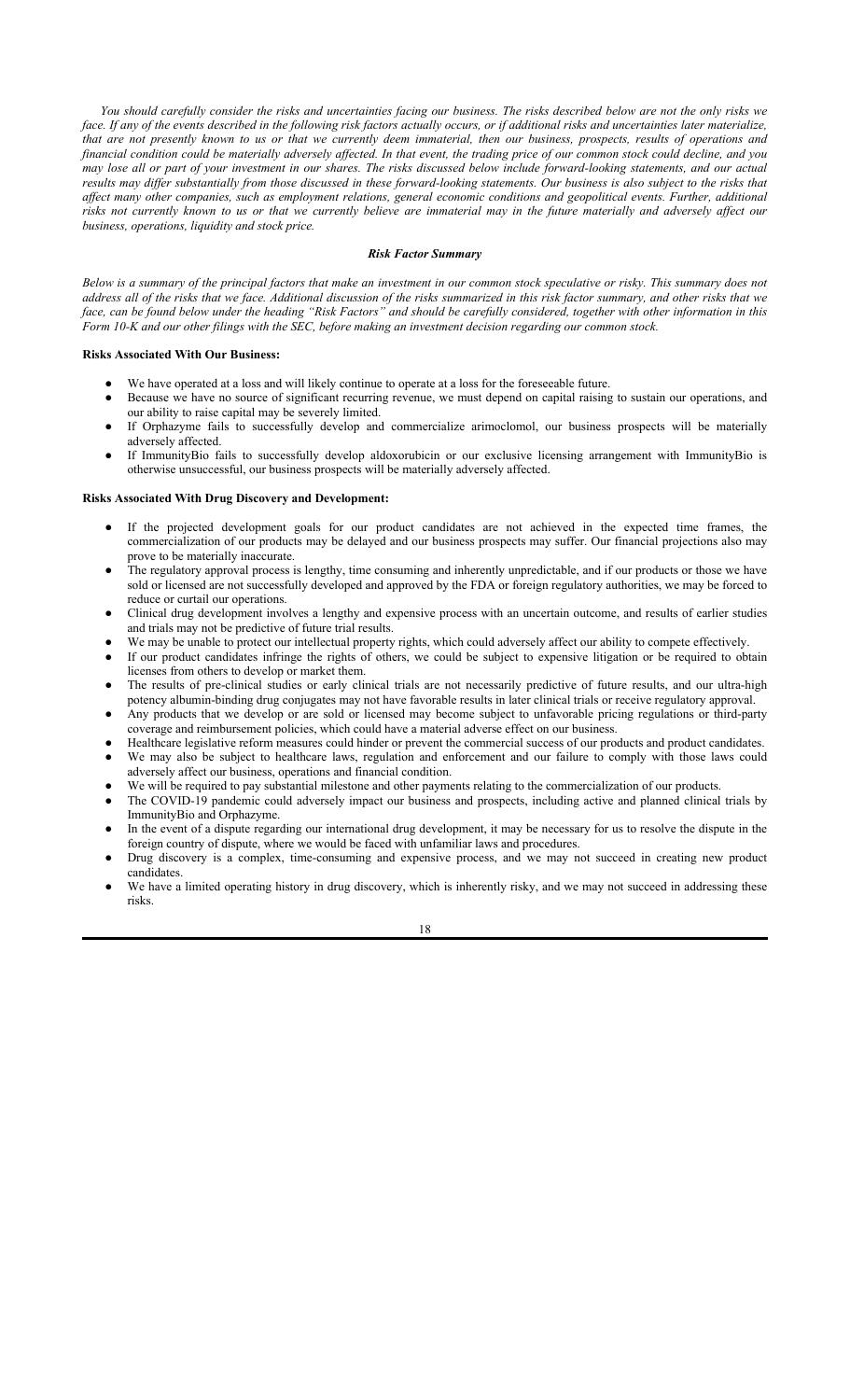#### **General Risk Factors:**

- We are subject to intense competition, and we may not compete successfully.
- We are subject to potential liabilities from clinical testing and future product liability claims.
- We may be unable to successfully acquire additional technologies or products. If we require additional technologies or products, our product development plans may change and the ownership interests of our shareholders could be diluted.
- The impact and results of our exploration of any strategic alternatives are uncertain and may not be successful.
- Ɣ We rely significantly on information technology and any failure, inadequacy, interruption or security lapse of that technology, including any cybersecurity incidents, could harm our ability to operate our business effectively.
- Ɣ Our business continuity and disaster recovery plans may not adequately protect us from a serious disaster.
- You may experience future dilution as a result of future equity offerings or other equity issuances.
- Ɣ Our outstanding options and warrants and the availability for resale of the underlying shares may adversely affect the trading price of our common stock.
- We cannot assure investors that our internal controls will prevent future material weaknesses. We could be subject to legal actions that could adversely affect our financial condition.
- Our anti-takeover measures may make it more difficult to change our management, or may discourage others from acquiring us, and thereby adversely affect stockholder value.
- Ɣ Our restated by-laws, as amended, designate the Court of Chancery of the State of Delaware as the sole and exclusive forum for certain types of actions and proceedings that may be initiated by our stockholders, which could limit our stockholders' ability to obtain a favorable judicial forum for disputes with us or our directors, officers or other employees.
- We may issue preferred stock in the future, and the terms of the preferred stock may reduce the value of our common stock.
- We do not expect to pay any cash dividends on our common stock.

#### **Risks Associated With Our Business**

#### *We have operated at a loss and will likely continue to operate at a loss for the foreseeable future.*

We have operated at a loss due to our ongoing expenditures for research and development of our product candidates and for general and administrative purposes, and lack of significant recurring revenues. We incurred a net loss of \$13.0 million for the year ended December 31, 2021 and \$6.7 million for the year ended December 31, 2020 and had an accumulated deficit as of December 31, 2021 of \$483.9 million. We are likely to continue to incur losses unless and until we are able to earn milestones and royalties from our existing licensing and sale agreements and/or conclude a successful strategic partnership or financing for our LADR™ technology. These losses, among other things, have had and will continue to have an adverse effect on our stockholders' equity and working capital. Because of the numerous risks and uncertainties associated with our product development efforts, we are unable to predict when we may become profitable, if at all. If we do not become profitable or are unable to maintain future profitability, the market value of our common stock will be adversely affected. These factors individually and collectively raise a substantial doubt about our ability to continue as a going concern.

Our independent registered public accounting firm has included an explanatory paragraph in its report as of and for the year ended December 31, 2021 expressing substantial doubt in our ability to continue as a going concern based on our recurring and continuing losses from operations and our need for additional funding to continue operations. Our consolidated financial statements do not include any adjustments that might result from the outcome of this going concern uncertainty and have been prepared under the assumption that we will continue to operate as a going concern, which contemplates the realization of assets and the satisfaction of liabilities in the normal course of business. If we are unable to continue as a going concern, we may be forced to liquidate our assets which would have an adverse impact on our business and developmental activities. In such a scenario, the values we receive for our assets in liquidation or dissolution could be significantly lower than the values reflected in our financial statements. The reaction of investors to the inclusion of a going concern statement by our independent registered public accounting firm and our potential inability to continue as a going concern may materially adversely affect our stock price and our ability to raise new capital or to enter into strategic alliances.

#### *Because we have no source of significant recurring revenue, we must depend on capital raising to sustain our operations, and our ability to raise capital may be severely limited.*

Developing products and conducting clinical trials require substantial amounts of capital. In July 2021, we were able raise some capital through the sale of common stock registered under our "shelf" registration on Form S-3, as well as through the related private placement of certain warrants and the preferred investment option. We will likely need to raise additional capital to fund our general and administrative expenses and, if we determine to develop products based on Centurion's LADR™ technology platform, we will need to raise additional capital to fund development of product candidates, prepare, file, prosecute, maintain, enforce and defend patent and other proprietary rights, and develop and implement sales, marketing and distribution capabilities. However, we have no available authorized common shares to issue, making capital raising significantly more challenging.

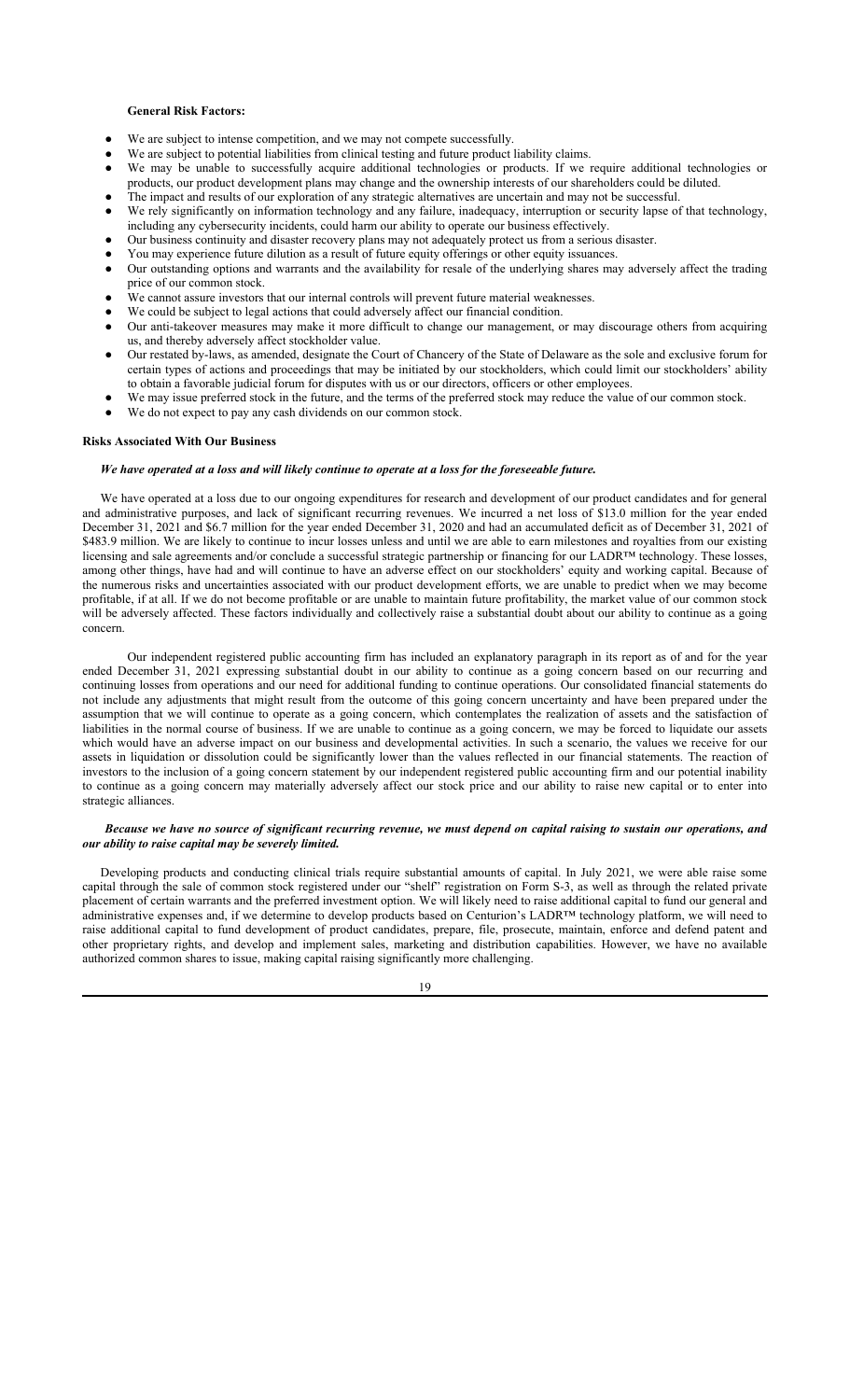At December 31, 2021, we had cash and cash equivalents of approximately \$6.8 million. Management believes that our current resources will be sufficient to fund our operations through December 31, 2022. This estimate is based, in part, upon our currently projected expenditures for 2022 and the first three months of 2023 of approximately \$6.5 million (unaudited) to fund our operating activities. These projected expenditures are also based upon numerous other assumptions and subject to many uncertainties, and actual expenditures may be significantly different from these projections. We will ultimately be required to obtain additional funding in order to execute our long-term business plans, although we do not currently have commitments from any third parties to provide us with long term debt or capital. We cannot assure that additional funding will be available on favorable terms, or at all. If we fail to obtain additional funding when needed, we may not be able to execute our business plans and our business may suffer, which would have a material adverse effect on our financial position, results of operations and cash flows.

If we raise additional funds by issuing equity securities, dilution to stockholders may result and new investors could have rights superior to current equity holders. In addition, debt financing, if available, may include restrictive covenants. If adequate funds are not available to us, we may have to liquidate some or all of our assets or delay or reduce the scope of or eliminate some portion or all of our development programs. We also may have to license to other companies our product candidates or technologies that we would prefer to develop and commercialize ourselves.

On March 15, 2022, CytRx Corporation (the "Company") held a special meeting of stockholders (the "Special Meeting"), which was originally opened and subsequently adjourned on September 23, 2021, at which meeting the Company's stockholders, by an affirmative vote of the majority of the Company's outstanding shares of capital stock, approved the amendment to the Company's Restated Certificate of Incorporation (the "Certificate of Incorporation") to effect an increase in the number of shares of authorized common stock, par value \$0.001 per share, from 41,666,666 shares to 62,393,940 shares, and to make a corresponding change to the number of authorized shares of capital stock in order to comply with the Company's contractual obligations under a securities purchase agreement entered into on July 13, 2021 (the "Authorized Share Increase Amendment"). The number of shares of authorized preferred stock of the Company remains unchanged.

On March 15, 2022, the Company filed a Certificate of Amendment to Restated Certificate of Incorporation (the"Certificate of Amendment") with the Secretary of State of Delaware to effect the Authorized Share Increase Amendment.

As of March 23, 2022, we have no additional shares of common stock that are authorized and unissued. We would need approval of our stockholders to increase our authorized shares of our common stock in order to raise additional capital in excess of this amount of shares.

# *If Orphazyme fails to successfully develop and commercialize arimoclomol, our business prospects will be materially adversely affected.*

In 2011, CytRx sold the rights to arimoclomol and iroxanadine, based on molecular chaperone regulation technology, to Orphazyme in exchange for a one-time, upfront payment and the right to receive up to a total of \$120 million in milestone payments upon the achievement of certain pre-specified regulatory and business milestones, as well as single- and double-digit royalty payments based on a specified percentage of any net sales of products derived from arimoclomol. Orphazyme announced in March and May of 2021 that pivotal phase 3 clinical trials assessing the safety and efficacy of arimoclomol in treating ALS and IBM, respectively, did not meet their primary or secondary endpoints and that it has ceased development of, and its pursuit of regulatory approvals for, arimoclomol for such indications. As a result, the maximum amount that we are eligible to receive in future milestone payments under the agreement with Orphazyme is now approximately \$100 million. There can be no assurance that said amount or any portion thereof will be realized, as such realization is contingent upon certain regulatory approvals of arimoclomol for indications other than the prevention or treatment of ALS or stroke and other contingencies over which we have no control. Orphazyme is testing arimoclomol in NPC and Gaucher disease. On June 18, 2021, Orphazyme announced it received a CRL from the FDA, identifying certain deficiencies in the NDA that precluded its approval. In particular, Orphazyme announced that the CRL was issued based on the need for additional confirmatory evidence, as well as additional qualitative and quantitative evidence to further substantiate the validity of the 5-domain NPC Clinical Severity Scale ("NPCCSS"), specifically the swallow domain, in the context of a lack of significant findings when using the FDA's preferred and recommended statistical approach. In late October 2021, Orphazyme announced it held a Type A meeting with the FDA where the FDA recommended that Orphazyme submit additional data, information and analyses to address certain topics in the CRL and engage in further interactions with the FDA to identify a pathway to resubmission. The FDA concurred with Orphazyme's proposal to remove the cognition domain from the NPCCSS endpoint, with the result that the primary endpoint is permitted to be recalculated using the 4 domain NPCCSS, subject to the submission of additional requested information which Orphazyme intends to provide. The FDA also affirmed that it would require additional *in vivo* or pharmacodynamic (PD)/pharmacokinetic (PK) data. Orphazyme is planning to request a Type C Meeting with the FDA in the second quarter of 2022 to discuss its progress in redressing the deficiencies identified in the CRL and plans for resubmission. Subject to FDA's feedback in the Type C meeting and any other pertinent discussions with the regulatory body, Orphazyme plans to resubmit the NDA for arimoclomol in the second half of 2022. However, there are a number of uncertainties inherent in clinical investigation that may hinder Orphazyme's plans for generating additional data, meeting with FDA, and/or resubmitting the NDA. And, even if Orphazyme properly implements FDA's feedback and resubmits the NDA with the additional confirmatory evidence and qualitative and quantitative data that FDA requested, there is no guarantee that FDA will approve the resubmitted version of the NDA.

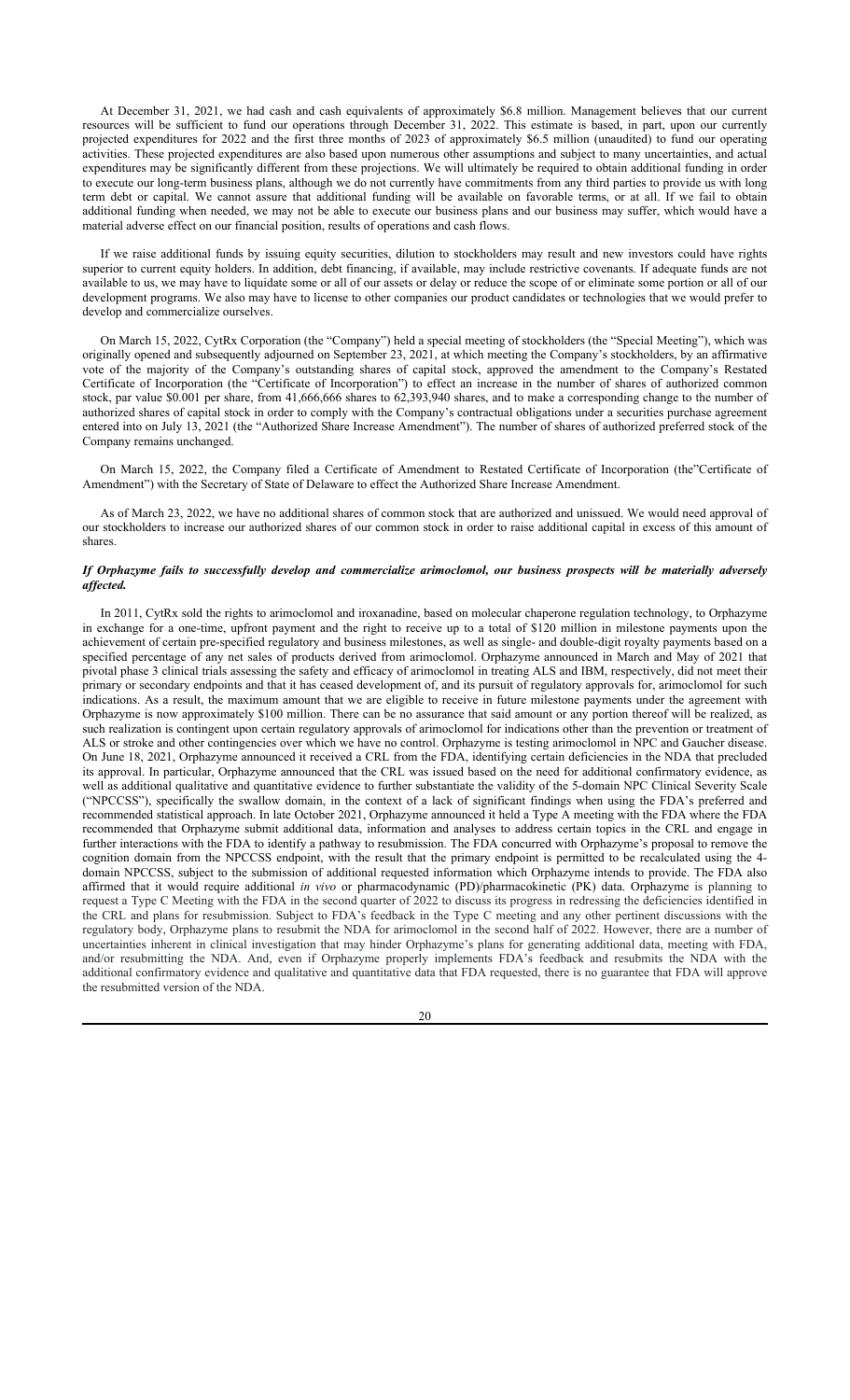Orphazyme has also submitted a MAA with the EMA. In February 2022, Orphazyme announced that they were notified by the CHMP of a negative trend vote on the MAA for arimoclomol in NPC following an oral explanation. The trend vote indicates that the CHMP's current orientation is to not approve arimoclomol when it convenes by the end of March 2022. Orphazyme considers it unlikely that this position will change before the formal vote is undertaken in March 2022. They will assess their strategic options and provide an update to the market at the applicable time

The potential revenue from our arrangement with Orphazyme is based on contingent payments, which will depend upon Orphazyme's ability to achieve regulatory approvals and successfully market and sell products derived from arimoclomol. Our ability to realize the maximum amount of aggregate milestone payments initially set forth in our agreement with Orphazyme has been reduced by approximately \$20 million due to Orphazyme's unsuccessful pivotal studies of arimoclomol for ALS and IBM and subsequent decision to cease arimoclomol's development with regard such indications. While Orphazyme has progressed further in connection with its development of arimoclomol for NPC (than for ALS or IBM), its efforts to obtain the FDA and EMA approvals needed to lawfully market arimoclomol for NPC in the United States and the EU, respectively, have been unsuccessful thus far and may never succeed. We will not be involved in this process and will depend entirely on Orphazyme, which may fail to develop or effectively commercialize products derived from arimoclomol for many reasons, including if they:

- decide not to devote the necessary resources due to internal constraints, such as limited personnel with the requisite scientific expertise, limited cash resources or specialized equipment limitations, or the belief that other drug development programs may have a higher likelihood of obtaining regulatory approval or may potentially generate a greater return on investment;
- do not have sufficient resources necessary to carry arimoclomol through clinical development, regulatory approval and commercialization;
- Ɣ cannot obtain the necessary regulatory approvals for arimoclomol; or
- $\bullet$  decide to pursue a competitive drug candidate.

If Orphazyme does not obtain the regulatory approvals for arimoclomol that are necessary to trigger the corresponding milestone payments to us under our agreement, or if their research and development or commercialization efforts are, otherwise, unsuccessful, we will not realize the anticipated commercial benefits of the arrangement and our business prospects will be materially and adversely affected.

#### *If ImmunityBio fails to successfully develop aldoxorubicin or our exclusive licensing arrangement with ImmunityBio is otherwise unsuccessful, our business prospects will be materially and adversely affected.*

In July 2017, we entered into an exclusive licensing agreement with ImmunityBio to complete the clinical development of and commercialization of aldoxorubicin. Under this agreement, ImmunityBio has committed to provide substantial funding, as well as significant capabilities in clinical development, regulatory affairs, marketing and sales.

If, for any reason, ImmunityBio does not devote sufficient time and resources to the development and commercialization of aldoxorubicin, we will not realize the potential commercial benefits of the arrangement, and our results of operations will be adversely affected. In addition, if ImmunityBio were to breach or terminate its arrangement with us, the development and commercialization of aldoxorubicin could be delayed, curtailed or terminated, and we may not have sufficient financial resources or capabilities to continue development and commercialization of aldoxorubicin on our own.

Under our agreement with ImmunityBio, they may opt out of a project by giving us twelve months' prior written notice. If ImmunityBio were to exercise its right to opt out of a program or to terminate the licensing agreement, the development and commercialization of aldoxorubicin would be adversely affected, our potential for generating revenue from this program would be adversely affected and attracting new partners would be made more difficult.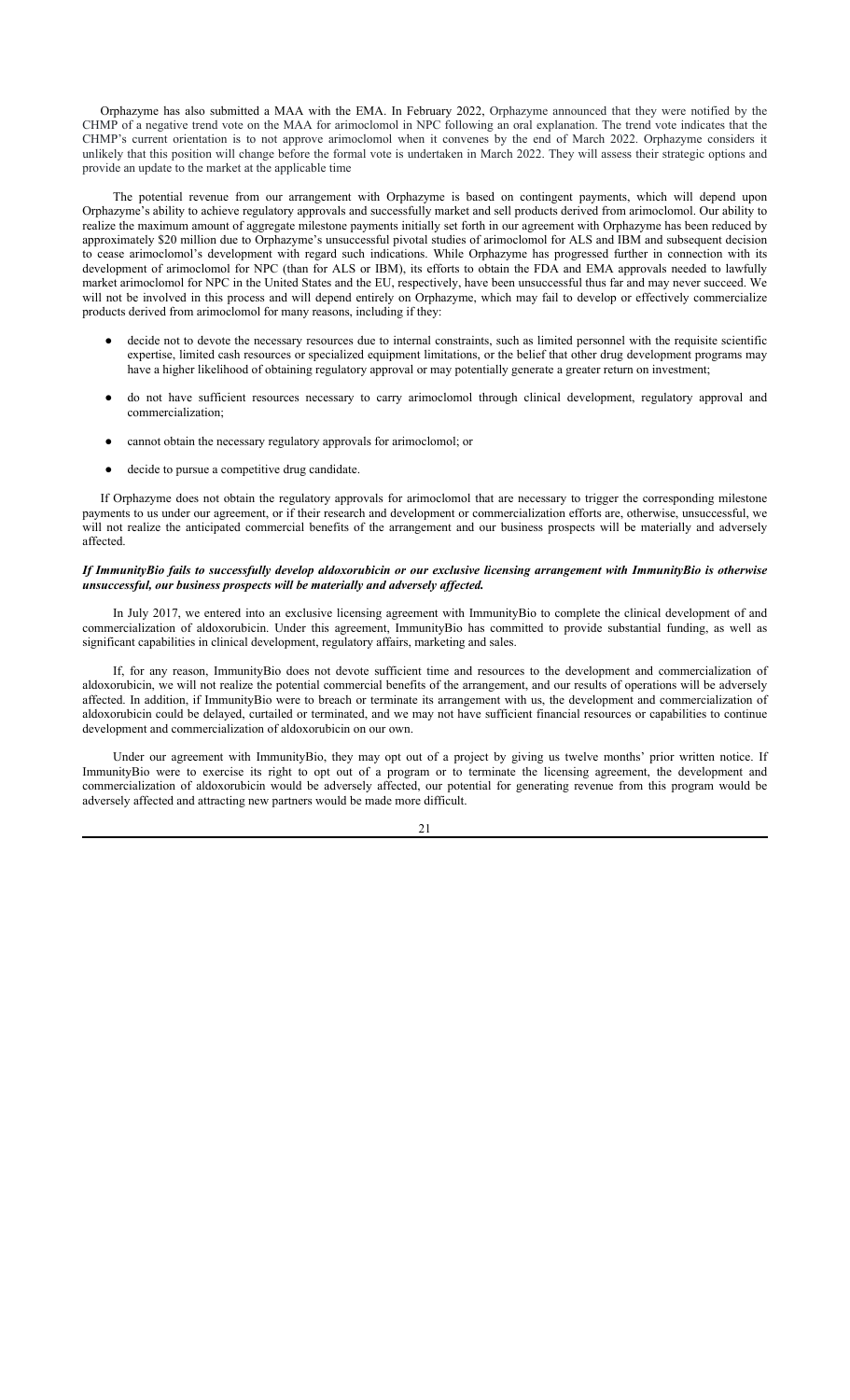Much of the potential revenue from our existing and future arrangement with ImmunityBio will consist of contingent payments, such as payments for achieving development and commercialization milestones and single- and double-digit royalties payable on commercial sales of successfully developed aldoxorubicin. The milestone, royalty and other revenue that we may receive under this arrangement will depend upon our, and ImmunityBio's ability to successfully develop, introduce, market, commercialize and sell aldoxorubicin. We will not be directly involved in this process and will depend entirely on ImmunityBio, which may fail to develop or effectively commercialize aldoxorubicin for many reasons including if they:

- decide not to devote the necessary resources due to internal constraints, such as limited personnel with the requisite scientific expertise, limited cash resources or specialized equipment limitations, or the belief that other drug development programs may have a higher likelihood of obtaining regulatory approval or may potentially generate a greater return on investment;
- do not have sufficient resources necessary to carry aldoxorubicin through clinical development, regulatory approval and commercialization;
- Ɣ cannot obtain the necessary regulatory approvals for aldoxorubicin; or
- decide to pursue a competitive drug candidate.

If ImmunityBio fails to develop or effectively commercialize aldoxorubicin or for any of the other reasons described above, we may not be able to develop and commercialize that drug independently or replace ImmunityBio with another suitable partner in a reasonable period of time and on commercially reasonable terms, if at all.

#### **Risks Associated With Drug Discovery and Development**

*If the projected development goals for our product candidates are not achieved in the expected time frames, the commercialization of our products may be delayed and our business prospects may suffer. Our financial projections also may prove to be materially inaccurate.*

From time to time, we estimate the timing of the accomplishment of various scientific, clinical, regulatory and other product development goals, which we sometimes refer to as milestones. These milestones may include the commencement or completion of scientific studies and clinical trials and the submission of regulatory filings.

We also may disclose projected expenditures or other forecasts for future periods. These and other financial projections are based on management's current expectations and do not contain any margin of error or cushion for any specific uncertainties, or for the uncertainties inherent in all financial forecasting.

The actual timing of milestones and actual expenditures or other financial results can vary dramatically compared to our estimates, in some cases for reasons beyond our control or the control of companies that have licensed or purchased our product candidates. If these milestones or financial projections are not met, the development and commercialization of our product candidates may be delayed and our business prospects may suffer. The assumptions management has used to produce these projections may significantly change or prove to be inaccurate. Accordingly, you should not unduly rely on any of these financial projections.

#### *The regulatory approval process is lengthy, time consuming and inherently unpredictable, and if our products or those we have sold or licensed are not successfully developed and approved by the FDA or foreign regulatory authorities, we may be forced to reduce or curtail our operations.*

All of our product candidates in development or those licensed or sold must be approved by the FDA or corresponding foreign governmental agencies before they can be marketed. The process for obtaining FDA and foreign government approvals is both timeconsuming and costly, with no certainty of a successful outcome. This process typically includes the conduct of extensive pre-clinical and clinical testing, including post-approval testing, which may take longer or cost more than we or our licensees, if any, anticipate, and may prove unsuccessful due to numerous factors, including the substantial discretion of the regulatory authorities. In addition, approval policies, regulations, or the type and amount of clinical data necessary to gain approval may change during the course of a product candidate's clinical development and may vary among jurisdictions. None of our product candidates in development or licensed or sold to third parties have received regulatory approval.

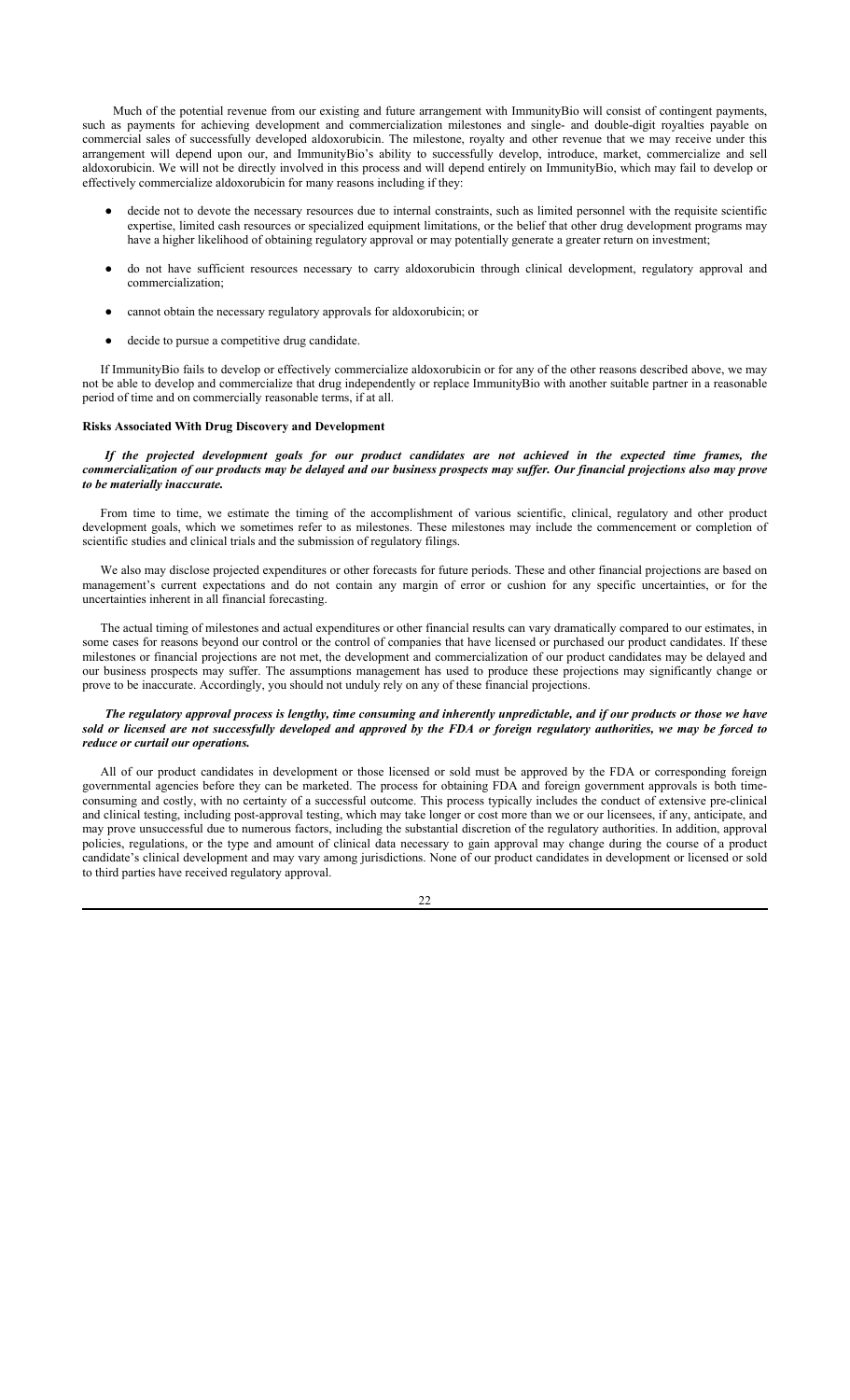Numerous factors could affect the timing, cost or outcome of product development efforts, including the following:

- difficulty in enrolling patients in conformity with required protocols or projected timelines;
- requirements for clinical trial design imposed by the FDA;
- $\bullet$  unexpected adverse reactions by patients in trials;
- difficulty in obtaining clinical supplies of the product;
- Ɣ changes in or our inability to comply with FDA or foreign governmental product testing, manufacturing or marketing requirements;
- regulatory inspections of clinical trials or manufacturing facilities, which may, among other things, require us or our manufacturers or licensees to undertake corrective action or suspend or terminate the affected clinical trials if investigators find them not to be in compliance with applicable regulatory requirements;
- Ɣ inability to generate statistically significant data confirming the safety and efficacy of the product being tested;
- modification of the product during testing; and
- reallocation of our limited financial and other resources to other clinical programs.

It is possible that none of the product candidates we develop or have sold or licensed will obtain the regulatory approvals necessary for us to begin selling them or making us eligible to receive milestone or royalty payments. The time required to obtain FDA and foreign governmental approvals is unpredictable, but often can take years following the commencement of clinical trials, depending upon the complexity of the product candidate. Any analysis performed on data from clinical activities is subject to confirmation and interpretation by regulatory authorities, which could delay, limit or prevent regulatory approval. In addition, even if regulatory approval was obtained, regulatory authorities may approve any product candidates for fewer or more limited indications than requested, may not approve the intended price for such products, may grant approval contingent on the performance of costly post-marketing clinical trials, or may approve a product candidate with a label that does not include the labeling claims necessary or desirable for the successful commercialization of that product candidate. Any of the foregoing scenarios could materially harm the commercial prospects for the product candidates that we develop, have sold or licensed.

Furthermore, even if regulatory approvals are obtained, the manufacturing processes, labeling, packaging, distribution, adverse event reporting, storage, import, export, advertising, promotion and recordkeeping for the product will be subject to extensive and ongoing regulatory requirements. These requirements include submissions of safety and other post-marketing information and reports, registration, as well as continued compliance with current good manufacturing practices, or cGMPs, and good clinical practices, or cGCPs, for any clinical trials that we conduct post-approval. Later discovery of previously unknown problems with a product, including adverse events of unanticipated severity or frequency, or with third-party manufacturers or manufacturing processes, or failure to comply with regulatory requirements, may result in, among other things:

- Ɣ restrictions on the marketing or manufacturing of the product, withdrawal of the product from the market, or voluntary or mandatory product recalls;
- $\bullet$  fines, warning letters or holds on clinical trials;
- Ɣ refusal by the FDA to approve pending applications or supplements to approved applications filed by us or our strategic partners, or suspension or revocation of product license approvals;
- product seizure or detention, or refusal to permit the import or export of products; and
- injunctions or the imposition of civil or criminal penalties.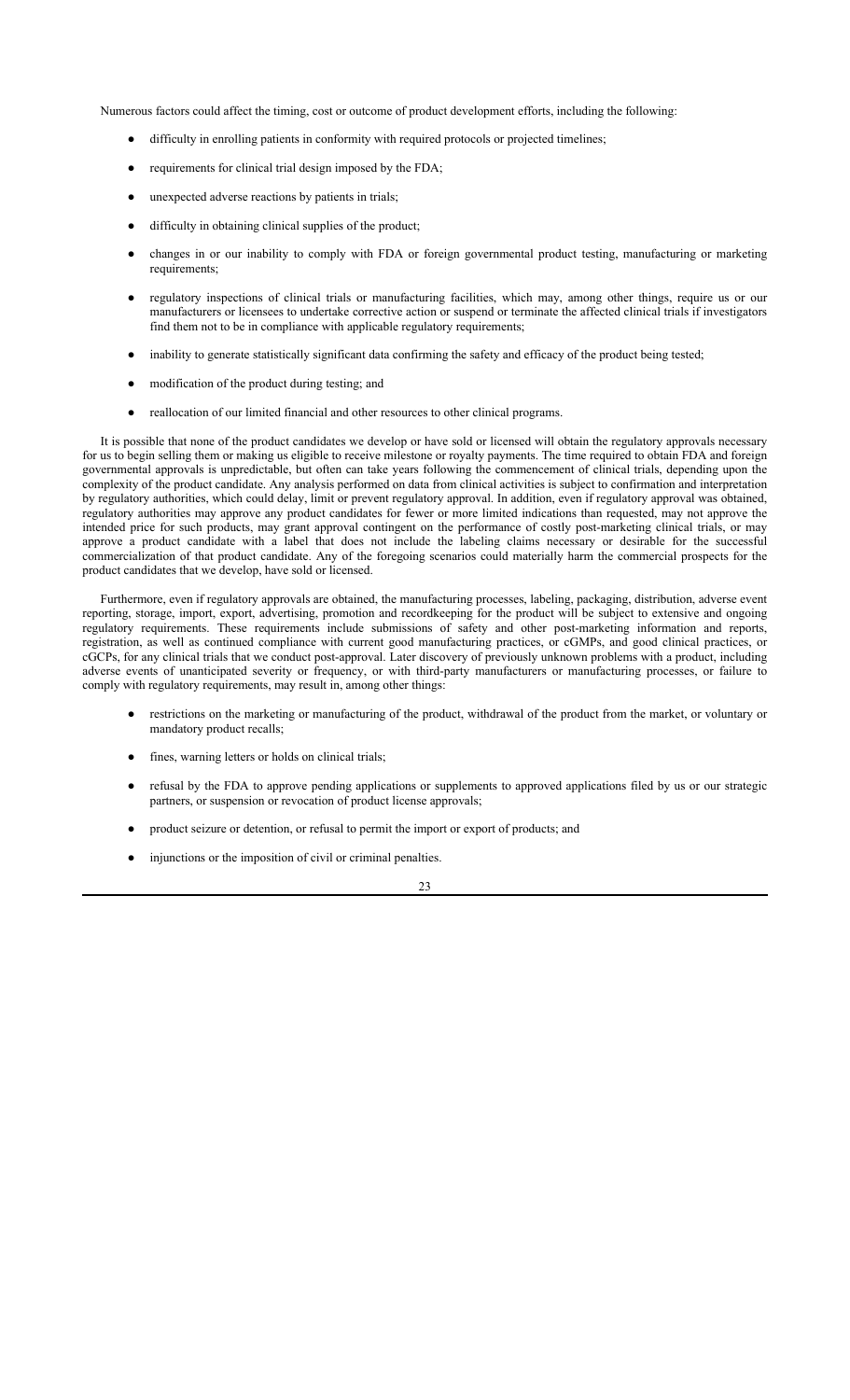The FDA's policies may change and additional government regulations may be enacted that could prevent, limit or delay regulatory approval of our product candidates. We cannot predict the likelihood, nature or extent of government regulation that may arise from future legislation or administrative action, either in the United States or abroad. If we are slow or unable to adapt to changes in existing requirements or the adoption of new requirements or policies, or if we are not able to maintain regulatory compliance, we may lose any marketing approval that we may have obtained and we may not achieve or sustain profitability, which would adversely affect our business. We will also be subject to periodic inspections and the potential for mandatory post- approval clinical trials required by the FDA and other U.S. and foreign regulatory authorities. Any delay or failure in obtaining required approvals or to comply with postapproval regulatory requirements could have a material adverse effect on our ability to generate revenue from the particular product candidate. The failure to comply with any post-approval regulatory requirements also could result in the rescission of the related regulatory approvals or the suspension of sales of the offending product.

#### *Clinical drug development involves a lengthy and expensive process with an uncertain outcome, and results of earlier studies and trials may not be predictive of future trial results.*

Clinical testing is expensive and can take many years to complete, and its outcome is inherently uncertain. Failure can occur at any time during the clinical trial process. The results of preclinical studies and early clinical trials of our product candidates may not be predictive of the results of later-stage clinical trials. Product candidates in later stages of clinical development may fail to show the desired safety and efficacy traits despite having progressed through preclinical studies and initial clinical trials. A number of companies in the biopharmaceutical industry have suffered significant setbacks in advanced clinical trials due to lack of efficacy or safety profiles, notwithstanding promising results in earlier trials. For example, aldoxorubicin has shown encouraging preliminary clinical results in our Phase 2b clinical trial as a treatment for STS. These conclusions may not be reproduced in future clinical trial results. For instance, the Phase 3 pivotal clinical trial testing aldoxorubicin as a treatment for STS narrowly missed statistical significance although it demonstrated a statistically significant improvement in PFS over investigator's choice in 312 patients treated in North America and Australia. Accordingly, our development partner may ultimately be unable to provide the FDA and/or other U.S. and foreign regulatory authorities with satisfactory data on clinical safety and efficacy sufficient to obtain approval from the FDA of aldoxorubicin for any indication.

Further delays may occur in clinical trials of product candidates. We do not know whether ongoing clinical trials will be completed on schedule or at all, or whether planned clinical trials will begin on time, need to be redesigned, enroll patients on time or be completed on schedule, if at all. Clinical trials can be delayed for a variety of reasons, including delays related to:

- obtaining regulatory approval to commence a trial;
- reaching agreement on acceptable terms with prospective contract research organizations, or CROs, and clinical trial sites, the terms of which can be subject to extensive negotiation and may vary significantly among different CROs and clinical trial sites;
- Ɣ obtaining institutional review board approval at each clinical trial site;
- recruiting suitable patients to participate in a trial;
- having patients complete a trial or return for post-treatment follow-up;
- clinical trial sites deviating from trial protocol or dropping out of a trial;
- adding new clinical trial sites; or
- Ɣ manufacturing sufficient quantities of product candidate for use in clinical trials.

#### *We may be unable to protect our intellectual property rights, which could adversely affect our ability to compete effectively.*

We will be able to protect our technologies from unauthorized use by third parties only to the extent that we have rights to valid and enforceable patents or other proprietary rights that cover them. Although we have rights to patents and patent applications directed to our product candidates, these patents and applications may not prevent third parties from developing or commercializing similar or identical technologies. In addition, our patents may be held to be invalid if challenged by third parties, and our patent applications may not result in the issuance of patents.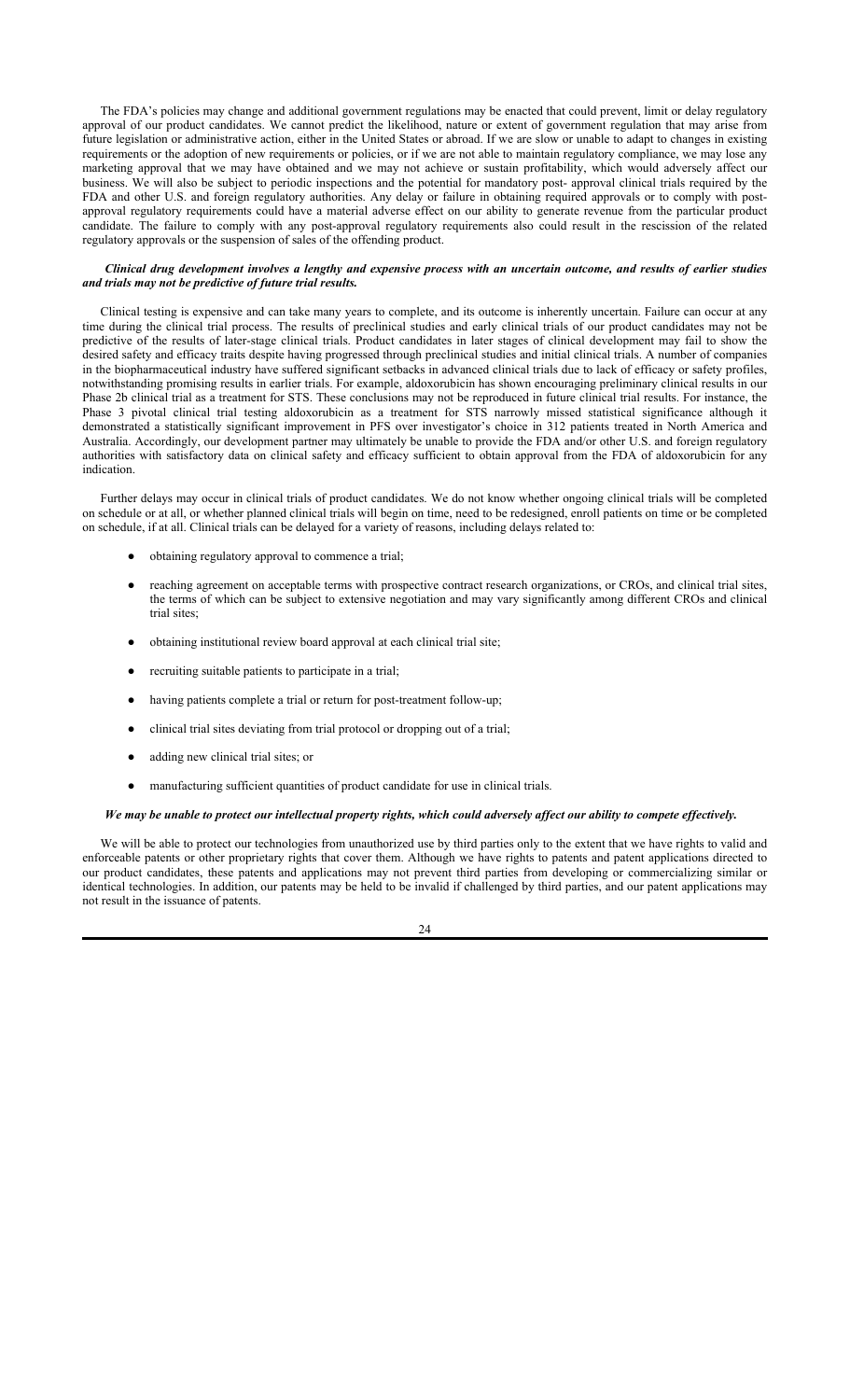The patent positions of pharmaceutical and biotechnology companies can be highly uncertain and involve complex legal and factual questions for which important legal principles remain unresolved. No consistent policy regarding the breadth of claims allowed in biotechnology patents has emerged to date in the United States and in many foreign countries. The application and enforcement of patent laws and regulations in foreign countries is even more uncertain. Accordingly, we may not be able to effectively file, protect or defend our proprietary rights on a consistent basis. Many of the patents and patent applications on which we rely were issued or filed by third parties prior to the time we acquired rights to them. The validity, enforceability and ownership of those patents and patent applications may be challenged, and if a court decides that our patents are not valid, we will not have the right to stop others from using our inventions. There is also the risk that, even if the validity of our patents is upheld, a court may refuse to stop others on the ground that their activities do not infringe our patents.

Any litigation brought by us to protect our intellectual property rights could be costly and have a material adverse effect on our operating results or financial condition, make it more difficult for us to enter into strategic alliances with third parties to develop our products, or discourage our existing licensees from continuing their development work on our potential products. If our patent coverage is insufficient to prevent third parties from developing or commercializing similar or identical technologies, the value of our assets is likely to be materially and adversely affected.

We also rely on certain proprietary trade secrets and know-how, especially where we believe patent protection is not appropriate or obtainable. Trade secrets and know-how are difficult to protect. Although we have taken measures to protect our unpatented trade secrets and know-how, including the use of confidentiality and invention assignment agreements with our employees, consultants and some of our contractors, it is possible that these persons may disclose our trade secrets or know-how or that our competitors may independently develop or otherwise discover our trade secrets and know-how.

## *If our product candidates infringe the rights of others, we could be subject to expensive litigation or be required to obtain licenses from others to develop or market them.*

Our competitors or others may have patent rights that they choose to assert against us or our licensees, suppliers, customers or potential collaborators. Moreover, we may not know about patents or patent applications that our products would infringe. For example, because patent applications do not publish for at least 18 months, if at all, and can take many years to issue, there may be currently pending applications unknown to us that may later result in issued patents that our product candidates would infringe. In addition, if third parties file patent applications or obtain patents claiming technology also claimed by us or our licensors in issued patents or pending applications, we may have to participate in interference proceedings in the U.S. Patent and Trademark Office to determine priority of invention. If third parties file oppositions in foreign countries, we may also have to participate in opposition proceedings in foreign tribunals to defend the patentability of our foreign patent applications.

If a third-party claims that we are infringing on its proprietary rights, any of the following may occur:

- Ɣ we may become involved in time-consuming and expensive litigation, even if the claim is without merit;
- we may become liable for substantial damages for past infringement if a court decides that our technology infringes a competitor's patent;
- a court may prohibit us from selling or licensing our product without a license from the patent holder, which may not be available on commercially acceptable terms, if at all, or which may require us to pay substantial royalties or grant cross licenses to our patents; and
- we may have to redesign our product candidates or technology so that it does not infringe patent rights of others, which may not be possible or commercially feasible.

If any of these events occurs, our business and prospects will suffer and the market price of our common stock will likely decline substantially.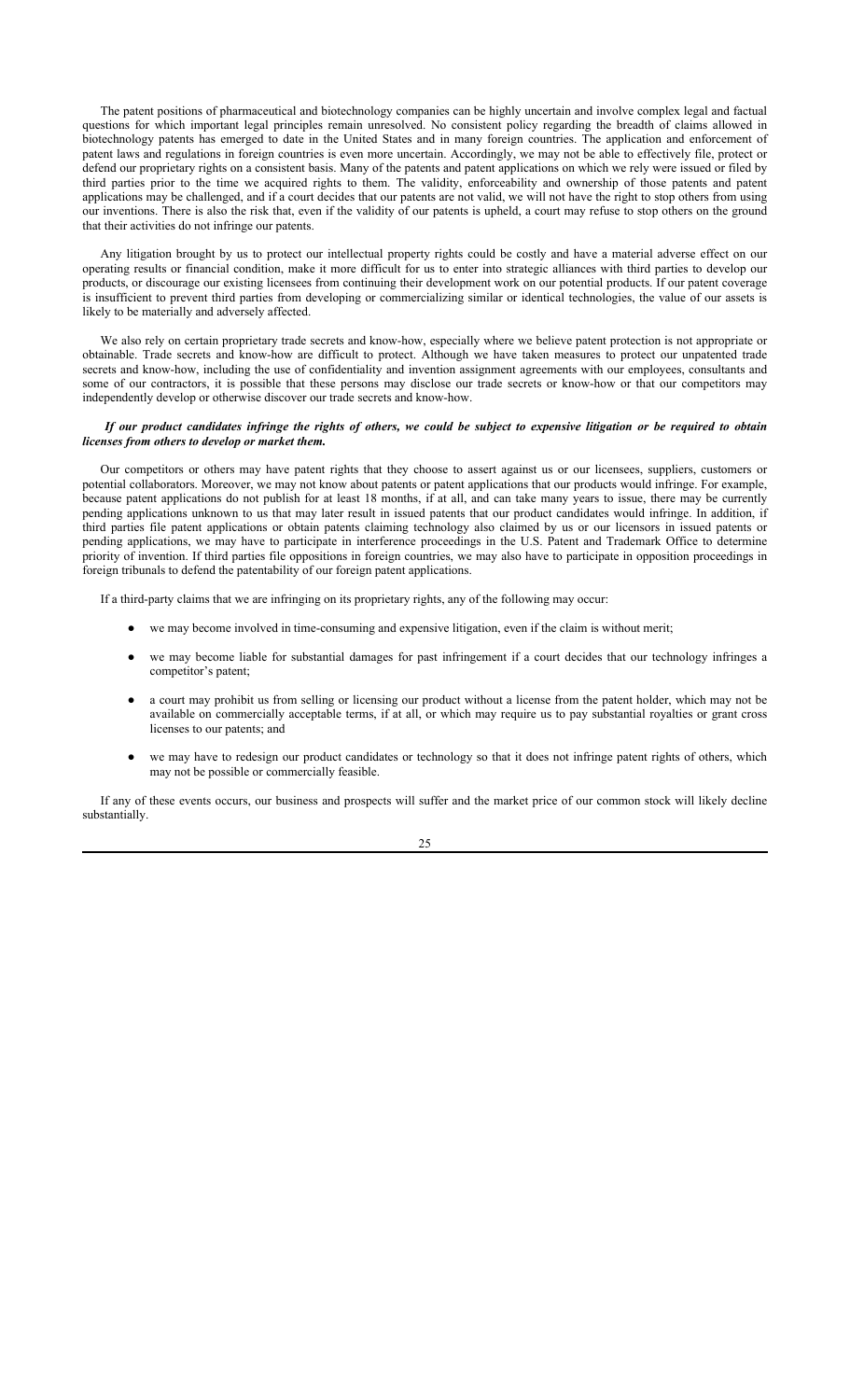#### *The results of pre-clinical studies or early clinical trials are not necessarily predictive of future results, and our ultra-high potency albumin-binding drug conjugates may not have favorable results in later clinical trials or receive regulatory approval.*

Success in pre-clinical studies and early clinical trials does not ensure that later clinical trials will generate adequate data to demonstrate the efficacy and safety of our ultra-high potency albumin-binding drug conjugates. A number of companies in the pharmaceutical and biotechnology industries, including those with greater resources and experience than we have, have suffered significant setbacks in clinical trials, even after seeing promising results in earlier clinical trials. We do not know whether the clinical trials we may conduct will demonstrate adequate efficacy and safety to result in regulatory approval to market them in any particular jurisdiction. If our clinical trials do not produce favorable results, our ability to achieve regulatory approval for these drug candidates will be adversely impacted and the value of our stock may decline.

#### *The successful commercialization of our product candidates that are approved for marketing in the United States, if any, and/or any other products that we or our partners may commercialize in the future will likely depend, in-part, on the coverage and reimbursement policies of third-party payors, which, if unfavorable, could have a material adverse effect on our business.*

The commercial success of our product candidates that are approved for marketing in the United States, if any, as well as any other products that we may or our partners may commercialize in the future, may depend, in significant part, on the extent to such products will be covered and reimbursed by third-party payors, including government healthcare programs, such as Medicare and Medicaid, private insurers, and managed care organizations. Patients for whom prescription drugs are prescribed and prescribing practitioners generally rely on third-party payors to reimburse all or part of the associated healthcare costs. Without adequate coverage and reimbursement, patients and providers are unlikely to use or prescribe any products that we or our partners may commercialize or from which we may, otherwise, generate revenue in connection with commercial sales.

There is significant uncertainty related to the insurance coverage and reimbursement of newly approved products. In the United States, there is no uniform policy of coverage and reimbursement. Accordingly, third-party payors, including private insurers and governmental payors, such as Medicare and Medicaid, play an important role in determining the extent to which new drugs and biologics will be covered and reimbursed. The Medicare program covers certain individuals aged 65 or older, as well as certain people under 65 with disabilities and individuals suffering from end-stage renal disease. The Medicaid program, which varies from state-tostate, covers eligible individuals and families who have limited financial means. The Medicare and Medicaid programs are increasingly used as models for how private payors and other governmental payors develop their coverage and reimbursement policies for drugs and biologics. It is difficult to predict at this time what third-party payors will decide with respect to the coverage and reimbursement for our product candidates and any other products we or our partners may commercialize or to which we may have commercialization rights or interests.

Third-party payors may deny coverage or reimbursement if they determine that a medical product was not used in accordance with cost-effective treatment methods, as determined by the third-party payor, and most, if not all, payors will deny coverage for products used or administered for an unapproved indication. Third-party payors also typically refuse to cover and reimburse for experimental procedures and devices. Furthermore, third-party payors are increasingly challenging the prices charged for medical products and services. And, the U.S. government and state legislatures have shown significant interest in implementing healthcare cost-containment programs, including price controls, restrictions on reimbursement, discount and rebate requirements, and requirements for substitution of generic products. Such measures, and the enactment of any more restrictive updates thereto and/or new measures could further limit our potential profitability and commercial success in connection with any products we or our partners may market in the United States. We cannot predict whether, or the extent to which, government and/or private payors will cover any products we or our partners may commercialize in the future, and there can be no assurances that such coverage and reimbursement levels, as applicable, will be sufficient to allow us to profit from the commercial sale of such product(s) in light of our costs from development and other related activities and any current or future arrangements with our development and/or commercialization partners.

#### *Any products that we develop or are sold or licensed may become subject to unfavorable pricing regulations and/or third-party coverage and reimbursement policies, which could have a material adverse effect on our business.*

Our product candidates are intended to be marketed primarily to hospitals, which generally receive reimbursement for the health care services they provide to their patients from third-party payors, such as Medicare, Medicaid and other domestic and international government programs, private insurance plans and managed care programs.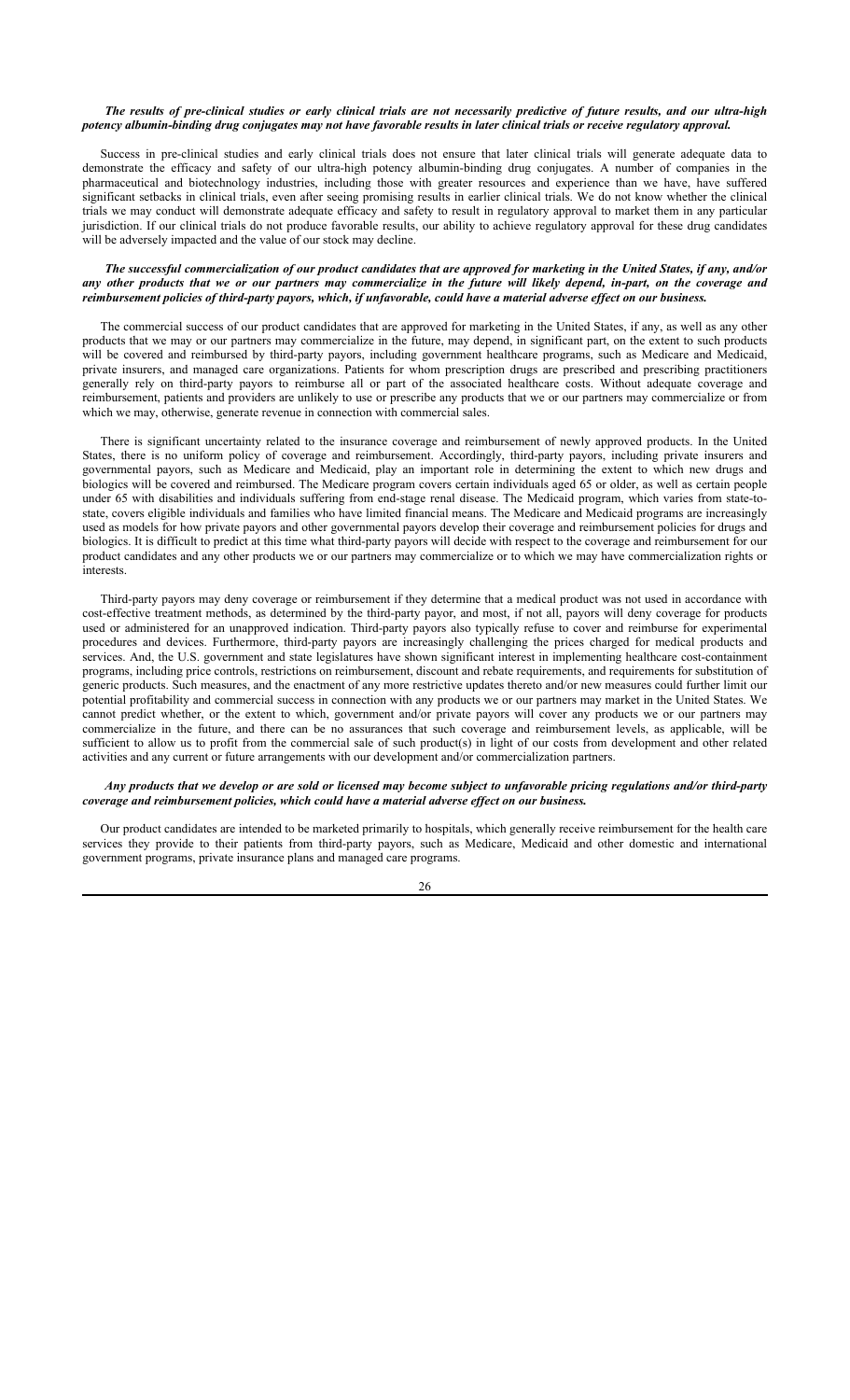Such drugs will likely need to be administered under the supervision of a physician. Under currently applicable law, drugs that are not usually self-administered may be eligible for coverage by the Medicare program if:

- they are "incidental" to a physician's services;
- Ɣ they are "reasonable and necessary" for the diagnosis or treatment of the illness or injury for which they are administered according to accepted standard of medical practice;
- they are not excluded as immunizations; and
- they have been approved by the FDA.

There is significant uncertainty related to the insurance coverage and reimbursement of newly approved products. In the United States, third-party payors, including private and governmental payors, such as the Medicare and Medicaid programs, play an important role in determining the extent to which new drugs and biologics will be covered and reimbursed. The Medicare program covers certain individuals aged 65 or older, disabled or suffering from end-stage renal disease. The Medicaid program, which varies from state-to-state, covers certain individuals and families who have limited financial means. The Medicare and Medicaid programs increasingly are used as models for how private payors and other governmental payors develop their coverage and reimbursement policies for drugs and biologics. It is difficult to predict at this time what third-party payors will decide with respect to the coverage and reimbursement for our product candidates.

Most third-party payors may deny coverage or reimbursement if they determine that a medical product was not used in accordance with cost-effective treatment methods, as determined by the third-party payor, or was used for an unapproved indication. Third-party payors also may refuse to cover and reimburse for experimental procedures and devices. Furthermore, because our programs are in the early stages of development, we are unable at this time to determine their cost-effectiveness and the level or method of reimbursement. Increasingly, third-party payors are requiring that drug companies provide them with predetermined discounts from list prices, and are challenging the prices charged for medical products. If the price we are able to charge for any products we develop is inadequate in light of our development and other costs, our profitability could be adversely affected.

# *Healthcare legislative reform measures could hinder or prevent the commercial success of our products and product candidates.*

In the United States, there have been, and we expect there will continue to be, a number of legislative and regulatory changes to the healthcare system that could affect our future revenues and profitability. Federal and state lawmakers regularly propose and, at times, enact legislation that results in significant changes to the healthcare system, some of which are intended to contain or reduce the costs of medical products and services. For example, in March 2010, the Patient Protection and Affordable Care Act (the "ACA"), as amended by the Health Care and Education Reconciliation Act, or collectively, the "Healthcare Reform Law," became law in the United States. It contains a number of provisions regarding health insurance, the provision of healthcare, conditions to reimbursement for healthcare services provided to Medicare and Medicaid patients, and other healthcare policy reforms. Through the law-making process, substantial changes have been and continue to be made to the current system for paying for healthcare in the United States, including changes made to extend medical benefits to certain Americans who lacked insurance coverage and to contain or reduce healthcare costs (such as by reducing or conditioning reimbursement amounts for healthcare services and drugs, and imposing additional taxes, fees, and rebate obligations on pharmaceutical and medical device companies). This legislation was one of the most comprehensive and significant reforms ever experienced by the United States in the healthcare industry and has significantly changed the way healthcare is financed by both governmental and private insurers. This legislation has impacted the scope of healthcare insurance and incentives for consumers and insurance companies, among others. Additionally, the Healthcare Reform Law's provisions were designed to encourage providers to find cost savings in their clinical operations. Pharmaceuticals represent a significant portion of the cost of providing care. This environment has caused changes in the purchasing habits of consumers and providers and resulted in specific attention to the pricing negotiation, product selection and utilization review surrounding pharmaceuticals. This attention may result in any products we may commercialize or promote in the future, and/or our therapeutic candidates, as applicable, being chosen less frequently or subject to substantially lowered pricing.

These structural changes could entail further modifications to the existing system of private payors and government programs (such as Medicare, Medicaid, and the State Children's Health Insurance Program), creation of government-sponsored healthcare insurance sources, or some combination of both, as well as other changes. Restructuring the coverage of medical care in the U.S. could impact the reimbursement for prescribed drugs and pharmaceuticals, including our current commercial products, those we and our development or commercialization partners are currently developing or those that we may commercialize or promote in the future. If reimbursement for the products we currently commercialize or promote, any product we may commercialize or promote, or approved therapeutic candidates is substantially reduced or otherwise adversely affected in the future, or rebate obligations associated with them are substantially increased, it could have a material adverse effect on our reputation, business, financial condition or results of operations.

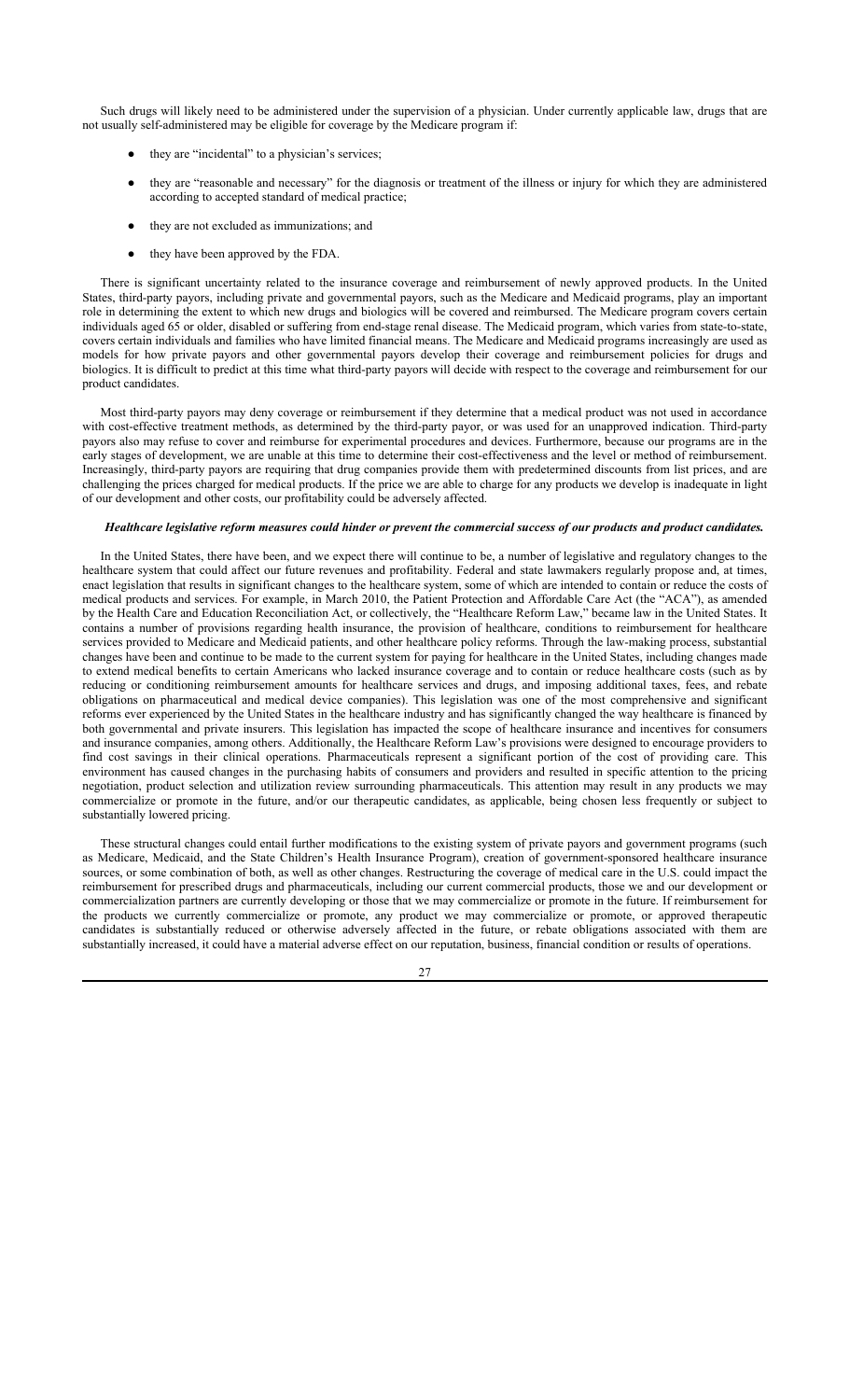Further, there has been heightened governmental scrutiny over the manner in which drug manufacturers set prices for their marketed products, which have resulted in several recent Congressional inquiries and proposed and enacted bills designed to, among other things, bring more transparency to prescription drug pricing, review the relationship between pricing and manufacturer patient programs, and reform government program reimbursement methodologies for products. In addition, the United States government, state legislatures, and foreign governments have shown significant interest in implementing drug cost containment programs, including price-controls, restrictions on reimbursement and requirements for substitution of generic products for branded prescription drugs to limit the growth of government paid health care costs. For example, the United States government has passed legislation requiring pharmaceutical manufacturers to provide rebates and discounts to certain entities and governmental payors to participate in federal healthcare programs. Further, Congress and the current administration have each indicated that it will continue to seek new legislative and/or administrative measures to control drug costs, and the current administration recently released a "Blueprint", or plan, to reduce the cost of drugs. The current administration's Blueprint contains certain measures that the U.S. Department of Health and Human Services is already working to implement. Individual states in the United States have also been increasingly passing legislation and implementing regulations designed to control pharmaceutical product pricing, including price or patient reimbursement constraints, discounts, restrictions on certain product access and marketing cost disclosure and transparency measures, and, in some cases, designed to encourage importation from other countries and bulk purchasing.

We anticipate there will continue to be proposals by legislators at both the federal and state levels, regulators and commercial payers to reduce prescription drug costs while expanding individual healthcare benefits. Additional changes that may affect our business include those governing enrollment in federal healthcare programs, reimbursement changes, fraud and abuse enforcement, and expansion of new programs, such as Medicare payment for performance initiatives. The ultimate implementation of any healthcare reform legislation and any new laws and regulations, and its impact on us, is impossible to predict. Any significant reforms made to the healthcare system in the United States, or in other jurisdictions, may have an adverse effect on our business, financial condition, results of operations and prospects.

#### *We may also be subject to federal and state healthcare laws and regulations relating to our current and/or future operations, and our failure to comply with those laws could adversely affect our business, operations and financial condition.*

If we obtain FDA approval for any of our product candidates and begin commercializing those products in the United States, our operations may be directly, or indirectly through our customers, subject to various federal and state fraud and abuse laws, including, without limitation, the federal Anti-Kickback Statute, the federal False Claims Act, and physician sunshine laws and regulations. These laws may impact, among other things, our proposed sales, marketing, and education programs. In addition, we may be subject to patient privacy regulation by both the federal government and the states in which we conduct our business. The laws that may affect our ability to operate include:

- the federal Anti-Kickback Statute, which prohibits, among other things, any person from knowingly and willfully offering, soliciting, receiving or providing remuneration, directly or indirectly, to induce either the referral of an individual, for an item or service or the purchasing or ordering of a good or service, for which payment may be made under federal healthcare programs such as the Medicare and Medicaid programs;
- the federal False Claims Act, which prohibits, among other things, individuals or entities from knowingly presenting, or causing to be presented, false claims, or knowingly using false statements, to obtain payment from the federal government, and which may apply to entities that provide coding and billing advice to customers;
- federal criminal laws that prohibit executing a scheme to defraud any healthcare benefit program or making false statements relating to healthcare matters;
- the federal physician sunshine requirements under the Affordable Care Act, which requires manufacturers of drugs, devices, biologics, and medical supplies to report annually to the Centers for Medicare & Medicaid Services information related to payments and other transfers of value to physicians, other healthcare providers, and teaching hospitals, and ownership and investment interests held by physicians and other healthcare providers and their immediate family members;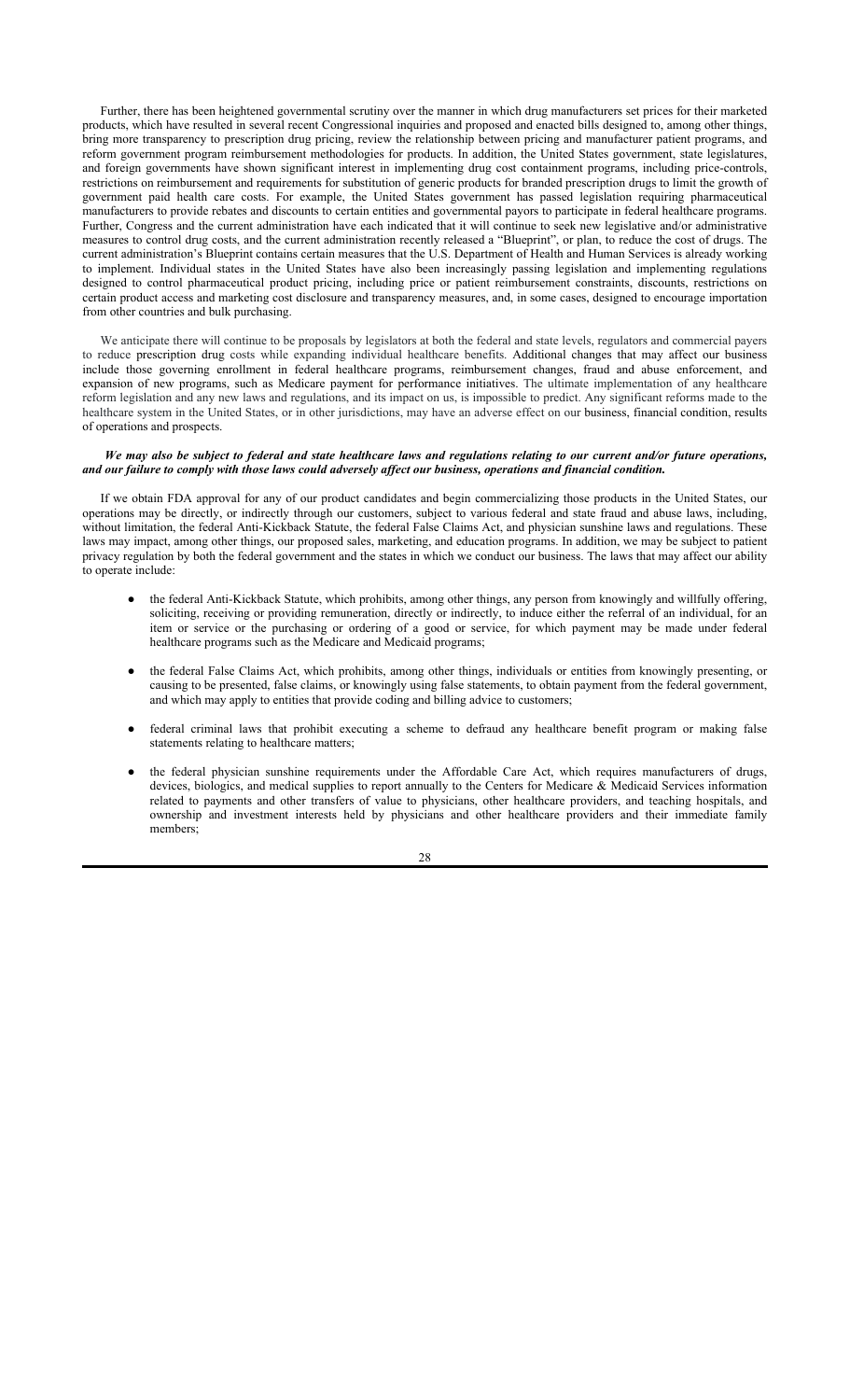- the federal Health Insurance Portability and Accountability Act of 1996, as amended by the Health Information Technology for Economic and Clinical Health Act, which governs the conduct of certain electronic healthcare transactions and protects the security and privacy of protected health information; and
- state law equivalents of each of the above federal laws, such as anti-kickback and false claims laws which may apply to items or services reimbursed by any third-party payor, including commercial insurers; state laws that require pharmaceutical companies to comply with the pharmaceutical industry's voluntary compliance guidelines and the applicable compliance guidance promulgated by the federal government, or otherwise restrict payments that may be made to healthcare providers and other potential referral sources; state laws that require drug manufacturers to report information related to payments and other transfers of value to physicians and other healthcare providers or marketing expenditures; and state laws governing the privacy and security of health information in certain circumstances, many of which differ from each other in significant ways and may not have the same effect, thus complicating compliance efforts. For instance, the California Consumer Privacy Act, or the CCPA, became effective on January 1, 2020. The CCPA gives California residents expanded rights to access and delete their personal information, opt out of certain personal information sharing and receive detailed information about how their personal information is used by requiring covered companies to provide new disclosures to California consumers (as that term is broadly defined) and provide such consumers new ways to opt-out of certain sales of personal information. The CCPA provides for civil penalties for violations, as well as a private right of action for data breaches that is expected to increase data breach litigation. Although there are limited exemptions for clinical trial data and the CCPA's implementation standards and enforcement practices are likely to remain uncertain for the foreseeable future, the CCPA may increase our compliance costs and potential liability. Many similar privacy laws have been proposed at the federal level and in other states.

Because of the breadth of these laws and the narrowness of the statutory exceptions and safe harbors available, it is possible that some of our business activities could be subject to challenge under one or more of such laws. In addition, the federal government has identified relationships between drug companies (and other medical-product manufacturers) and healthcare providers as particularly susceptible to fraud and abuse and, thus, our relationships may be subject to heightened regulatory scrutiny, particularly once we have one or more products on the U.S. market, if ever. Further, many of the applicable healthcare laws and regulations are subject to varying and/or evolving interpretations, which makes achieving and maintaining consistent compliance more difficult.

Achieving and sustaining compliance with these laws may prove costly. In addition, any action against us for violation of these laws, even if we successfully defend against it, could cause us to incur significant legal expenses and divert our management's attention from the operation of our business. If our operations are found to be in violation of any of the laws described above or any other governmental regulations that apply to us, we may be subject to penalties, including civil and criminal penalties, damages, fines, the exclusion from participation in federal and state healthcare programs, imprisonment, or the curtailment or restructuring of our operations, any of which could adversely affect our ability to operate our business and our financial results.

#### *We will be required to pay substantial milestone and other payments relating to the commercialization of our products.*

#### Aldoxorubicin

The agreement relating to our worldwide rights to aldoxorubicin provides for our payment of up to an aggregate of \$7.5 million upon meeting specified clinical and regulatory milestones up to and including the product's second, final marketing approval. We also will be obliged to pay:

- Ɣ commercially reasonable royalties based on a percentage of net sales (as defined in the agreement);
- Ɣ a percentage of any non-royalty sub-licensing income (as defined in the agreement); and
- milestones of \$1,000,000 for each additional final marketing approval that we might obtain.

#### Arimoclomol

The agreement relating to our worldwide rights to arimoclomol provides for our payment of up to an aggregate of \$3.65 million upon receipt of milestone payments from Orphayzme A/S.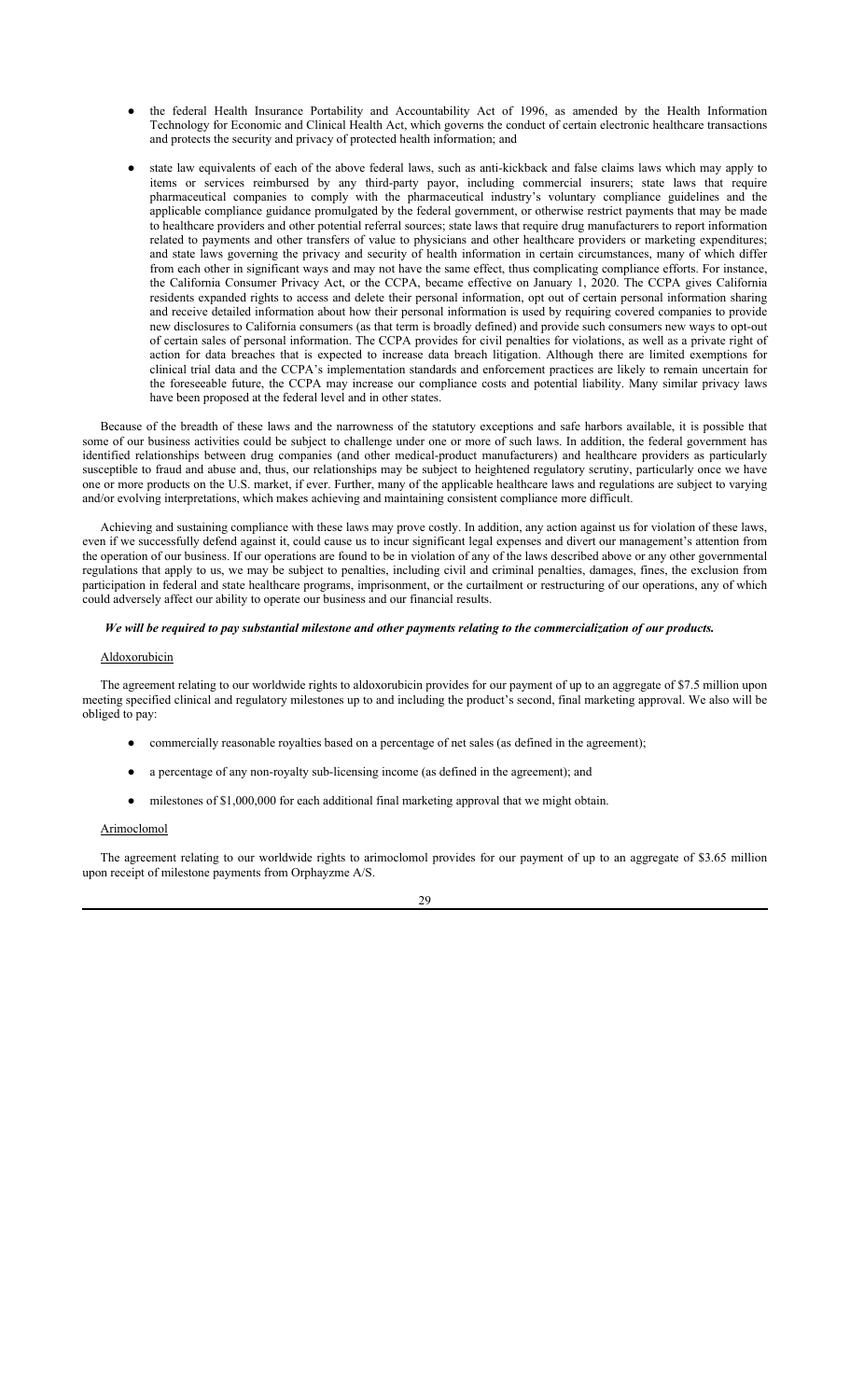#### Innovive

Under the merger agreement by which we acquired Innovive, we agreed to pay the former Innovive stockholders a total of up to approximately \$18.3 million of future earnout merger consideration, subject to our achievement of specified net sales under the Innovive license agreements. The earnout merger consideration, if any, will be payable in shares of our common stock, subject to specified conditions, or, at our election, in cash or by a combination of shares of our common stock and cash. Our common stock will be valued for purposes of any future earnout merger consideration based upon the trading price of our common stock at the time the earnout merger consideration is paid.

#### *The ongoing COVID-19 pandemic could adversely impact our business and prospects, including active and planned clinical trials by ImmunityBio and Orphazyme.*

In December 2019, a novel strain of coronavirus, COVID-19, was first identified in China and has surfaced in several regions across the world. In March 2020, the disease was declared a pandemic by the World Health Organization. The COVID-19 pandemic has, from time to time, led to government-imposed quarantines, limitations on business activity and shelter-in-place mandates to mitigate or contain the virus, and has contributed to financial market volatility and uncertainty, significant disruptions in general commercial activity and the global economy.

As the COVID-19 pandemic continues to evolve, the companies which we are working to develop and commercialize our products, ImmunityBio and Orphazyme, could be materially and adversely affected by the risks, or the public perception of the risks, related to the COVID-19 pandemic, which could cause delays in our potential timing of receipts of milestones and royalties within the disclosed time periods and expected costs. The disruptions to ImmunityBio and Orphazyme could include:

- delays or difficulties in recruiting and enrolling new patients in their clinical trials;
- delays or difficulties in clinical site initiation, including difficulties in recruiting clinical site investigators and clinical site staff;
- diversion of healthcare resources away from the conduct of clinical trials, including the diversion of hospitals serving as their clinical trial sites and hospital staff supporting the conduct of their clinical trials;
- Ɣ interruption of key clinical trial activities, such as clinical trial site monitoring, due to limitations on travel imposed or recommended by federal or state governments, employers and others;
- limitations in employee resources that would otherwise be focused on the conduct of their clinical trials, including because of sickness of employees or their families or the desire of employees to avoid contact with large groups of people;
- interruption in global shipping that may affect the transport of clinical trial supplies and materials, such as investigational drug product used in their clinical trials;
- delays in receiving approval from the FDA and local regulatory authorities to initiate their planned clinical trials;
- changes in FDA and local regulation as part of a response to the COVID-19 coronavirus outbreak which may change the ways in which clinical trials are conducted of discontinue clinical trials altogether;
- delays in necessary interactions with regulators, ethics committees and other important agencies and contractors due to limitations in employee resources or forced furlough of government employees;
- Ɣ delay in the timing of other interactions with the FDA due to absenteeism by federal employees or by the diversion of their efforts and attention to approval of other therapeutics or other activities related to COVID-19; and
- Ɣ refusal of the FDA to accept data from clinical trials in affected geographies outside the United States.

The extent to which the COVID-19 pandemic may impact our business and prospects will depend on future developments, which are highly uncertain and cannot be predicted with confidence, such as the duration of the pandemic, new variants of the coronavirus, travel restrictions and social distancing in the United States and other countries, business closures or business disruptions and the effectiveness of actions taken in the United States and other countries to contain and treat the disease.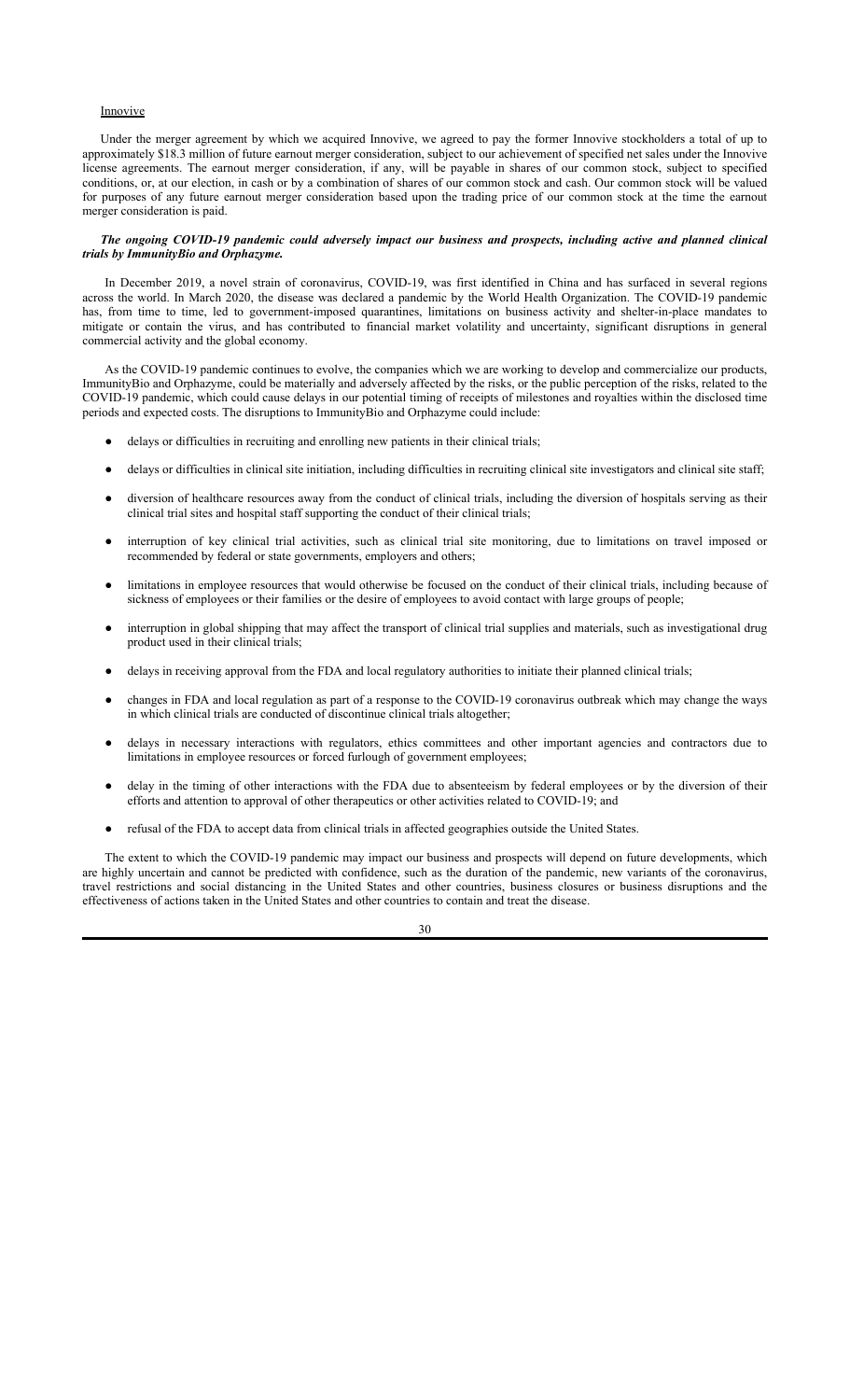#### *In the event of a dispute regarding our international drug development, it may be necessary for us to resolve the dispute in the foreign country of dispute, where we would be faced with unfamiliar laws and procedures.*

The resolution of disputes in foreign countries can be costly and time consuming, similar to the situation in the United States. In a foreign country, we face the additional burden of understanding unfamiliar laws and procedures. We may not be entitled to a jury trial, as we might be in the United States. Further, to litigate in any foreign country, we would be faced with the necessity of hiring lawyers and other professionals who are familiar with the foreign laws. For these reasons, we may incur unforeseen expenses if we are forced to resolve a dispute in a foreign country.

#### *Drug discovery is a complex, time-consuming and expensive process, and we may not succeed in creating new product candidates.*

Conducting drug discovery and pre-clinical development of our albumin-binding technology is a complex and expensive process that will take many years. Accordingly, we cannot be sure whether or when our drug discovery and pre-clinical development activities will succeed in developing any new product candidates. In addition, any product candidates that we develop in pre-clinical testing may not demonstrate success in clinical trials required for marketing approval.

Any deficiency in the design, implementation or oversight of our drug discovery and pre-clinical testing programs could cause us to incur significant additional costs, experience significant delays, prevent us from obtaining marketing approval for any product candidate that may result from these programs or abandon development of certain product candidates. If any of these risks materializes, it could harm our business and cause our stock price to decline.

#### **General Risk Factors**

#### *We are subject to intense competition, and we may not compete successfully.*

Many companies, including large pharmaceutical and biotechnology firms with financial resources, research and development staffs, and facilities that may be substantially greater than those of ours or our strategic partners or licensees, are engaged in the research and development of pharmaceutical products that could compete with our potential products. To the extent that we seek to acquire, through license or otherwise, existing or potential new products, we will be competing with numerous other companies, many of which will have substantially greater financial resources and large acquisition staffs that may give those companies a competitive advantage over us in identifying and evaluating these drug acquisition opportunities. Any products that we acquire will be competing with products marketed by companies that in many cases will have substantially greater marketing resources than we have. The industry is characterized by rapid technological advances and competitors may develop their products more rapidly and such products may be more effective than those currently under development or that may be developed in the future by our strategic partners or licensees. Competitive products for a number of the disease indications that we have targeted are currently being marketed by other parties, and additional competitive products are under development and may also include products currently under development that we are not aware of or products that may be developed in the future.

As a result, these competitors may:

- Ɣ succeed in developing competitive products sooner than us or our strategic partners or licensees;
- Ɣ obtain FDA or foreign governmental approvals for their products before we can obtain approval of any of our products;
- Ɣ obtain patents that block or otherwise inhibit the development and commercialization of our product candidate candidates;
- Ɣ develop products that are safer or more effective than our products;
- Ɣ devote greater resources than us to marketing or selling products;
- $\bullet$  introduce or adapt more quickly than us to new technologies and other scientific advances;
- $\bullet$  introduce products that render our products obsolete;
- Ɣ withstand price competition more successfully than us or our strategic partners or licensees;
- Ɣ negotiate third-party strategic alliances or licensing arrangements more effectively than us; and
- Ɣ take better advantage than us of other opportunities.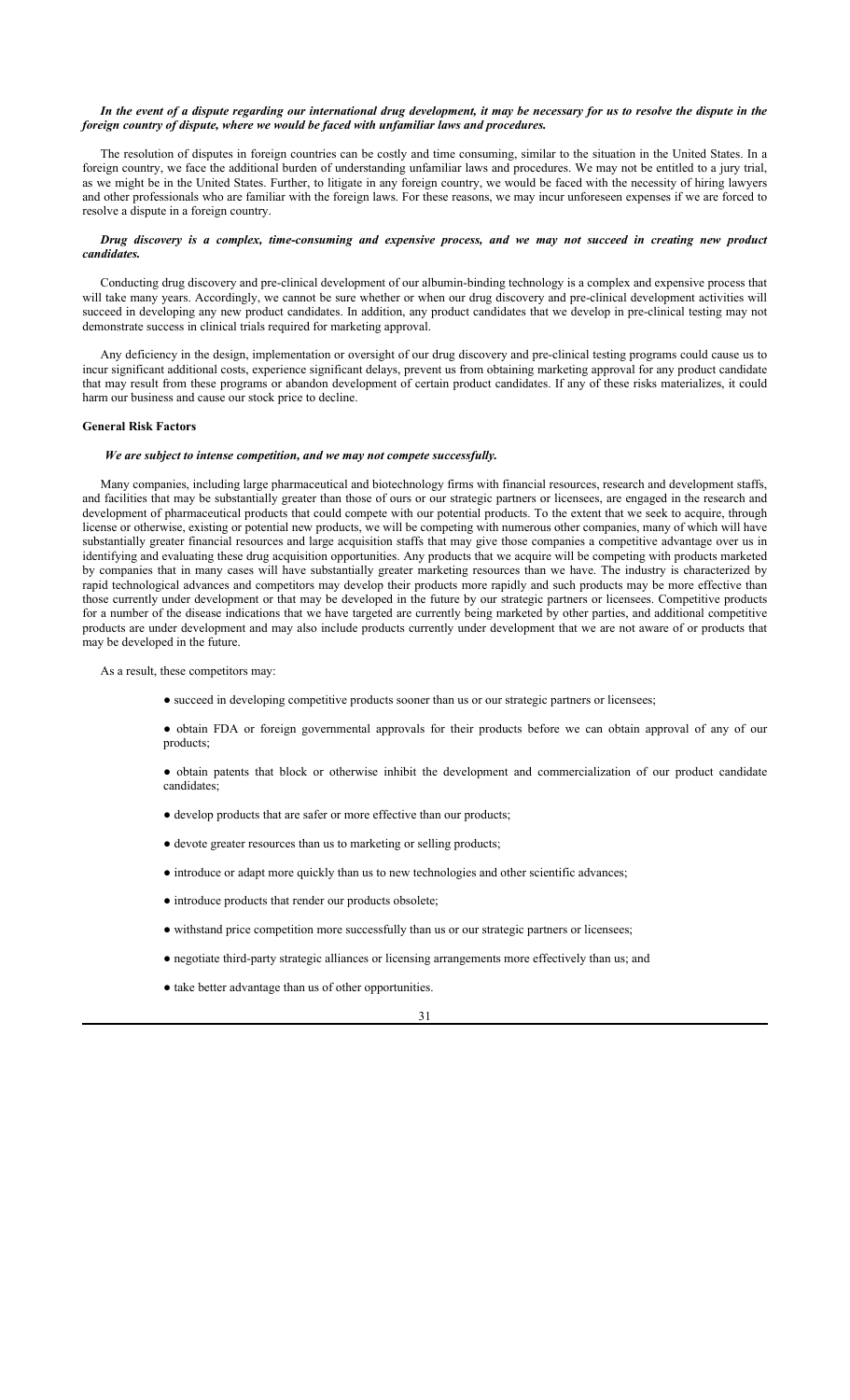#### *We are subject to potential liabilities from clinical testing and future product liability claims.*

If any of our products are alleged to be defective, they may expose us to claims for personal injury by patients in clinical trials of our products or, if we obtain marketing approval and commercialize our products, by patients using our commercially marketed products. Even if one or more of our products is approved by the FDA, users may claim that such products caused unintended adverse effects. We maintain clinical trial insurance for our ongoing clinical trials, and we plan to seek to obtain similar insurance for any other clinical trials that we conduct. We also would seek to obtain product liability insurance covering the commercial marketing of our product candidates. We may not be able to obtain additional insurance, however, and any insurance obtained by us may prove inadequate in the event of a claim against us. Any claims asserted against us also may divert management's attention from our operations, and we may have to incur substantial costs to defend such claims even if they are unsuccessful.

#### *We may be unable to successfully acquire additional technologies or products. If we require additional technologies or products, our product development plans may change and the ownership interests of our shareholders could be diluted.*

We may seek to acquire additional technologies by licensing or purchasing such technologies, or through a merger or acquisition of one or more companies that own such technologies. We have no current understanding or agreement to acquire any technologies, however, and we may not be able to identify or successfully acquire any additional technologies. We also may seek to acquire products from third parties that already are being marketed or have been approved for marketing, although we have not currently identified any of these products. We do not have any prior experience in acquiring or marketing products approved for marketing and may need to find third parties to market any products that we might acquire.

We have focused our product development efforts on our oncology and neurodegenerative drug candidates, which we believe have the greatest revenue potential. If we acquire additional technologies or product candidates, we may determine to make further changes to our product development plans and business strategy to capitalize on opportunities presented by the new technologies and product candidates.

We may determine to issue shares of our common stock to acquire additional technologies or products or in connection with a merger or acquisition of another company. To the extent we do so, the ownership interest of our stockholders will be diluted accordingly.

## *The impact and results of our exploration of any strategic alternatives are uncertain and may not be successful.*

From time to time, we may consider strategic alternatives available to us to enhance shareholder value. Strategic alternatives could include acquisition transactions and/or strategic partnerships with one or more parties, the licensing of some of our proprietary technologies, or other possible transactions. Any strategic transaction that is completed ultimately may not deliver the anticipated benefits or enhance shareholder value. Further, we may devote a significant amount of our management resources to such a transaction, which could negatively impact our operations. We may incur significant costs in connection with seeking certain acquisitions or other strategic opportunities regardless of whether the transaction is completed, which could materially and adversely affect our liquidity and capital resources. In the event that we consummate an acquisition or strategic alternative in the future, there is no assurance that we would fully realize the potential benefits of such a transaction. Integration may be difficult and unpredictable, and acquisition-related integration costs, including certain non-recurring charges, could materially and adversely affect our results of operations. Moreover, integrating assets and businesses may significantly burden management and internal resources, including the potential loss or unavailability of key personnel. If we fail to successfully integrate any assets and businesses we acquire, we may not fully realize the potential benefits we expect, and our operating results could be adversely affected. If we pay for an acquisition in cash, it would reduce our cash available for operations or cause us to incur additional debt, and if we pay with our stock it could be dilutive to our stockholders.

#### *We rely significantly on information technology and any failure, inadequacy, interruption or security lapse of that technology, including any cybersecurity incidents, could harm our ability to operate our business effectively.*

We rely significantly on information technology and any failure, inadequacy, interruption or security lapse of that technology, including any cybersecurity incidents, could harm our ability to operate our business effectively. We maintain sensitive data pertaining to our Company on our computer networks, including information about our development activities, our intellectual property and other proprietary business information. Our internal computer systems and those of third parties with which we contract may be vulnerable to damage from cyber-attacks, computer viruses, unauthorized access, natural disasters, terrorism, war and telecommunication and electrical failures, despite the implementation of security measures. System failures, accidents or security breaches could cause interruptions to our operations, including material disruption of our development activities, result in significant data losses or theft of our intellectual property or proprietary business information, and could require substantial expenditures to remedy. To the extent that any disruption or security breach were to result in a loss of, or damage to, our data or applications or inappropriate disclosure of confidential or proprietary information, we could incur liability and our development programs could be delayed, any of which would harm our business and operations.

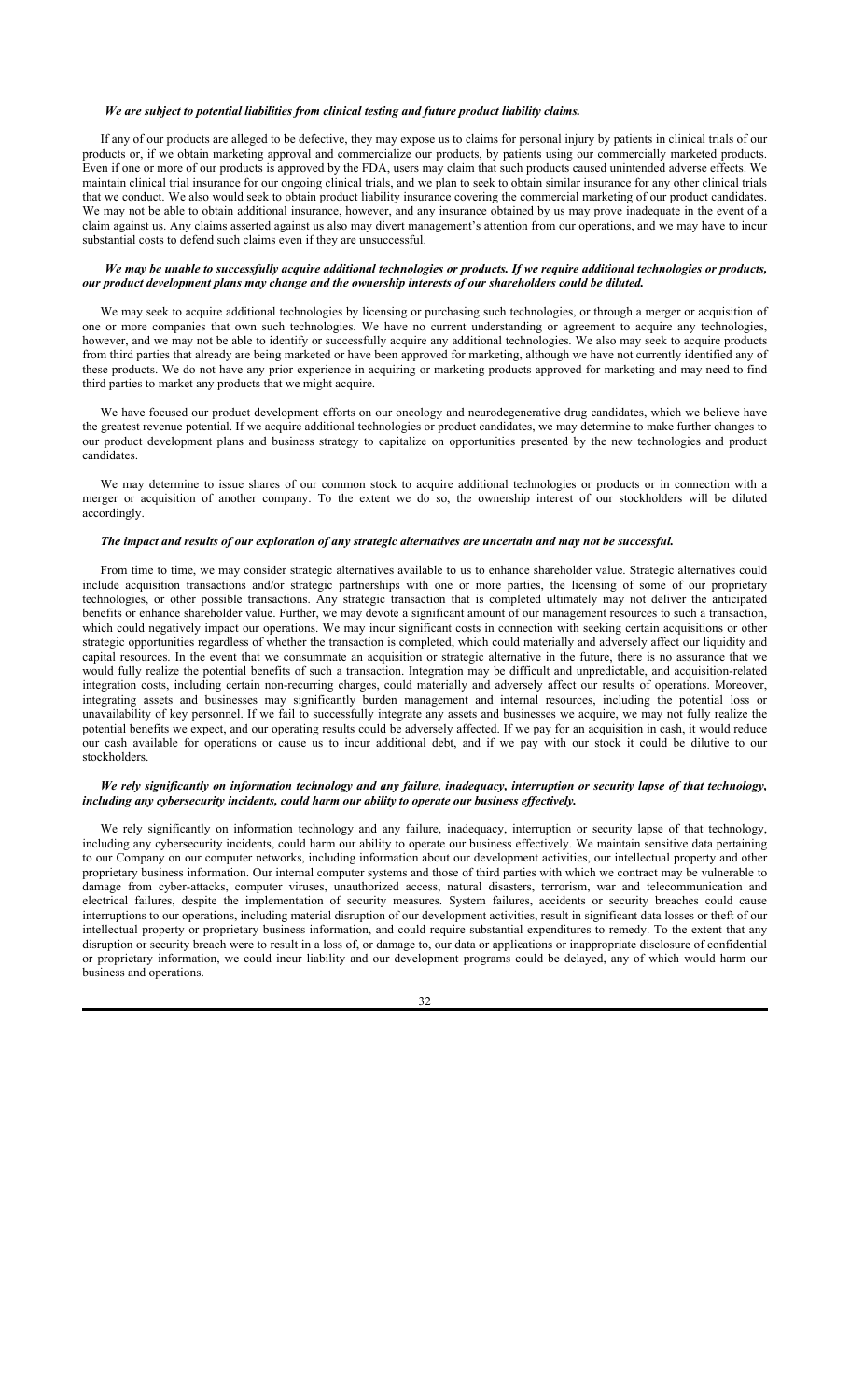#### *Our business continuity and disaster recovery plans may not adequately protect us from a serious disaster.*

Natural disasters could severely disrupt our operations or the operations of manufacturing facilities and have a material adverse effect on our business, financial condition, results of operations and prospects. If a natural disaster, power outage or other event occurred that prevented us from using all or a significant portion of our headquarters, that damaged critical infrastructure, such as manufacturing facilities, or that otherwise disrupted operations, it may be difficult or, in certain cases, impossible for us to continue our business for a substantial period of time. The disaster recovery and business continuity plans we have in place currently are limited and may not prove adequate in the event of a serious disaster or similar event. We may incur substantial expenses as a result of the limited nature of our disaster recovery and business continuity plans, which could have a material adverse effect on our business, financial condition, results of operations and prospects.

# *Global, market and economic conditions may negatively impact our business, financial condition and share price.*

Concerns over inflation, geopolitical issues, the U.S. financial markets, foreign exchange rates, capital and exchange controls, unstable global credit markets and financial conditions and the COVID-19 pandemic, have led to periods of significant economic instability, declines in consumer confidence and discretionary spending, diminished expectations for the global economy and expectations of slower global economic growth going forward, and increased unemployment rates. Our general business strategy may be adversely affected by any such economic downturns, volatile business environments and continued unstable or unpredictable economic and market conditions. If these conditions continue to deteriorate or do not improve, it may make any necessary debt or equity financing more difficult to complete, more costly, and more dilutive. In addition, there is a risk that one or more of our current or future service providers and other partners could be negatively affected by difficult economic times, which could adversely affect our ability to attain our operating goals on schedule and on budget or meet our business and financial objectives.

In addition, we face several risks associated with international business and are subject to global events beyond our control, including war, public health crises, such as pandemics and epidemics, trade disputes, economic sanctions, trade wars and their collateral impacts and other international events. Any of these changes could have a material adverse effect on our reputation, business, financial condition or results of operations. There may be changes to our business if there is instability, disruption or destruction in a significant geographic region, regardless of cause, including war, terrorism, riot, civil insurrection or social unrest; and natural or man-made disasters, including famine, flood, fire, earthquake, storm or disease. In February 2022, armed conflict escalated between Russia and Ukraine. The sanctions announced by the United States and other countries, following Russia's invasion of Ukraine against Russia to date include restrictions on selling or importing goods, services or technology in or from affected regions and travel bans and asset freezes impacting connected individuals and political, military, business and financial organizations in Russia. The United States and other countries could impose wider sanctions and take other actions should the conflict further escalate. It is not possible to predict the broader consequences of this conflict, which could include further sanctions, embargoes, regional instability, geopolitical shifts and adverse effects on macroeconomic conditions, currency exchange rates and financial markets, all of which could impact our business, financial condition and results of operations.]

## *We may not be successful in hiring and retaining key employees, which may harm our business.*

Our business is highly dependent upon the continued services of our senior management and key personnel. As such, our future success depends on our ability to identify, attract, hire or engage, retain, and motivate well-qualified personnel. Our operations require qualified personnel with expertise in pharmaceutical development and clinical research We must compete for qualified individuals with numerous companies, universities, and other research institutions. Competition for such individuals is intense, and, when the need arises, we may not be able to hire the personnel necessary to support our efforts. There can be no assurance that these professionals will be available in the market, or that we will be able to retain existing professionals or to meet or to continue to meet their compensation requirements.

An overall tightening and increasingly competitive labor market in the U.S. employment market generally, especially in response to the COVID-19 pandemic, has been recently observed in the United States. Sustained labor shortage or increased turnover rates within our employee base, caused by the COVID-19 pandemic or as a result of general macroeconomic factors, could lead to increased costs, such as increased overtime to meet demand and increased wage rates to attract and retain employees, and could negatively affect our ability to efficiently operate and our overall business. If we are unable to hire and retain employees capable of performing at a high-level, or if mitigation measures we may take to respond to a decrease in labor availability, such as third-party outsourcing have unintended negative effects, our business could be adversely affected. An overall labor shortage, lack of skilled labor, increased turnover or labor inflation, caused by the COVID-19 pandemic or as a result of general macroeconomic factors, could have a material adverse impact on our operations, results of operations, liquidity or cash flows.]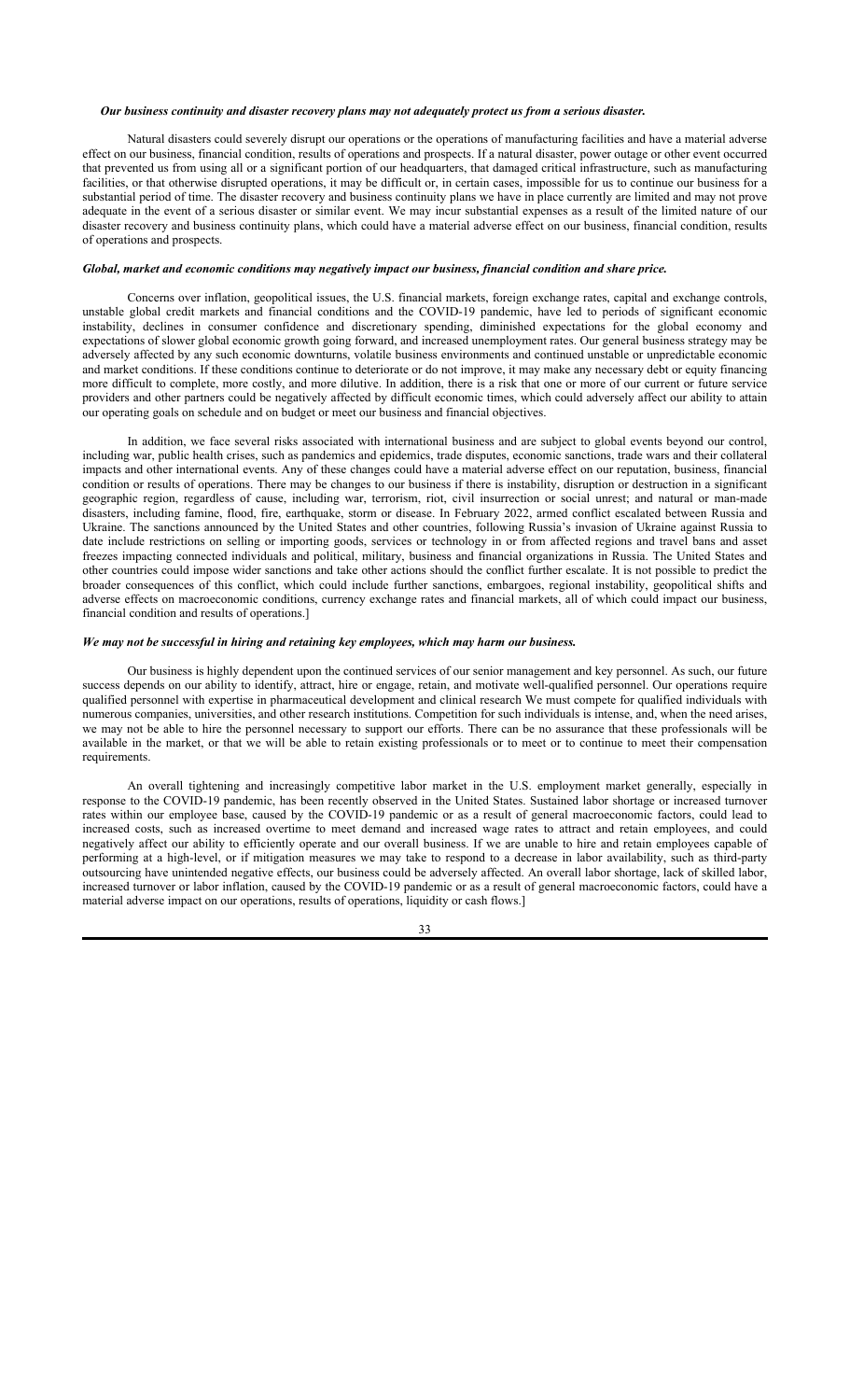#### *You may experience future dilution as a result of future equity offerings or other equity issuances.*

To raise additional capital, we may in the future offer additional shares of our common stock, preferred stock or other securities convertible into or exchangeable for our common stock. We cannot assure you that we will be able to sell shares or other securities in any other offering at a price per share that is equal to or greater than the price per share that you may have paid for any of such securities that you currently hold. The price per share at which we sell additional shares of our common stock or other securities convertible into or exchangeable for our common stock in future transactions may be higher or lower than the price per share that you may have paid for previously for shares of our common stock. To the extent we raise additional capital by issuing equity securities or obtaining borrowings convertible into equity, ownership dilution to existing stockholders may result and future investors may be granted rights superior to those of existing stockholders.

#### *Our outstanding options, warrants, convertible preferred shares, preferred investment option and the availability for resale of the underlying shares may adversely affect the trading price of our common stock.*

As of December 31, 2021, we had outstanding stock options to purchase 2,827,829 shares of our common stock at a weightedaverage exercise price of \$4.92 per share and outstanding warrants to purchase 4,147 shares of common stock at a weighted-average exercise price of \$33.60 per share. In addition, there are 8,240 preferred shares outstanding that can be converted into 9,336,637 shares of common stock, as well as preferred investment options that can be exercised for up to 11,363,637 shares of common stock at an exercise price of \$0.88 per share. These outstanding convertible instruments could adversely affect our ability to obtain future financing or engage in certain mergers or other transactions, since the holders of these outstanding securities can be expected to exercise or convert them (as applicable) at a time when we may be able to obtain additional capital through a new offering of securities on terms more favorable to us than the terms of these outstanding convertible instruments. For the life of the these outstanding convertible instruments, the holders have the opportunity to profit from a rise in the market price of our common stock without assuming the risk of ownership. The issuance of shares upon the exercise or conversion (as applicable) of these outstanding convertible instruments will also dilute the ownership interests of our existing stockholders. Many of our outstanding warrants contain anti-dilution provisions pertaining to dividends with respect to our common stock. In the event that these anti-dilution provisions are triggered by us in the future, we would likewise be required to reduce the exercise price or conversion price (as applicable), and increase the number of shares underlying those convertible instruments, which would have a dilutive effect on our stockholders.

We have registered with the SEC the resale by the holders of some of the shares of our common stock issuable upon exercise or conversion (as applicable) of our outstanding convertible instruments. The availability of these shares for public resale, as well as actual resales of these shares, could adversely affect the trading price of our common stock.

### *We cannot assure investors that our internal controls will prevent future material weaknesses.*

Section 404 of the Sarbanes-Oxley Act requires, among other things, that we maintain effective internal controls for financial reporting and disclosure controls and procedures. We are required to furnish a report by management on, among other things, the effectiveness of our internal control over financial reporting. This assessment needs to include disclosure of any material weaknesses identified by our management in our internal control over financial reporting.

There can be no assurance that we will not suffer from material weaknesses in the future. If we fail to remediate these material weaknesses or fail to otherwise maintain effective internal controls over financial reporting in the future, such failure could result in a material misstatement of our annual or quarterly consolidated financial statements that would not be prevented or detected on a timely basis and which could cause investors and other users to lose confidence in our consolidated financial statements, limit our ability to raise capital and have a negative effect on the trading price of our common stock. Additionally, failure to remediate the material weaknesses or otherwise failing to maintain effective internal controls over financial reporting may also negatively impact our operating results and financial condition, impair our ability to timely file our periodic and other reports with the SEC, subject us to additional litigation and regulatory actions and cause us to incur substantial additional costs in future periods relating to the implementation of remedial measures.

#### *We are subject to legal actions that could adversely affect our financial condition.*

From time to time, we may be involved in legal proceedings that arise in the ordinary course of business. Securities-related class action and derivative lawsuits have often been brought against companies, including many biotechnology companies, which experience volatility in the market price of their securities. This risk is especially relevant for biotechnology and biopharmaceutical companies such as ours, which often experience significant stock price volatility in connection with their product development programs.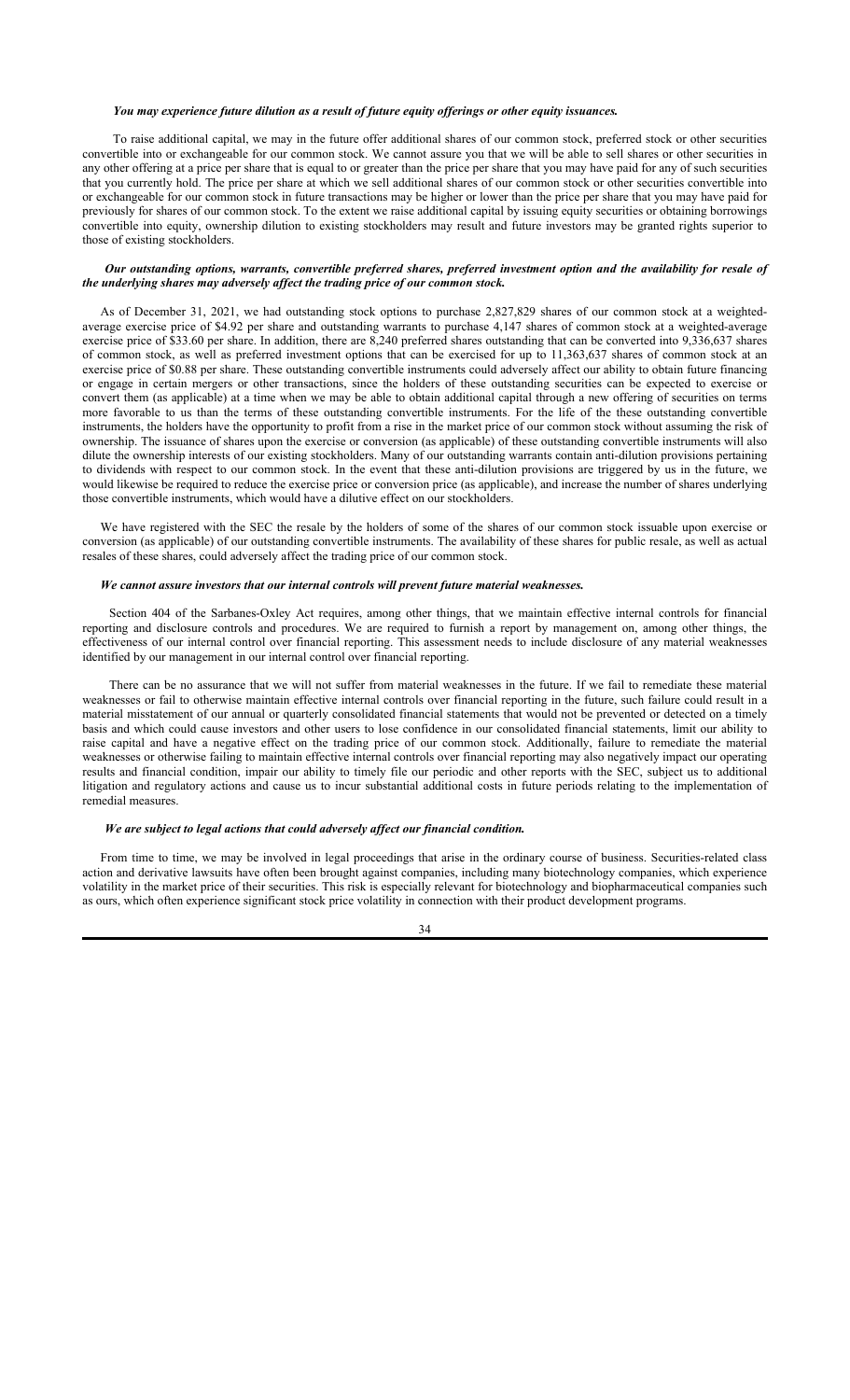We must pay the first legal fees and other litigation expenses incurred up to the application retention, or deductible, amounts under our insurance policies, including our director's and officer's and other liability insurance policies, and the insurance may not be sufficient to cover all of the liabilities that we may incur in connection with the pending or possible future legal actions. As a result, any future legal actions may adversely affect out financial condition.

#### *Our anti-takeover measures may make it more difficult to change our management, or may discourage others from acquiring us, and thereby adversely affect stockholder value.*

We have a stockholder rights plan and provisions in our restated by-laws, as amended, that are intended to protect our stockholders' interests by encouraging anyone seeking control of our company to negotiate with our board of directors. These provisions may discourage or prevent a person or group from acquiring us without the approval of our board of directors, even if the acquisition would be beneficial to our stockholders.

We have a classified board of directors, which means that at least two stockholder meetings, instead of one, will be required to effect a change in the majority control of our board of directors. This applies to every election of directors, not just an election occurring after a change in control. The classification of our board increases the amount of time it takes to change majority control of our board of directors and may cause potential acquirers to lose interest in a potential purchase of us, regardless of whether our purchase would be beneficial to us or our stockholders. The additional time and cost to change a majority of the members of our board of directors makes it more difficult and may discourage our existing stockholders from seeking to change our existing management in order to change the strategic direction or operational performance of our company.

Our by-laws provide that directors may only be removed for cause by the affirmative vote of the holders of at least a majority of the outstanding shares of our capital stock then entitled to vote at an election of directors. This provision prevents stockholders from removing any incumbent director without cause. Our by-laws also provide that a stockholder must give us not fewer than 120 days but not more than 150 days' notice of a proposal or director nomination that such stockholder desires to present at any annual meeting or special meeting of our stockholders. Such provision prevents a stockholder from making a proposal or director nomination at a stockholder meeting without us having advance notice of that proposal or director nomination. This could make a change in control more difficult by providing our directors with more time to prepare an opposition to a proposed change in control. By making it more difficult to remove or install new directors, these by-law provisions may also make our existing management less responsive to the views of our stockholders with respect to our operations and other issues such as management selection and management compensation.

We are subject to the anti-takeover provisions of Section 203 of the Delaware General Corporation Law, which may also prevent or delay a takeover of us that may be beneficial to our stockholders.

### *Our restated by-laws, as amended, designate the Court of Chancery of the State of Delaware as the sole and exclusive forum for certain types of actions and proceedings that may be initiated by our stockholders, which could limit our stockholders' ability to obtain a favorable judicial forum for disputes with us or our directors, officers or other employees.*

Our by-laws provide that, unless we consent in writing to an alternative forum, the Court of Chancery of the State of Delaware will be the sole and exclusive forum for (i) any derivative action or proceeding brought on our behalf, (ii) any action asserting a claim of breach of a fiduciary duty owed by any director, officer or other employee to us or our stockholders, (iii) any action asserting a claim arising pursuant to any provision of the Delaware General Corporation Law, or (iv) any action asserting a claim that is governed by the internal affairs doctrine. Any person purchasing or otherwise acquiring any interest in any shares of our capital stock shall be deemed to have notice of and to have consented to this provision of our by-laws. This choice-of-forum provision may limit our stockholders' ability to bring a claim in a judicial forum that it finds favorable for disputes with us or our directors, officers or other employees, which may discourage such lawsuits. Alternatively, if a court were to find this provision of our amended and restated by-laws inapplicable or unenforceable with respect to one or more of the specified types of actions or proceedings, we may incur additional costs associated with resolving such matters in other jurisdictions, which could adversely affect our business and financial condition.

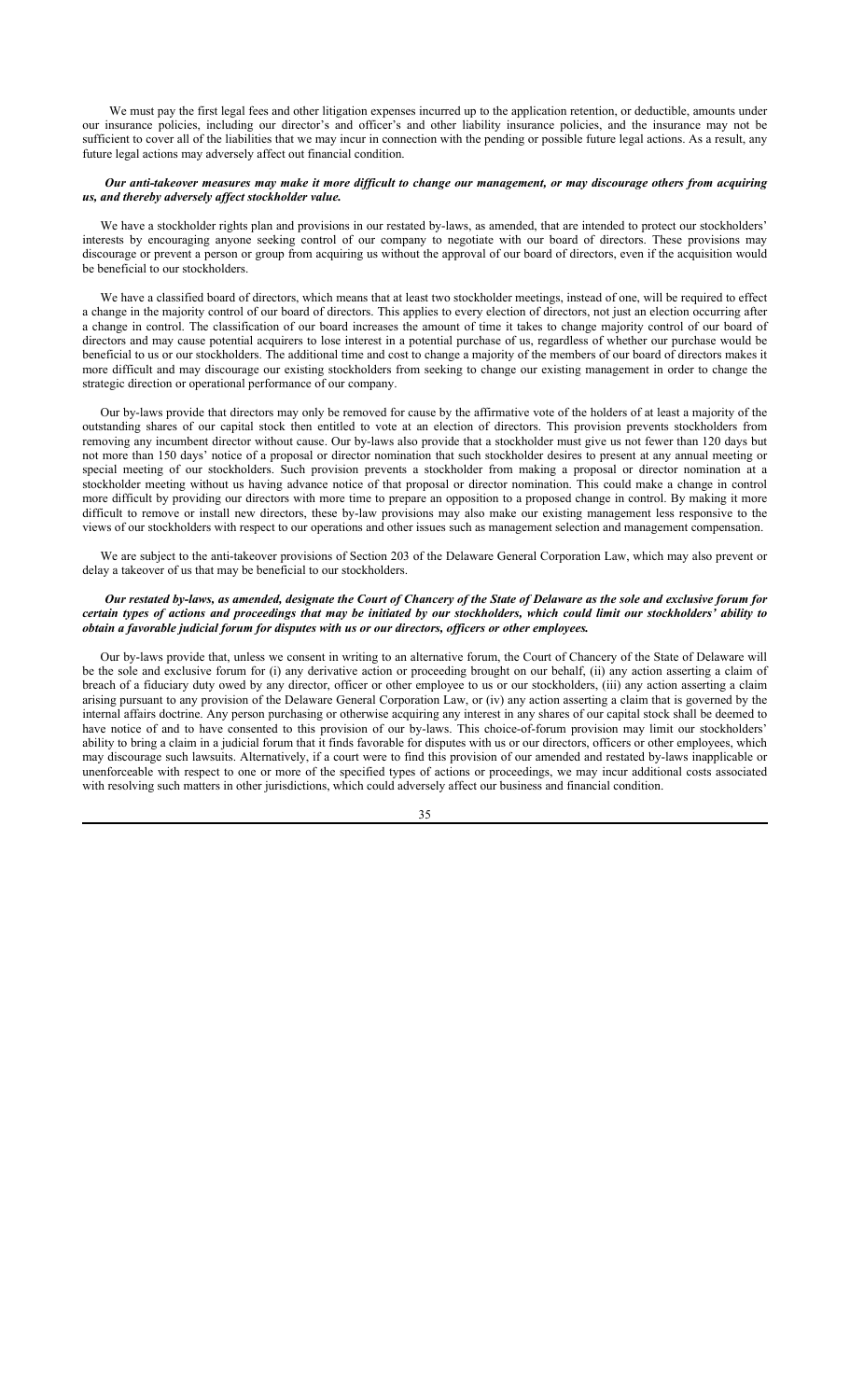## *The Series C Certificate of Designation contains covenants that could limit our financing options and liquidity position, which would limit our ability to grow our business.*

Covenants in the certificate of designation (the "Series C Certificate of Designation") for our Preferred Stock (as defined below) impose operating and financial restrictions on us. These restrictions prohibit or limit our ability to, among other things:

- pay cash dividends to our stockholders, subject to certain limited exceptions;
- redeem or repurchase our common stock or other equity; or
- Ɣ issue any classes of stock senior to the Preferred Stock in right of dividends, redemption or distribution of assets upon certain liquidation events.

These restrictions may limit our ability to obtain additional financing, withstand downturns in our business or take advantage of business opportunities.

## *We may issue additional classes of preferred stock in the future, and the terms of the preferred stock may reduce the value of our common stock.*

We are authorized to issue shares of preferred stock in one or more series. In the past, we have issued shares of preferred stock, including shares of our Preferred Stock issued in 2021. Our board of directors may determine the terms of future preferred stock offerings without further action by our stockholders. If we issue preferred stock, it could affect your rights or reduce the value of our outstanding common stock. In particular, specific rights granted to future holders of preferred stock may include voting rights, preferences as to dividends and liquidation, conversion and redemption rights, sinking fund provisions, and restrictions on our ability to merge with or sell our assets to a third party.

## *We do not expect to pay any cash dividends on our common stock.*

We have not declared or paid any cash dividends on our common stock or other securities, and we currently do not anticipate paying any cash dividends in the foreseeable future. Because we do not anticipate paying cash dividends for the foreseeable future, our stockholders will not realize a return on their investment in our common stock except to the extent of any appreciation in the value of our common stock. Our common stock may not appreciate in value, or it may decline in value.

## *Our ability to use our net operating loss carryforwards and certain other tax attributes may be limited.*

Under Section 382 of the Internal Revenue Code of 1986, as amended, if a corporation undergoes an "ownership change," the corporation's ability to use its pre-change net operating loss carryforwards and other pre-change tax attributes (such as research and development tax credits) to offset its post-change income and taxes may be limited. In general, an "ownership change" occurs if there is a cumulative change in our ownership by "5% shareholders" that exceeds 50 percentage points over a rolling three-year period. Similar rules may apply under state tax laws. As a result of a previous ownership change, our annual utilization of approximately \$67.6 million in federal net operating loss carryforwards became substantially limited. If we experience ownership changes as a result of future transactions in our stock, we may be further limited in our ability to use our net operating loss carryforwards and other tax assets to reduce taxes owed on the net taxable income that we earn. Any such limitations on the ability to use our net operating loss carryforwards and other tax assets could potentially result in increased future tax liability to us on any net income that we may earn in the future.

## **Item 1B.** *UNRESOLVED STAFF COMMENTS*

None.

## **Item 2.** *PROPERTIES*

We lease our headquarters in Los Angeles, California. The lease covers approximately 2,771 square feet of office and storage space and expires in February 2024, with a right to extend the term for an additional five-year period, subject to the terms and conditions set forth in the lease agreement. Our monthly rent is \$14,340, subject to an annual increase of 3.5 percent. We also lease additional storage space for approximately 540 square feet. This lease expires in February 2024, and requires us to make monthly payments of \$1,405, subject to annual increases of 2.5 percent. In March 2022, we entered into a sub-lease for our office space that provides for a monthly rental income of \$8,867, subject to an annual increase of 3.5%.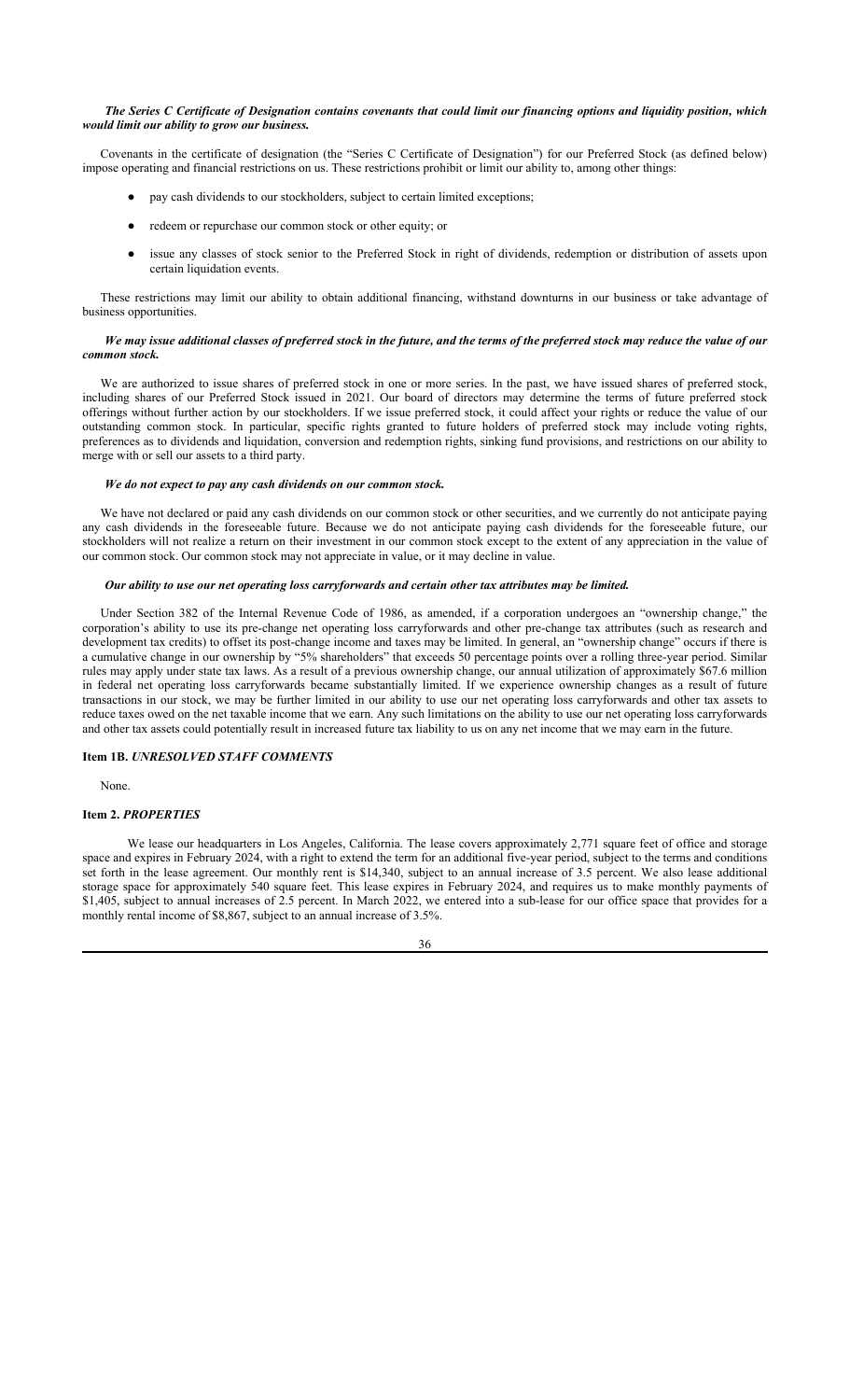## **Item 3. LEGAL** *PROCEEDINGS*

We are occasionally involved in legal proceedings and other matters arising from the normal course of business. As of December 31, 2021, we were not involved in any material pending legal proceedings.

We intend to vigorously defend against any complaint. We have directors' and officers' liability insurance, which will be utilized in the defense of any matter involving our directors or officers.

We evaluate developments in legal proceedings and other matters on a quarterly basis. If an unfavorable outcome becomes probable and reasonably estimable, we could incur charges that could have a material adverse impact on our financial condition and results of operations for the period in which the outcome becomes probable and reasonably estimable.

## **Item 4.** *MINE SAFETY DISCLOSURES*

Not applicable.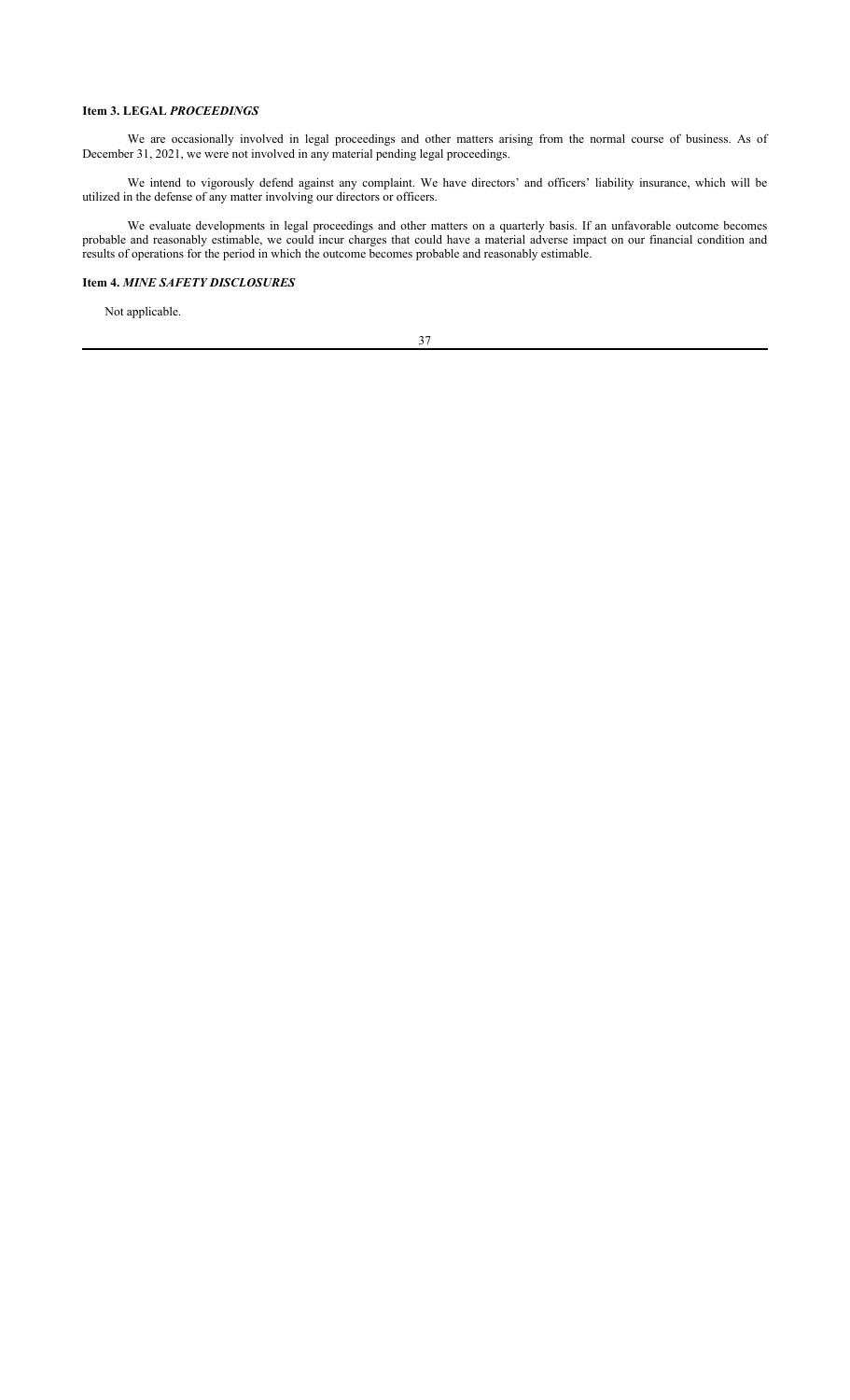## **PART II**

## **Item 5.** *MARKET FOR REGISTRANT'S COMMON EQUITY, RELATED STOCKHOLDER MATTERS AND ISSUER PURCHASES OF EQUITY SECURITIES*

#### **Market Information**

Our common stock is traded on The OTC Market under the symbol "CYTR." The following table sets forth the high and low sale prices for our common stock for the periods indicated as reported by The OTC Market. The high and low prices reflect inter-dealer prices, without retail mark-up, mark-down or commission and may not necessarily represent actual transactions.

|                          |         | High |              | Low  |
|--------------------------|---------|------|--------------|------|
| <b>Fiscal Year 2021:</b> |         |      |              |      |
| Fourth Quarter           | Φ       | 0.83 | S            | 0.45 |
| Third Quarter            | D       | 1.00 | <sup>S</sup> | 0.54 |
| Second Quarter           |         | 3.21 | S            | 0.89 |
| First Quarter            | D       | 0.83 | \$           | 0.45 |
|                          |         |      |              |      |
| <b>Fiscal Year 2020</b>  |         |      |              |      |
| Fourth Quarter           |         | 1.90 | \$           | 0.53 |
| Third Quarter            | $\cdot$ | 0.72 | $\mathbf{s}$ | 0.45 |
| Second Quarter           |         | 0.81 | \$           | 0.37 |
| First Quarter            | ۰D      | 0.83 | \$.          | 0.36 |

## **Holders**

On March 23, 2022, there were approximately 193 holders of record of our common stock. The number of record holders does not reflect the number of beneficial owners of our common stock for whom shares are held by brokerage firms and other nominees.

## **Dividends**

We have not paid any cash dividends since our inception and do not contemplate paying any cash dividends in the foreseeable future.

## **Equity Compensation Plans**

The following table sets forth certain information as of December 31, 2021, regarding securities authorized for issuance under our equity compensation plans:

|                                                                 | (a)                                                                                                         |    | (b)                                                                                                           | Number of<br><b>Securities</b><br>Remaining                                                                                |
|-----------------------------------------------------------------|-------------------------------------------------------------------------------------------------------------|----|---------------------------------------------------------------------------------------------------------------|----------------------------------------------------------------------------------------------------------------------------|
|                                                                 | Number of                                                                                                   |    | Weighted-                                                                                                     | <b>Available for</b>                                                                                                       |
|                                                                 | <b>Securities to</b><br>be Issued<br><b>Upon Exercise</b><br>-of<br>Outstanding<br>Options,<br>Warrants and |    | Average<br><b>Exercise Price</b><br>of Outstanding<br>Options,<br><b>Restricted</b><br>Stock,<br>Warrants and | issuance Under<br><b>Equity</b><br>Compensation<br><b>Plans</b><br>(Excluding)<br><b>Securities</b><br><b>Reflected in</b> |
| <b>Plan Category</b>                                            | <b>Rights</b>                                                                                               |    | <b>Rights</b>                                                                                                 | Column (a)                                                                                                                 |
| Equity compensation plans approved by our security holders:     |                                                                                                             |    |                                                                                                               |                                                                                                                            |
| 2008 Stock Incentive Plan                                       | 2,277,829                                                                                                   | S  | 9.98                                                                                                          |                                                                                                                            |
| Equity compensation plans not approved by our security holders: |                                                                                                             |    |                                                                                                               |                                                                                                                            |
| 2019 Stock Incentive Plan                                       | 550,000                                                                                                     | \$ | 0.26                                                                                                          |                                                                                                                            |
| Outstanding warrants (1)                                        | 4,167                                                                                                       | \$ | 33.60                                                                                                         |                                                                                                                            |
| Total                                                           | 2,831,996                                                                                                   |    | 8.13                                                                                                          |                                                                                                                            |

(1) The warrants shown were issued in discrete transactions from time to time as compensation for services rendered by consultants, advisors or other third parties, and do not include warrants sold in capital-raising transactions. The material terms of such warrants were determined based upon arm's-length negotiations with the service providers. The warrant exercise price approximates the market price of our common stock at or about the date of grant, and the warrants expire in March 2024. The warrants contain customary anti-dilution adjustments in the event of a stock split, reverse stock split, reclassification or combination of our outstanding common stock and similar events and certain of the warrants contain anti-dilution adjustments triggered by other corporate events, such as dividends.

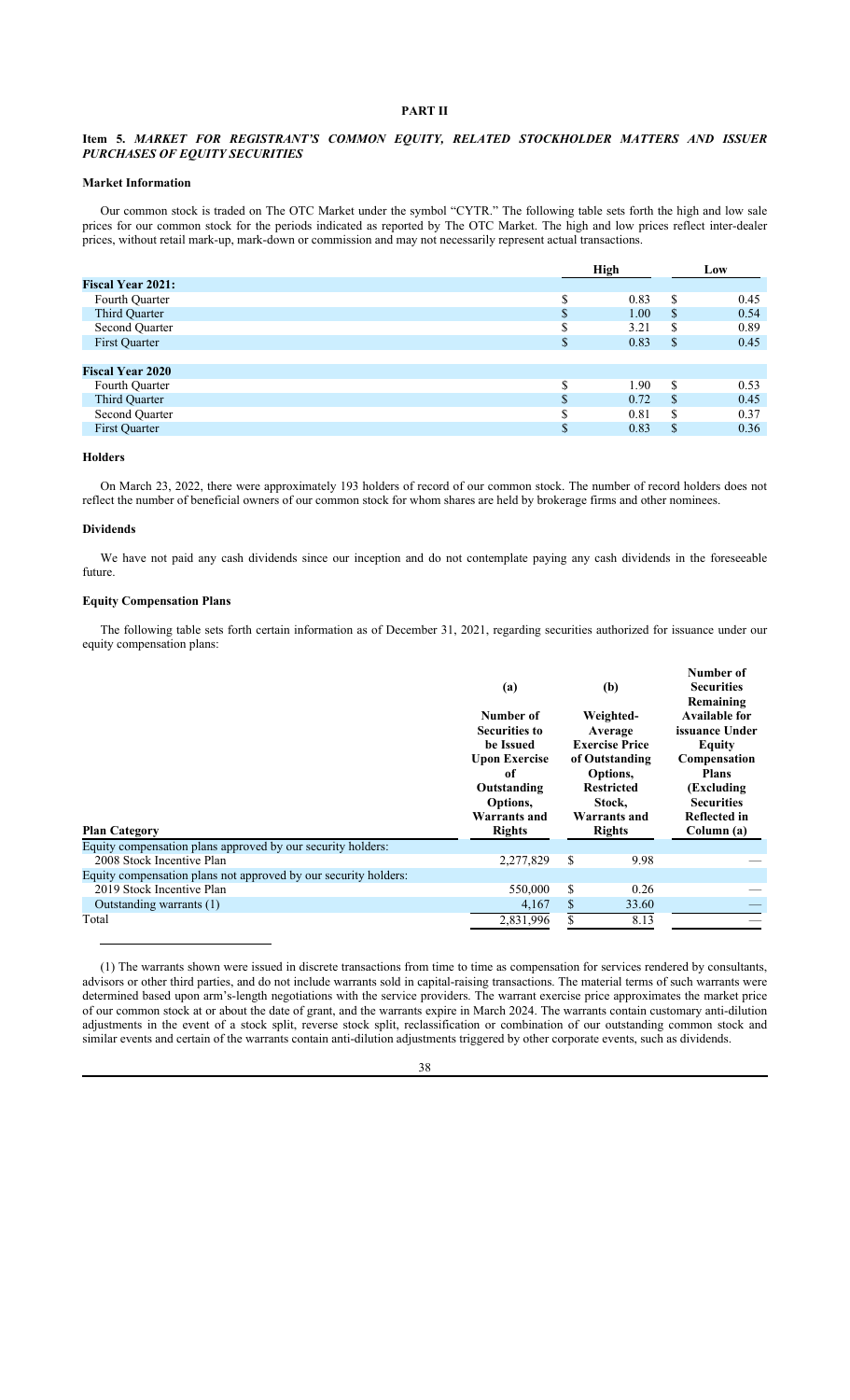For more information on the 2008 Stock Incentive Plan and the 2019 Stock Incentive Plan, see "Item 11. Executive Compensation—2008 Stock Incentive Plan and the 2019 Plan Descriptions".

## **Recent Issuances of Unregistered Securities**

All sales of unregistered securities during the year ended December 31, 2021, were previously disclosed in a Quarterly Report on Form 10-Q or Current Report on Form 8-K.

#### **Repurchase of Shares**

We did not repurchase any of our shares during the year ended December 31, 2021.

## **Item 6. [RESERVED].**

#### **Item 7.** *MANAGEMENT'S DISCUSSION AND ANALYSIS OF FINANCIAL CONDITION AND RESULTS OF OPERATIONS*

*The following discussion and analysis of our financial condition and results of operations should be read together with the discussion under "Selected Financial Data" and our consolidated financial statements included in this Annual Report. This discussion contains forward-looking statements, based on current expectations and related to future events and our future financial performance, that involve risks and uncertainties. Our actual results may differ materially from those anticipated in these forward-looking statements as a result of many important factors, including those set forth under the caption "Risk Factors" and elsewhere in this Annual Report.*

#### **Overview**

## *CytRx Corporation*

CytRx Corporation ("CytRx") is a biopharmaceutical research and development company specializing in oncology and rare diseases. The Company's focus has been on the discovery, research and clinical development of novel anti-cancer drug candidates that employ novel linker technologies to enhance the accumulation and release of cytotoxic anti-cancer agents at the tumor. During 2017, CytRx's discovery laboratory, located in Freiburg, Germany, synthesized and tested over 75 rationally designed drug conjugates with highly potent payloads, culminating in the creation of two distinct classes of compounds. Four lead candidates (LADR-7 through LADR-10) were selected based on *in vitro* and animal preclinical studies, stability, and manufacturing feasibility. In 2018, additional animal efficacy and toxicology testing of these lead candidates was conducted. In addition, a novel albumin companion diagnostic, ACDx™, was developed to identify patients with cancer who are most likely to benefit from treatment with these drug candidates.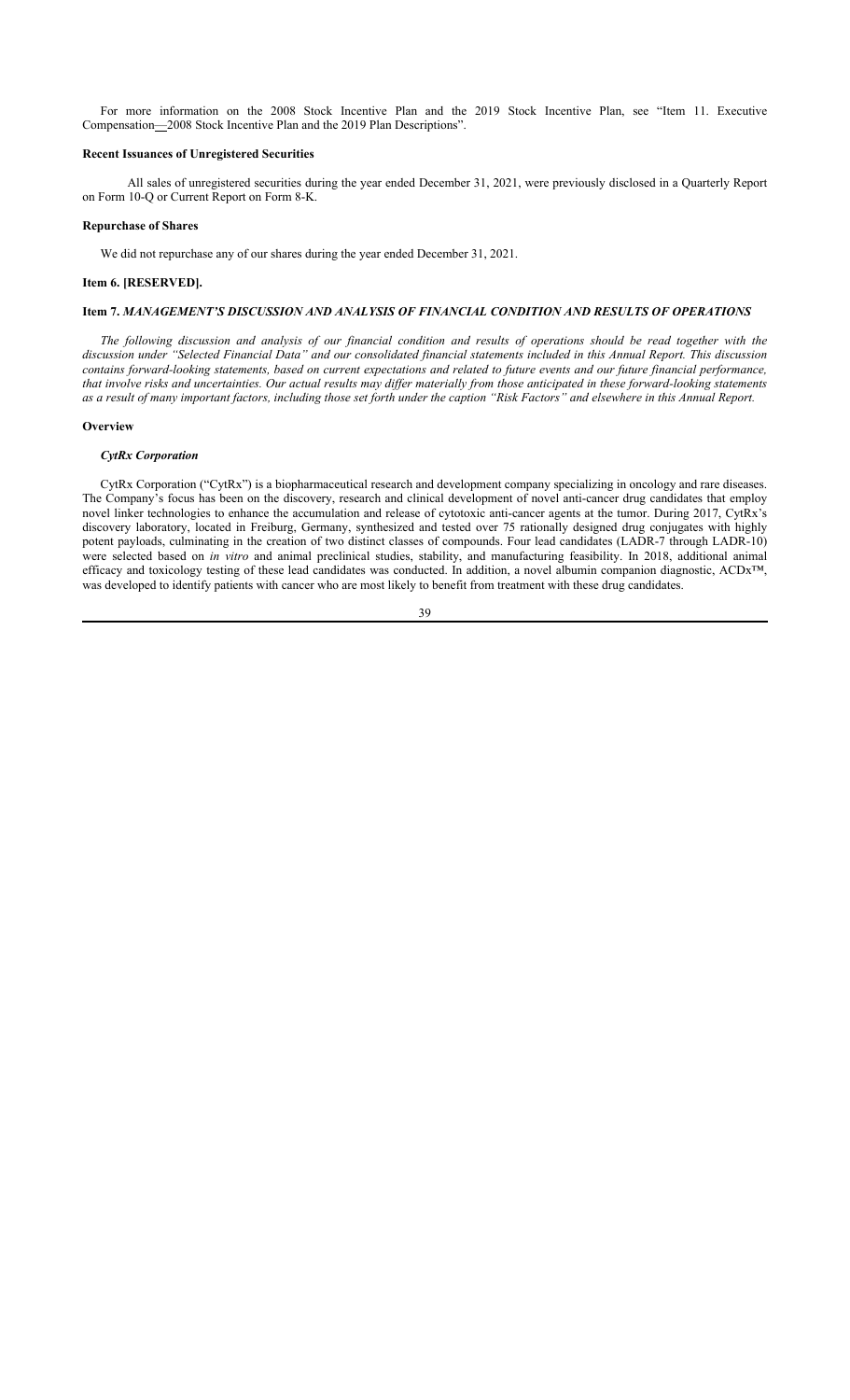On June 1, 2018, CytRx launched Centurion BioPharma Corporation ("Centurion"), a private subsidiary, and transferred all of its assets, liabilities and personnel associated with the laboratory operations in Freiburg, Germany. In connection with said transfer, the Company and Centurion entered into a Management Services Agreement whereby the Company agreed to render advisory, consulting, financial and administrative services to Centurion, for which Centurion shall reimburse the Company for the cost of such services plus a 5% service charge. The Management Services Agreement may be terminated by either party at any time. Centurion is focused on the development of personalized medicine for solid tumor treatment. On December 21, 2018, CytRx announced that Centurion had concluded the pre-clinical phase of development for its four LADR™ drug candidates, and for its albumin companion diagnostic (ACDx™). As a result of completing this work, operations taking place at the pre-clinical laboratory in Freiburg, Germany would no longer be needed and, accordingly, the lab was closed at the end of January 2019.

We are a Delaware corporation, incorporated in 1985. Our corporate offices are located at 11726 San Vicente Boulevard, Suite 650, Los Angeles, California 90049, and our telephone number is (310) 826-5648. Our web site is located at http://www.cytrx.com. We do not incorporate by reference into this Annual Report the information on, or accessible through, our website, and you should not consider it as part of this Annual Report.

## *LADR Drug Discovery Platform and Centurion*

Centurion's LADR™ (Linker Activated Drug Release) technology platform is a discovery engine combining our expertise in linker chemistry and albumin biology to create a pipeline of anti-cancer molecules that will avoid unacceptable systemic toxicity while delivering highly potent agents directly to the tumor. They have created a "toolbox" of linker technologies that have the ability to significantly increase the therapeutic index of ultra-high potency drugs (10-1,000 times more potent than traditional cytotoxins) by controlling the release of the drug payloads and improving drug-like properties.

Centurion's efforts were focused on two classes of ultra-high potency albumin-binding drug conjugates. These drug conjugates combine the proprietary LADR™ linkers with novel derivatives of the auristatin and maytansinoid drug classes. These payloads historically have required a targeting antibody for successful administration to humans. These drug conjugates eliminate the need for a targeting antibody and provide a small molecule therapeutic option with potential broader applicability.

Centurion's postulated mechanism of action for the albumin-binding drug conjugates is as follows:

- after administration, the linker portion of the drug conjugate forms a rapid and specific covalent bond to the cysteine-34 position of circulating albumin;
- Ɣ circulating albumin preferentially accumulates at the tumors, bypassing concentration in other non-tumor sites, including the heart, liver and gastrointestinal tract due to a mechanism called "Enhanced Permeability and Retention";
- once localized at the tumor, the acid-sensitive linker is cleaved due to the specific conditions within the tumor and in the tumor microenvironment; and
- free active drug is then released into the tumor.

Centurion's novel companion diagnostic, ACDx™ (albumin companion diagnostic), was developed to identify patients with cancer who are most likely to benefit from treatment with the four LADR lead assets.

On March 9, 2022, Centurion was merged into the Company.

## *Business Strategy for LADR™ Platform*

Currently, the Company continues to work on identifying partnership or financing opportunities for LADR™ ultra-high potency drug conjugates and their albumin companion diagnostic. We have concluded all research and development on LADR and its companion diagnostic and continue to focus on identifying partnership or financing opportunities.

### *Aldoxorubicin*

Until July 2017, we were concentrating on the research and clinical development of aldoxorubicin, our modified version of the widely used cytotoxin agent, doxorubicin. Aldoxorubicin combines the agent doxorubicin with a novel linker-molecule that binds specifically to albumin in the blood to allow for delivery of higher amounts of doxorubicin (3½ to 4 times) without several of the major dose-limiting toxicities seen with administration of doxorubicin alone.

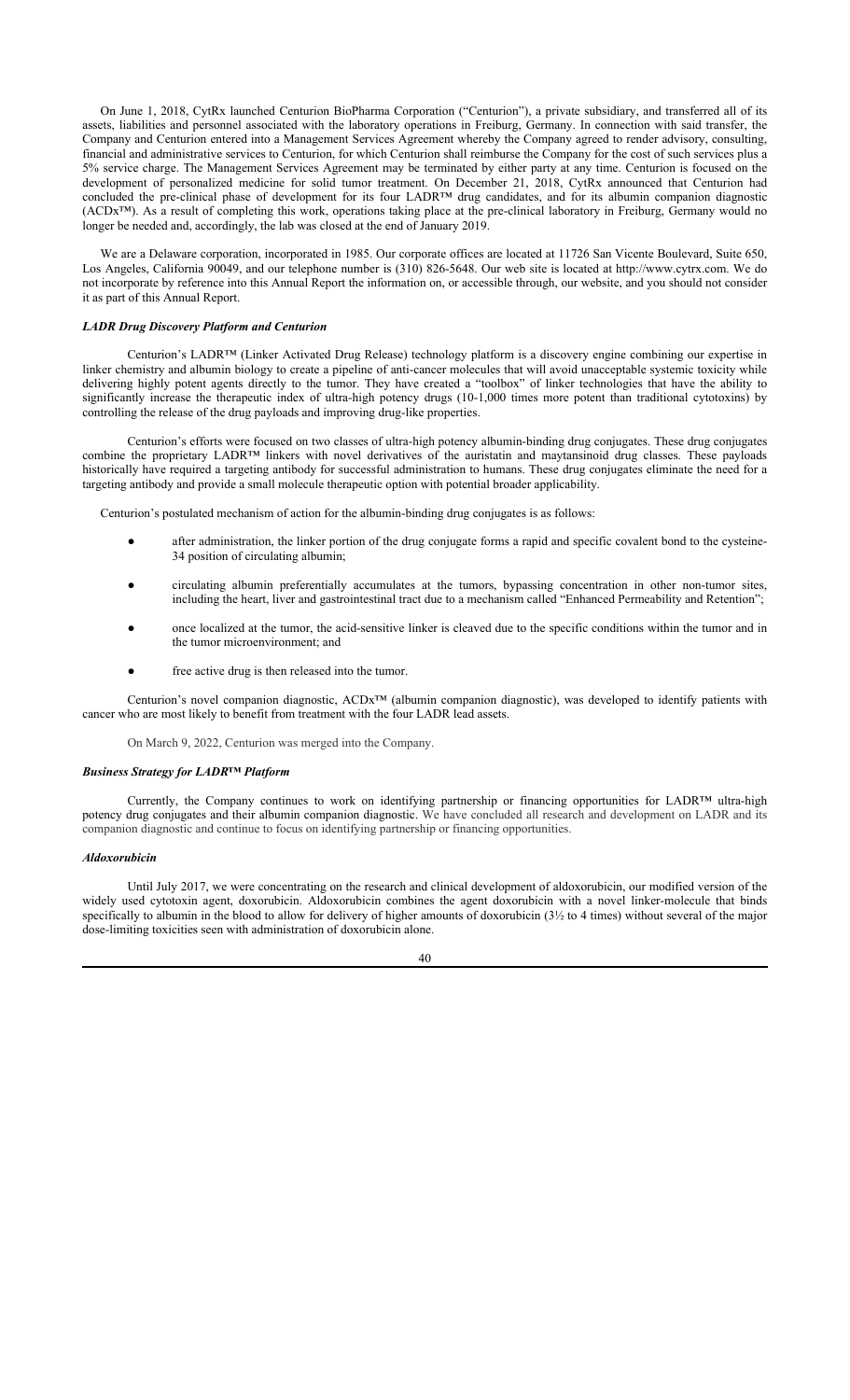On July 27, 2017, we entered into an exclusive worldwide license with ImmunityBio, Inc. (formerly known as NantCell, Inc. ("ImmunityBio")), granting to ImmunityBio the exclusive rights to develop, manufacture and commercialize aldoxorubicin in all indications. As a result, the Company is no longer working on development of aldoxorubicin (ImmunityBio merged with NantKwest, Inc. in March 2021). As part of the license, ImmunityBio made a strategic investment of \$13 million in CytRx common stock at \$6.60 per share, a premium of 92% to the market price on that date. We also issued ImmunityBio a warrant to purchase up to 500,000 shares of common stock at \$6.60, which expired on January 26, 2019. We are entitled to receive up to an aggregate of \$343 million in potential milestone payments contingent upon achievement of certain regulatory approvals and commercial milestones. We are also entitled to receive ascending double-digit royalties for net sales for soft tissue sarcomas and mid to high single digit royalties for other indications. There can be no assurance that ImmunityBio will achieve such milestones, approvals or sales with respect to aldoxorubicin. ImmunityBio has initiated a Phase 2, randomized, three-cohort, open-label registrational-intent study for first-line and second-line treatment of locally advanced or metastatic pancreatic cancer, which includes aldoxorubicin. On October 13, 2021, ImmunityBio announced that the trial's Cohort C was fully enrolled. In January 2022 at the ASCO Gastrointestinal Cancer Symposium, they reported that 27% of third-line or greater patients (17/63) remain on study and that the median overall survival in this highly advanced group of patients (who failed two to six prior lines of treatment) is 5.8 months (95% CI: 3.9, 6.9 months) exceeding the approximately threemonth historical median overall survival. Of the 63 patients, 30 (48%) had progressed after two prior lines of therapy. Median overall survival in this group was 6.3 months (95% CI: 5.0, 9.8 months), more than doubling the historical overall survival. (Survival of three months as reported by Manax et al ASCO GI 2019). In Cohort C, four patients (7%) experienced treatment-related SAEs that included peripheral edema, pyrexia, anemia and atrial flutter. No treatment-related deaths were reported. Based on the strength of earlier data and the significant unmet medical need, ImmunityBio submitted an amendment to the FDA to increase enrollment in Cohort C and plan to meet with the FDA in 2022 to discuss a potential path for the approval of combination therapies for pancreatic cancer.

Aldoxorubicin is a conjugate of the commonly prescribed cytotoxin agent doxorubicin that binds to circulating albumin in the bloodstream and is believed to concentrate the drug at the site of the tumor. Aldoxorubicin, has been tested in over 600 patients with various types of cancer. Specifically, it is comprised of (6-maleimidocaproyl) hydrazine, an acid-sensitive molecule that is conjugated to doxorubicin. The initial indication for aldoxorubicin was for patients with advanced soft tissue sarcomas (STS).

Aldoxorubicin has received Orphan Drug Designation (ODD) by the U.S. FDA for the treatment of STS. ODD provides several benefits, including seven years of market exclusivity after approval, certain R&D related tax credits, and protocol assistance by the FDA. European regulators granted aldoxorubicin Orphan designation for STS, which confers ten years of market exclusivity, among other benefits.

ImmunityBio also lists ongoing clinical studies in head and neck and triple-negative breast cancer and has submitted a protocol with the FDA for glioblastoma; it is currently reviewing its options in STS.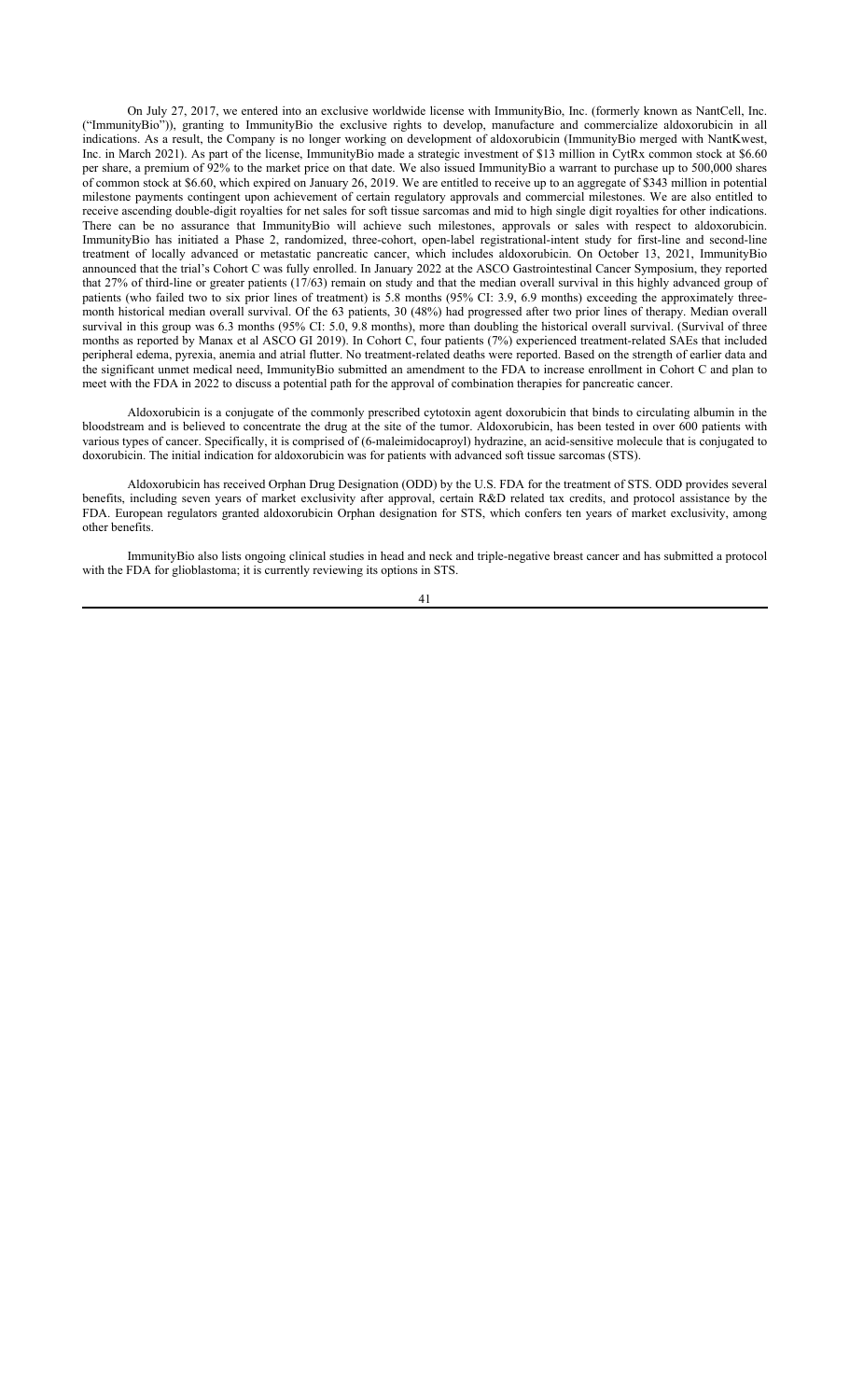## **Molecular Chaperone Assets (Orphayzme)**

In 2011, CytRx sold the rights to arimoclomol and iroxanadine, based on molecular chaperone regulation technology, to Orphazyme A/S (formerly Orphazyme ApS) in exchange for a one-time, upfront payment and the right to receive up to a total of \$120 million in milestone payments upon the achievement of certain pre-specified regulatory and business milestones, as well as royalty payments based on a specified percentage of any net sales of products derived from arimoclomol. As a result of Orphazyme's disclosure that the pivotal phase 3 clinical trial for arimoclomol in Amyotrophic Lateral Sclerosis did not meet its primary and secondary endpoints, the maximum amount that CytRx has the right to receive is now approximately \$100 million. Orphazyme is testing arimoclomol in Niemann-Pick disease Type C ("NPC") and Gaucher disease. Orphazyme has highlighted positive Phase 2/3 clinical trial data in patients with NPC and previously submitted a New Drug Application ("NDA") with the U.S. Food and Drug Administration (the "FDA"). On June 18, 2021, Orphazyme announced it had received a Complete Response Letter from the FDA indicating the need for additional data. In late October 2021, Orphazyme announced it held a Type A meeting with the FDA, at which the FDA recommended that Orphazyme submit additional data, information and analyses to address certain topics in the Complete Response Letter and engage in further interactions with the FDA to identify a pathway to resubmission. The FDA concurred with Orphazyme's proposal to remove the cognition domain from the NPC Clinical Severity Scale ("NPCCSS") endpoint, with the result that the primary endpoint is permitted to be recalculated using the 4- domain NPCCSS, subject to the submission of additional requested information which Orphazyme has publicly indicated that it intends to provide. To bolster the confirmatory evidence already submitted, the FDA affirmed that it would require additional in vivo or pharmacodynamic (PD)/pharmacokinetic (PK) data. Based on [ ]. Orphazyme is planning to request a Type C Meeting with the FDA in the second quarter of 2022. Subject to discussions with the regulatory body, Orphazyme has publicly indicated that it plans to resubmit the NDA for arimoclomol in the second half of 2022.

Orphazyme had also submitted a Marketing Authorization Application ("MAA") with the European Medicines Agency (the "EMA"). In February 2022, Orphazyme announced that although they had received positive feedback from the Committee for Medicinal Products for Human Use ("CHMP") of the EMA, they were notified by the CHMP of a negative trend vote on the MAA for arimoclomol for NPC following an oral explanation. The trend vote indicates that the CHMP's current orientation is to not approve arimoclomol when it convenes by the end of March 2022. Orphazyme has publicly indicated that it considers it unlikely that this position will change before the formal vote is undertaken in April 2022. Orphazyme will assess its strategic options and provide an update to the market at the applicable time.

## **Research and Development**

Expenditures for research and development activities related to continuing operations were \$0 in the year ended December 31, 2021 and \$0.8 million for the year ended December 31, 2020 or approximately 0% and 12%, respectively, of our total expenses.

Research and development expenses are further discussed below under "Critical Accounting Policies and Estimates" and "Results of Operations.'

We do not currently project incurring any material research and development expenditures in 2022. Should the Company's subsidiary, Centurion BioPharma, be successful in raising capital to further develop its LADR compounds along with a companion diagnostic, only then would the Company incur research and development expenditures.

All of our product candidates in development must be approved by the FDA or corresponding foreign governmental agencies before they can be marketed. The process for obtaining FDA and foreign government approvals is both time-consuming and costly, with no certainty of a successful outcome. A discussion of these and other risks and uncertainties associated with our business is set forth in the "Risk Factors" section of this Annual Report.

## *Research and Development Expenses*

Research and development expenses consist of costs incurred for direct and overhead-related research expenses and are expensed as incurred. Costs to acquire technologies, including licenses, that are utilized in research and development and that have no alternative future use are expensed when incurred. Technology developed for use in our product candidates is expensed as incurred until technological feasibility has been established.

## **Critical Accounting Policies and Estimates**

Management's discussion and analysis of our financial condition and results of operations are based on our consolidated financial statements, which have been prepared in accordance with accounting principles generally accepted in the United States. The preparation of these consolidated financial statements requires management to make estimates and judgments that affect the reported amounts of assets, liabilities, revenues and expenses, and related disclosure of contingent assets and liabilities. On an ongoing basis, management evaluates its estimates, including those related to stock options, impairment of long-lived assets, including accrued liabilities and certain expenses. We base our estimates on historical experience and on various other assumptions that are believed to be reasonable under the circumstances, the results of which form the basis for making judgments about the carrying values of assets and liabilities that are not readily apparent from other sources. Actual results may differ materially from these estimates under different assumptions or conditions.

Our significant accounting policies are summarized in Note 2 of the Notes to Consolidated Financial Statements included in this Annual Report. We believe the following critical accounting policies are affected by our more significant judgments and estimates used in the preparation of our consolidated financial statements:

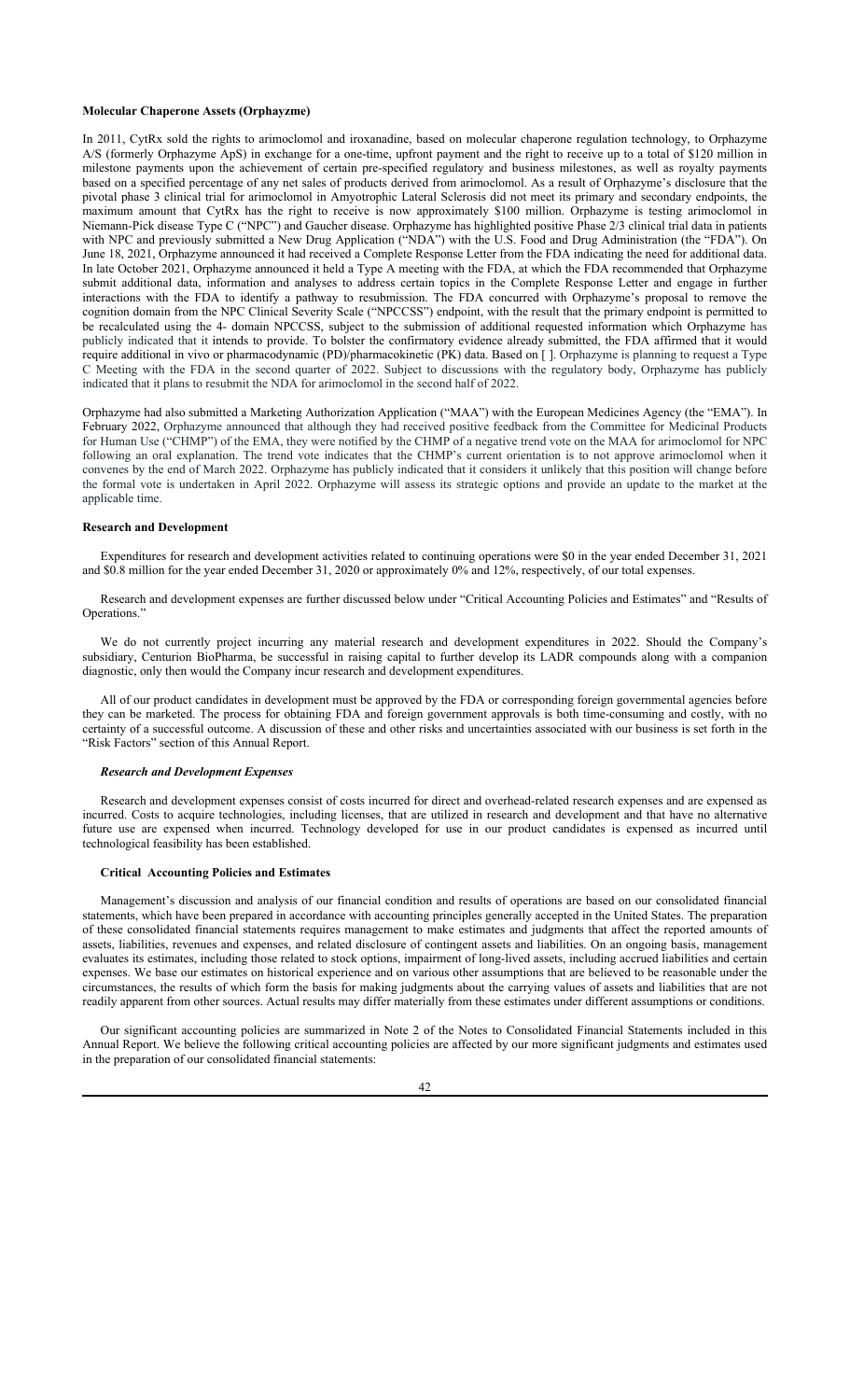## *Clinical Trial Expenses*

Clinical trial expenses, which are included in research and development expenses, include obligations resulting from our contracts with various contract research organizations, or CROs, in connection with conducting clinical trials of our product candidates. We recognize expenses for these activities based on a variety of factors, including actual and estimated labor hours, clinical site initiation activities, patient enrollment rates, estimates of external costs and other activity-based factors. We believe that this method is the best measure of the efforts expended on a clinical trial with the expenses we record. We adjust our rate of clinical expense recognition if actual results differ from our estimates. If our estimates prove to be incorrect, clinical trial expenses recorded in any particular period could vary.

## *Stock-based Compensation*

The fair value of the Company's stock option and restricted stock grants is estimated using the Black-Scholes-Merton Option Pricing model, which uses certain assumptions related to risk-free interest rates, expected volatility, expected life of the stock options or restricted stock, and future dividends. Compensation expense is recorded based upon the value derived from the Black-Scholes-Merton Option Pricing model and based on actual experience. The assumptions used in the Black-Scholes-Merton Option Pricing model could materially affect compensation expense recorded in future periods.

## *Basic and Diluted Net Loss Per Share of Common Stock*

Basic and diluted net loss per share of common stock is computed based on the weighted-average number of shares of common stock outstanding. for the period. Diluted net income (loss) per share is computed by dividing the net income (loss) applicable to common stockholders by the weighted average number of shares of common stock outstanding plus the number of additional shares of common stock that would have been outstanding if all dilutive potential common stock had been issued using the treasury stock method. Potential shares of common stock are excluded from the computation when their effect is antidilutive. Common stock equivalents that could potentially dilute net loss per share in the future, and which were excluded from the computation of diluted loss per share, were as follows: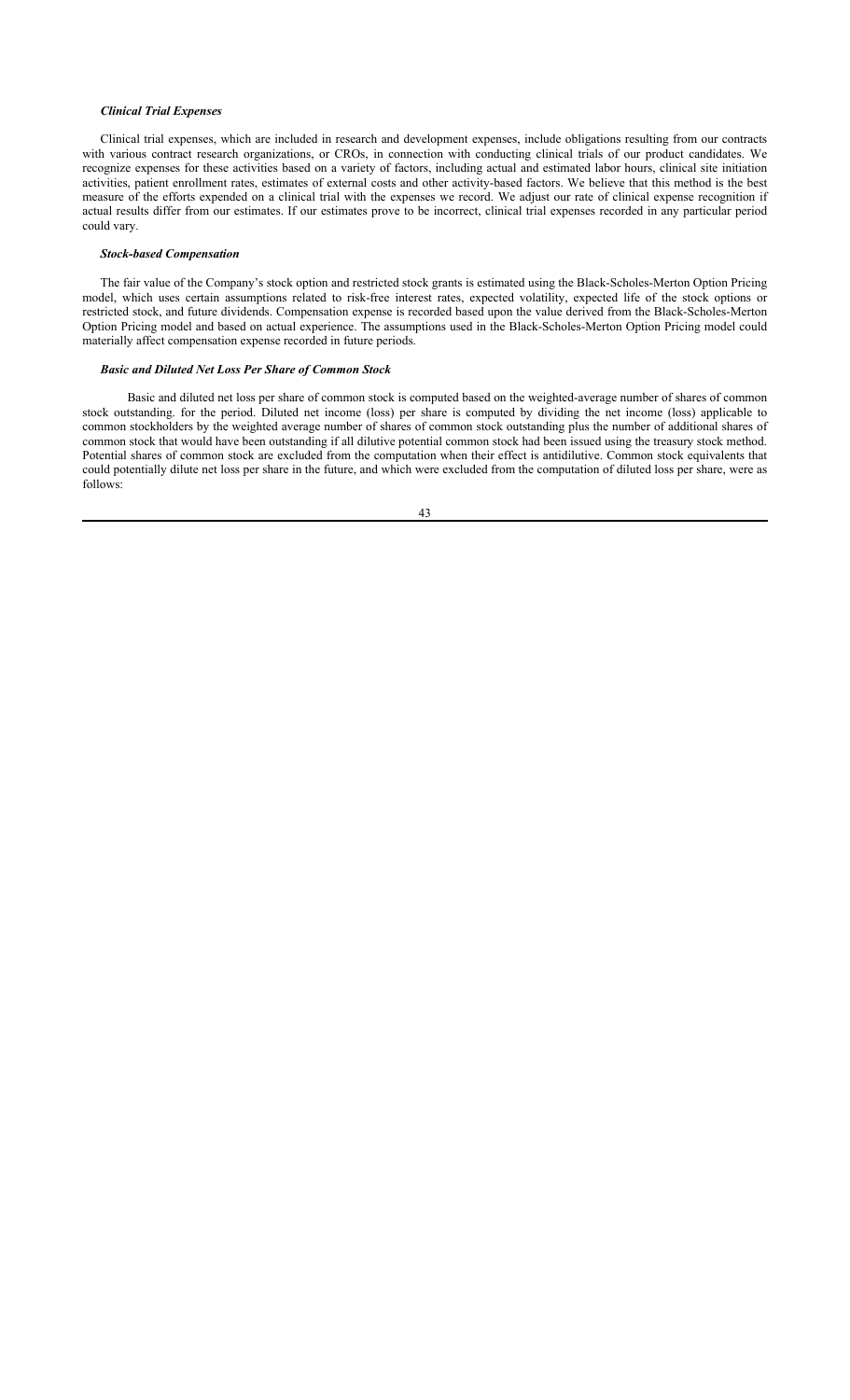|                                  | As of December 31, |           |  |
|----------------------------------|--------------------|-----------|--|
|                                  | 2021               | 2020      |  |
| Options to acquire common stock  | 2,827,829          | 3,162,700 |  |
| Warrants to acquire common stock | 4.167              | 193,196   |  |
| Convertible preferred stock      | 9,363,637          |           |  |
| Preferred Investment option      | 11,363,637         |           |  |
|                                  | 23,559,270         | 3,355,896 |  |

## **Liquidity and Capital Resources**

#### **Going Concern**

The Company's consolidated financial statements have been presented on the basis that it will continue as a going concern, which contemplates the realization of assets and satisfaction of liabilities in the normal course of business. During the year ended December 31, 2021, the Company incurred a net loss of \$13,176,663, utilized cash in operations of \$12,308,890, and the Company had an accumulated deficit of \$484,075,711 as of December 31, 2021. In addition, the Company has no recurring revenue. As a result, management has concluded that there is substantial doubt about the Company's ability to continue as a going concern. The Company's consolidated financial statements do not include any adjustments that might result from the outcome of this uncertainty.

In order to fund our business and operations, we have relied primarily upon sales of our equity securities, including proceeds from the exercise of stock options and common stock purchase warrants and long-term loan financing. We also have received limited funding from our strategic partners and licensees. We will ultimately be required to obtain additional funding in order to execute our long-term business plans, although we do not currently have commitments from any third parties to provide us with long term debt or capital. We cannot assure that additional funding will be available on favorable terms, or at all. If we fail to obtain additional funding when needed, we may not be able to execute our business plans and our business may suffer, which would have a material adverse effect on our financial position, results of operations and cash flows. We have approximately \$1.3 million of contractual obligations in 2022 and expect to pay these out of the Company's balance sheet cash. We have no material contractual obligations beyond 2022.

If ImmunityBio obtains marketing approval and successfully commercializes aldoxorubicin, we anticipate it will take two years, and possibly longer, for us to generate significant recurring revenue, and we will be dependent on future financing until such time, if ever, as we can generate significant recurring revenue. There are also no certainties that Orphazyme will be successful in obtaining FDA and EMA approval for arimoclomol or choose to commercialize arimoclomol. We have no commitments from third parties to provide us with any additional financing, and we may not be able to obtain future financing on favorable terms, or at all. Failure to obtain adequate financing would adversely affect our ability to operate as a going concern. If we raise additional funds by issuing equity securities, dilution to stockholders may result and new investors could have rights superior to some or all of our existing equity holders. In addition, debt financing, if available, may include restrictive covenants. If adequate funds are not available to us, we may have to liquidate some or all of our assets or to delay or reduce the scope of or eliminate some portion or all of our development programs or clinical trials.

## **Discussion of Operating, Investing and Financing Activities**

#### *Cash Flows from Operating Activities*

Net cash used in operating activities for the year ended December 31, 2021 was \$12.3 million, which was primarily the result of a net loss from operations of \$13.2 million, offset by \$0.9 million in net cash inflows associated with changes in assets and liabilities. The net cash inflows associated with changes in assets and liabilities were primarily due to increases of \$0.9 million of accrued expenses and other current liabilities, \$0.2 million of amortization of right-of-use asset and \$0.1 million of insurance receivable, offset by reductions of \$0.2 million of prepaid expenses and other current assets and \$0.2 million of decrease in lease liabilities.

Net cash used in operating activities for the year ended December 31, 2020 was \$6.1 million, which was primarily the result of a net loss from operations of \$6.7 million, offset by \$0.2 million of adjustments associated with changes in assets and liabilities. The net cash inflows associated with changes in assets and liabilities were primarily due to increases of \$0.2 million in accounts payable, \$0.2 million of amortization of right-of-use asset, offset by reductions of \$0.1 million of prepaid expenses and other current assets and \$0.1 million of decrease in lease liabilities. We also recognized stock based compensation expense of \$-0.3 million.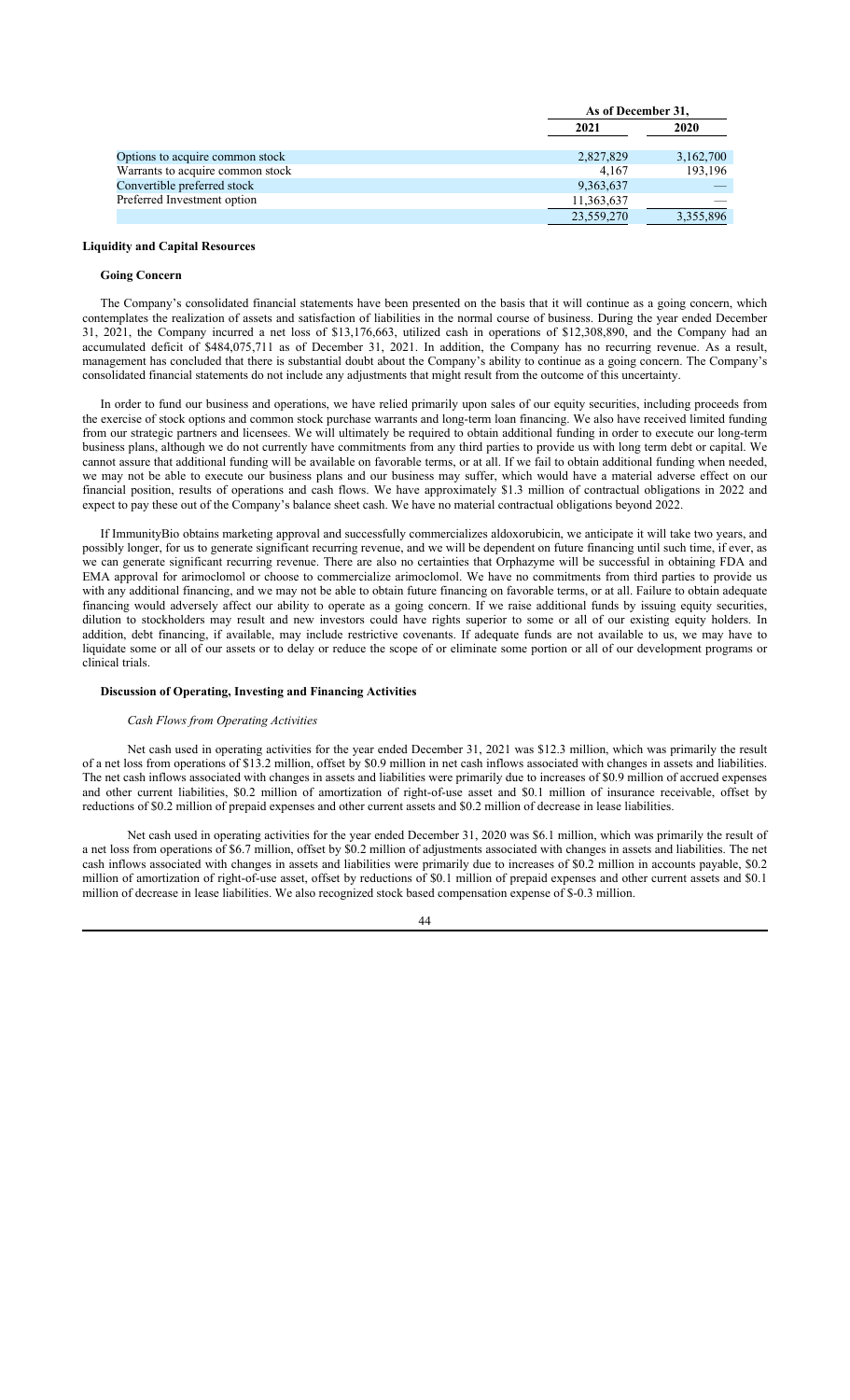## *Cash Flows from Investing Activities*

We purchased \$7,000 of fixed assets in the year ended December 31, 2021 and \$25,000 of fixed assets in the year ended December 31, 2020, and do not expect any significant capital spending during the next 12 months.

#### *Cash Flows from Financing Activities*

Net cash provided by financing activities for the year ended December 31, 2021 was \$9.1 million, \$9.2 million of which is related to the sale of our common stock, Series C 10% Convertible Preferred Stock and preferred investment options described in Note 2 of our audited financial statements contained in this Annual Report and \$0.1 million from the exercise of stock options, offset slightly by \$0.2 million paid in respect of preferred stock dividend. In the year December 31, 2020, stock options were exercised, resulting in a cash infusion of \$39,000.

The registration rights agreement entered into between us and the Investor on July 13, 2021, contains a triggering event which would require us to pay to any holder of the Preferred Stock an amount in cash, as partial liquidated damages and not as a penalty, equal to the product of 2.0% multiplied by the aggregate subscription amount paid by such holder for shares of Series C Preferred Stock pursuant to the Purchase Agreement; provided, however, that such partial liquidated damages shall not exceed 24% of the aggregate subscription amounts paid by such holders pursuant to the Purchase Agreement or \$1,977,600. If we fail to pay any partial liquidated damages within seven days after the date payable, we will be required to pay interest on any such amounts at a rate equal to the lesser of 18% per annum or the maximum rate permitted by applicable law. We have been subject to the payment of such partial liquidated damages since September 2021. See "Results of Operations – Liquidated Damages".

We continue to evaluate potential future sources of capital, as we do not currently have commitments from any third parties to provide us with additional capital and we may not be able to obtain future financing on favorable terms, or at all. The results of our technology licensing efforts and the actual proceeds of any fund-raising activities will determine our ongoing ability to operate as a going concern. Our ability to obtain future financings through joint ventures, product licensing arrangements, royalty sales, equity financings, grants or otherwise is subject to market conditions and our ability to identify parties that are willing and able to enter into such arrangements on terms that are satisfactory to us. Depending upon the outcome of our fundraising efforts, the accompanying financial information may not necessarily be indicative of our future financial condition. Failure to obtain adequate financing would adversely affect our ability to operate as a going concern.

There can be no assurance that we will be able to generate revenues from our product candidates and become profitable. Even if we become profitable, we may not be able to sustain that profitability.

## **Results of Operations**

We incurred a net loss of \$13.2 million and \$6.7 million for the years ended December 31, 2021 and 2020, respectively.

During the years ended December 31, 2021 and 2020, we recognized no service revenue and earned an immaterial amount of license fees and grant revenue. All future licensing fees under our current licensing agreements are dependent upon successful development milestones being achieved by our licensees

Due to the nature of research and development, our operating results may fluctuate from period to period, and the results of prior periods should not be relied upon as predictive of the results in future periods.

#### *Research and Development from Continuing Operations*

Research expenses are expenses incurred by us in the discovery of new information that will assist us in the creation and the development of new drugs or treatments. Development expenses are expenses incurred by us in our efforts to commercialize the findings generated through our research efforts.

We incurred no research and development expenses during the year ended December 31, 2021 and research and development expenses of \$800,000 during the year ended December 31, 2020.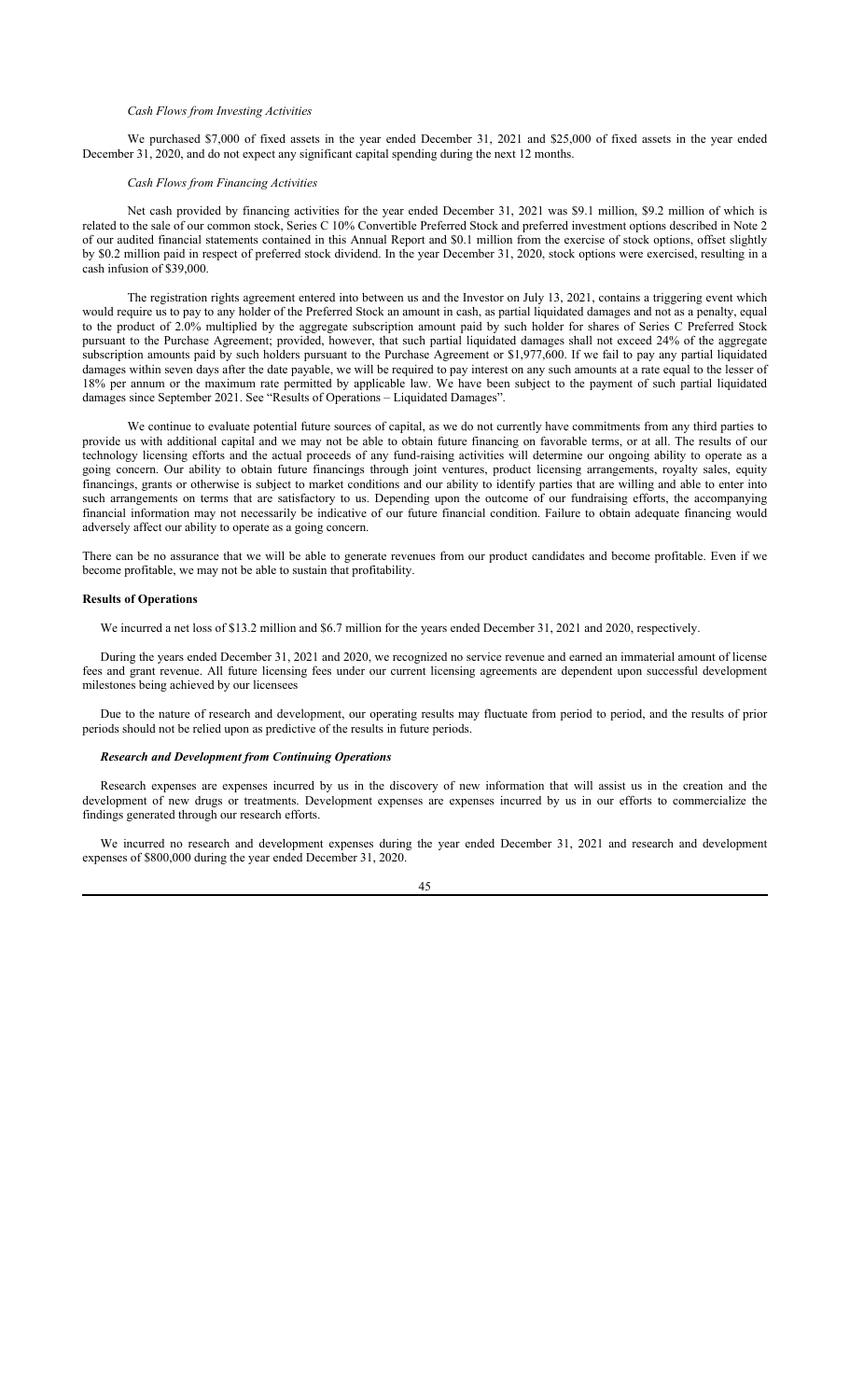#### *General and Administrative*

|                                         | <b>Year Ended December 31,</b> |  |       |
|-----------------------------------------|--------------------------------|--|-------|
|                                         | 2021                           |  | 2020  |
|                                         | (In thousands)                 |  |       |
| General and administrative expenses     | 5.966                          |  | 5,673 |
| Employee stock and stock option expense |                                |  | 328   |
| Total                                   | 5.966                          |  | 6.001 |

General and administrative expenses include all administrative salaries and general corporate expenses, including legal expenses associated with the prosecution of our intellectual property. Our general and administrative expenses, excluding common stock, stock options and warrants issued, were \$6.0 million and \$5.7 million in the years ended December 31, 2021 and 2020, respectively.

From time to time, we issue shares of our common stock or warrants or options to purchase shares of our common stock to consultants and other service providers in exchange for services. For financial statement purposes, we value these shares of common stock, stock options, and warrants at the fair value of the common stock, stock options or warrants granted, or the services received whichever we can measure more reliably. In the years ended December 31, 2021 and 2020, we had no such expense. We recorded employee stock option expense of \$0 and \$0.3 million in the years ended December 31, 2021 and 2020, respectively.

## *Settlement with former Chief Executive Officer*

On January 3, 2022, in connection with the Separation Agreement, Steven A. Kriegsman, who served as the Chairman and Chief Executive Officer of CytRx Corporation, departed from his roles as an officer of the Company and the Chairman of the Company's board of directors, Mr. Kriegsman's departure as Chairman of the Board was not in connection with any disagreement between Mr. Kriegsman and the Company, its management, the Board or any committee of the Board on any matter relating to the Company's operations, policies or practices, or any other matter.

In connection with the execution of the Separation Agreement, Mr. Kriegsman's existing executive employment agreement, as amended (the "*Prior Employment Agreement*"), was terminated; provided, however, that certain surviving customary confidentiality provisions and milestone and royalty payments as defined in the Prior Employment Agreement remain in full force and effect. Pursuant to the Prior Employment Agreement and the Separation Agreement, Mr. Kriegsman received a lump sum cash payment equal to approximately \$6.0 million.

### *Depreciation and Amortization*

Depreciation and amortization expenses for the years ended December 31, 2021 and 2020 were approximately \$14,000 and \$29,000, respectively. The depreciation expense reflects the depreciation of our equipment and furnishings.

#### *Liquidated Damages*

On July 13, 2021, the Company entered into a Securities Purchase Agreement (the "Purchase Agreement") with a single institutional investor (the "Investor") for aggregate gross proceeds of \$10 million and net proceeds of approximately \$9.2 million. The transaction closed on July 16, 2021. Under the Purchase Agreement, the Company sold and issued (i) 2 million shares of its common stock at a purchase price of \$0.88 per share for total gross proceeds of approximately \$1.76 million in a registered direct offering (the "Registered Direct Offering") and (ii) 8,240 shares of Preferred Stock at a purchase price of \$1,000 per share, for aggregate gross proceeds of approximately \$8.24 million, in a concurrent private placement (the "Private Placement" and, together with the Registered Direct Offering, the "July 2021 Offerings"). The shares of the Preferred Stock are convertible, upon shareholder approval as described below, into an aggregate of up to 9,363,637 shares of common stock at a conversion price of \$0.88 per share. CytRx also issued to the Investor an unregistered preferred investment option (the "Preferred Investment Option") that allows for the purchase of up to 11,363,637 shares of common stock for additional gross proceeds of approximately \$10 million if the Preferred Investment Option is exercised in full. The Preferred Investment Option has a term equal to five and one-half years commencing upon the Company increasing its authorized common stock following shareholder approval.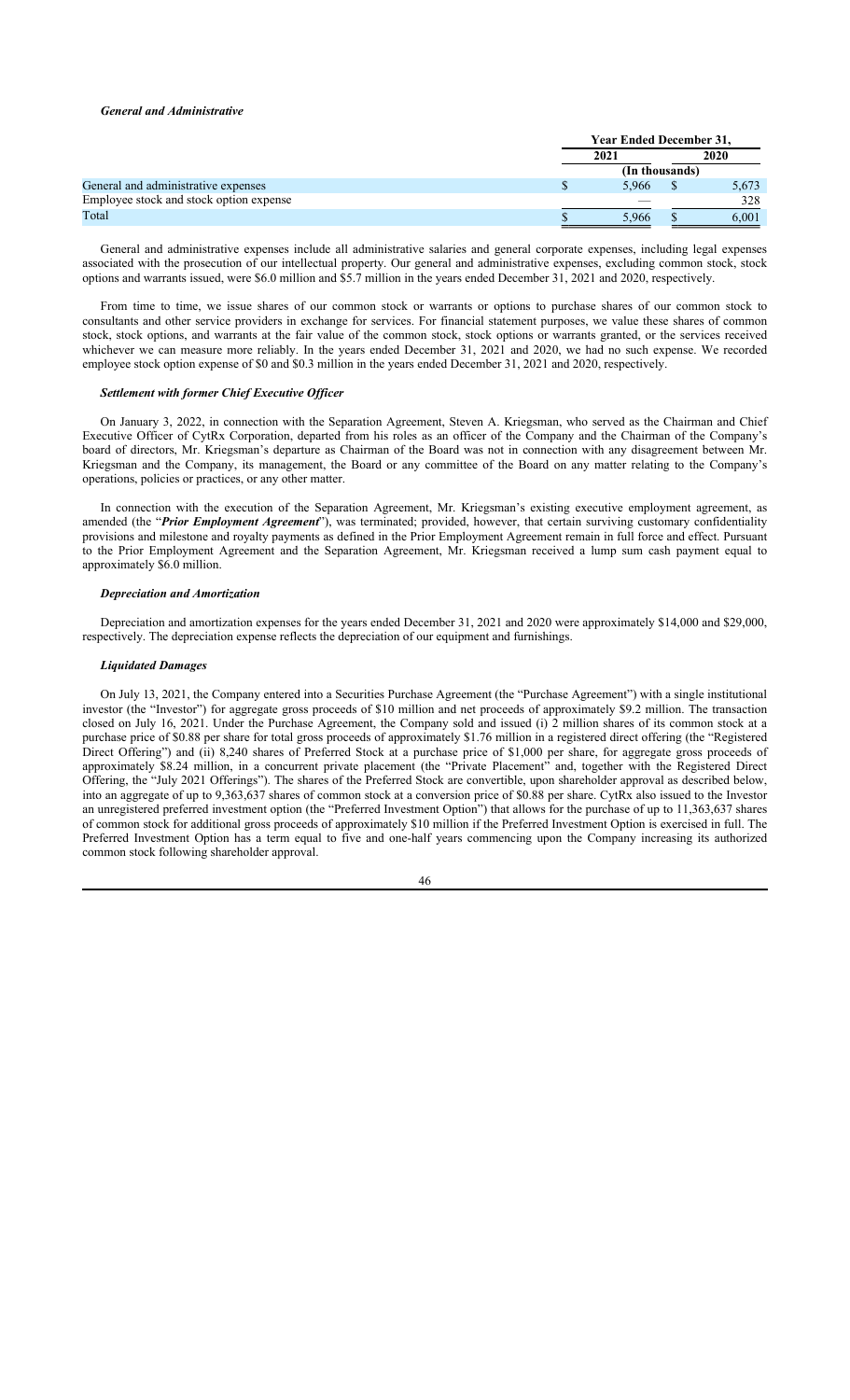In connection with the July 2021 Offerings, the Company entered into a registration rights agreement, dated as of July 13, 2021 (the "Registration Rights Agreement"), with the investor named therein, pursuant to which the Company will undertake to file, within five calendar days of the date of the filing of the proxy statement seeking the Stockholder Approval, a resale registration statement to register the shares of common stock issuable upon: (i) the conversion of the Preferred Stock sold in the Private Placement and (ii) the exercise of the Preferred Investment Option (collectively, the "Registrable Securities"); and to cause such registration statement to be declared effective under the Securities Act as promptly as possible after the filing thereof, but in any event no later than 75 days following the pricing date of this offering, or no later than 105 days following such date in the event of a "full review" by the SEC, and shall use its reasonable best efforts to keep such registration statement continuously effective under the Securities Act until the date that all Registrable Securities covered by such registration statement have been sold or are otherwise able to be sold pursuant to Rule 144.

The Registration Rights Agreement provides for liquidated damages to the extent that the Company does not file or maintain a registration statement in accordance with the terms thereof. The Registration Rights Agreement contains a triggering event which would require us to pay to any holder of the Preferred Stock an amount in cash, as partial liquidated damages and not as a penalty, on a monthly basis equal to the product of 2.0% multipled by the aggregate subscription amount paid by such holder for shares of Preferred Stock pursuant to the Purchase Agreement; provided, however, that such partial liquidated damages shall not exceed 24% of the aggregate subscription amounts paid by such holders pursuant to the Purchase Agreement, or \$1,977,600. If we fail to pay any partial liquidated damages within seven days after the date payable, we will be required to pay interest on any such amounts at a rate equal to the lesser of 18% per annum or the maximum rate permitted by applicable law.

The Company was required to hold a special shareholders meeting to approve an increase in authorized common shares to allow for conversion of preferred shares. At the first such meeting, held on September 23, 2021, the proposal was not approved by shareholders. On March 15, 2022,the Company held a special meeting of stockholders, which was originally opened and subsequently adjourned on September 23, 2021, at which meeting the Company's stockholders, by an affirmative vote of the majority of the Company's outstanding shares of capital stock, approved the amendment to the Company's Restated Certificate of Incorporation to effect an increase in the number of shares of authorized common stock, par value \$0.001 per share, from 41,666,666 shares to 62,393,940 shares, and to make a corresponding change to the number of authorized shares of capital stock in order to comply with the Company's contractual obligations under a securities purchase agreement entered into on July 13, 2021 (the "Authorized Share Increase Amendment"). The number of shares of authorized preferred stock of the Company remains unchanged.

On March 15, 2022, the Company filed a Certificate of Amendment to Restated Certificate of Incorporation with the Secretary of State of Delaware to effect the Authorized Share Increase Amendment.

*Since the proposal was not approved on September 23, 2021, the Company was liable for liquidated damages in the monthly amount of \$164,800, up to a maximum of approximately \$2 million, or twelve-monthly payments. In 2021, the Company made three monthly payments and has accrued additional payments through March 15, 2022, of \$615,000, for a total of approximately \$1.1 million On March 15, 2022, the necessary proposal was approved by the shareholders and it is anticipated that there will no longer be any further liquidated damages beyond the end of March 2022. There were no such payments in 2020.*

#### *Interest Income*

Interest income was \$17,000 in the year ended December 31, 2021 and \$0.1 million in the year ended December 31, 2020. The variance between years is attributable primarily to the amount of funds available for investment each year and, to a lesser extent, changes in prevailing market interest rates.

## **Known Trends, Events and Uncertainties**

The future events that would have the most material impact on the Company relate to the Registration Rights Agreement the Company entered into on July 13, 2021, whereby we are required to pay as partial liquidated damages an amount not to exceed \$1,977,600 up until the Company has and maintains an effective registration statement in accordance with the terms of the Registration Rights Agreement. It is anticipated however that there will be no further payments due beyond the end of March 2022. In addition, under the terms of the Securities Purchase Agreement entered into on July 13, 2021, we are required to pay, on a quarterly basis, a 10% dividend on the outstanding shares of Series C Preferred Stock, with an outstanding balance of \$8,240,000 as of December 31, 2021.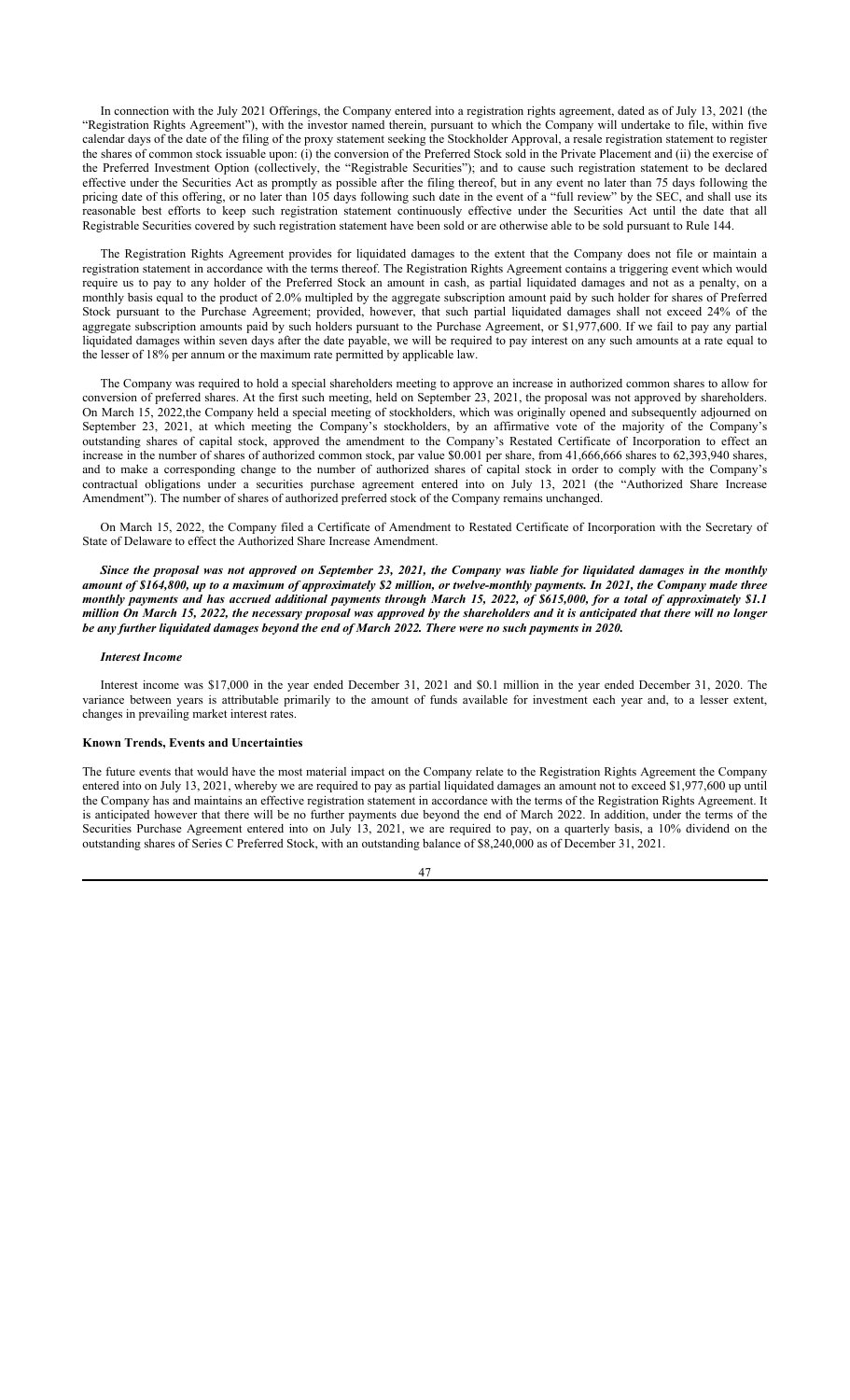## **Recently Adopted Accounting Pronouncements**

*In June 2016, the FASB issued ASU No. 2016-13,* Credit Losses - Measurement of Credit Losses on Financial Instruments ("ASC 326"). The standard significantly changes how entities will measure credit losses for most financial assets, including accounts and notes receivables. The standard will replace today's "incurred loss" approach with an "expected loss" model, under which companies will recognize allowances based on expected rather than incurred losses. Entities will apply the standard's provisions as a cumulative-effect adjustment to retained earnings as of the beginning of the first reporting period in which the guidance is effective. The standard is effective for interim and annual reporting periods beginning after December 15, 2019. The adoption of ASU 2016-13 is not expected to have a material impact on the Company's financial position, results of operations, and cash flows.

Other recent authoritative guidance issued by the FASB (including technical corrections to the ASC), the American Institute of Certified Public Accountants, and the Securities and Exchange Commission ("SEC") did not, or are not expected to, have a material impact on the Company's consolidated financial statements and related disclosures.

#### **Item 7A.** *QUANTITATIVE AND QUALITATIVE DISCLOSURES ABOUT MARKET RISK*

Historically, our exposure to market risk is limited primarily to interest income sensitivity, which is affected by changes in the general level of U.S. interest rates, particularly because a significant portion of our investments are in short-term debt securities issued by the U.S. government and institutional money market funds. The primary objective of our investment activities is to preserve principal. Due to the short-term nature of our investments, we believe that we are not exposed to any material market risk. We do not have any speculative or hedging derivative financial instruments or foreign currency instruments. If interest rates had varied by 10% in the year ended December 31, 2021, it would not have had a material effect on our results of operations or cash flows for that period.

## **Item 8.** *FINANCIAL STATEMENTS AND SUPPLEMENTARY DATA*

Our consolidated financial statements and notes thereto as of December 31, 2021 and 2020, and for the years ended December 31, 2021 and 2020, together with the reports thereon of our independent registered public accounting firm, are set forth beginning on page F-1 of this Annual Report.

## **Item 9. CHANGES IN AND DISAGREEMENTS WITH ACCOUNTANTS ON ACCOUNTING AND FINANCIAL DISCLOSURE**

None.

## **Item 9A. CONTROLS AND PROCEDURES**

#### **Disclosure Controls and Procedures**

Our management, with the participation of our principal executive officer and principal financial officer, performed an evaluation of the effectiveness of the design and operation of our disclosure controls and procedures (as defined in Securities Exchange Act Rule 13a-15(e)) as of December 31, 2021, the end of the period covered by this Annual Report. Based on this evaluation, our principal executive officer and principal financial officer have concluded that our disclosure controls and procedures were effective as of December 31, 2021, as described further below.

## **Management's Report on Internal Control Over Financial Reporting**

Our management is responsible for establishing and maintaining adequate internal control over financial reporting, as such term is defined in Exchange Act Rule 13a-15(f). Under the supervision and with the participation of our management, including our principal executive officer and principal financial officer, we assessed the effectiveness of our internal control over financial reporting as of December 31, 2021. In making this assessment, management used the criteria set forth by the Committee of Sponsoring Organizations of the Treadway Commission ("COSO") in *Internal Control-Integrated Framework (2013 Edition)* ("the Framework"). Based upon management's assessment using the criteria contained in COSO, management has concluded that our internal control over financial reporting was effective as of December 31, 2021.

#### **Changes in Internal Control over Financial Reporting**

There have been no changes in our internal control over financial reporting (as such term is defined in Rules 13a-15(f) and 15d-15(f) under the Exchange Act) that occurred during the year ended December 31, 2021 that have materially affected, or are reasonably likely to have a material affect, our internal control over financial reporting.

## **Item 9B. OTHER INFORMATION**

None.

## **Item 9C. DISCLOSURE REGARDING FOREIGN JURISDICTIONS THAT PREVENT INSPECTIONS**

Not applicable.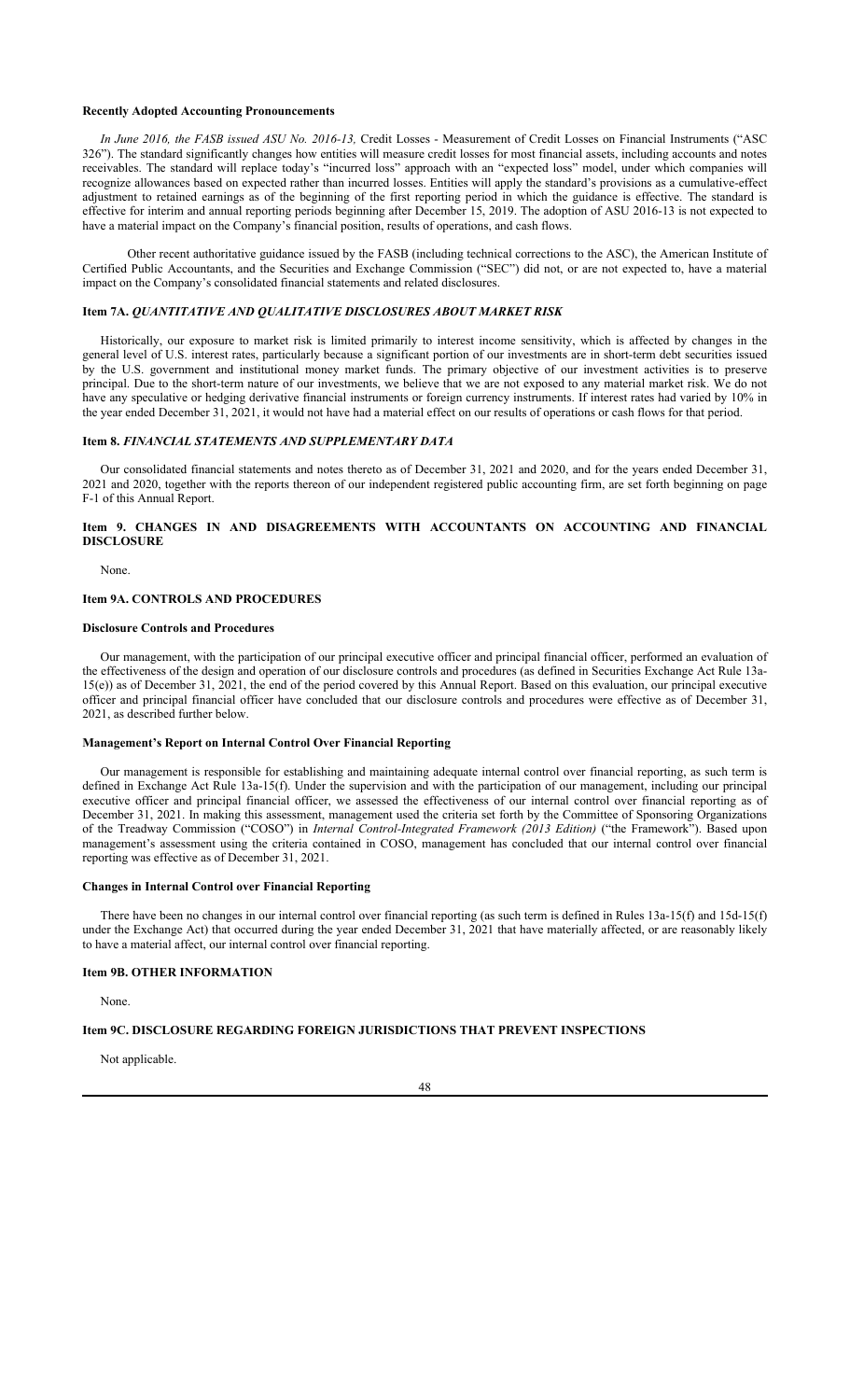## **PART III**

## **Item 10.** *DIRECTORS, EXECUTIVE OFFICERS AND CORPORATE GOVERNANCE*

The following table sets forth information concerning our directors and executive officers:

|                           |     | <b>Class of</b>         |                                                   |
|---------------------------|-----|-------------------------|---------------------------------------------------|
| Name <sup>(1)</sup>       | Age | Director <sup>(2)</sup> | <b>Position</b>                                   |
| Louis Ignarro, Ph.D.      | 80  |                         | Chairman of the Board $(3)(4)$                    |
| Joel Caldwell             | 66  | Ш                       | Lead Director <sup><math>(3)(4)</math></sup>      |
| Jennifer K Simpson, Ph.D. | 53  | Ш                       | Director                                          |
| Stephen Snowdy, Ph.D.     | 53  |                         | Chief Executive Officer                           |
| John Y. Caloz             | 70  | $\frac{1}{2}$           | Chief Financial Officer and Senior Vice-President |

(1) Dr. Ignarro is contractually obligated to step down as a director of the Board prior to the 2022 annual meeting of our stockholders.

- (2) Our Class I director serves until the 2022 annual meeting of our stockholders; our Class II director serves until the 2023 annual meeting of our stockholders, and our Class III directors serve until the 2024 annual meeting of our stockholders.
- (3) Members of our Audit Committee. Mr. Caldwell is Chairman of the Committee.
- (4) Members of our Compensation Committee. Dr. Ignarro is Chairman of the Committee.

*Louis Ignarro, Ph.D.* has been a director since July 2002 and was appointed Chairman of the Board on January 3, 2022. He previously served as a director of Global Genomics from November 2000 until 2002. Dr. Ignarro received the Nobel Prize for Medicine in 1998. Dr. Ignarro serves as the Jerome J. Belzer, M.D. Distinguished Professor of Pharmacology in the Department of Molecular and Medical Pharmacology at the UCLA School of Medicine. Retired in 2013, Dr. Ignarro had been at the UCLA School of Medicine since 1985 as a professor, acting chairman and assistant dean. Dr. Ignarro received a B.S. in pharmacy from Columbia University and his Ph.D. in Pharmacology from the University of Minnesota. Dr. Ignarro is a Nobel Laureate and an esteemed medical researcher whose experience enables him to offer importance scientific guidance to our Board of Directors. Dr. Ignarro has agreed to not stand for reelection at the 2022 Annual Meeting.

*Joel Caldwell* joined our Board of Directors on July 12, 2017. Mr. Caldwell brings more than 30 years of experience in tax matters, finance, and internal auditing. Mr. Caldwell retired from Southern California Edison, one of the nation's largest public utilities, where he had been employed for 28 years in various executive-level accounting and finance positions covering Internal Audits, Executive Compensation, Long Term Finance, Employee Benefits and, most recently prior to his retirement, Sarbanes-Oxley Internal Controls Compliance. He also worked in public accounting at the firm of Arthur Andersen & Co. In 1980, Mr. Caldwell earned his MBA with a major in finance from the University of California at Berkeley. Prior to that, Mr. Caldwell received a Bachelor of Science degree in Accounting and Finance, also from the University of California at Berkeley. Mr. Caldwell has been a Certified Public Accountant in California since 1982 and a Certified Internal Auditor since 1986. Mr. Caldwell volunteers his business skills, serving as a financial advisor on the board of trustees of a charitable organization, and continues his involvement with track and field sports by volunteering as a meet official at Pacific Palisades Charter High School. Mr. Caldwell is a member of both the American Institute of Certified Public Accountants and the California Society of Certified Public Accountants. Mr. Caldwell was appointed Lead Director on January 3, 2022.

Mr. Caldwell's diverse background in accounting, auditing and finance, along with his accreditation as a member of both the American Institute of Certified Public Accountants and the California Society of Certified Public Accountants will provide the board with a balanced perspective to enhance its stewardship and fulfill his role as the named financial expert on our Audit Committee.

*Jennifer Simpson, Ph.D.* joined our board of directors in July 2021. Dr. Simpson serves as President and Chief Executive Officer and as a member of the board of directors of Panbela Therapeutics since July 2020. She most recently served as President and Chief Executive Officer and as a member of the board of directors of Delcath Systems, Inc. from 2015 to June 2020. She had previously held various other leadership roles at Delcath since 2012. From 2011 to 2012, Dr. Simpson served as Vice President, Global Marketing, Oncology Brand Lead at ImClone Systems, Inc. (a wholly owned subsidiary of Eli Lilly and Company), where she was responsible for all product commercialization activities and launch preparation for one of the late-stage assets. From 2009 to 2011, Dr. Simpson served as Vice President, Product Champion and from 2008 to 2009 as the Associate Vice President, Product Champion for ImClone's product Ramucirumab. From 2006 to 2008, Dr. Simpson served as Product Director, Oncology Therapeutics Marketing at Ortho Biotech (now Janssen Biotech), a Pennsylvania-based biotech company that focuses on innovative solutions in immunology, oncology and nephrology. Earlier in her career, Dr. Simpson spent over a decade as a hematology/oncology nurse practitioner and educator. Dr. Simpson has served on the board of directors and nominating and corporate governance committee of Eagle Pharmaceuticals, Inc. since August 2019. has been a director since July 2002 and has served as the Chairman of the Board's Compensation Committee since December 2016. Dr. Simpson's experience in the field of clinical development and oncology will be very helpful to the Board and the Company.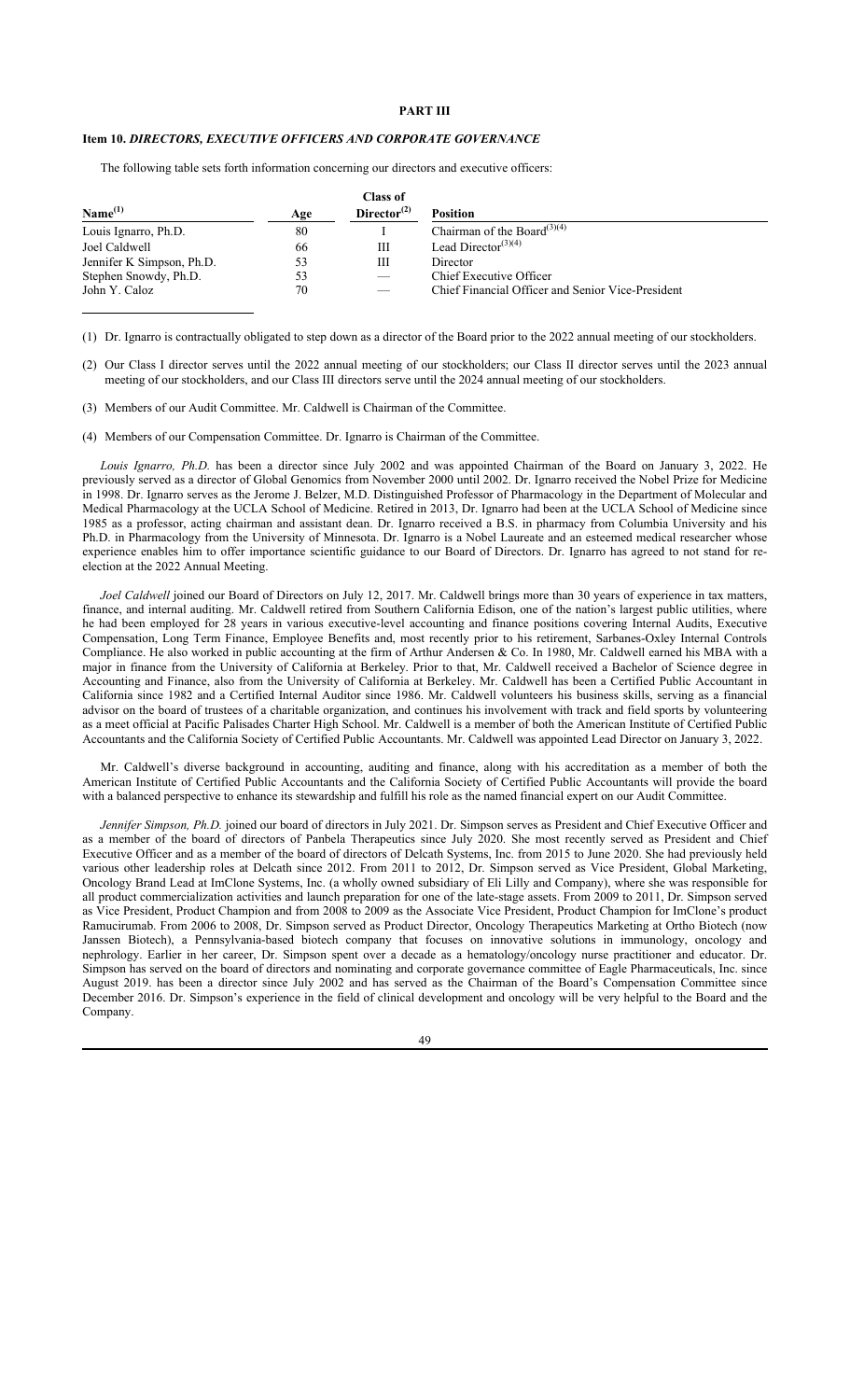*Stephen Snowdy, Ph.D*. was appointed Chief Executive Officer on January 3, 2022, effective January 10, 2022. Dr. Snowdy is a scientist, serial entrepreneur and medical venture capitalist with two decades of experience in life science investing and executive management. Dr. Snowdy joins from Visioneering Technologies, Inc. (ASX: VTI), where he was Chief Executive Officer and Executive Director. Dr. Snowdy previously served as Chief Executive Officer at Abby Med LLC, a start-up pharmaceutical company dedicated to the development of a novel class of cancer drugs. Prior to that, Dr. Snowdy was Chairman and Chief Executive Officer of Calosyn Pharma, Inc., a Phase 2 osteoarthritis company, and was a partner for several years at a top-tier medical venture capital firm. Dr. Snowdy simultaneously earned a PhD in Neurobiology and an MBA from the University of North Carolina. Dr. Snowdy studied Chemical Engineering and Chemistry at the University of Florida, where he also completed two years of postbaccalaureate study in cardiopharmacology. His academic training followed service in the United States Navy Special Forces.

*John Y. Caloz* joined us in October 2007 as our Chief Accounting Officer. In January 2009, Mr. Caloz was named Chief Financial Officer and in August of 2020 was appointed Senior Vice-President. Mr. Caloz has a history of providing senior financial leadership in the life sciences sector, as Chief Financial Officer of Occulogix, Inc, a NASDAQ listed, medical therapy company. Prior to that, Mr. Caloz served as Chief Financial Officer of IRIS International Inc., a Chatsworth, CA based medical device manufacturer. Mr. Caloz served as Chief Financial Officer of San Francisco-based Synarc, Inc., a medical imaging company, and from 1993 to 1999 he was Senior Vice President, Finance and Chief Financial Officer of Phoenix International Life Sciences Inc. of Montreal, Canada, which was acquired by MDS Inc. in 1999. Mr. Caloz was a partner at Rooney, Greig, Whitrod, Filion & Associates of Saint Laurent, Quebec, Canada, a firm of Chartered Accountants specializing in research and development and high-tech companies from 1983 to 1993, Mr. Caloz, a Chartered Professional Accountant and Chartered Accountant, holds a degree in Accounting from York University, Toronto, Canada.

## **Family Relationships**

There are no family relationships among our directors and executive officers.

## **Diversity**

Our board of directors is responsible for assembling for stockholder consideration director-nominees who, taken together, have appropriate experience, qualifications, attributes, and skills to function effectively as a board. The Board periodically reviews its composition in light of our changing requirements, its assessment of its performance, and the input of stockholders and other key constituencies. The Board of Directors looks for certain characteristics common to all board members, including integrity, strong professional reputation and record of achievement, constructive and collegial personal attributes, and the ability and commitment to devote sufficient time and energy to board service. In addition, they seek to include on the board of directors a complementary mix of individuals with diverse backgrounds and skills reflecting the broad set of challenges that the board of directors confronts. These individual qualities can include matters such as experience in our company's industry, technical experience (*i.e.*, medical or research expertise), experience gained in situations comparable to the company's, leadership experience, and relevant geographical diversity.

## **Corporate Governance**

## **Board Committees, Meetings and Attendance**

Our business, property and affairs are managed by or under the direction of the board of directors. Members of the board are kept informed of our business through informal discussions with our chief executive and financial officers and other officers, by reviewing materials provided to them and by participating at meetings of the board and its committees.

Our Board currently has two committees, the Audit Committee, in accordance with section 3(a)(58)(A) of the Exchange Act of 1934, as amended, and the Compensation Committee. The Audit Committee consists of Mr. Caldwell and Dr. Ignarro. The Chairman of the Audit Committee is Mr. Caldwell. The Compensation Committee consists of Dr. Ignarro and Mr. Caldwell. Dr. Ignarro is the Chairman of the Compensation Committee. The Audit Committee and the Compensation Committee operate under formal charters that govern their duties and conduct. Copies of the charters are available on our website at www.cytrx.com.

$$
50\\
$$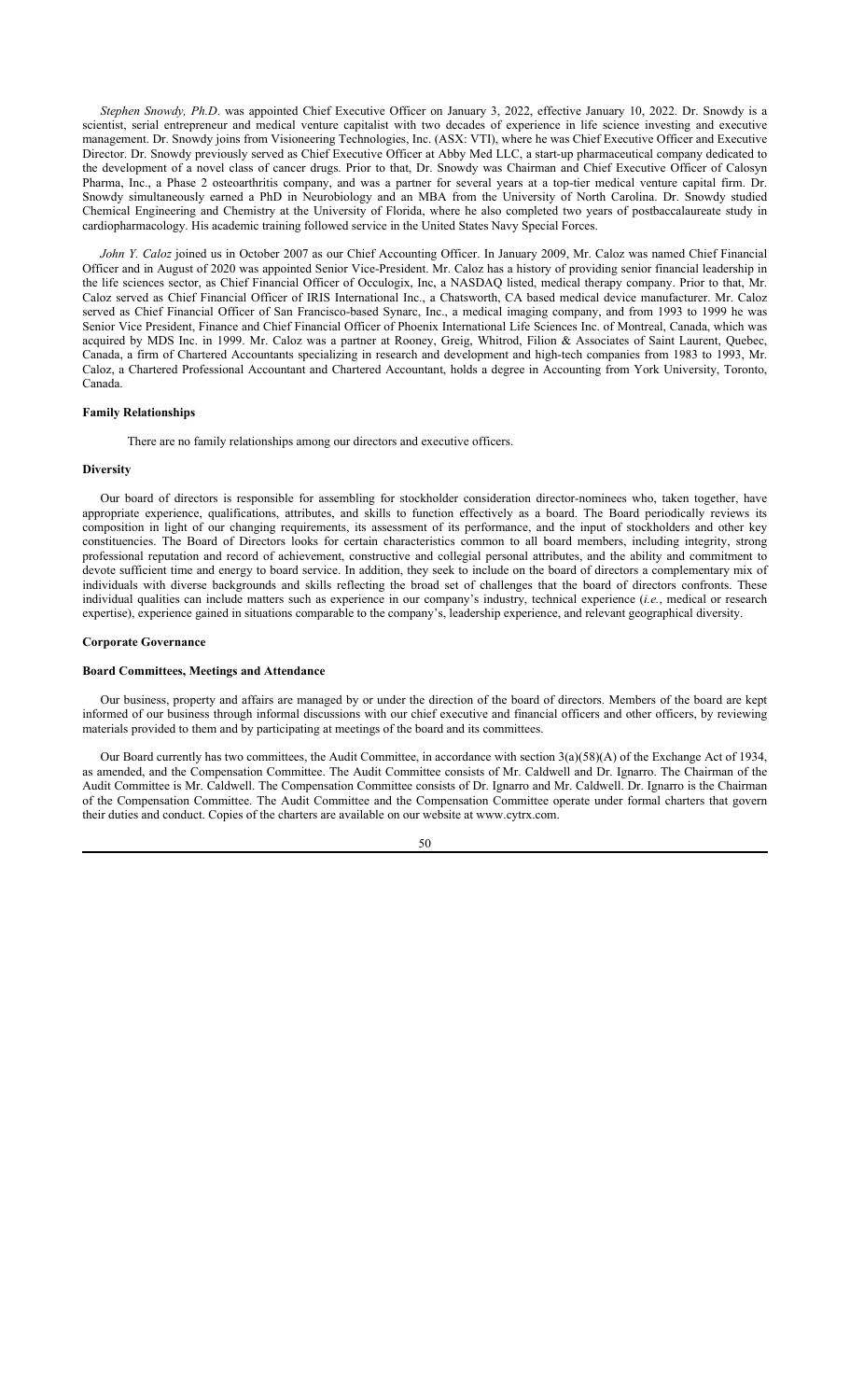Our Board has determined that Mr. Caldwell, one of the independent directors serving on our Audit Committee, is an "audit committee financial expert" as defined by the SEC's rules. Our board of directors has determined that Dr. Ignarro and Mr. Caldwell are "independent" under the current independence standards of both The OTC Market and the SEC.

In the year ended December 31, 2021, the Board met six times, the Audit Committee met four times and the Compensation Committee met once.

## **Section 16(a) Beneficial Ownership Reporting Compliance**

#### *Delinquent Section 16(a) Reports*

Each of our executive officers and directors and persons who own more than 10% of our outstanding shares of common stock is required under Section 16(a) of the Securities Exchange Act to file with the SEC initial reports of ownership and reports of changes in ownership of our common stock and to furnish us with copies of those reports. To our knowledge, based solely on our review of copies of reports we have received and written representations from certain reporting persons, we believe that there was one delinquent filer. Dr. Simpson was deemed a director of the Company on July 29, 2021, and the Form 3 was not filed until August 11, 2021. Other than the aforementioned delinquent Section 16(a) report, we believe our directors and executive officers and greater than 10% shareholders for the year ended December 31, 2021 complied with all applicable Section 16(a) filing requirements.

## **Code of Ethics**

We have adopted a Code of Ethics applicable to all employees, including our principal executive officer, principal financial officer and principal accounting officer, a copy of which is available on our website at www.cytrx.com. We will furnish, without charge, a copy of our Code of Ethics upon request. Such requests should be directed to Attention: Corporate Secretary, 11726 San Vicente Boulevard, Suite 650, Los Angeles, California, or by telephone at 310-826-5648.

#### **Board Leadership Structure**

On January 3, 2022, our board of directors appointed Dr. Ignarro as Chairman of the Board. The Chairman of the Board presides at all meetings of our Board (but not at its executive sessions) and exercises and performs such other powers and duties as may be assigned to him from time to time by the board or prescribed by our amended and restated by-laws. On March 9, 2022, the Company announced that Dr. Ignarro will not stand for re-election at the 2022 Annual Meeting.

In January 2022, Mr. Caldwell was appointed as an independent Lead Director to act as a liaison between the Chairman of the Board and the independent directors. The Board will continue to assess whether this leadership structure is appropriate and will adjust it as it deems appropriate.

## **Board of Directors Role in Risk Oversight**

In connection with its oversight responsibilities, our board of directors, including the Audit Committee, periodically assesses the significant risks that we face. These risks include, but are not limited to, financial, technological, competitive, and operational risks. Our board of directors administers its risk oversight responsibilities through our Chief Executive Officer and Chief Financial Officer who review and assess the operations of our business, as well as operating management's identification, assessment and mitigation of the material risks affecting our operations.

## **Item 11.** *EXECUTIVE COMPENSATION*

#### **Summary Compensation Table**

The following table presents summary information concerning all compensation paid or accrued by us for services rendered in all capacities during the years ended December 31, 2021 and 2020 by Steven A. Kriegsman and John Y. Caloz, who were considered our "named executive officers" for the year ended December 31, 2021.

## **Summary Compensation Table**

| <b>Name and Principal Position</b>     | Year | <b>Salary</b><br><b>(\$)</b> | <b>Bonus</b><br>$($ \$ $)(2)$ | Option<br>Awards<br><b>(\$)</b> | <b>All Other</b><br>Compensation<br>() (3)(4) | Total<br><b>(\$)</b> |
|----------------------------------------|------|------------------------------|-------------------------------|---------------------------------|-----------------------------------------------|----------------------|
| Steven A. Kriegsman(1)                 |      |                              |                               |                                 |                                               |                      |
| Chief Executive Officer                | 2021 | 850,000                      | 150,000                       |                                 | 6,013,700                                     | 7,013,700            |
|                                        | 2020 | 850,000                      | 150,000                       |                                 | 13,700                                        | 1,013,700            |
|                                        |      |                              |                               |                                 |                                               |                      |
| John Y. Caloz                          |      |                              |                               |                                 |                                               |                      |
| Chief Financial Officer, Treasurer and |      |                              |                               |                                 |                                               |                      |
| Senior Vice-President                  | 2021 | 400,000                      | 100,000                       |                                 |                                               | 500,000              |
|                                        | 2020 | 400,000                      | 100,000                       |                                 |                                               | 500,000              |

(1) Mr. Kriegsman's resigned from his position as Chief Executive Officer as of January 3, 2022.

(2) Bonuses to the named executive officers reported above were paid in December of the applicable year.

(3) Mr. Kriegsman received a Settlement payment of \$6 million, which was remitted to the payroll service in December, 2021 and paid to Mr. Kriegsman on January 3, 2022.

(4) \$13,700 represents life insurance premiums.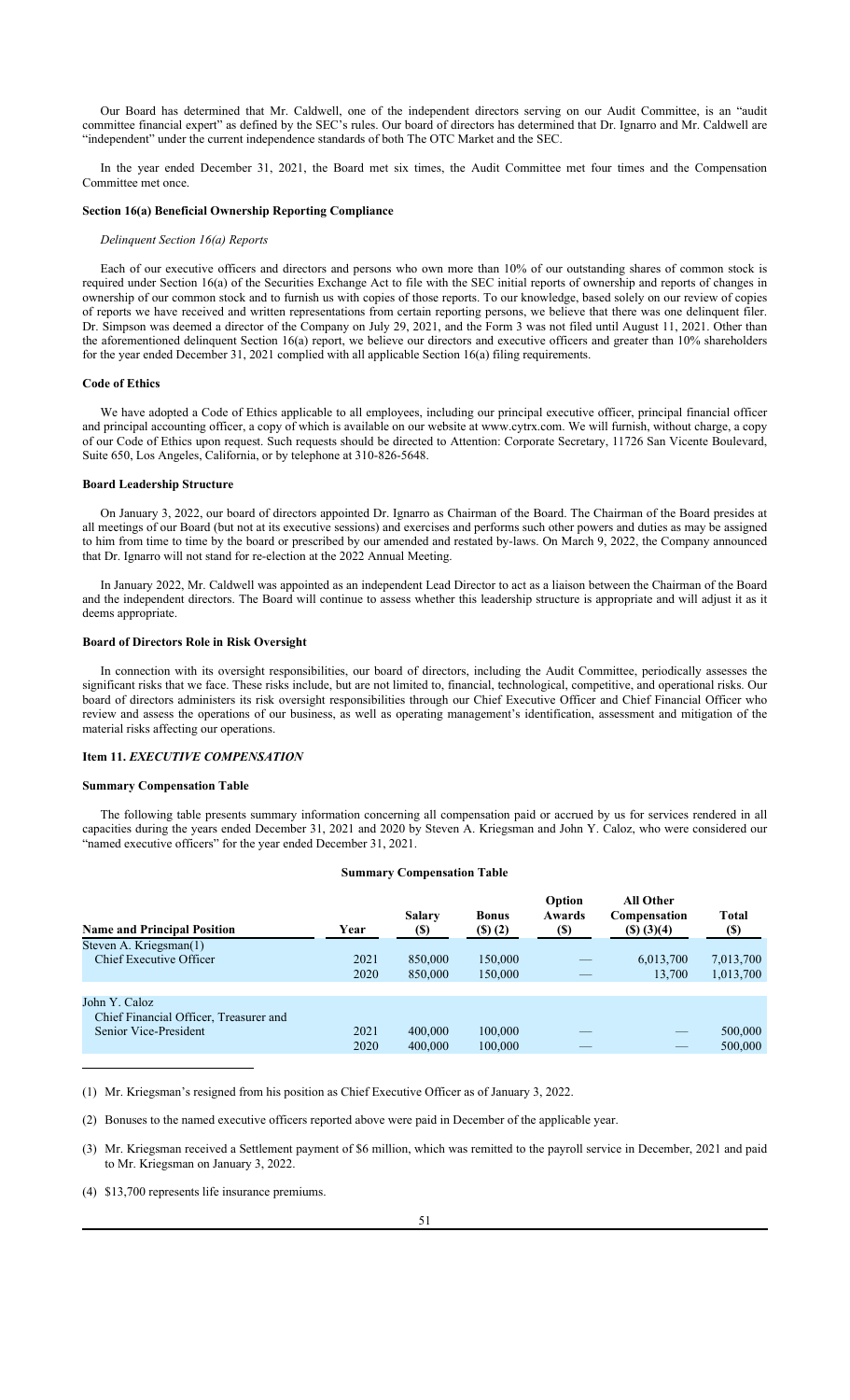## **Outstanding Equity Awards at Fiscal Year-End**

The following table sets forth outstanding equity awards held by our named executive officers as of December 31, 2021 issued under our 2008 Plan and our 2019 Plan:

| Name                                          | Number of<br><b>Securities</b><br>Underlying<br><b>Options</b><br><b>Exercisable</b> | Number of<br><b>Securities</b><br>Underlying<br>Unexercised<br><b>Options</b> | <b>Option Exercise</b><br>Price (\$) | Option<br><b>Expiration</b><br>Date |
|-----------------------------------------------|--------------------------------------------------------------------------------------|-------------------------------------------------------------------------------|--------------------------------------|-------------------------------------|
| Steven A. Kriegsman                           | 208,334                                                                              |                                                                               | 1.75                                 | 12/14/27                            |
| President and Chief Executive Officer         | 775,194(2)                                                                           |                                                                               | n/a                                  | n/a                                 |
|                                               | 208,334                                                                              |                                                                               | 2.58                                 | 12/14/26                            |
|                                               | 166,666                                                                              |                                                                               | 14.64                                | 12/14/25                            |
|                                               | 100,000                                                                              |                                                                               | 12.90                                | 12/09/24                            |
|                                               | 154, 167(1)                                                                          |                                                                               | 27.96                                | 12/09/23                            |
|                                               | 12,363                                                                               |                                                                               | 14.76                                | 3/07/23                             |
|                                               | 83,334                                                                               |                                                                               | 10.98                                | 12/10/22                            |
| John Y. Caloz                                 | 350,000                                                                              |                                                                               | 0.26                                 | 12/12/29                            |
| Chief Financial Officer, Treasurer and Senior |                                                                                      |                                                                               |                                      |                                     |
| Vice-President                                | 58,333                                                                               |                                                                               | 1.75                                 | 12/14/27                            |
|                                               | 58,333                                                                               |                                                                               | 2.58                                 | 12/14/26                            |
|                                               | 50,000                                                                               |                                                                               | 14.64                                | 12/14/25                            |
|                                               | 33,334                                                                               |                                                                               | 12.90                                | 12/14/24                            |
|                                               | 25,000(1)                                                                            |                                                                               | 27.96                                | 12/09/23                            |
|                                               | 16,667                                                                               |                                                                               | 10.98                                | 12/10/22                            |

(1) The options were re-priced from \$14.34 to \$27.96 on June 1, 2015, with no change to the expiration date of the options.

(2) Represents restricted stock fully-vested at December 31, 2021. On December 15, 2017, Mr. Kriegsman was granted 387,597 shares of restricted stock, which vest over three years in equal annual amounts, and are now fully vested. On December 15, 2016, Mr. Kriegsman was granted 387,597 shares of restricted stock, which vest over three years in equal annual amounts, and are now fully vested.

## **2021 Grants of Plan-Based Awards**

No stock options or restricted stock were granted in 2021.

## **2008 Stock Incentive Plan and the 2019 Stock Incentive Plan**

The purpose of our 2008 Stock Incentive Plan, or 2008 Plan, and our 2019 Stock Incentive Plan, or 2019 Plan, is to promote our success and enhance our value by linking the personal interests of our employees, officers, consultants and directors to those of our stockholders. The 2008 Plan was adopted by our board of directors on November 21, 2008 and by our stockholders on July 1, 2009 with certain amendments to that Plan having been subsequently approved by our Board and stockholders. The 2019 Plan was adopted by our board of directors on November 15, 2019.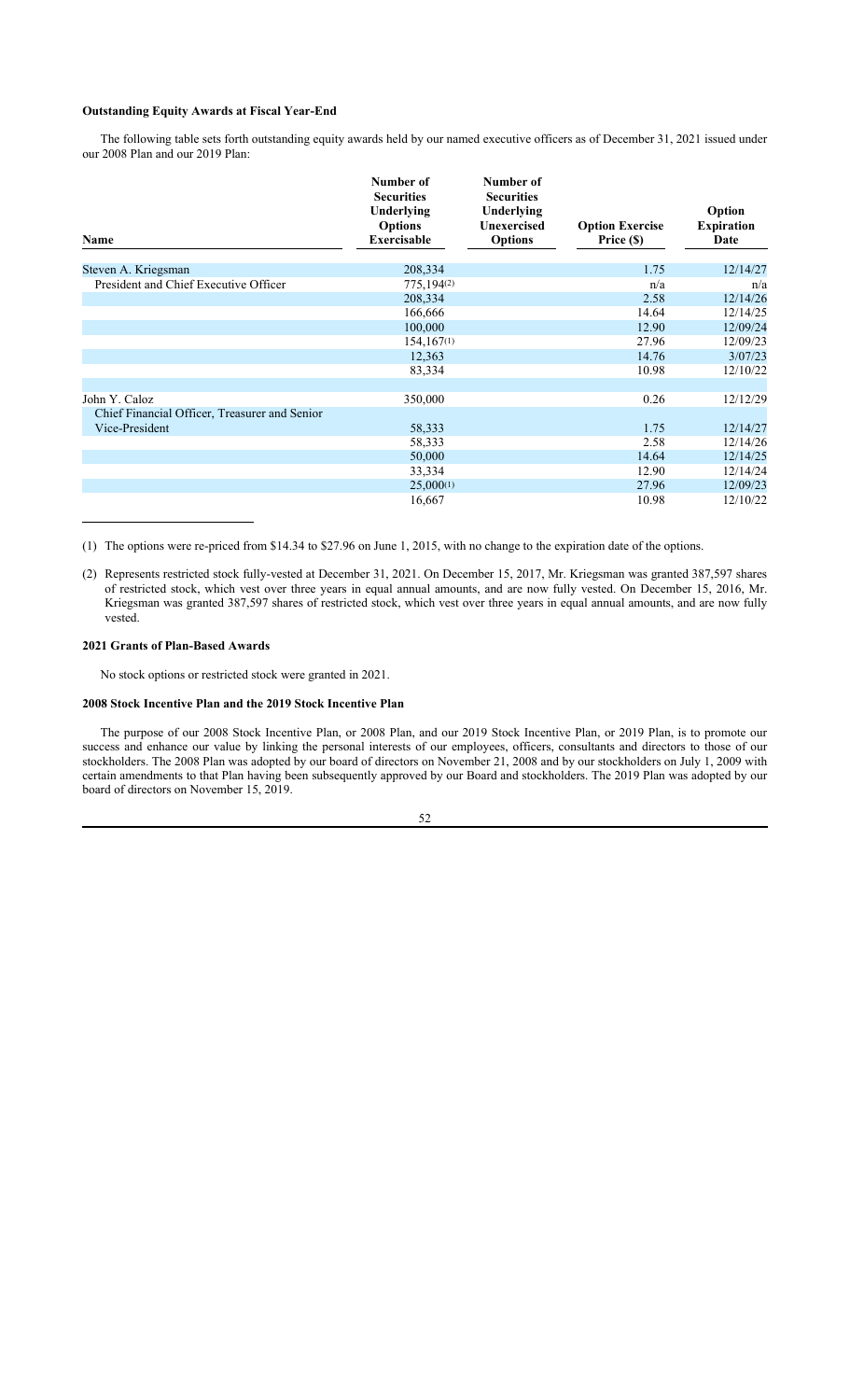#### **2008 Plan and the 2019 Plan Descriptions**

The 2008 Plan and the 2019 Plan, or the Plans, are administered by the Compensation Committee of our Board. The Compensation Committee has the power, authority and discretion to:

- $\bullet$  designate participants;
- determine the types of awards to grant to each participant and the number, terms and conditions of any award;
- establish, adopt or revise any rules and regulations as it may deem necessary or advisable to administer the Plan; and
- make all other decisions and determinations that may be required under, or as the Compensation Committee deems necessary or advisable to administer, the Plan.

#### **Awards under the 2008 Plan**

The 2008 Plan expired on November 20, 2018, and thus no shares are available for future grant under the 2008 Plan.

#### **Awards under the 2019 Plan**

The following is a summary description of financial instruments that may be granted to participants in our 2019 Plan by the Compensation Committee of our Board.

*Stock Options*. The Compensation Committee is authorized to grant non-qualified stock options. The terms of any incentive stock option must meet the requirements of Section 422 of the Internal Revenue Code. The exercise price of an option may not be less than the fair market value of the underlying stock on the date of grant, and no option may have a term of more than 10 years from the grant date.

*Restricted Stock*. The Compensation Committee may make awards of restricted stock, which will be subject to forfeiture to us and other restrictions as the Compensation Committee may impose.

*Stock Bonus Awards.* The Compensation Committee may make awards of stock bonus awards in consideration for past services actually rendered, which will be subject to repurchase by us and such other terms as the Compensation Committee may impose.

*Limitations on Transfer; Beneficiaries.* Stock Option awards under the 2019 Plan may generally not be transferred or assigned by participants other than by will or the laws of descent and distribution. Awards of Restricted Stock or Stock Bonus awards may be transferred or assigned only upon such terms and conditions as set forth in the award agreement or as determined by the Compensation Committee in its discretion.

*Acceleration Upon Certain Events.* In the event of a "Corporate Transaction" as defined in the 2019 Plan, all outstanding options will become fully vested, subject to the holder's consent with respect to incentive stock options, and exercisable and all restrictions on all outstanding awards will lapse. Unless the surviving or acquiring entity assumes the awards in the Corporate Transaction or the stock award agreement provides otherwise, the stock awards will terminate if not exercised at or prior to the Corporate Transaction.

#### **Termination and Amendment**

Our Board or the Compensation Committee may, at any time and from time to time, terminate or amend the 2019 Plan without stockholder approval; provided, however, that our Board or the Compensation Committee may condition any amendment on the approval of our stockholders if such approval is necessary or deemed advisable with respect to tax, securities or other applicable laws, policies or regulations. No termination or amendment of the Plans may adversely affect any award previously granted without the written consent of the participants affected. The Compensation Committee may amend any outstanding award without the approval of the participants affected, except that no such amendment may diminish or impair the value of an award.

## **Employment Agreements and Potential Payment upon Termination or Change in Control**

#### *Employment Agreement with Steven A. Kriegsman*

On December 13, 2019, CytRx entered into a First Amendment to Amended and Restated Employment Agreement with Mr. Kriegsman pursuant to his continued employment as Chief Executive Officer. The employment agreement, as amended, will expire on December 31, 2024 but will automatically renew following the expiration date for successive additional one-year periods, unless either Mr. Kriegsman or we elect not to renew it.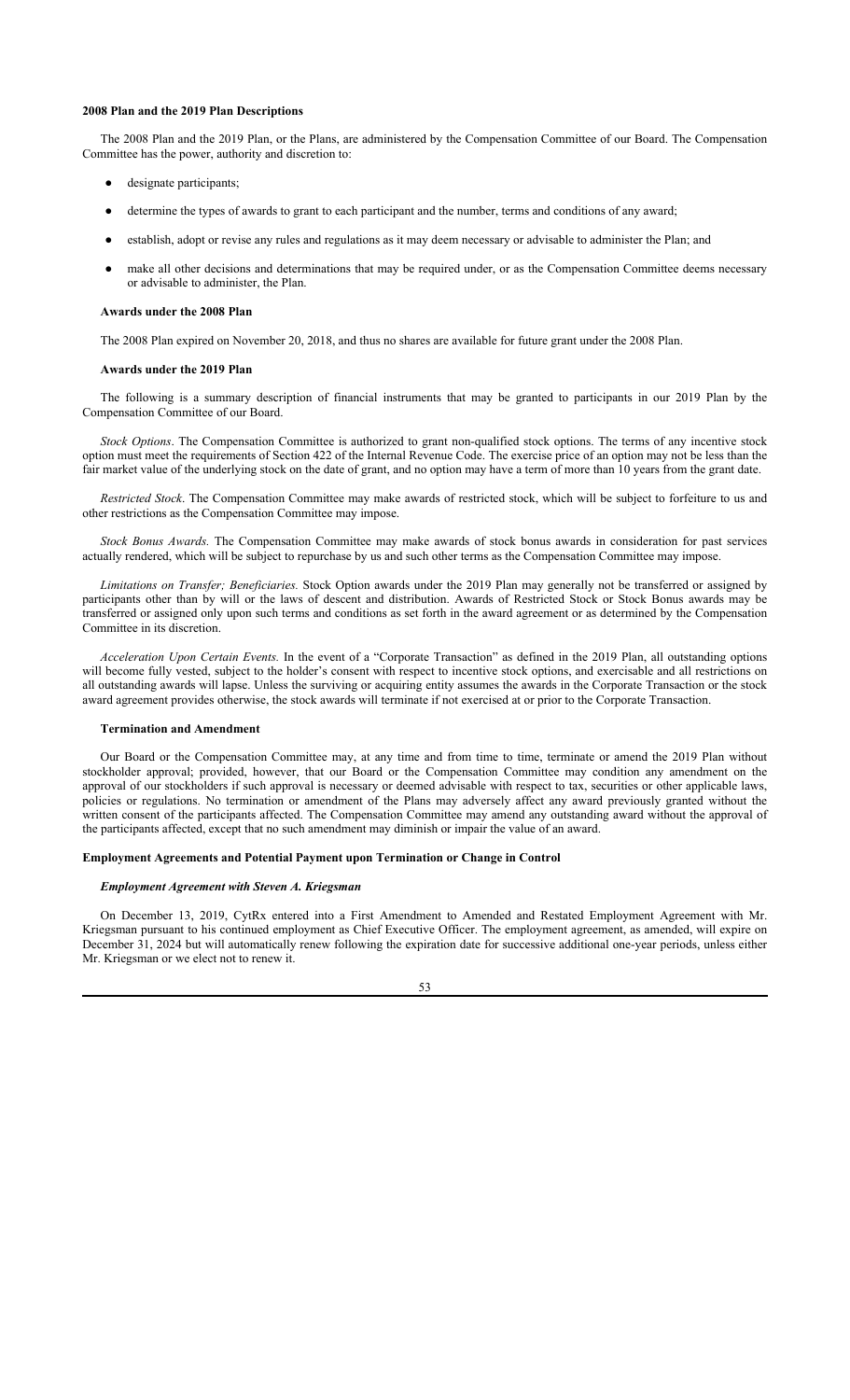Under his employment agreement, Mr. Kriegsman is currently entitled to receive a base salary of \$850,000. Our board of directors (or its Compensation Committee) reviews the base salary annually and may increase (but not decrease) it in its sole discretion. In addition to his annual salary, Mr. Kriegsman is eligible to receive an annual bonus as determined by our board of directors (or its Compensation Committee) in its sole discretion, but not to be less than \$150,000, and Mr. Kriegsman received a grant of fully-vested stock options to purchase 3,000,000 shares of Common Stock in connection with the First Amendment (Mr. Kriegsman exercised these options in 2020). In addition, Mr. Kriegsman, during his lifetime, and thereafter to his heirs, is entitled to receive payments equal to ten percent (10%) of the gross milestone and royalty payments received by the Company from Orphazyme A/S (or its successor or assigns) in respect of Arimoclomol and certain covered diseases following the sale of certain assets relating to the Company's molecular chaperone regulation technology to Orphazyme pursuant to the Asset Purchase Agreement, dated May 13, 2011, less any applicable tax withholdings.

Mr. Kriegsman is eligible to receive additional grants of options to purchase shares of our common stock. The number and terms of those options, including the vesting schedule, will be determined by our board of directors (or its Compensation Committee) in its sole discretion. In his employment agreement, however, we have agreed that all stock options held by Mr. Kriegsman will provide for the extended exercisability for their full term of all vested options in the event of the termination of his employment by us without "cause," his resignation for "good reason," due to his disability or his death.

In Mr. Kriegsman's employment agreement, we have agreed that, if he is made a party, or threatened to be made a party, to a suit or proceeding by reason of his service to us, we will indemnify and hold him harmless from all costs and expenses to the fullest extent permitted or authorized by our certificate of incorporation or bylaws, or any resolution of our board of directors, to the extent not inconsistent with Delaware law. We also have agreed to advance to Mr. Kriegsman such costs and expenses upon his request if he undertakes to repay such advances if it ultimately is determined that he is not entitled to indemnification with respect to the same. These employment agreement provisions are not exclusive of any other rights to indemnification to which Mr. Kriegsman may be entitled and are in addition to any rights he may have under any policy of insurance maintained by us.

If his employment agreement is not renewed by us or by Mr. Kriegsman, or in the event we terminate Mr. Kriegsman's employment without "cause" (as defined), or if Mr. Kriegsman terminates his employment with "good reason" (as defined), in either case whether during or following the term of his employment agreement (i) we have agreed to pay Mr. Kriegsman a lump-sum equal to his salary and prorated minimum annual bonus through to his date of termination, plus his salary and minimum annual bonus for a period of three years after his termination date, or until the expiration of the employment agreement, whichever is later, (ii) he will be entitled to immediate vesting of all stock options or other awards based on our equity securities, and (iii) he will also be entitled to continuation of his life insurance premium payments and continued participation in any of our health plans through to the later of the expiration of the amended and restated employment agreement or three years following his termination date. Mr. Kriegsman will have no obligation in such events to seek new employment or offset the severance payments to him by any compensation received from any subsequent reemployment by another employer.

Under Mr. Kriegsman's employment agreement, he and his affiliated company, The Kriegsman Group LLC, are to provide us during the term of his employment with the first opportunity to conduct or take action with respect to any acquisition opportunity or any other potential transaction identified by them within the biotech, pharmaceutical or health care industries and that is within the scope of the business plan adopted by our board of directors. Mr. Kriegsman's employment agreement also contains confidentiality provisions relating to our trade secrets and any other proprietary or confidential information, which provisions shall remain in effect for five years after the expiration of the employment agreement with respect to proprietary or confidential information and for so long as our trade secrets remain trade secrets.

On January 3, 2022 Mr. Kriegsman tendered his resignation as Chief Executive Officer. Upon his resignation, Mr. Kriegsman's employment agreement was terminated.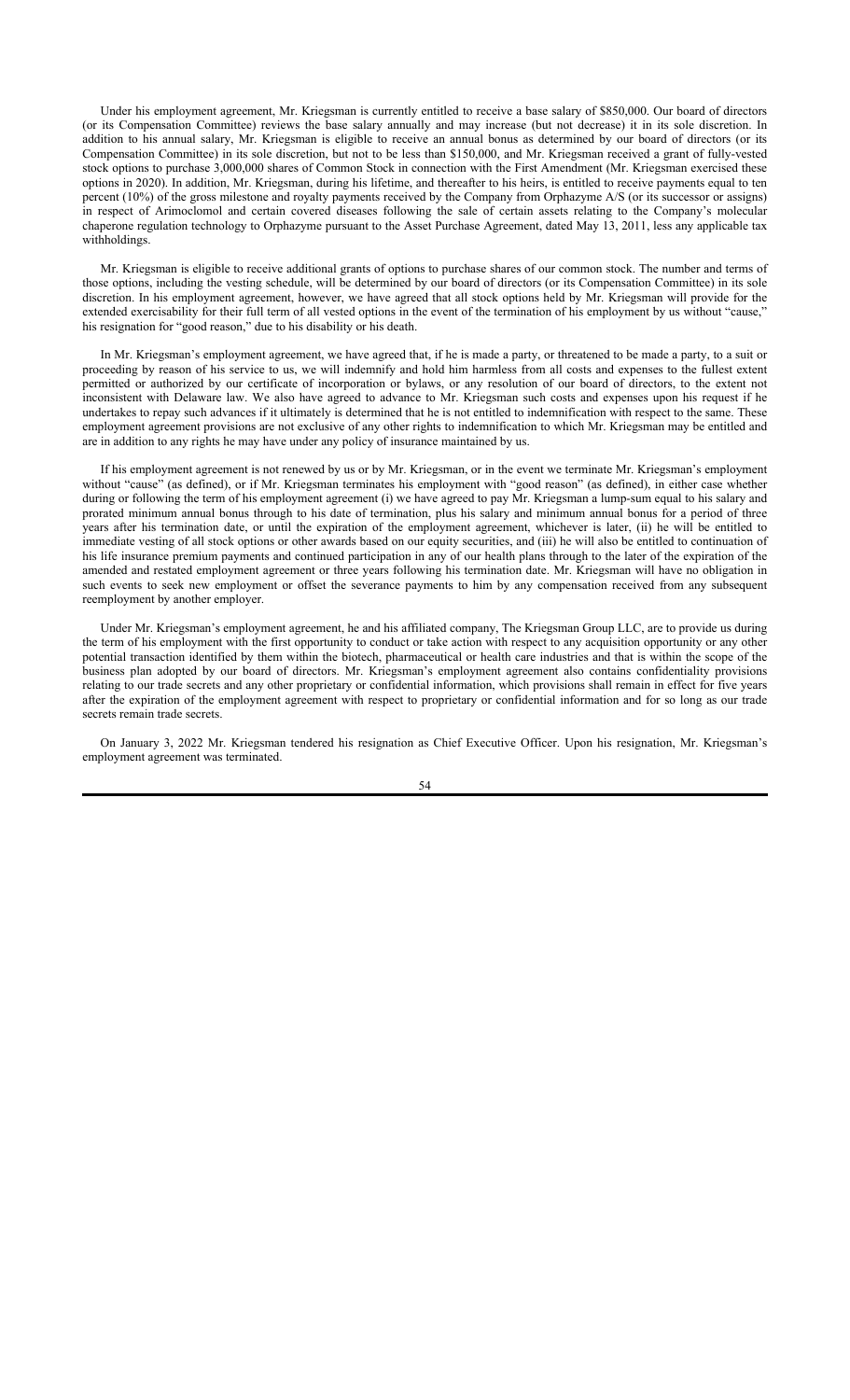## *Potential Payment upon Termination or Change in Control for Steven A. Kriegsman*

Mr. Kriegsman's employment agreement contains no provision for payment to him upon the event of a change in control of the company. If, however, a change in control (as defined in his employment agreement) occurs and within two years after the date on which the change in control occurs, Mr. Kriegsman's employment is terminated by us without "cause" or by him for "good reason" (each as defined in his employment agreement), in either case, whether during or following the term of his employment agreement, then, in addition to the severance benefits described above, Mr. Kriegsman would be entitled to continued participation, for a period of thirty-six months that commences on the date of termination, of himself and his dependents in health plan benefits and with COBRA benefits commencing thereafter. To the extent that any payment or distribution of any type by us to or for the benefit of Mr. Kriegsman resulting from the termination of his employment is or will be subject to the excise tax imposed under Section 4999 of the Internal Revenue Code of 1986, as amended, we have agreed to pay Mr. Kriegsman, prior to the time the excise tax is payable with respect to any such payment (through withholding or otherwise), an additional amount that, after the imposition of all income, employment, excise and other taxes, penalties and interest thereon, is equal to the sum of (i) the excise tax on such payments plus (ii) any penalty and interest assessments associated with such excise tax.

## *Employment Agreement with John Y. Caloz*

John Y. Caloz is employed as our Chief Financial Officer, Treasurer and Senior Vice-President pursuant to an employment agreement dated as of December 16, 2021 that is to expire on December 31, 2022. Mr. Caloz is paid an annual base salary of \$400,000 and is eligible to receive an annual bonus as determined by our board of directors (or our Compensation Committee) in its sole discretion, but not to be less than \$100,000. In the event we terminate Mr. Caloz's employment without cause (as defined), we have agreed to pay him a lump-sum equal to his accrued but unpaid salary and vacation, plus an amount equal to six months' salary under his employment agreement.

We agree in Mr. Caloz's employment agreement that if we do not offer to renew or extend his employment agreement, and that his employment had not theretofore been terminated, we will continue to pay him his annual salary thereunder during the period commencing upon expiration of his employment agreement and ending on June 30, 2023.

#### **Quantification of Termination Payments and Benefits**

In January 2022, in connection with the execution of a General Release and Separation Agreement, Mr. Kriegsman's existing executive employment agreement, as amended (the "*Prior Employment Agreement*"), was terminated; provided, however, that certain surviving customary confidentiality provisions and milestone and royalty payments as defined in the Prior Employment Agreement remain in full force and effect. Pursuant to the Prior Employment Agreement and the Separation Agreement, Mr. Kriegsman received a lump sum cash payment equal to approximately \$6.0 million. This amount was accrued in the Company's financial results for 2021; however the payment was made in January 2022. In addition, Mr. Kriegsman will be entitled to receive continuing health benefits and life insurance premiums over the next six years at an approximate cost of \$43,000 per year. These future payments were also accrued in 2021.

Dr. Snowdy, the Company's Chief Executive Officer, is entitled to receive \$250,000 should he be terminated without cause, or his Employment Agreement not be renewed and \$500,000 should he be terminated upon a change in control.

Mr. Caloz, the Company's Chief Financial Officer, is entitled to receive \$250,000 should he be terminated without cause, or his Employment Agreement not be renewed and \$500,000 should he be terminated upon a change in control.

#### **Compensation of Directors**

We use a combination of cash and stock-based compensation to attract and retain qualified candidates to serve on our board of directors. Directors who also are employees of our company currently receive no compensation for their service as directors or as members of board committees. In setting director compensation, we consider the significant amount of time that directors dedicate to the fulfillment of their director responsibilities, as well as the competency and skills required of members of our board. The directors' current compensation schedule has been in place since December 2013. The directors' annual compensation year begins with the annual election of directors at the annual meeting of stockholders. The annual retainer year period has been in place for directors since 2003. Periodically, our board of directors reviews our director compensation policies and, from time to time, makes changes to such policies based on various criteria the board deems relevant.

Our non-employee directors receive a quarterly retainer of \$6,000 (plus an additional \$5,000 for the Chairmen of the Audit and Compensation and Strategy Committees, and \$1,500 for the Chairman of the Nomination and Governance Committee), a fee of \$4,000 for each board meeting attended (\$750 for board actions taken by unanimous written consent) and \$3,000 for each meeting of the Audit Committee and Compensation Committee attended. Non-employee directors who serve as the chairman of a board committee receive and an additional \$2,500 for each meeting of the Audit or Compensation Committees attended.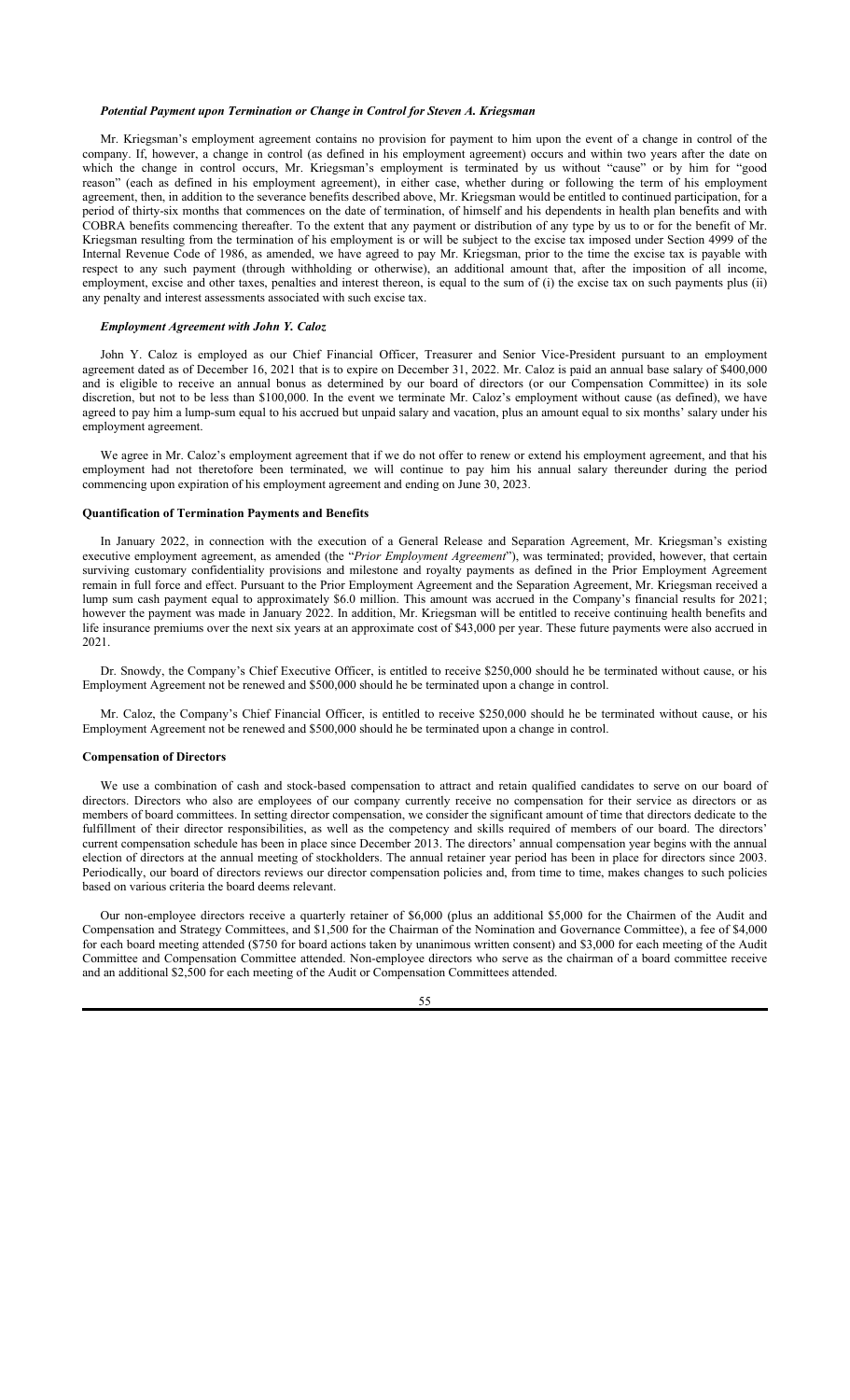The following table sets forth the compensation paid to our directors other than our Chief Executive Officer for 2021:

## **Director Compensation Table**

|                                             | <b>Fees Earned or Paid</b> |            |
|---------------------------------------------|----------------------------|------------|
| Name $(1)$                                  | in Cash $(S)$ $(2)$        | Total (\$) |
| Louis Ignarro, Ph.D., Chairman of the Board | 123,250                    | 123,250    |
| Earl Brien, M.D., Director                  | 28,000                     | 28,000     |
| Joel Caldwell, Lead Director                | 106,750                    | 106,750    |
| Jennifer Simpson, Ph.D., Director           | 14.750                     | 14.750     |

(1) Steven A. Kriegsman did not receive additional compensation when he was Chairman of the Board in 2021. On January 3, 2022, Mr. Kriegsman stepped down as Chairman and Dr. Ignarro was appointed Chairman. Mr. Caldwell became Lead Director on the same date. Dr. Brien stepped down from the Board in May 2021. For information relating to Mr. Kriegsman's compensation as Chief Executive Officer, see the Summary Compensation Table above. Mr. Kriegsman resigned from his position as director on March 9, 2022.

(2) The amounts in this column represent cash payments made to Non-Employee Directors for annual retainer fees, committee and/or chairmanship fees and meeting fees during the year.

## **Item 12.** *SECURITY OWNERSHIP OF CERTAIN BENEFICIAL OWNERS AND MANAGEMENT AND RELATED STOCKHOLDER MATTERS*

Based solely upon information made available to us, the following table sets forth information with respect to the beneficial ownership of our common stock as of March [22], 2022 by (1) each person who is known by us to beneficially own more than five percent of our common stock; (2) each of our directors; (3) the named executive officers listed in the Summary Compensation Table under Item 11 who were serving as named Executive Officers as of March [22], 2022; and (4) all of our executive officers and directors as a group. Beneficial ownership is determined in accordance with the SEC rules. Shares of common stock subject to any warrants or options that are presently exercisable, or exercisable within 60 days of March [22], 2022 (which are indicated by footnote) are deemed outstanding for the purpose of computing the percentage ownership of the person holding the warrants or options, but are not treated as outstanding for the purpose of computing the percentage ownership of any other person. The percentage ownership reflected in the table is based on 38,801,442 shares of our common stock outstanding as of March [22], 2022. Except as otherwise indicated, the holders listed below have sole voting and investment power with respect to all shares of common stock shown, subject to applicable community property laws. An asterisk represents beneficial ownership of less than 1%.

|                                                                | <b>Amount</b> and<br>Nature of<br><b>Beneficial</b><br>Ownership | Percent of<br><b>Class</b> |
|----------------------------------------------------------------|------------------------------------------------------------------|----------------------------|
| Name and Address of Beneficial Owner (7)                       | (Common Stock)                                                   | (Common Stock)             |
| <b>Named Executive Officers and Directors</b>                  |                                                                  |                            |
| Louis Ignarro, Ph.D.                                           | 598,404                                                          | $1.5\%(1)$                 |
| Steven A. Kriegsman                                            | 3,643,731                                                        | $9.2\%(2)$                 |
| Joel Caldwell                                                  | 335,373                                                          | $*(3)$                     |
| Jennifer Simpson, Ph.D.                                        | 25,000                                                           | $*(4)$                     |
| Stephen Snowdy, Ph.D.                                          |                                                                  | $*$                        |
| John Y. Caloz                                                  | 592,424                                                          | $1.5\%(5)$                 |
| All executive officers and directors as a group (five persons) | 5,194,932                                                        | $12.8\%$ (6)               |
|                                                                |                                                                  |                            |
| <b>5% Beneficial Owners</b>                                    |                                                                  |                            |
| ImmunityBio, Inc.                                              | 1.969.697                                                        | $5.1\%$                    |

(1) Includes 167,857 shares subject to options.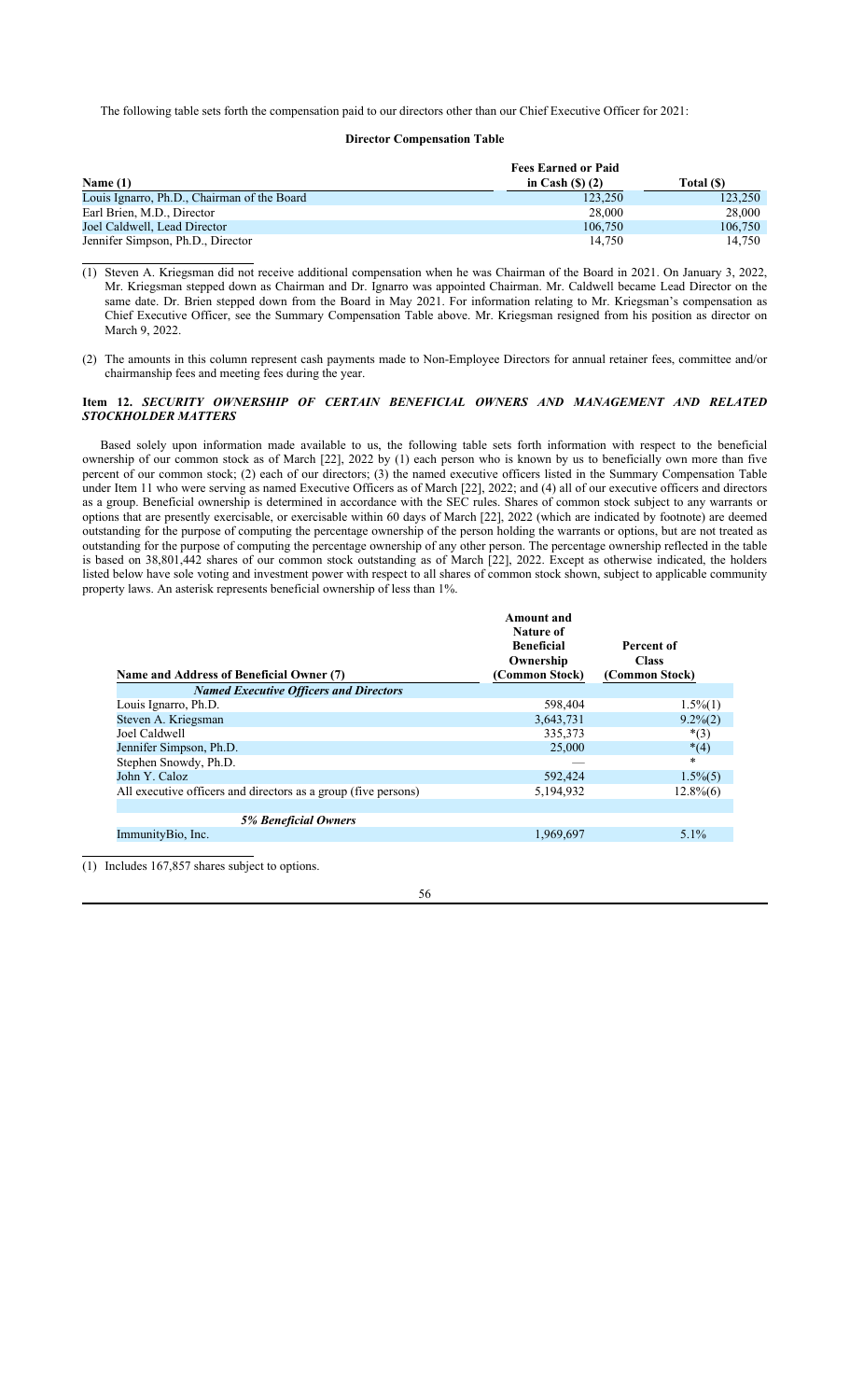- (2) Includes 933,198 shares subject to options.
- (3) Includes 60,000 shares subject to options.
- (4) Includes 25,000 restricted shares.
- (5) Includes 591,667 shares subject to options.
- (6) Includes 1,777,723 shares subject to options and restricted shares.
- (7) The address of each of the below listed named executive officers and directors is the Company's business address located at 11726 San Vicente Blvd, Ste 650, Los Angeles, CA 90049.

#### **Equity Compensation Plans**

The information required is incorporated herein by reference to Item 5 of this Annual Report relating to our Equity Compensation Plans as set forth on page 38.

## **Item 13.** *CERTAIN RELATIONSHIPS, RELATED TRANSACTIONS AND DIRECTOR INDEPENDENCE*

## **Director Independence**

Although the Company is no longer listed on NASDAQ, our Board has determined that Dr. Ignarro, Mr. Caldwell and Dr. Simpson are "independent" under the current independence standards of both The NASDAQ Capital Market and the SEC, and have no material relationships with us (either directly or as a partner, shareholder or officer of any entity) that are inconsistent with a finding of their independence as members of our board of directors. Our board has determined that Dr. Ignarro and Mr. Caldwell also are "independent" for purposes of service as the members of our Audit Committee. In making these determinations, our board of directors has broadly considered all relevant facts and circumstances, recognizing that material relationships can include commercial, banking, consulting, legal, accounting, and familial relationships, among others.

## **Transactions with Related Persons**

Our Audit Committee is responsible for reviewing and approving, as appropriate, all transactions with related persons, in accordance with its Charter.

Transactions between us and one or more related persons may present risks or conflicts of interest or the appearance of conflicts of interest. Our Code of Ethics requires all employees, officers and directors to avoid activities or relationships that conflict, or may be perceived to conflict, with our interests or adversely affect our reputation. It is understood, however, that certain relationships or transactions may arise that would be deemed acceptable and appropriate so long as there is full disclosure of the interest of the related parties in the transaction and review and approval by disinterested directors to ensure there is a legitimate business reason for the transaction and that the transaction is fair to us and our stockholders.

As a result, the procedures followed by the Audit Committee to evaluate transactions with related persons require:

- Ɣ that all related person transactions, all material terms of the transactions, and all the material facts as to the related person's direct or indirect interest in, or relationship to, the related person transaction must be communicated to the Audit Committee; and
- Ɣ that all related person transactions, and any material amendment or modification to any related person transaction, be reviewed and approved or ratified by the Audit Committee, as required by OTC Market Rules.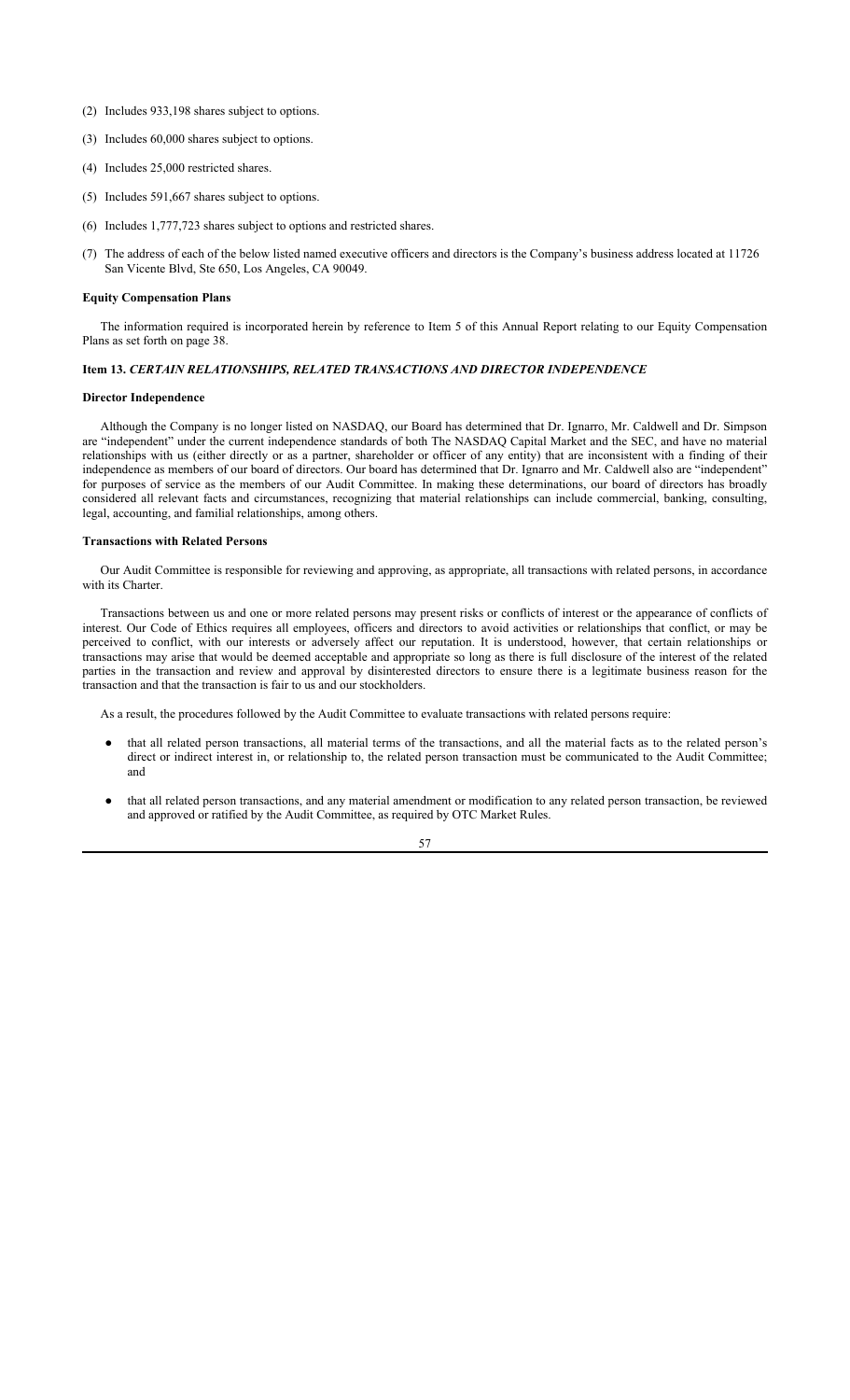Our Audit Committee will evaluate related person transactions based on:

- Ɣ information provided by members of our board of directors in connection with the required annual evaluation of director independence;
- Ɣ pertinent responses to the Directors' and Officers' Questionnaires submitted periodically by our officers and directors and provided to the Audit Committee by our management; and
- Ɣ any other relevant information provided by any of our directors or officers.
- In connection with its review and approval or ratification, if appropriate, of any related person transaction, our Audit Committee is to consider whether the transaction will compromise standards included in our Code of Ethics. In the case of any related person transaction involving an outside director or nominee for director, the Audit Committee also is to consider whether the transaction will compromise the director's status as an independent director as prescribed in the OTC Market Rules.

In connection with Mr. Kriegsman's departure, the Company and Mr. Kriegsman entered into a General Release and Separation Agreement, dated January 3, 2022 (see Item 7). The transaction was approved by the Board in December 2021.

## **Item 14.** *PRINCIPAL ACCOUNTANT FEES AND SERVICES*

## **Audit Fees**

Weinberg & Company, or Weinberg, served as our independent registered public accounting firm and audited our consolidated financial statements for the years ended December 31, 2021 and 2020.

The fees for the year ended December 31, 2021 from Weinberg for professional services rendered in connection with the audit of our annual consolidated financial statements and reviews of our unaudited consolidated financial statements and Form S-3 registration statements were approximately \$130,000. The fees from Weinberg for professional services rendered in connection with the audit of our annual consolidated financial statements and reviews of our unaudited consolidated financial statements were approximately \$117,000. The fees for Form S-3 registration statements were \$12,000.

#### **Audit-Related Fees**

None.

#### **Tax Fees**

The aggregate fees billed by Weinberg for professional services for tax compliance were approximately \$30,000 for 2021.

## **All Other Fees**

No other services were rendered by Weinberg in either year ended December 31, 2021 or 2020.

## **Pre-Approval Policies and Procedures**

It is the policy of our Audit Committee that all services to be provided by our independent registered public accounting firm, including audit services and permitted audit-related and non-audit services, must be pre-approved by our Audit Committee. Our Audit Committee pre-approved all services, audit and non-audit, provided to us by Weinberg for the years ended December 31, 2021 and 2020.

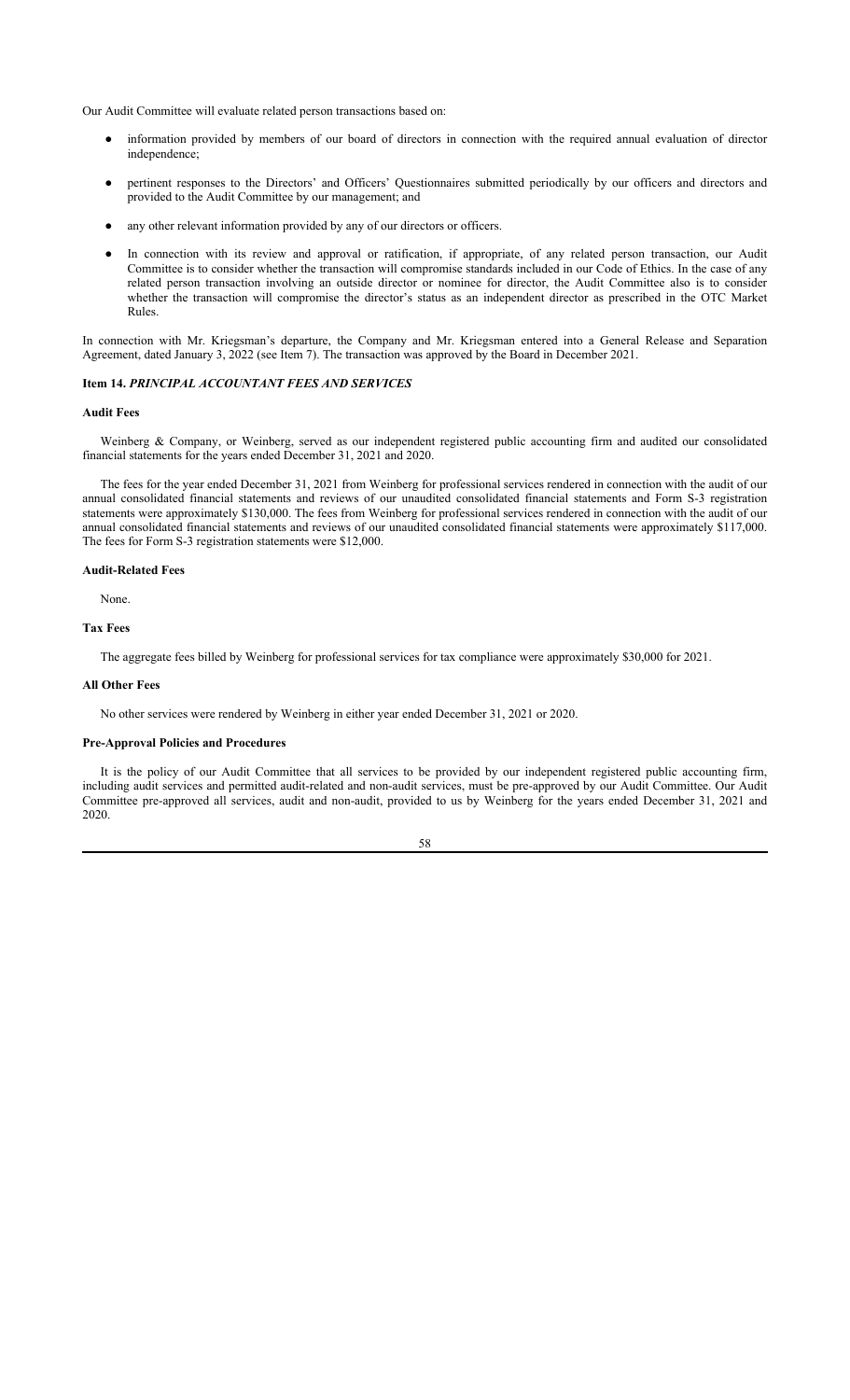## **PART IV**

## **Item 15.** *EXHIBITS AND FINANCIAL STATEMENT SCHEDULES*

(a) The following documents are filed as part of this 10-K:

(1) Financial Statements

Our consolidated financial statements and the related report of the independent registered public accounting firm thereon are set forth on pages F-1 to F-24 of this Annual Report. These consolidated financial statements are as follows:

Consolidated Balance Sheets as of December 31, 2021 and 2020

Consolidated Statements of Operations for the Years Ended December 31, 2021 and 2020

Consolidated Statements of Stockholders' Equity for the Years Ended December 31, 2021 and 2020

Consolidated Statements of Cash Flows for the Years Ended December 31, 2021 and 2020

Notes to Consolidated Financial Statements

Reports of Independent Registered Public Accounting Firm

(2) Financial Statement Schedules

All schedules are omitted because they are not required, not applicable, or the information is provided in the consolidated financial statements or notes thereto.

## (3) Exhibits

See Exhibit Index to this Annual Report, which is incorporated herein by reference.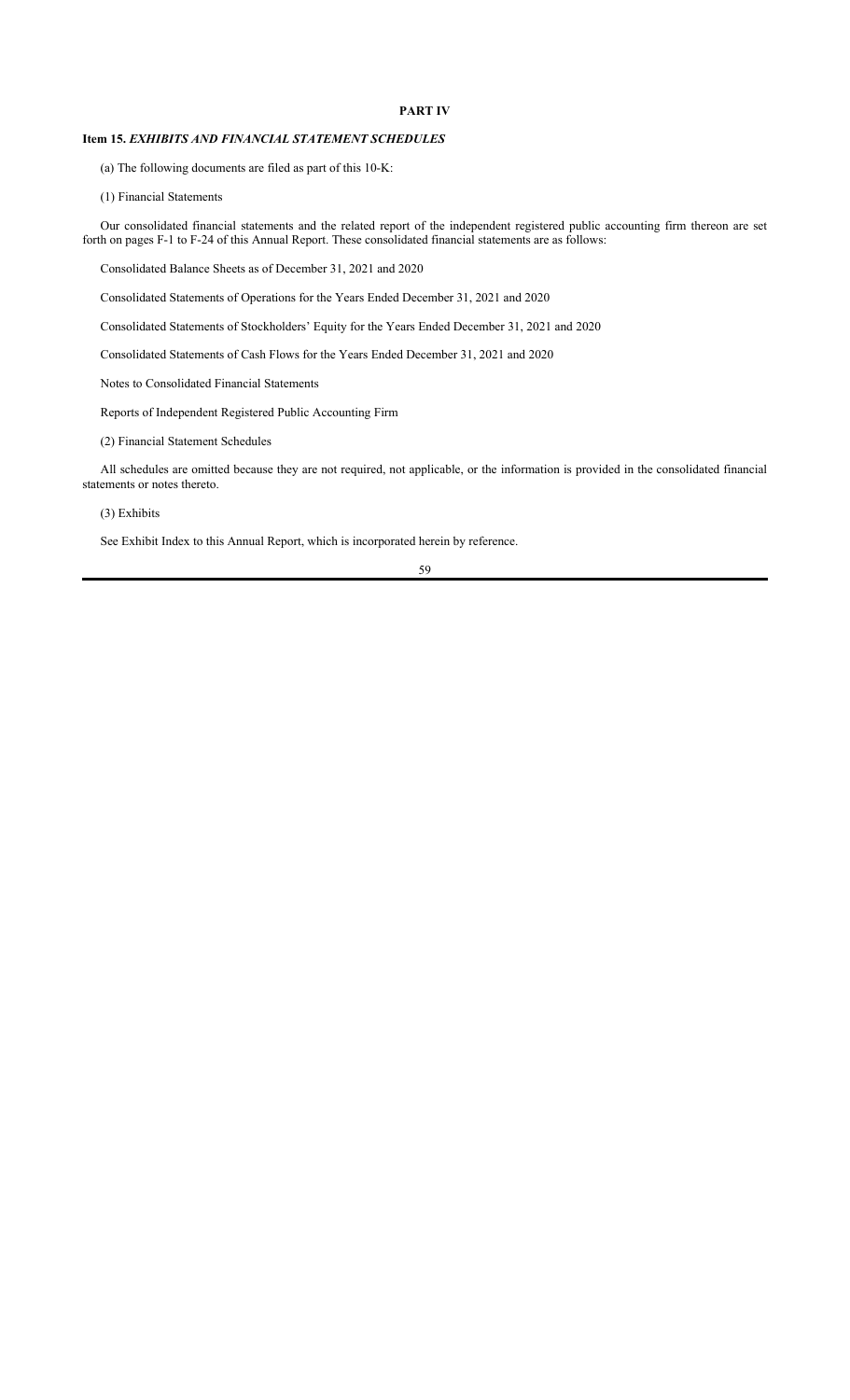## **CytRx Corporation Form 10-K Exhibit Index**

|                                 |                                                                                                                                                                        | <b>Incorporated By Reference to</b> |                |                       |                                  |  |
|---------------------------------|------------------------------------------------------------------------------------------------------------------------------------------------------------------------|-------------------------------------|----------------|-----------------------|----------------------------------|--|
| <b>Exhibit</b><br><b>Number</b> | <b>Description</b>                                                                                                                                                     | Form                                | <b>Exhibit</b> | <b>Filing</b><br>Date | Filed /<br>Furnished<br>Herewith |  |
| 2.1                             | Agreement and Plan of Merger, dated as of June 6, 2008,<br>among CytRx Corporation, CytRx Merger Subsidiary, Inc.,<br>Innovive Pharmaceuticals, Inc., and Steven Kelly | $8-K$                               | 2.1            | 6/9/2008              |                                  |  |
| 3.1                             | Restated Certificate of Incorporation of CytRx Corporation,<br>as amended                                                                                              | $10-K$                              | 3.1            | 3/13/2012             |                                  |  |
| 3.2                             | Certificate of Amendment of Restated Certificate of<br>Incorporation                                                                                                   | $8-K$                               | 3.1            | 5/15/2012             |                                  |  |
| 3.3                             | Certificate of Amendment of Restated Certificate of<br>Incorporation                                                                                                   | $8-K$                               | 3.1            | 11/1/2017             |                                  |  |
| 3.4                             | Certificate of Amendment of Restated Certificate of<br>Incorporation                                                                                                   | $8-K$                               | 3.1            | 3/16/2022             |                                  |  |
| 3.5                             | Certificate of Elimination of Designation of Series A Junior<br><b>Participating Preferred Stock</b>                                                                   | $8-K$                               | 3.2            | 12/19/2019            |                                  |  |
| 3.6                             | Certificate of Elimination of Series B Convertible Preferred<br><b>Stock</b>                                                                                           | $8-K$                               | 3.3            | 12/19/2019            |                                  |  |
| 3.7                             | Amended and Restated Certificate of Designation of<br>Preferences, Rights and Limitations of Series B Convertible<br><b>Preferred Stock</b>                            | $8-K$                               | 3.1            | 11/17/2020            |                                  |  |
| 3.8                             | Amended and Restated By-Laws of CytRx Corporation,<br>effective November 12, 2020                                                                                      | $8-K$                               | 3.2            | 11/17/2020            |                                  |  |
| 3.9                             | Certificate of the Designations, Powers, Preferences and<br>Rights of Series C 10.00% Convertible Preferred Stock                                                      | $8-K$                               | 3.1            | 7/15/2021             |                                  |  |
| 4.1                             | Amended and Restated Rights Agreement, dated as of<br>November 16, 2020, by and between CytRx Corporation<br>and American Stock Transfer & Trust Company, LLC, as      | $8-K$                               | 4.1            | 11/17/2020            |                                  |  |
| 4.2                             | rights agent<br>Warrant, dated as of July 27, 2017, issued by CytRx<br>Corporation to NantCell, Inc.                                                                   | $8-K$                               | 10.3           | 8/1/2017              |                                  |  |
| 4.3<br>4.4                      | Form of Preferred Investment Option<br><b>Description of Securities</b>                                                                                                | $8-K$                               | 4.1            | 7/15/2021             | **                               |  |
| $10.1*$                         | <b>CytRx Corporation Amended and Restated 2008 Stock</b><br><b>Incentive Plan</b>                                                                                      | $10-K$                              | 10.6           | 3/13/2012             |                                  |  |
| $10.1.2*$                       | Eighth Amendment to Amended and Restated CytRx<br>Corporation 2008 Stock Incentive Plan                                                                                | 14A<br>(proxy)                      | Annex B        | 5/20/2016             |                                  |  |
| $10.1.3*$                       | Form of Non-qualified Stock Option for grants to non-<br>employee directors under Amended and Restated 2008<br><b>Stock Incentive Plan.</b>                            | $10-K$                              | 10.11          | 3/11/2016             |                                  |  |
| $10.1.4*$                       | Form of Non-qualified Stock Option for grants to executive<br>officers under Amended and Restated 2008 Stock Incentive<br>Plan.                                        | $10-K$                              | 10.12          | 3/11/2016             |                                  |  |
| $10.1.5*$                       | Form of Non-qualified Stock Option for grants to Steven A.<br>Kriegsman and Daniel J. Levitt, M.D., Ph.D., under<br>Amended and Restated 2008 Stock Incentive Plan.    | $10-K$                              | 10.13          | 3/11/2016             |                                  |  |
| $10.1.6*$                       | Amendment No. 1 to Stock Option Agreements of Daniel J.<br>Levitt, M.D., Ph.D., dated December 31, 2015.                                                               | $10-K$                              | 10.14          | 3/11/2016             |                                  |  |
| $10.1.7*$                       | Amendment No. 1 to Stock Option Agreements (2000<br>Long-Term Incentive Plan) of Steven A. Kriegsman, dated<br>March 8, 2016.                                          | $10-K$                              | 10.15          | 3/11/2016             |                                  |  |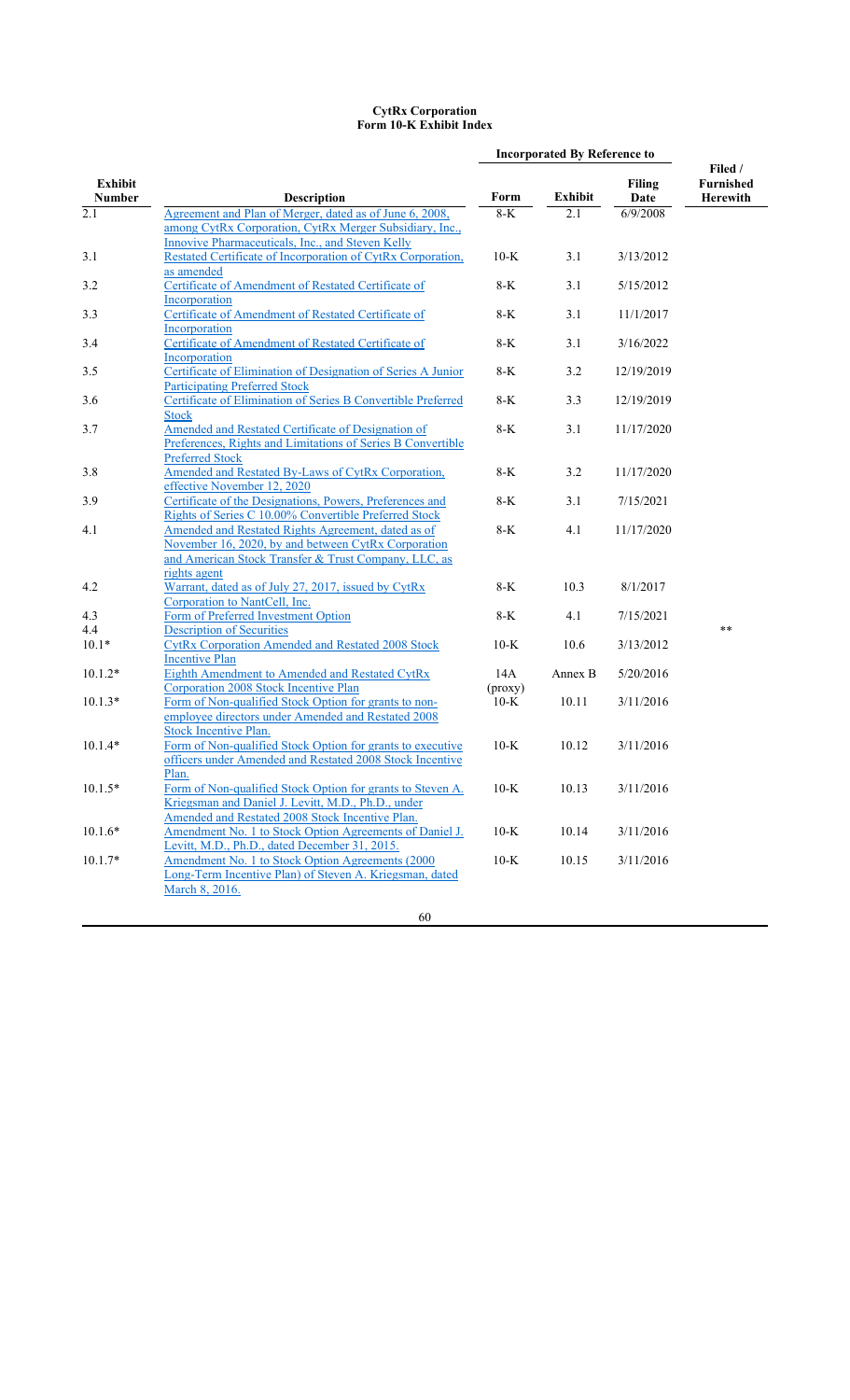|                          |                                                                                                                                                                                                                      | <b>Incorporated By Reference to</b> |                |                |                                  |  |
|--------------------------|----------------------------------------------------------------------------------------------------------------------------------------------------------------------------------------------------------------------|-------------------------------------|----------------|----------------|----------------------------------|--|
| <b>Exhibit</b><br>Number | <b>Description</b>                                                                                                                                                                                                   | Form                                | <b>Exhibit</b> | Filing<br>Date | Filed /<br>Furnished<br>Herewith |  |
| $10.1.8*$                | Amendment No. 1 to Stock Option Agreements (2008)<br>Stock Incentive Plan) of Steven A. Kriegsman, dated March<br>8.2016                                                                                             | $10-K$                              | 10.16          | 3/11/2016      |                                  |  |
| $10.2\dagger$            | License Agreement, dated December 7, 2001, by and<br>between CytRx Corporation and Vical Incorporated                                                                                                                | $8-K$                               | 99             | 12/21/2001     |                                  |  |
| 10.3                     | Office Lease between The Kriegsman Capital Group, LLC<br>and Douglas Emmett Joint Venture, dated April 13, 2000                                                                                                      | $10-K$                              | 10.63          | 5/14/2004      |                                  |  |
| 10.3.1                   | Assignment, Assumption and Consent, effective July 1,<br>2003, by and among CytRx Corporation, The Kriegsman<br>Capital Group, LLC and Douglas Emmett Joint Venture,<br>concerning Office Lease dated April 13, 2000 | $10-K$                              | 10.64          | 5/14/2004      |                                  |  |
| 10.3.2                   | Fifth Amendment to Office Lease dated January 13, 2020<br>by and between CytRx Corporation and Douglas Emmett<br>1993, LLC                                                                                           | $10-K$                              | 10.3.2         | 3/24/2021      |                                  |  |
| $10.4\dagger$            | License Agreement dated April 17, 2006 between Innovive<br>Pharmaceuticals, Inc. and KTB Tumorforschungs GmbH                                                                                                        | $10-Q$                              | 10.15          | 11/14/2006     |                                  |  |
| 10.4.1                   | Amendment dated March 14, 2014 to License Agreement<br>between CytRx Corporation and KTB Tumorforschungs<br>GmbH                                                                                                     | $8-K$                               | 1.1            | 3/17/2014      |                                  |  |
| 10.5                     | Asset Purchase Agreement dated May 13, 2011 between<br>CytRx Corporation and Orphazyme ApS                                                                                                                           | $10-Q$                              | 10.1           | 5/17/2011      |                                  |  |
| 10.6                     | Exclusive License Agreement, dated as of July 27, 2017, by<br>and between CytRx Corporation and NantCell, Inc.                                                                                                       | $8-K$                               | 10.1           | 8/1/2017       |                                  |  |
| 10.7                     | Amended and Restated Employment Agreement, dated<br>March 26, 2019, by and between CytRx Corporation and<br>Steven A. Kriegsman                                                                                      | $10-K$                              | 10.18          | 3/29/2019      |                                  |  |
| 10.7.1                   | First Amendment, dated December 19, 2019, to Amended<br>and Restated Employment Agreement, dated March 26,<br>2019, by and between CytRx Corporation and Steven A.<br>Kriegsman                                      | $8-K$                               | 10.1           | 12/19/2019     |                                  |  |
| $10.8*$                  | Employment Agreement, dated December 16, 2021, by and<br>between CytRx Corporation and John Y. Caloz                                                                                                                 |                                     |                |                | **                               |  |
| 10.9                     | <b>CytRx Corporation 2019 Stock Incentive Plan</b>                                                                                                                                                                   | $8-K$                               | 10.1           | 11/15/2019     |                                  |  |
| 10.10                    | Form of Securities Purchase Agreement, dated as of July<br>13, 2021, by and between the Company and the purchaser<br>thereto                                                                                         | $8-K$                               | 10.1           | 7/15/2021      |                                  |  |
| 10.11                    | Form of Registration Rights Agreement, dated as of July<br>13, 2021, by and between the Company and the purchaser<br>thereto                                                                                         | $8-K$                               | 10.2           | 7/15/2021      |                                  |  |
| 10.12                    | Amendment No. 1 to the Cooperation Agreement, dated<br>September 2, 2021, by and between CytRx Corporation and<br>Jerald A. Hammann                                                                                  | $8 - K$                             | 10.1           | 9/9/2021       |                                  |  |
| $10.13*$                 | Employment Agreement, January 3, 2022, by and between<br>CytRx Corporation and Dr. Stephen Snowdy                                                                                                                    | $8-K$                               | 10.1           | 1/4/2022       |                                  |  |
| $10.14*$                 | General Release and Separation Agreement, dated January<br>3, 2022, by and between CytRx Corporation and Steven A.<br>Kriegsman.                                                                                     | $8-K$                               | 10.2           | 1/4/2022       |                                  |  |
| 21.1                     | <b>Subsidiary List of CytRx Corporation</b>                                                                                                                                                                          |                                     |                |                | **                               |  |
| 23.1                     | Consent of Weinberg & Company                                                                                                                                                                                        |                                     |                |                | **                               |  |
|                          | 61                                                                                                                                                                                                                   |                                     |                |                |                                  |  |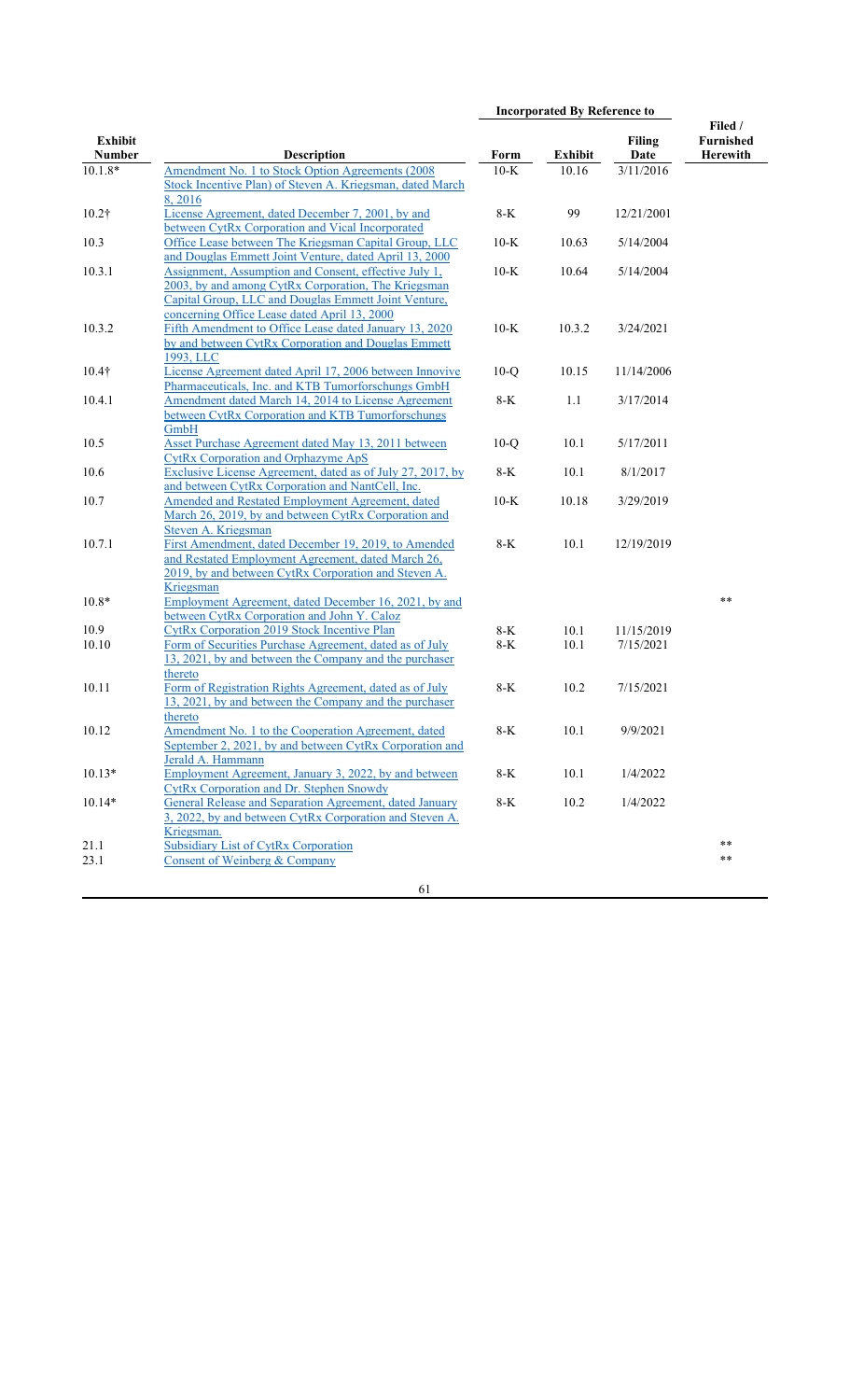|                          |                                                            | <b>Incorporated By Reference to</b> |         |                       |                                         |
|--------------------------|------------------------------------------------------------|-------------------------------------|---------|-----------------------|-----------------------------------------|
| Exhibit<br><b>Number</b> | <b>Description</b>                                         | Form                                | Exhibit | <b>Filing</b><br>Date | Filed /<br><b>Furnished</b><br>Herewith |
| 31.1                     | Certification of Chief Executive Officer Pursuant to 15    |                                     |         |                       | **                                      |
|                          | U.S.C. Section 7241, as adopted pursuant to Section 302 of |                                     |         |                       |                                         |
|                          | the Sarbanes-Oxley Act of 2002                             |                                     |         |                       |                                         |
| 31.2                     | Certification of Chief Financial Officer Pursuant to 15    |                                     |         |                       | **                                      |
|                          | U.S.C. Section 7241, as adopted pursuant to Section 302 of |                                     |         |                       |                                         |
|                          | the Sarbanes-Oxley Act of 2002                             |                                     |         |                       |                                         |
| 32.1                     | Certification of Chief Executive Officer Pursuant to 18    |                                     |         |                       | ***                                     |
|                          | U.S.C. Section 1350, as adopted pursuant to Section 906 of |                                     |         |                       |                                         |
|                          | the Sarbanes-Oxley Act of 2002                             |                                     |         |                       |                                         |
| 32.2                     | Certification of Chief Financial Officer Pursuant to 18    |                                     |         |                       | ***                                     |
|                          | U.S.C. Section 1350, as adopted pursuant to Section 906 of |                                     |         |                       |                                         |
|                          | the Sarbanes-Oxley Act of 2002                             |                                     |         |                       |                                         |
| 101.INS                  | Inline XBRL Instance Document.                             |                                     |         |                       | **                                      |
| 101.SCH                  | Inline XBRL Taxonomy Extension Schema Document.            |                                     |         |                       | **                                      |
| 101.CAL                  | Inline XBRL Taxonomy Extension Calculation Linkbase        |                                     |         |                       | **                                      |
|                          | Document.                                                  |                                     |         |                       |                                         |
| 101.DEF                  | Inline XBRL Taxonomy Extension Definition Linkbase         |                                     |         |                       | **                                      |
|                          | Document.                                                  |                                     |         |                       |                                         |
| 101.LAB                  | Inline XBRL Taxonomy Extension Label Linkbase              |                                     |         |                       | **                                      |
|                          | Document.                                                  |                                     |         |                       |                                         |
| 101.PRE                  | Inline XBRL Taxonomy Extension Presentation Linkbase       |                                     |         |                       | **                                      |
|                          | Document.                                                  |                                     |         |                       |                                         |
| 104                      | Cover Page Interactive Data File (formatted as Inline      |                                     |         |                       |                                         |
|                          | XBRL)                                                      |                                     |         |                       |                                         |
|                          |                                                            |                                     |         |                       |                                         |

\* Indicates a management contract or compensatory plan or arrangement.

\*\* Filed herewith.

\*\*\* Furnished herewith.

† Confidential treatment has been requested or granted for certain portions which have been blanked out in the copy of the exhibit filed with the Securities and Exchange Commission. The omitted information has been filed separately with the Securities and Exchange Commission.

## **Item 16.** *FORM 10-K SUMMARY*

None.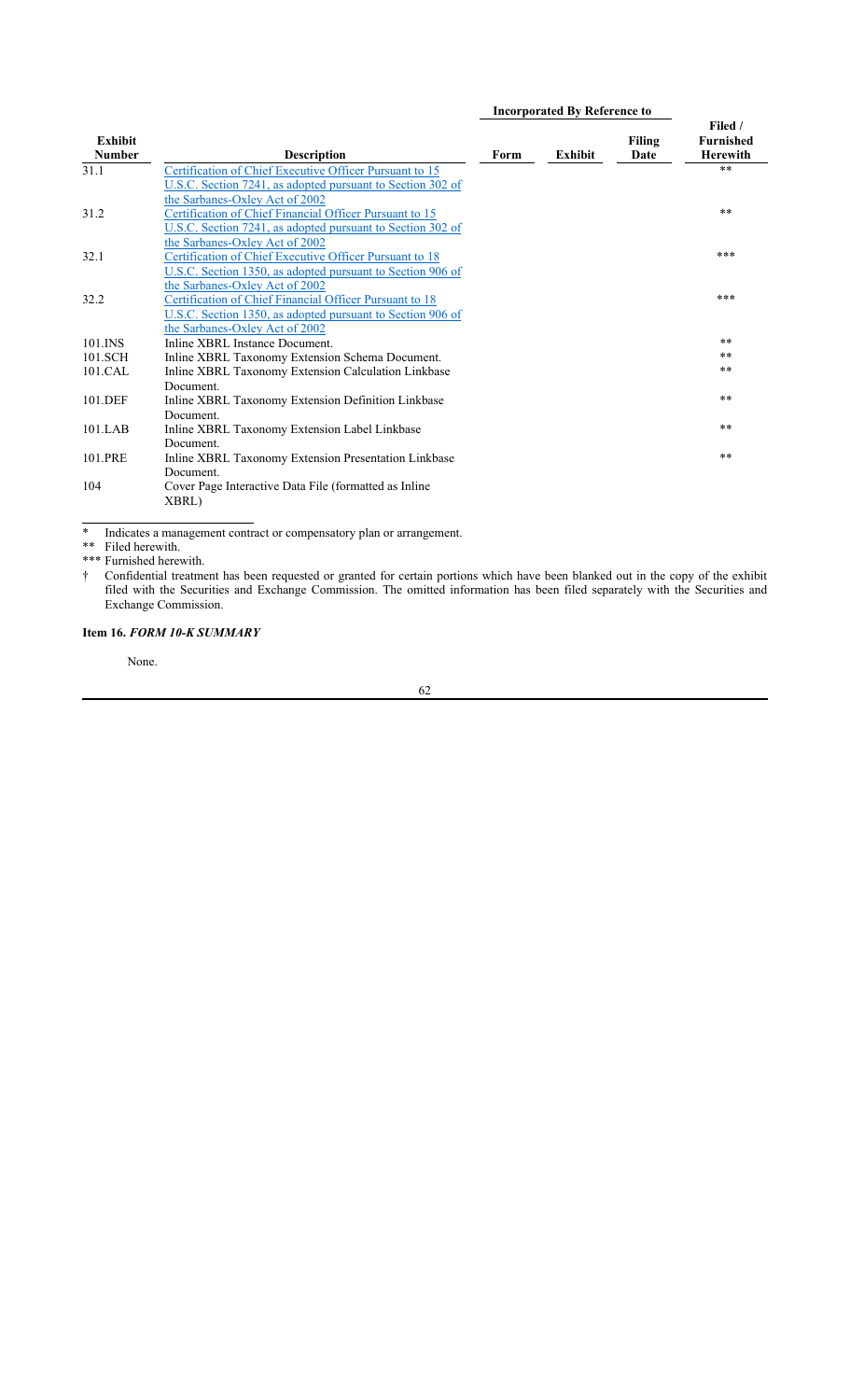## **SIGNATURES**

In accordance with Section 13 or 15(d) of the Securities Exchange Act of 1934, the registrant caused this report to be signed on its behalf by the undersigned, thereunto duly authorized.

**CYTRX CORPORATION**

# Date: March 23, 2022 By: */s/ STEPHEN SNOWDY*

Dr. Stephen Snowdy Chief Executive Officer (Principal Executive Officer)

By: */s/ JOHN Y. CALOZ*

John Y. Caloz Chief Financial Officer (Principal Financial and Accounting Officer)

In accordance with the Securities Exchange Act of 1934, this report has been signed below by the following persons on behalf of the registrant in the capacities and on the dates indicated.

| Signature               | Title                                        | Date           |
|-------------------------|----------------------------------------------|----------------|
| /s/ STEPHEN SNOWDY      | Chief Executive Officer                      | March 23, 2022 |
| Stephen Snowdy, Ph.D.   | (Principal Executive Officer)                |                |
| /s/ JOHN Y. CALOZ       | Chief Financial Officer                      | March 23, 2022 |
| John Y. Caloz           | (Principal Financial and Accounting Officer) |                |
| /s/ LOUIS IGNARRO       | Chairman                                     | March 23, 2022 |
| Louis Ignarro, Ph.D.    |                                              |                |
| /s/ JENNIFER SIMPSON    | Director                                     | March 23, 2022 |
| Jennifer Simpson, Ph.D. |                                              |                |
| /s/ JOEL CALDWELL       | Director                                     | March 23, 2022 |
| Joel Caldwell           |                                              |                |
|                         | $\sim$                                       |                |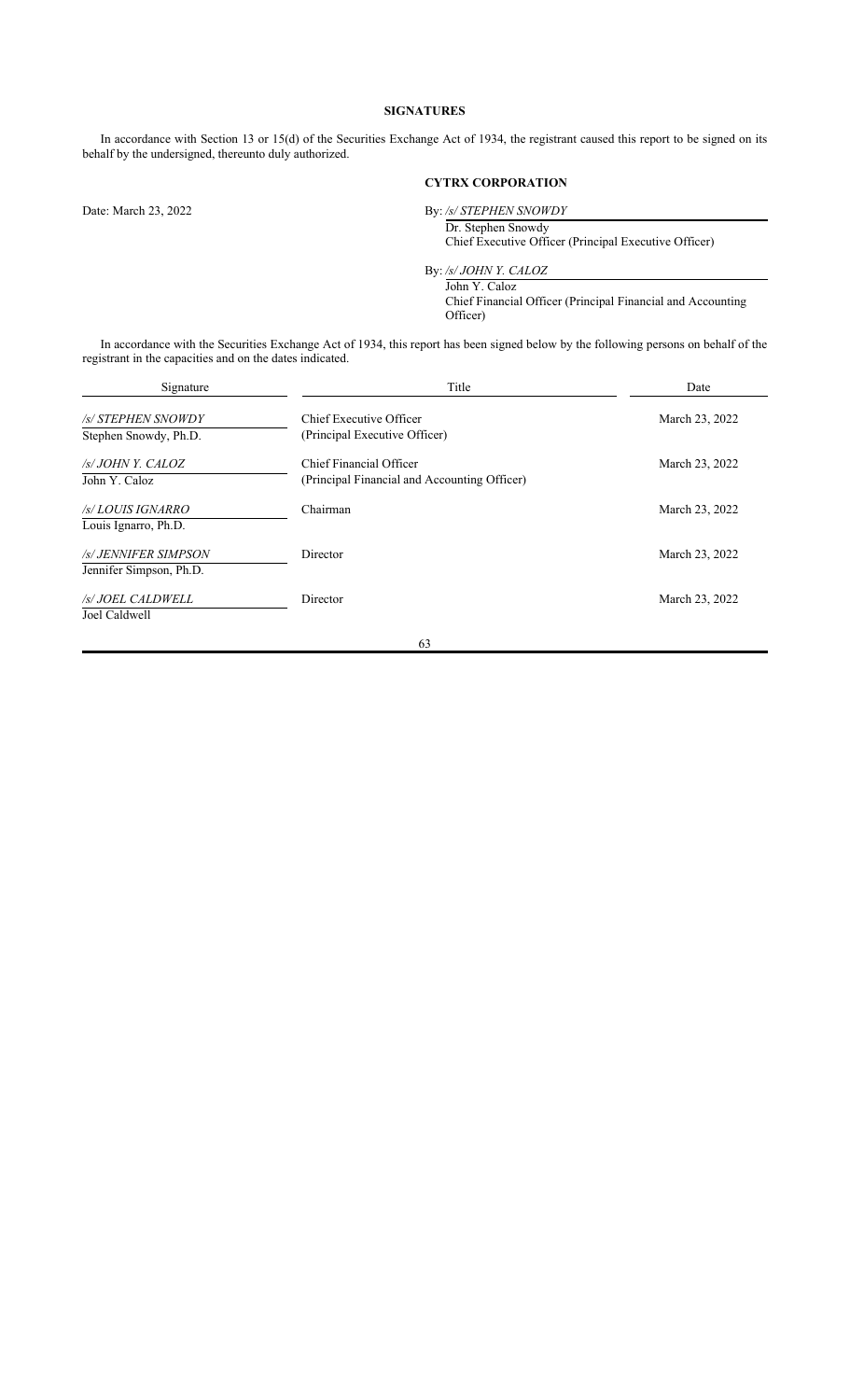## **INDEX TO CONSOLIDATED FINANCIAL STATEMENTS**

| <b>CytRx Corporation</b>                                                    |         |  |
|-----------------------------------------------------------------------------|---------|--|
| Reports of Independent Registered Public Accounting Firm (PCAOB ID No. 572) |         |  |
| <b>Consolidated Balance Sheets</b>                                          | $F - 4$ |  |
| <b>Consolidated Statements of Operations</b>                                | $F - 5$ |  |
| <b>Consolidated Statements of Stockholders' Equity</b>                      | $F-6$   |  |
| <b>Consolidated Statements of Cash Flows</b>                                | $F - 7$ |  |
| <b>Notes to Consolidated Financial Statements</b>                           | $F - 8$ |  |
|                                                                             |         |  |
| $F-1$                                                                       |         |  |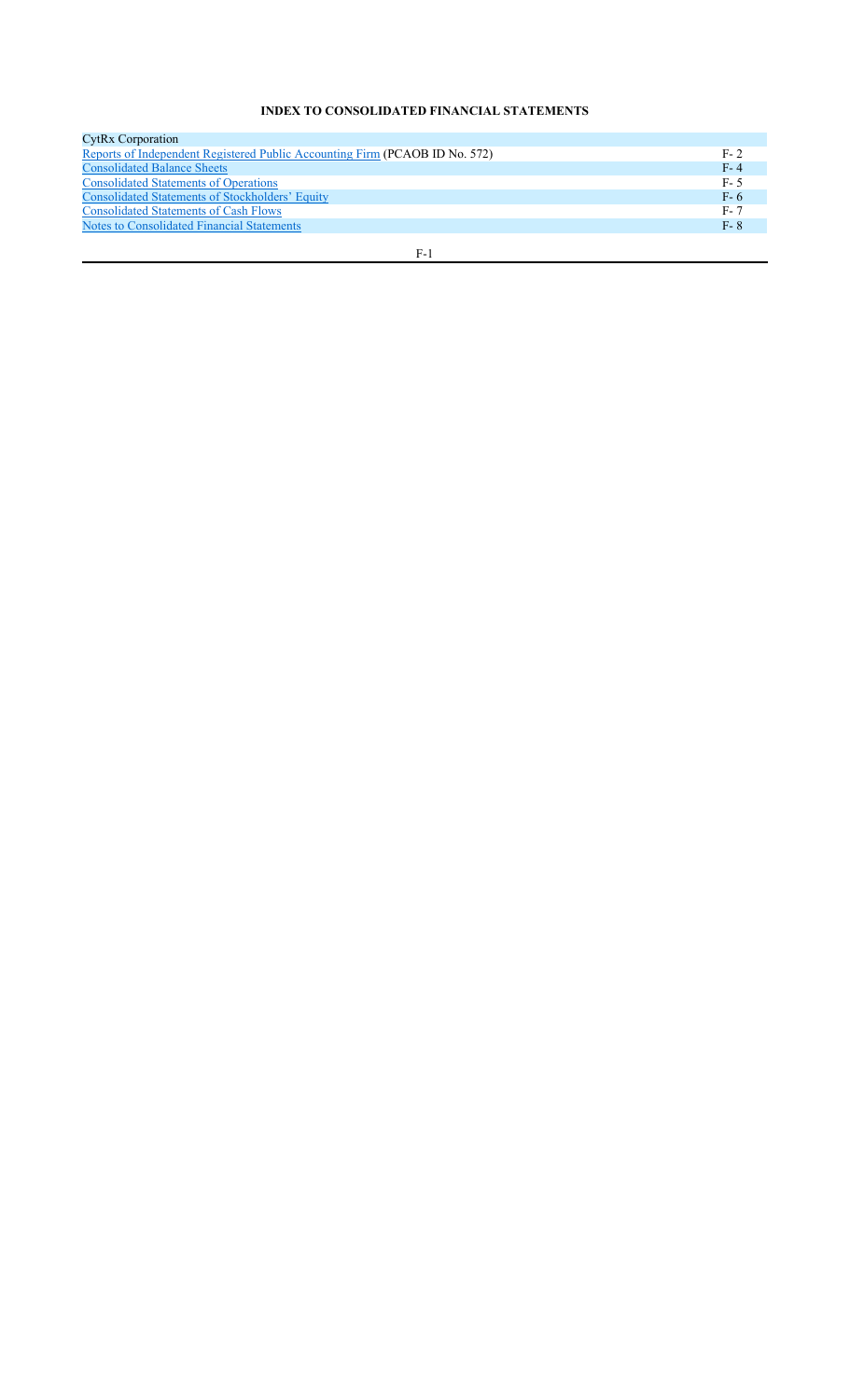## **Report of Independent Registered Public Accounting Firm**

Board of Directors and Stockholders CytRx Corporation Los Angeles, California

## **Opinion on the Consolidated Financial Statements**

We have audited the accompanying consolidated balance sheets of CytRx Corporation (the "Company") and subsidiary as of December 31, 2021 and 2020, the related consolidated statements of operations, stockholders' equity, and cash flows for the years then ended, and the related notes (collectively referred to as the "consolidated financial statements"). In our opinion, the consolidated financial statements present fairly, in all material respects, the financial position of the Company and its subsidiary as of December 31, 2021 and 2020, and the results of its operations and its cash flows for the years then ended, in conformity with accounting principles generally accepted in the United States of America.

## **Going Concern**

The accompanying consolidated financial statements have been prepared assuming that the Company will continue as a going concern. As discussed in Note 1 to the consolidated financial statements, the Company has no recurring source of revenue, has incurred recurring operating losses and negative operating cash flows since inception and has an accumulated deficit at December 31, 2021. These matters raise substantial doubt about the Company's ability to continue as a going concern. Management's plans in regard to these matters are also described in Note 1 to the consolidated financial statements. These consolidated financial statements do not include any adjustments that might result from the outcome of this uncertainty.

#### **Basis for Opinion**

These consolidated financial statements are the responsibility of the Company's management. Our responsibility is to express an opinion on the Company's consolidated financial statements based on our audits. We are a public accounting firm registered with the Public Company Accounting Oversight Board (United States) ("PCAOB") and are required to be independent with respect to the Company in accordance with the U.S. federal securities laws and the applicable rules and regulations of the Securities and Exchange Commission and the PCAOB.

We conducted our audits in accordance with the standards of the PCAOB. Those standards require that we plan and perform the audit to obtain reasonable assurance about whether the consolidated financial statements are free of material misstatement, whether due to error or fraud. The Company is not required to have, nor were we engaged to perform, an audit of its internal control over financial reporting. As part of our audits, we are required to obtain an understanding of internal control over financial reporting but not for the purpose of expressing an opinion on the effectiveness of the Company's internal control over financial reporting. Accordingly, we express no such opinion.

Our audits included performing procedures to assess the risks of material misstatement of the consolidated financial statements, whether due to error or fraud, and performing procedures that respond to those risks. Such procedures included examining, on a test basis, evidence regarding the amounts and disclosures in the consolidated financial statements. Our audits also included evaluating the accounting principles used and significant estimates made by management, as well as evaluating the overall presentation of the consolidated financial statements. We believe that our audits provide a reasonable basis for our opinion.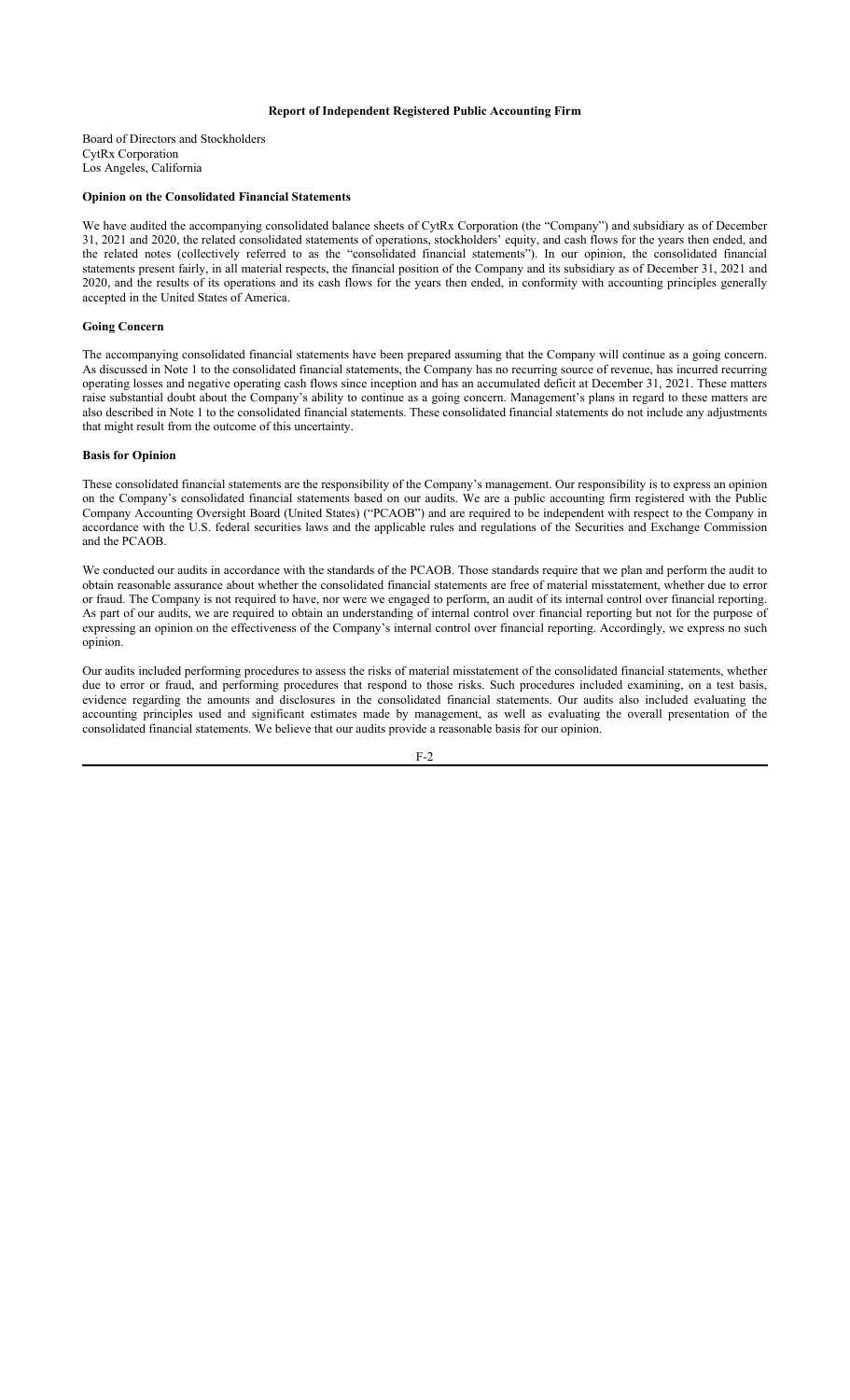## **Critical Audit Matter**

The critical audit matter communicated below is a matter arising from the current period audit of the consolidated financial statements that was communicated or required to be communicated to the audit committee and that (1) relate to accounts or disclosures that are material to the financial statements and (2) involved especially challenging, subjective, or complex judgments. The communication of critical audit matter does not alter in any way our opinion on the consolidated financial statements, taken as a whole, and we are not, by communicating the critical audit matter below, providing separate opinions on the critical audit matter or on the accounts or disclosures to which it relates.

## Financing under security purchase agreements

As discussed in Note 7 to the consolidated financial statements, the Company entered into a securities purchase agreement for aggregate gross proceeds of \$10 million and net proceeds of approximately \$9.2 million related to the issuance of (i) 2 million shares of its common stock (ii) 8,240 shares of Series C 10.00% Convertible Preferred Stock; and (iii) an investment option that allows for the purchase of up to 11,363,637 shares of common stock for additional gross proceeds of approximately \$10 million if fully exercised. The Company allocated the proceeds to the respective instruments on a relative fair value basis. In determining the fair value of the investment option, the Company used a Black Scholes Option Pricing Model, which uses certain assumptions related to expected life of the warrants, expected volatility, risk-free interest rates, and future dividends, to determine the fair value of the preferred investment option.

We identified the accounting and allocation of proceeds for the financing under the security purchase agreement as a critical audit matter because of the significance of the account balances, high estimation uncertainty due to significant judgements with respect to the selection of the valuation methodologies applied to determine the relative fair value of the investment option, and due to the complexity involved in assessing the classification and presentation of the common stock, the preferred stock and Preferred Investment Option. The auditing for these transactions required a high degree of audit judgement including evaluating the reasonableness of the significant judgements made by Management in determining the appropriate accounting.

The primary audit procedures we performed to address this critical audit matter included the following, among others:

- Ɣ We inspected the security purchase agreements, and other relevant documentation.
- We evaluated the Company's conclusions regarding the application of relevant accounting guidance to the accounting for the security purchase agreement, including the classification and presentation of each respective instrument.
- Ɣ We evaluated the reasonableness of the Company's methodology for allocation of proceeds including the Company's consideration of relevant accounting standards and reperformed the allocation.
- Ɣ We evaluated the reasonableness and appropriateness of the Company's valuation models including testing the accuracy and completeness of such calculations which included an assessment of the data and assumption used by Management, such as expected life, expected volatility, the risk-free interest rate, and the dividend rate, and tested the mathematical accuracy of those calculations.
- We developed independent estimates for the fair value of the conversion feature and preferred investment option issued based on the assumptions and data used by Management.

We have served as the Company's auditor since 2019.

/s/ Weinberg & Company

Los Angeles, California

March 23, 2022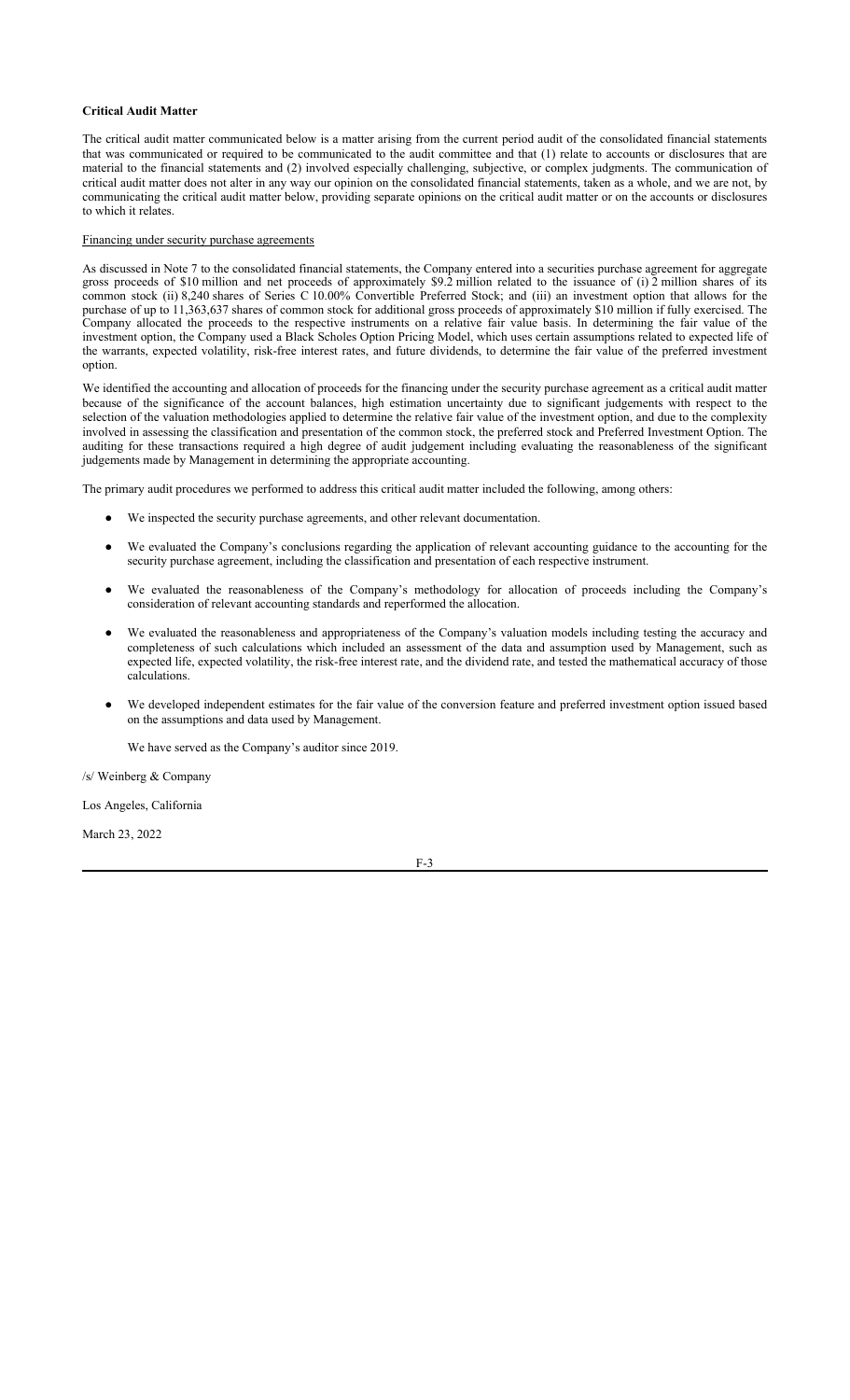## **CYTRX CORPORATION CONSOLIDATED BALANCE SHEETS**

|                                                                                          | December 31,    |              |                 |  |
|------------------------------------------------------------------------------------------|-----------------|--------------|-----------------|--|
|                                                                                          | 2021            |              | 2020            |  |
| <b>ASSETS</b>                                                                            |                 |              |                 |  |
| Current assets:                                                                          |                 |              |                 |  |
| Cash and cash equivalents                                                                | \$<br>6,769,603 | $\mathbf{s}$ | 10,003,375      |  |
| Insurance claim receivable                                                               | 200,000         |              | 325,105         |  |
| Prepaid expenses and other current assets                                                | 1,310,382       |              | 1,094,675       |  |
| Total current assets                                                                     | 8,279,985       |              | 11,423,155      |  |
| Equipment and furnishings, net                                                           | 32,784          |              | 39,758          |  |
| Other assets                                                                             | 16,836          |              | 16,836          |  |
| Operating lease right-of-use assets                                                      | 397,172         |              | 580,478         |  |
| Total assets                                                                             | \$<br>8,726,777 | \$           | 12,060,227      |  |
| <b>LIABILITIES AND STOCKHOLDERS' EQUITY</b>                                              |                 |              |                 |  |
| Current liabilities:                                                                     |                 |              |                 |  |
| Accounts payable                                                                         | \$<br>1,470,652 | \$           | 1,402,054       |  |
| Accrued expenses and other current liabilities                                           | 2,064,506       |              | 1,190,910       |  |
| Current portion of operating lease obligations                                           | 198,819         |              | 181,103         |  |
| Total current liabilities                                                                | 3,733,977       |              | 2,774,067       |  |
|                                                                                          |                 |              |                 |  |
| Operating lease liabilities, net of current portion                                      | 216,381         |              | 415,200         |  |
|                                                                                          |                 |              |                 |  |
| <b>Total liabilities</b>                                                                 | 3,950,358       |              | 3,189,267       |  |
|                                                                                          |                 |              |                 |  |
| Preferred Stock, Series C 10% Convertible, \$1,000 par value, 8,240 shares issued and    |                 |              |                 |  |
| outstanding                                                                              | 4,022,700       |              |                 |  |
|                                                                                          |                 |              |                 |  |
| Commitments and contingencies                                                            |                 |              |                 |  |
| Stockholders' equity:                                                                    |                 |              |                 |  |
| Preferred Stock, \$0.01 par value, 833,333 shares authorized, including 50,000 shares of |                 |              |                 |  |
| Series B Junior Participating Preferred Stock; no shares issued and outstanding at       |                 |              |                 |  |
| December 31, 2021 and 2020, respectively                                                 |                 |              |                 |  |
| Common stock, \$0.001 par value, 62,393,940 shares authorized; 38,780,038 and            |                 |              |                 |  |
| 36,480,038 shares issued and outstanding at December 31, 2021 and 2020, respectively     | 38,780          |              | 36,480          |  |
| Additional paid-in capital                                                               | 484,790,650     |              | 479,561,860     |  |
| Accumulated deficit                                                                      | (484, 075, 711) |              | (470, 727, 380) |  |
| Total stockholders' equity                                                               | 753,719         |              | 8,870,960       |  |
| Total liabilities and stockholders' equity                                               | \$<br>8,726,777 | \$           | 12,060,227      |  |
|                                                                                          |                 |              |                 |  |

The accompanying notes are an integral part of these consolidated financial statements.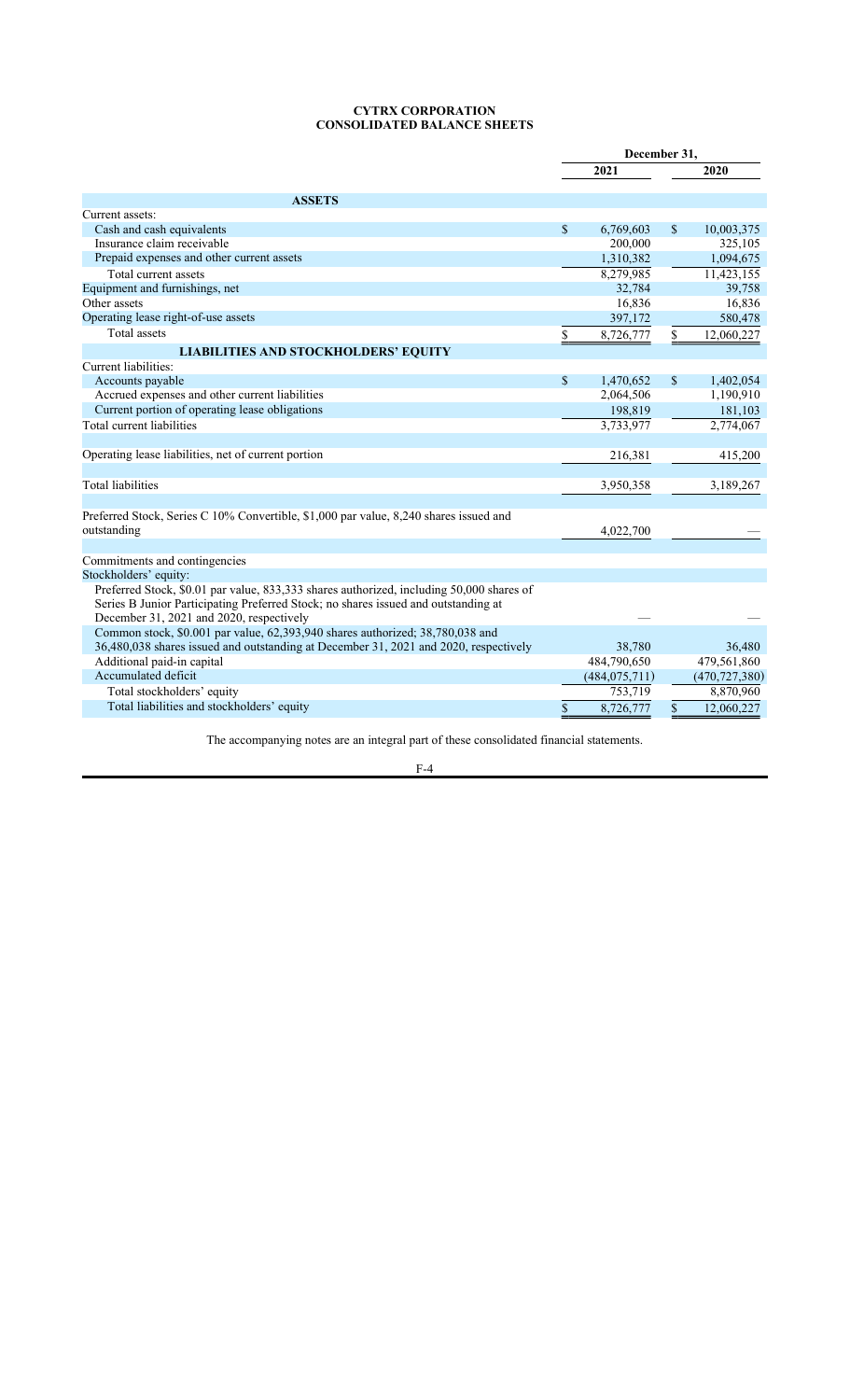## **CYTRX CORPORATION CONSOLIDATED STATEMENTS OF OPERATIONS**

|                                                       |                | <b>Years Ended December 31,</b> |
|-------------------------------------------------------|----------------|---------------------------------|
|                                                       | 2021           | 2020                            |
| Revenue:                                              |                |                                 |
| Licensing revenue                                     |                |                                 |
|                                                       |                |                                 |
| Expenses:                                             |                |                                 |
| Research and development                              |                | 799,577                         |
| General and administrative                            | 5,966,415      | 6,000,537                       |
| Settlement with former Chief Executive Officer        | 6,096,597      |                                 |
| Depreciation and amortization                         | 13,978         | 29,037                          |
|                                                       | 12,076,990     | 6,829,151                       |
| Loss from operations                                  | (12,076,990)   | (6,829,151)                     |
| Other income (expense):                               |                |                                 |
| Liquidated damages expense                            | (1,109,653)    |                                 |
| Interest income                                       | 16,822         | 119,274                         |
| Other income (expense), net                           | (6, 842)       | 10,071                          |
|                                                       |                |                                 |
| Loss before provision for income taxes                | (13, 176, 663) | (6,699,806)                     |
| Provision for income taxes                            |                | (800)                           |
| Net Loss                                              | (13, 176, 663) | $\overline{(6,700,606)}$        |
|                                                       |                |                                 |
| Dividends paid on preferred shares                    | (171, 668)     |                                 |
| Net loss attributable to common stockholders          | (13,348,331)   | (6,700,606)                     |
| Basic and diluted loss per share                      | (0.35)         | (0.19)                          |
| Basic and diluted weighted average shares outstanding | 37,584,695     | 34,651,334                      |

The accompanying notes are an integral part of these consolidated financial statements.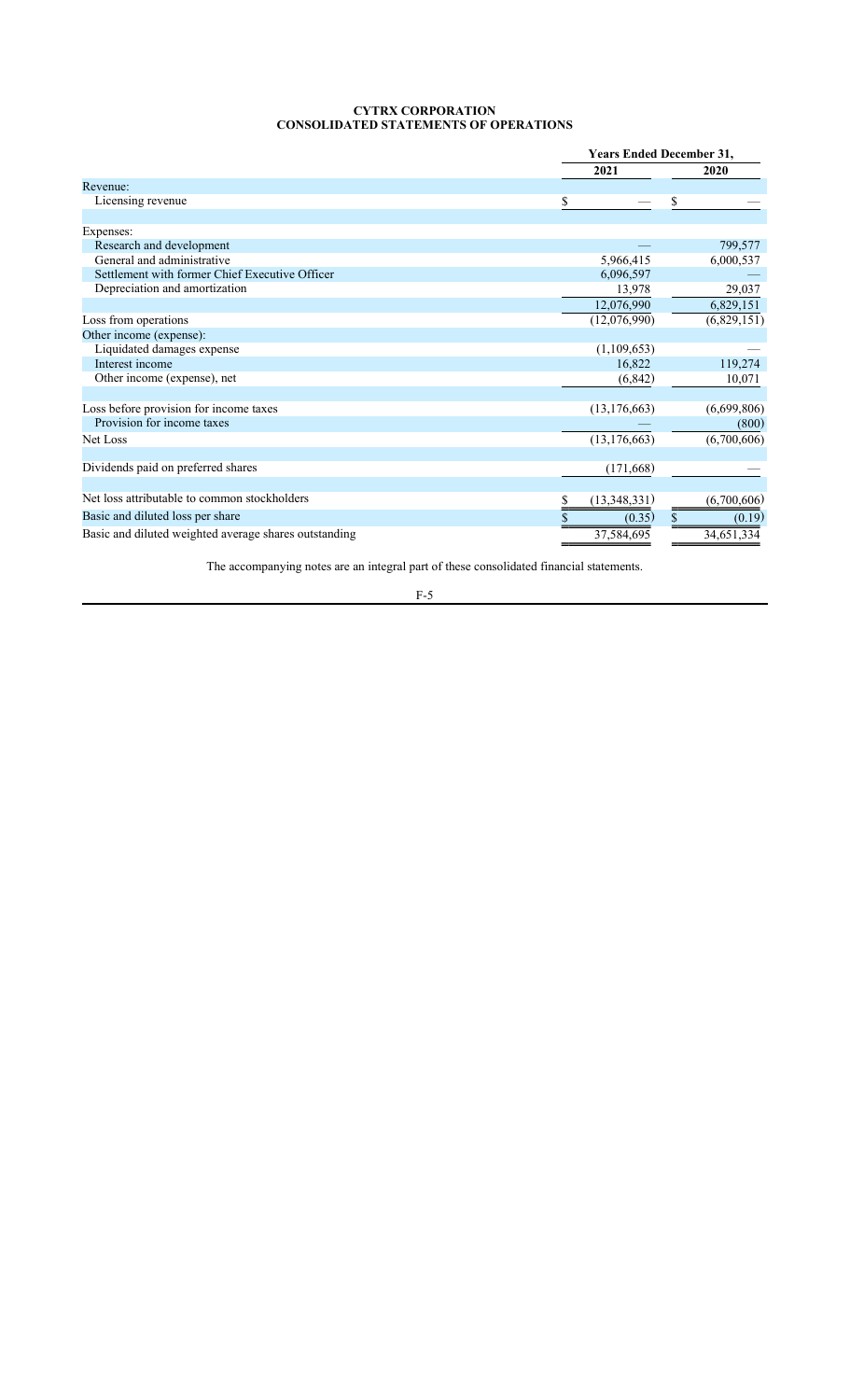## **CYTRX CORPORATION CONSOLIDATED STATEMENTS OF STOCKHOLDERS' EQUITY**

|                                                                             | <b>Series B</b><br>Preferred<br><b>Shares</b><br><b>Issued</b> | <b>Shares</b> of<br>Common<br><b>Stock</b><br>Issued | Preferred<br><b>Stock</b><br>Amount | Common<br><b>Stock</b><br>Amount | <b>Additional</b><br>Paid-in<br>Capital | Accumulated<br><b>Deficit</b>                   | Total          |
|-----------------------------------------------------------------------------|----------------------------------------------------------------|------------------------------------------------------|-------------------------------------|----------------------------------|-----------------------------------------|-------------------------------------------------|----------------|
| Balance at January 1, 2020                                                  |                                                                | 33,637,501                                           |                                     | \$33,637                         |                                         | 479, 197, 849 \$ (464, 026, 774) \$15, 204, 712 |                |
| Issuance of stock options/restricted<br>stock for compensation and services |                                                                |                                                      |                                     |                                  | 327,854                                 |                                                 | 327,854        |
| Exercise of stock options                                                   |                                                                | 2,842,537                                            |                                     | 2,843                            | 36,157                                  |                                                 | 39,000         |
| Net loss                                                                    |                                                                |                                                      |                                     |                                  |                                         | (6,700,606)                                     | (6,700,606)    |
| Balance at December 31, 2020                                                |                                                                | 36,480,038                                           |                                     | \$36,480                         |                                         | $$479,561,860 \quad $(470,727,380) \$           | 8,870,960      |
| Issuance of common stock and                                                |                                                                |                                                      |                                     |                                  |                                         |                                                 |                |
| preferred investment option                                                 |                                                                | 2,000,000                                            |                                     | 2,000                            | 5,151,090                               |                                                 | 5,153,090      |
| Exercise of stock options                                                   |                                                                | 300,000                                              |                                     | 300                              | 77,700                                  |                                                 | 78,000         |
| Preferred dividend                                                          |                                                                |                                                      |                                     |                                  |                                         | (171,668)                                       | (171,668)      |
| Net loss                                                                    |                                                                |                                                      |                                     |                                  |                                         | (13, 176, 663)                                  | (13, 176, 663) |
| Balance at December 31, 2021                                                |                                                                | 38,780,038                                           |                                     | \$ 38,780                        |                                         | \$484,790,650 \$(484,075,711) \$                | 753,719        |

The accompanying notes are an integral part of these consolidated financial statements.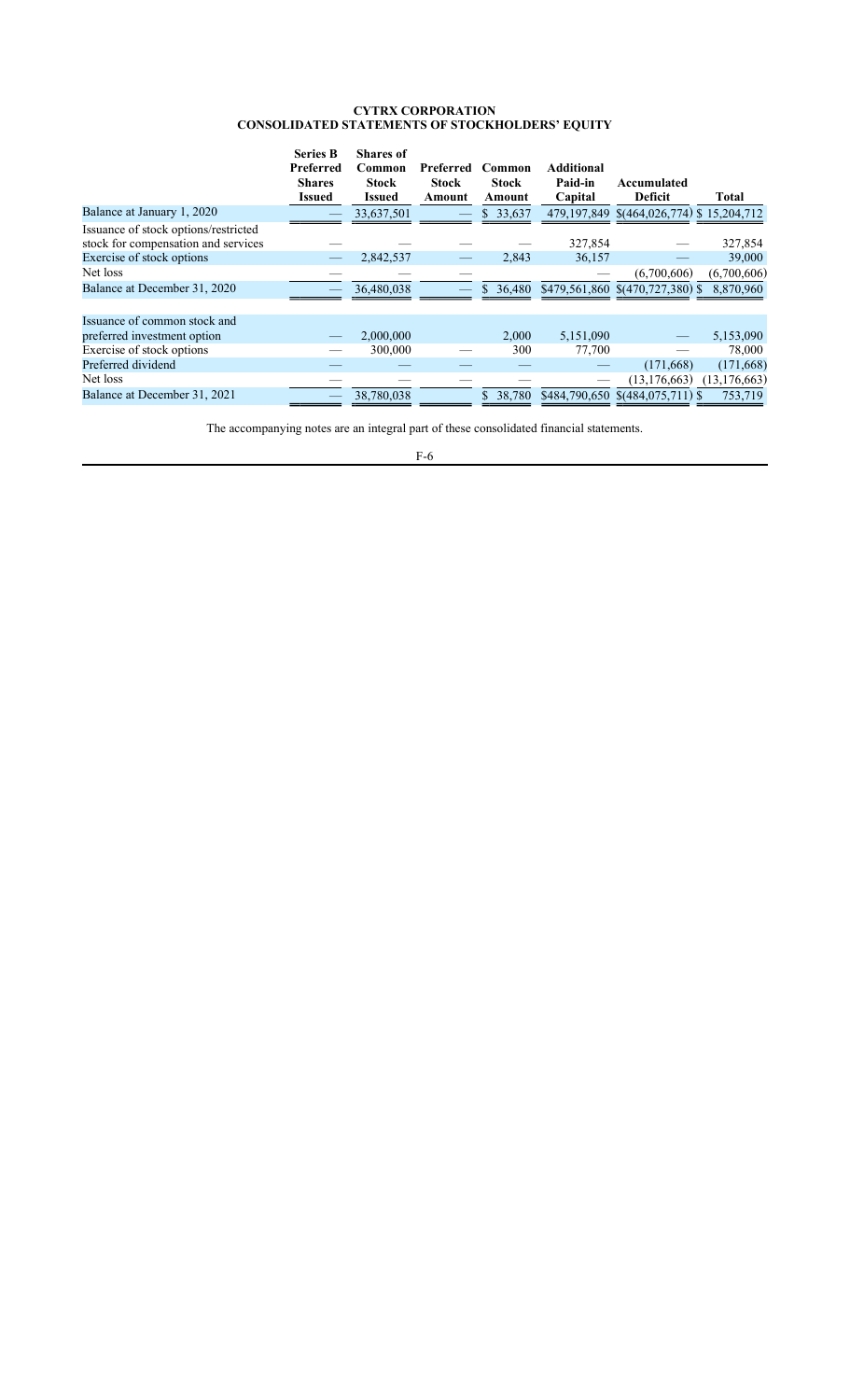## **CYTRX CORPORATION CONSOLIDATED STATEMENTS OF CASH FLOWS**

|                                                                                        | <b>Years Ended December 31,</b> |                |                 |             |
|----------------------------------------------------------------------------------------|---------------------------------|----------------|-----------------|-------------|
|                                                                                        |                                 | 2021           |                 | 2020        |
| Cash flows from operating activities:                                                  |                                 |                |                 |             |
| Net loss from operations                                                               | \$                              | (13, 176, 663) | S               | (6,700,606) |
| Adjustments to reconcile net loss to net cash used in operating activities:            |                                 |                |                 |             |
| Depreciation and amortization                                                          |                                 | 13,978         |                 | 29,037      |
| Loss on retirement of equipment and furnishings                                        |                                 |                |                 |             |
| Stock-based compensation expense                                                       |                                 |                |                 | 327,854     |
| Changes in assets and liabilities:                                                     |                                 |                |                 |             |
| Insurance receivable                                                                   |                                 | 125,105        |                 | 7,628       |
| Prepaid expenses and other current assets                                              |                                 | (215,707)      |                 | (94, 449)   |
| Reduction of right of-use assets                                                       |                                 | 183,306        |                 | 201,103     |
| Accounts payable                                                                       |                                 | 68,598         |                 | 189,114     |
| Other assets                                                                           |                                 |                |                 | (9,246)     |
| Decrease in lease liabilities                                                          |                                 | (181, 103)     |                 | (119,007)   |
| Accrued expenses and other current liabilities                                         |                                 | 873,596        |                 | 28,439      |
| Net cash used in operating activities                                                  |                                 | (12,308,890)   |                 | (6,140,133) |
| Cash flows from investing activities:                                                  |                                 |                |                 |             |
| Purchases of equipment and furnishings                                                 |                                 | (7,004)        |                 | (25,902)    |
| Net cash used in investing activities                                                  |                                 | (7,004)        |                 | (25,902)    |
| Cash flows from financing activities:                                                  |                                 |                |                 |             |
| Net proceeds from Security Purchase Agreement                                          |                                 | 9,175,790      |                 |             |
| Preferred stock dividend                                                               |                                 | (171, 668)     |                 |             |
| Proceeds from the exercise of stock options                                            |                                 | 78,000         |                 | 39,000      |
| Net cash provided by financing activities                                              |                                 | 9,082,122      |                 | 39,000      |
|                                                                                        |                                 |                |                 |             |
| Net decrease in cash and cash equivalents                                              |                                 | (3,233,772)    |                 | (6,127,035) |
| Cash and cash equivalents at beginning of year                                         |                                 | 10,003,375     |                 | 16,130,410  |
| Cash and cash equivalents at end of year                                               | \$                              | 6,769,603      | \$              | 10,003,375  |
|                                                                                        |                                 |                |                 |             |
| Supplemental disclosures of Cash Flow Information:                                     |                                 |                |                 |             |
| Recognition of operating lease right-of-use assets and obligations under ASC Topic 842 | \$                              |                | \$              | 715,310     |
| Reclassification of right-of-use assets, from prepaid expenses                         | $\frac{1}{2}$                   |                | \$              | 66,271      |
| Insurance claims to offset accounts payable                                            | $\overline{\$}$                 | 200,000        | $\overline{\$}$ | 325,105     |
|                                                                                        |                                 |                |                 |             |

The accompanying notes are an integral part of these consolidated financial statements.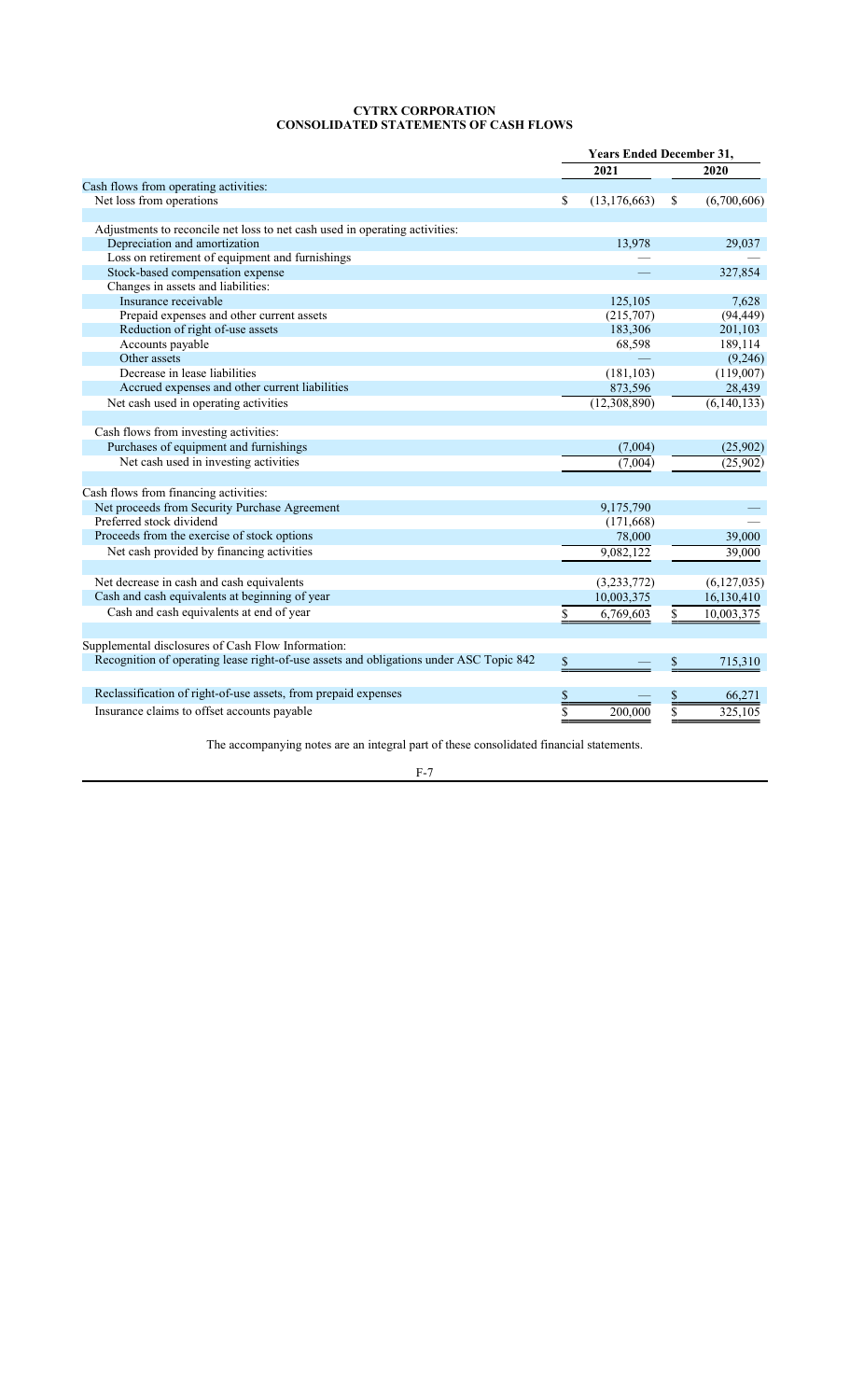## **CYTRX CORPORATION NOTES TO CONSOLIDATED FINANCIAL STATEMENTS**

## **1. Nature of Business**

CytRx Corporation ("CytRx") is a biopharmaceutical research and development company specializing in oncology. The Company's focus has been on the discovery, research and clinical development of novel anti-cancer drug candidates that employ novel linker technologies to enhance the accumulation and release of cytotoxic anti-cancer agents at the tumor. During 2017, CytRx's discovery laboratory, located in Freiburg, Germany, synthesized and tested over 75 rationally designed drug conjugates with highly potent payloads, culminating in the creation of two distinct classes of compounds. Four lead candidates (LADR-7 through LADR-10) were selected based on *in vitro* and animal studies, in several different cancer models, stability, and manufacturing feasibility. In addition, a novel albumin companion diagnostic, ACDx™, was developed to identify patients with cancer who are most likely to benefit from treatment with these drug candidates.

On June 1, 2018, CytRx launched Centurion BioPharma Corporation ("Centurion"), a private subsidiary, and transferred all of its assets, liabilities and personnel associated with the laboratory operations in Freiburg, Germany. In connection with said transfer, the Company and Centurion entered into a Management Services Agreement whereby the Company agreed to render advisory, consulting, financial and administrative services to Centurion, for which Centurion shall reimburse the Company for the cost of such services plus a 5% service charge. The Management Services Agreement may be terminated by either party at any time. Centurion is focused on the development of personalized medicine for solid tumor treatment. On December 21, 2018, CytRx announced that Centurion had concluded the pre-clinical phase of development for its four LADR™ drug candidates, and for its albumin companion diagnostic (ACDx™). As a result of completing this work, operations taking place at the pre-clinical laboratory in Freiburg, Germany would no longer be needed and, accordingly, the lab was closed at the end of January 2019.

We are a Delaware corporation, incorporated in 1985. Our corporate offices are located at 11726 San Vicente Boulevard, Suite 650, Los Angeles, California 90049, and our telephone number is (310) 826-5648. Our web site is located at http://www.cytrx.com. We do not incorporate by reference into this Annual Report the information on, or accessible through, our website, and you should not consider it as part of this Annual Report.

## *LADR Drug Discovery Platform and Centurion*

Centurion's LADR™ (Linker Activated Drug Release) is a platform for formulating cytotoxic cancer drugs that offer improved efficacy with reduced side effects. LADR combines our expertise in linker chemistry and albumin biology to create a pipeline of anticancer molecules that deliver prodrugs to the tumor environment and then activate the drug inside the tumor. Such a trojan horse strategy reduces off-target side effects outside the tumor, thus allowing 10-1,000 fold higher dosing to be given.

The first-generation ("gen") product candidate employing our tumor targeting and drug release system is aldoxorubicin, described below. Our next-gen products are composed of two classes of ultra-high potency albumin-binding drug conjugates, termed LADR 7 through LADR 10. These drug conjugates combine the proprietary LADR™ linkers with novel derivatives of the auristatin and maytansinoid drug classes. These payloads historically have required a targeting antibody for successful administration to humans. Our drug conjugates eliminate the need for a targeting antibody and provide a small molecule therapeutic option with potential broader applicability.

Centurion's postulated mechanism of action for the albumin-binding drug conjugates is as follows:

after administration, the linker portion of the drug conjugate forms a rapid and specific covalent bond to the cysteine-34 position of circulating albumin;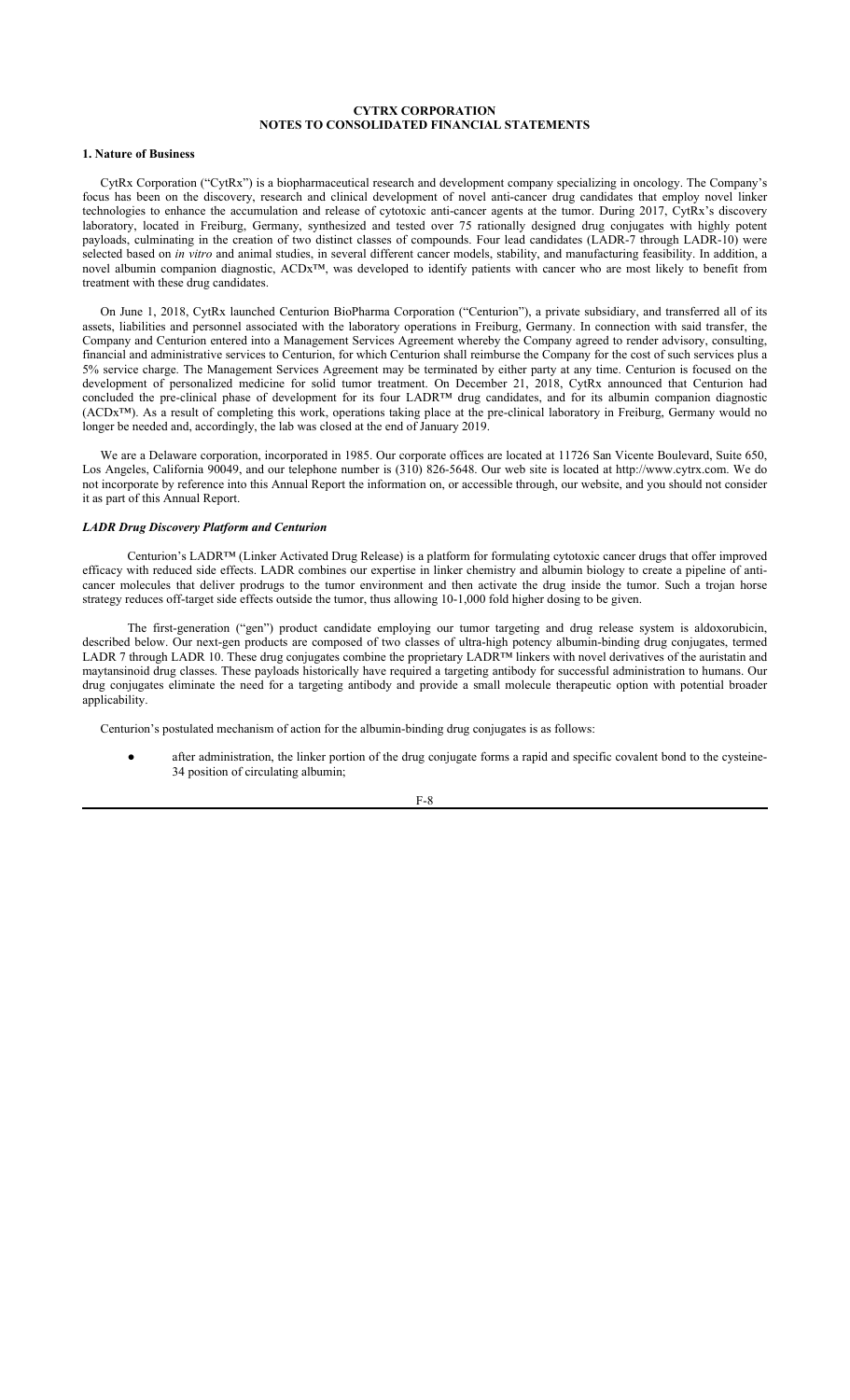- Ɣ circulating albumin preferentially accumulates at the tumors, bypassing concentration in other non-tumor sites, including the heart, liver and gastrointestinal tract due to a mechanism called "Enhanced Permeability and Retention";
- Ɣ once localized at the tumor, the acid-sensitive linker is cleaved due to the specific conditions within the tumor and in the tumor microenvironment; and
- free active drug is then released into the tumor.

Centurion's novel companion diagnostic, ACDx™ (albumin companion diagnostic), was developed to identify patients with cancer who are most likely to benefit from treatment with the four LADR lead assets.

On March 9, 2022, Centurion was merged into the Company.

## *Business Strategy for LADR™ Platform*

Currently, the Company continues to work on identifying partnership or financing opportunities for LADR™ ultra-high potency drug conjugates and their albumin companion diagnostic. We have concluded all research and development on LADR and its companion diagnostic and continue to focus on identifying partnership or financing opportunities.

# *Aldoxorubicin*

Until July 2017, we were concentrating on the research and clinical development of aldoxorubicin, which is the widely-used cytotoxin doxorubicin, modified with our LADR delivery and concentration system. Modifying doxorubicin with our LADR™ system allows for delivery of higher amounts of doxorubicin (3½ to 4 times) without several of the major dose-limiting toxicities seen with administration of doxorubicin alone.

On July 27, 2017, the Company entered into an exclusive worldwide license with ImmunityBio, Inc. (formerly known as NantCell, Inc. ("ImmunityBio")), granting to ImmunityBio the exclusive rights to develop, manufacture and commercialize aldoxorubicin in all indications. As a result, our company is no longer directly working on development of aldoxorubicin (ImmunityBio has recently merged with NantKwest, Inc.). As part of the license, ImmunityBio made a strategic investment of \$13 million in CytRx common stock at \$6.60 per share (adjusted to reflect our 2017 reverse stock split), a premium of 92% to the market price on that date. The Company also issued ImmunityBio a warrant to purchase up to 500,000 shares of common stock at \$6.60, which expired on January 26, 2019. The Company is entitled to receive up to an aggregate of \$343 million in potential milestone payments, contingent upon achievement of certain regulatory approvals and commercial milestones. The Company is also entitled to receive ascending double-digit royalties for net sales for soft tissue sarcomas and mid to high single digit royalties for other indications. There can be no assurance that ImmunityBio will achieve such milestones, approvals or sales with respect to aldoxorubicin. ImmunityBio has initiated a Phase 2, randomized, two-cohort, open-label registrational-intent study for first-line and second-line treatment of locally advanced or metastatic pancreatic cancer, which includes aldoxorubicin.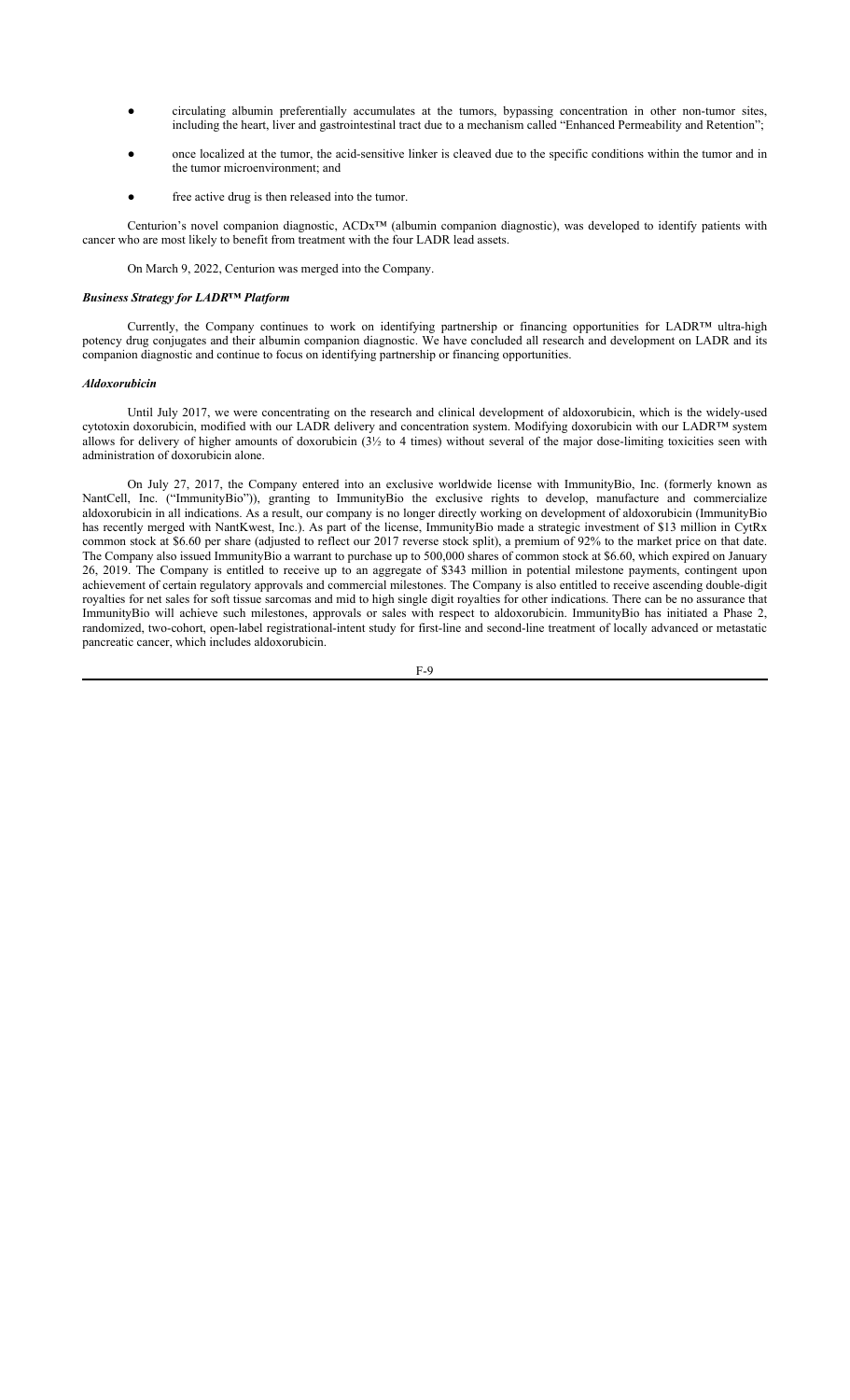## **Molecular Chaperone Assets (Orphazyme)**

In 2011, CytRx sold the rights to arimoclomol and iroxanadine, based on molecular chaperone regulation technology, to Orphazyme A/S (formerly Orphazyme ApS) in exchange for a one-time, upfront payment and the right to receive up to a total of \$120 million (USD) in milestone payments upon the achievement of certain pre-specified regulatory and business milestones, as well as single- and double-digit royalty payments based on a specified percentage of any net sales of products derived from arimoclomol. Orphazyme A/S is testing arimoclomol in three additional indications beyond ALS, including Niemann-Pick disease Type C (NPC), Gaucher disease and Inclusion Body Myositis (IBM). CytRx received a milestone payment of \$250,000 in September 2018. Orphazyme has announced it expects read-outs for its registrational trials in IBM and ALS in the first half of 2021. Orphazyme has highlighted positive Phase 2/3 clinical trial data in patients with NPC and have submitted a New Drug Application (NDA) with the U.S. Food and Drug Administration (FDA), which is currently under Priority Review by the U.S. Food and Drug Administration ("FDA") with a target action date of June 17, 2021. They also submitted a Marketing Authorization Application (MAA) with the European Medicines Agency (EMA). Orphazyme has established an Early Access Program in the U.S. as well as other select European countries. They also have established an Early Access Program in the U.S. as well as other select European countries. Orphazyme has also received FDA Breakthrough Therapy Designation for arimoclomol for NPC. They recently announced arimoclomol will be marketed globally under the tradename MIPLYFFA™. CytRx will be entitled to a milestone payment of \$6 million upon FDA approval and \$4 million upon EMA approval, along with royalties and potential additional milestones.

# **Going Concern**

The Company's consolidated financial statements have been presented on the basis that it will continue as a going concern, which contemplates the realization of assets and satisfaction of liabilities in the normal course of business. During the year ended December 31, 2021, the Company incurred a net loss of \$13,176,663, utilized cash in operations of \$12,308,890, and had an accumulated deficit of \$484,075,711 as of December 31, 2021. In addition, the Company has no recurring revenue. As a result, management has concluded that there is substantial doubt about the Company's ability to continue as a going concern. The Company's consolidated financial statements do not include any adjustments that might result from the outcome of this uncertainty.

At December 31, 2021, the Company had cash on hand in the amount of \$6.8 million. The continuation of the Company as a going concern is dependent upon its ability to obtain necessary debt or equity financing to continue operations until it begins generating positive cash flow. No assurance can be given that any future financing will be available or, if available, that it will be on terms that are satisfactory to the Company. Even if the Company is able to obtain additional financing, it may contain undue restrictions on our operations, in the case of debt financing or cause substantial dilution for our stockholders, in case or equity financing.

## **Current Business Strategy**

Currently, the Company is working on identifying partnership or financing opportunities for LADR™ ultra-high potency drug conjugates and their albumin companion diagnostic. We have concluded all research and development on LADR and its companion diagnostic and continue to focus on identifying these partnership or financing opportunities.

## **2. Summary of Significant Accounting Policies**

*Basis of Presentation and Principles of Consolidation* — The accompanying Consolidated Financial Statements are prepared pursuant to the rules and regulations of the Securities and Exchange Commission ("SEC") and accounting principles generally accepted in the United States ("GAAP"). The Consolidated Financial Statements include the accounts of CytRx Corporation and its subsidiary. All intercompany accounts are eliminated.

*Revenue Recognition* — Revenue consists of license fees from strategic alliances with pharmaceutical companies. During the years ended December 31, 2021 and 2020, no revenue was earned from license fees.

*Cash Equivalents* — The Company considers all highly liquid debt instruments with an original maturity of 90 days or less to be cash equivalents. Cash equivalents consist primarily of amounts invested in certificates of deposit and money market accounts.

*Equipment and Furnishings* — Equipment and furnishings are stated at cost and depreciated using the straight-line method based on the estimated useful lives (generally three to five years for equipment and furniture) of the related assets. Whenever there is a triggering event that might suggest impairment, management evaluates the realizability of recorded long-lived assets to determine whether their carrying values have been impaired. The Company records impairment losses on long-lived assets used in operations when events and circumstances indicate that the assets might be impaired and the non-discounted cash flows estimated to be generated by those assets are less than the carrying amount of those assets. Any impairment loss is measured by comparing the fair value of the asset to its carrying amount.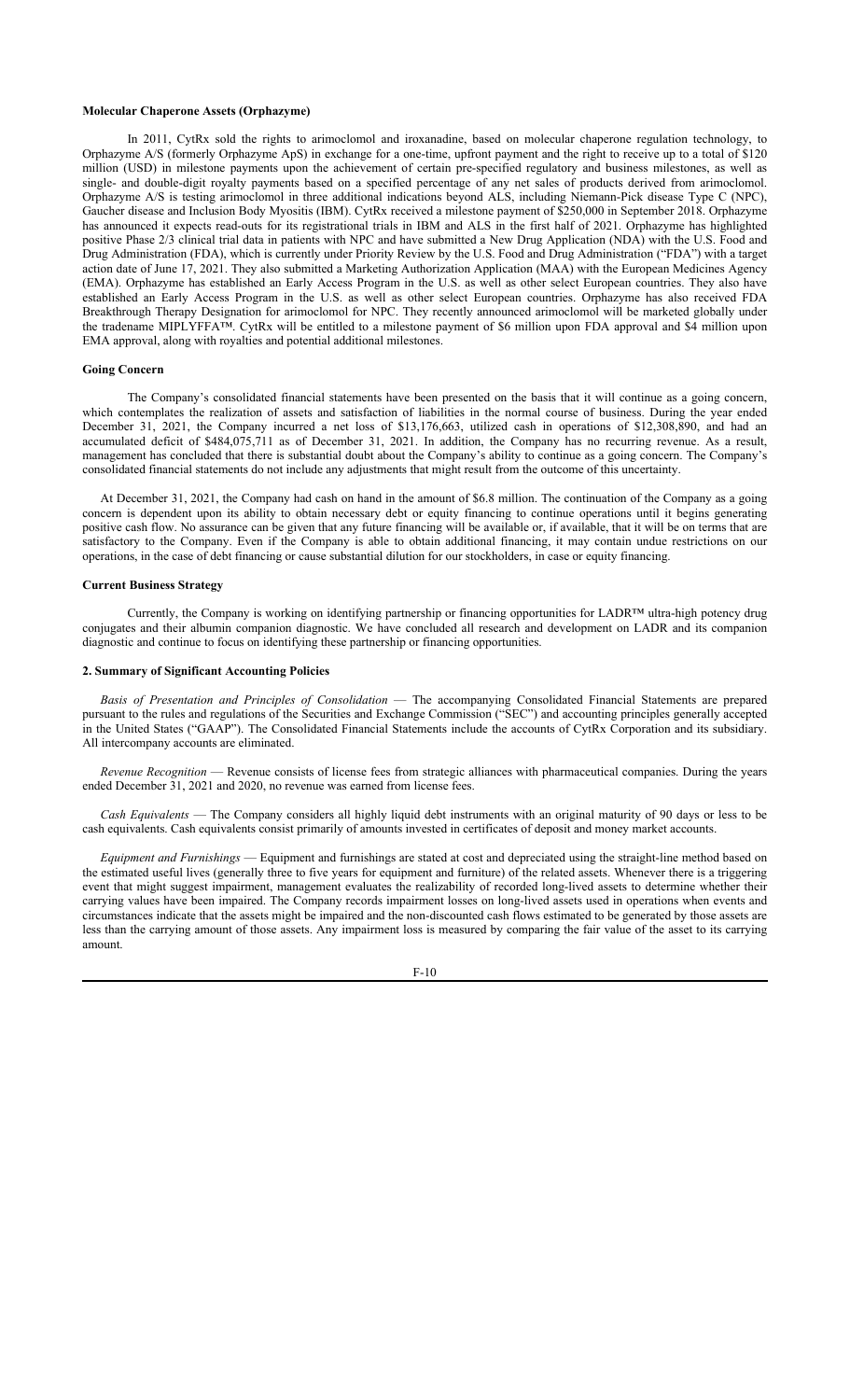*Insurance recoveries* — The Company has several policies with insurance underwriters that provide for the recovery of certain costs incurred by the Company. The Company's policy is to record any liability as incurred, and then to record the estimated recovery from the insurance company for that cost as a receivable in accordance with terms of its existing policies. As of December 31, 2021, management has estimated that \$200,000 is recoverable from its insurance carriers under the terms of its policies.

*Fair Value Measurements* — Assets and liabilities recorded at fair value on the consolidated balance sheets are categorized based upon the level of judgment associated with the inputs used to measure the fair value. Level inputs are as follows:

Level 1 – quoted prices in active markets for identical assets or liabilities.

Level 2 – other significant observable inputs for the assets or liabilities through corroboration with market data at the measurement date.

Level 3 – significant unobservable inputs that reflect management's best estimate of what market participants would use to price the assets or liabilities at the measurement date.

The Company considers carrying amounts of accounts receivable, accounts payable and accrued expenses to approximate fair value due to the short-term nature of these financial instruments.

*Patents and Patent Application Costs* — Although the Company believes that its patents and underlying technology have continuing value, the amount of future benefits to be derived from the patents is uncertain. Patent costs are therefore expensed as incurred.

*Net Income (Loss) Per Share of Common Stock* — Basic net income (loss) per share is computed by dividing net income (loss) by the weighted average number of shares of common stock outstanding for the period. Diluted earnings per share is computed by dividing the net income applicable to common stockholders by the weighted average number of shares of common stock outstanding plus the number of additional shares of common stock that would have been outstanding if all dilutive potential shares of common stock had been issued using the treasury stock method. Potential shares of common stock are excluded from the computation when their effect is antidilutive. The dilutive effect of potentially dilutive securities is reflected in diluted net income per share if the exercise prices were lower than the average fair market value of common stock during the reporting period.

|                                  | As of December 31, |           |
|----------------------------------|--------------------|-----------|
|                                  | 2021               | 2020      |
| Options to acquire common stock  | 2,827,820          | 3,166,270 |
| Warrants to acquire common stock | 4.167              | 193,196   |
| Convertible preferred stock      | 9,363,637          |           |
| Preferred investment option      | 11,363,637         |           |
|                                  | 23,559,261         | 3,359,466 |

Potentially dilutive stock options, warrants and securities from the table above were excluded from the computation of diluted net income (loss) per share, because the effect would be anti-dilutive.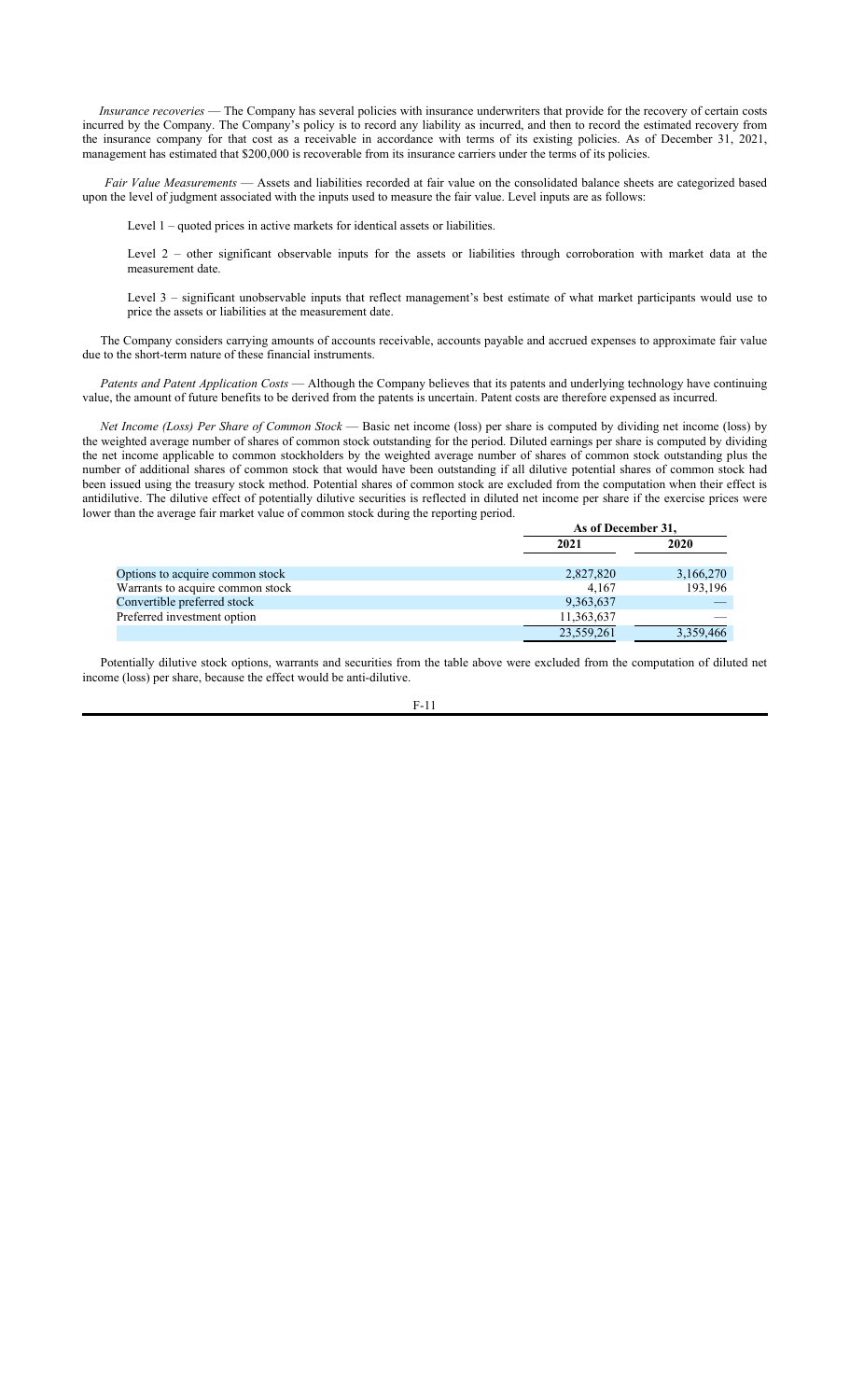*Stock-based Compensation* — The Company accounts for share-based awards to employees and nonemployees directors and consultants in accordance with the provisions of ASC 718, *Compensation—Stock Compensation.*, and under the recently issued guidance following FASB's pronouncement, ASU 2018-07, *Compensation—Stock Compensation (Topic 718): Improvements to Nonemployee Share-Based Payment Accounting*. Under ASC 718, and applicable updates adopted, share-based awards are valued at fair value on the date of grant and that fair value is recognized over the requisite service, or vesting, period. The Company values its equity awards using the Black-Scholes option pricing model, and accounts for forfeitures when they occur.

*Research and Development Expenses* — Research and development expenses consist of costs incurred for direct and overheadrelated research expenses and are expensed as incurred. Costs to acquire technologies, including licenses and drugs, that are utilized in research and development and that have no alternative future use are expensed when incurred. Technology developed for use in its products is expensed as incurred until technological feasibility has been established.

*Income Taxes* — The Company accounts for income taxes in accordance with the provisions of FASB ASC 740-10, *Income Taxes, ("ASC 740"*) which requires the recognition of deferred tax assets and liabilities for taxable temporary differences and deferred tax assets for deductible temporary differences and operating loss carry-forwards using enacted tax rates in effect in the years the differences are expected to reverse. Deferred income tax benefit or expense is recognized as a result of changes in net deferred tax assets or deferred tax liabilities. A valuation allowance is recorded when it is more likely than not that some or all of any deferred tax assets will not be realized.

The Company recognizes the tax benefit from an uncertain tax position only if it is more likely than not that the tax position will be sustained upon examination by the taxing authorities based on the technical merits of the position. The Company's policy is to recognize any interest and penalties related to unrecognized tax benefits as a component of income tax expenses.

*Concentrations of Risks* — Financial instruments that potentially subject the Company to significant concentrations of credit risk consist principally of cash, cash equivalents and short-term investments. The Company maintains cash and cash equivalents in large well-capitalized financial institutions and the Company's investment policy disallows investment in any debt securities rated less than "investment-grade" by national ratings services. The Company has not experienced any losses on its deposits of cash or cash equivalents or its short-term investments. Cash and cash equivalents are maintained at financial institutions and, at times, balances may exceed federally insured limits. The Company has never experienced any losses related to these balances.

*Use of Estimates* — Preparation of the Company's consolidated financial statements in conformance with U.S. GAAP requires the Company's management to make estimates and assumptions that impact the reported amounts of assets, liabilities, revenues and expenses, and the disclosure of contingent assets and liabilities in the Company's consolidated financial statements and accompanying notes. The significant estimates in the Company's consolidated financial statements relate to the valuation of equity awards, recoverability of deferred tax assets, insurance claims and estimated useful lives of fixed assets. The Company bases estimates and assumptions on historical experience, when available, and on various factors that it believes to be reasonable under the circumstances. The Company evaluates its estimates and assumptions on an ongoing basis, and its actual results may differ from estimates made under different assumptions or conditions.

*New Accounting Pronouncements — In June 2016, the FASB issued ASU No. 2016-13,* Credit Losses - Measurement of Credit Losses on Financial Instruments ("ASC 326"). The standard significantly changes how entities will measure credit losses for most financial assets, including accounts and notes receivables. The standard will replace today's "incurred loss" approach with an "expected loss" model, under which companies will recognize allowances based on expected rather than incurred losses. Entities will apply the standard's provisions as a cumulative-effect adjustment to retained earnings as of the beginning of the first reporting period in which the guidance is effective. The standard is effective for interim and annual reporting periods beginning after December 15, 2019. The adoption of ASU 2016-13 is not expected to have a material impact on the Company's financial position, results of operations, and cash flows.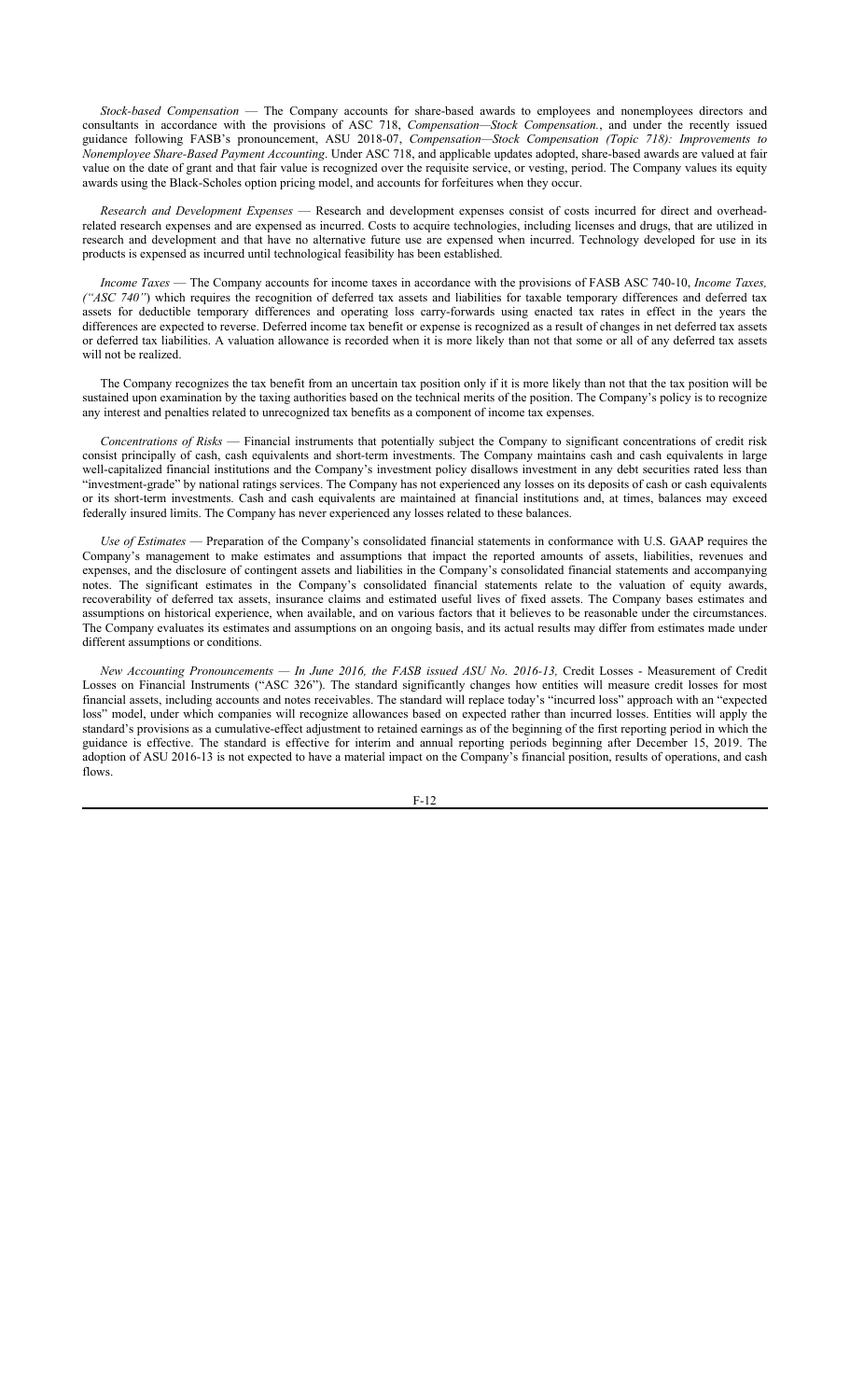In August 2020, the FASB issued ASU 2020-06, Debt — Debt with Conversion and Other Options (Subtopic 470-20) and Derivatives and Hedging—Contracts in Entity's Own Equity (Subtopic 815-40): Accounting for Convertible Instruments and Contracts in an Entity's Own Equity ("ASU 2020-06"). ASU 2020-06 simplifies the accounting for convertible debt by eliminating the beneficial conversion and cash conversion accounting models. Upon adoption of ASU 2020-06, convertible debt proceeds, unless issued with a substantial premium or an embedded conversion feature that is not clearly and closely related to the host contract, will no longer be allocated between debt and equity components. This modification will reduce the issue discount and result in less non-cash interest expense in financial statements. ASU 2020-06 also updates the earnings per share calculation and requires entities to assume share settlement when the convertible debt can be settled in cash or shares. For contracts in an entity's own equity, the type of contracts primarily affected by ASU 2020-06 are freestanding and embedded features that are accounted for as derivatives under the current guidance due to a failure to meet the settlement assessment by removing the requirements to (i) consider whether the contract would be settled in registered shares, (ii) consider whether collateral is required to be posted, and (iii) assess shareholder rights. ASU 2020-06 is effective for fiscal years beginning after December 15, 2023. Early adoption is permitted, but no earlier than fiscal years beginning after December 15, 2020, and only if adopted as of the beginning of such fiscal year. The Company adopted ASU 2020-06 effective January 1, 2021. The adoption of ASU 2020-06 did not have any impact on the Company's consolidated financial statement presentation or disclosures.

In May 2021, the FASB issued ASU 2021-04, Earnings Per Share (Topic 260), Debt — Modifications and Extinguishments (Subtopic 470-50), Compensation — Stock Compensation (Topic 718), and Derivatives and Hedging — Contracts in Entity's Own Equity (Subtopic 815-40): Issuer's Accounting for Certain Modifications or Exchanges of Freestanding Equity-Classified Written Call Options ("ASU 2021-04"). ASU 2021-04 provides guidance as to how an issuer should account for a modification of the terms or conditions or an exchange of a freestanding equity-classified written call option (i.e., a warrant) that remains classified after modification or exchange as an exchange of the original instrument for a new instrument. An issuer should measure the effect of a modification or exchange as the difference between the fair value of the modified or exchanged warrant and the fair value of that warrant immediately before modification or exchange and then apply a recognition model that comprises four categories of transactions and the corresponding accounting treatment for each category (equity issuance, debt origination, debt modification, and modifications unrelated to equity issuance and debt origination or modification). ASU 2021-04 is effective for fiscal years beginning after December 15, 2021, including interim periods within those fiscal years. An entity should apply the guidance provided in ASU 2021-04 prospectively to modifications or exchanges occurring on or after the effective date. Early adoption is permitted, including adoption in an interim period. If an entity elects to early adopt ASU 2021-04 in an interim period, the guidance should be applied as of the beginning of the fiscal year that includes that interim period. The adoption of ASU 2021-04 is not expected to have any impact on the Company's consolidated financial statement presentation or disclosures.

Other recent authoritative guidance issued by the FASB (including technical corrections to the ASC), the American Institute of Certified Public Accountants, and the Securities and Exchange Commission ("SEC") did not, or are not expected to, have a material impact on the Company's consolidated financial statements and related disclosures.

#### **3. Foreign Currency Remeasurement**

The U.S. dollar has been determined to be the functional currency for the net assets of the Company's German operations. The transactions are recorded in the local currencies and are remeasured at each reporting date using the historical rates for nonmonetary assets and liabilities and current exchange rates for monetary assets and liabilities at the balance sheet date. Exchange gains and losses from the remeasurement of monetary assets and liabilities are recognized in other income (loss). The Company recognized a gain (loss) of approximately \$(22,440) and \$26,800 for the years ended December 31, 2021 and 2020, respectively.

As of December 31, 2021 and 2020, the Company's cash balances consisted of the following:

|                    | 2021            | 2020       |
|--------------------|-----------------|------------|
| U.S. Dollars       | \$<br>6.671.404 | 9,892,046  |
| Euros $-$ in US \$ | 98.199          | 111.329    |
| Cash Balance       | \$6,769,603     | 10,003,375 |

## **4. Equipment and Furnishings**

Equipment and furnishings at December 31, 2021 and 2020 consist of the following:

|                                   | 2021 |          |  |          |
|-----------------------------------|------|----------|--|----------|
| Equipment and furnishings         |      | 59.728   |  | 137.924  |
| $Less$ — accumulated depreciation |      | (26.944) |  | (98.166) |
| Equipment and furnishings, net    |      | 32.784   |  | 39.758   |

Depreciation and amortization expense for the years ended December 31, 2021 and 2020 were \$13,978 and \$29,037, respectively. During the year ended December 31, 2021, fully depreciated Equipment and furnishings of approximately \$85,000 were written off.

## **5. Accrued Expenses and Other Current Liabilities**

Accrued expenses and other current liabilities at December 31, 2021 and 2020 are summarized below.

|                                      | 2021      | 2020      |
|--------------------------------------|-----------|-----------|
| Professional fees                    | 208,345   | 234,700   |
| Liquidated damages-see Note 7        | 615,253   |           |
| Research and development costs       |           | 9,296     |
| Payable to former CEO                | 256,115   |           |
| Wages, bonuses and employee benefits | 261,375   | 215,191   |
| Royalties and milestones             | 716,155   | 716,155   |
| Other                                | 7,263     | 15,568    |
| Total                                | 2,064,506 | 1,190,910 |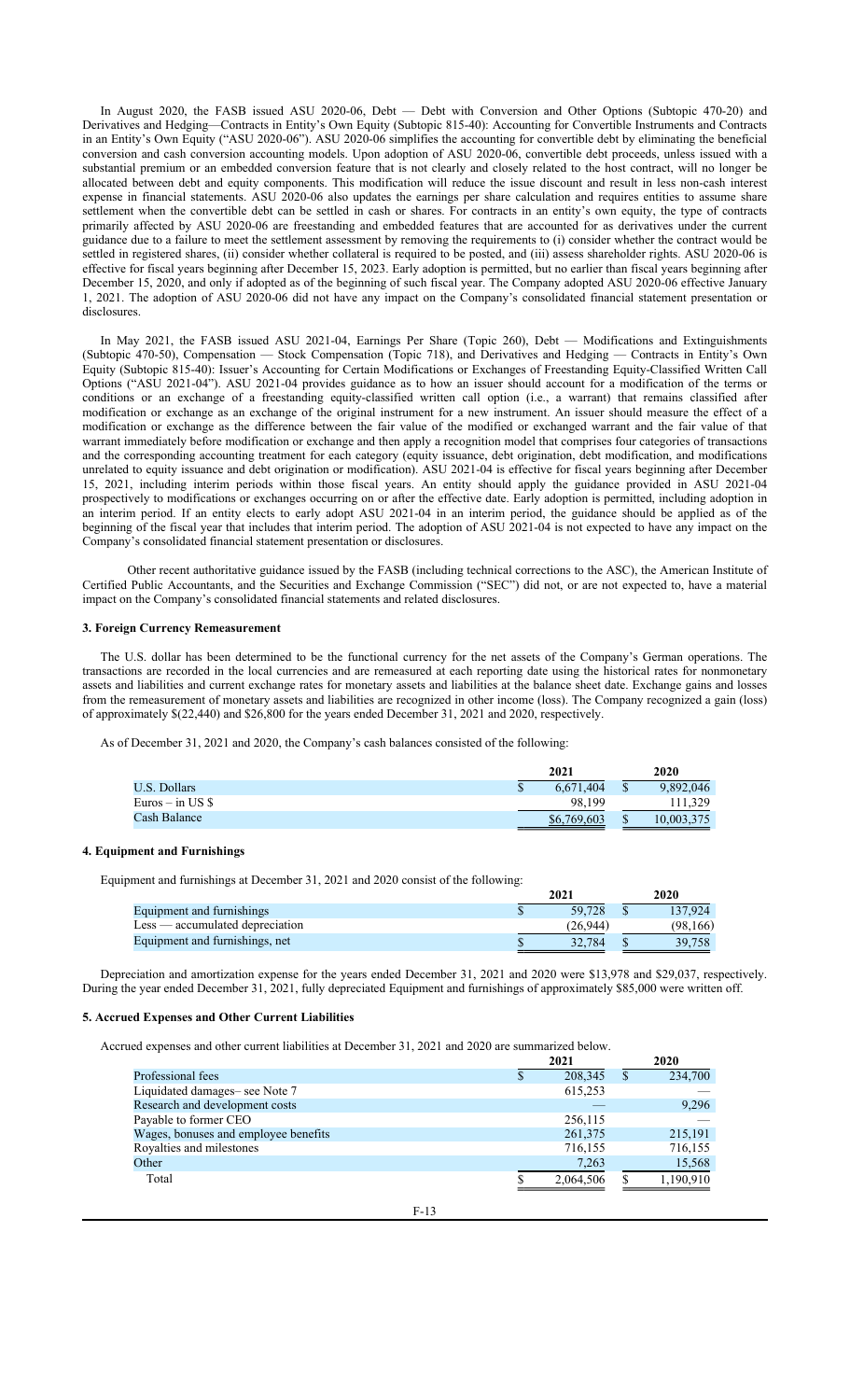## **6. Leases**

We lease office space and office copiers related primarily to the Company's administrative activities. The Company accounts for leases under ASC 842, *Leases,* which requires an entity to recognize a right-of-use asset and a lease liability for virtually all leases.

In January 2020, the Company signed a new four-year office lease which covers approximately 2,771 square feet of office and storage space. This lease is effective March 1, 2020 and extends through February 29, 2024, with a right to extend the term for an additional five-year period, subject to the terms and conditions set forth in the lease agreement. The monthly rent is \$14,340, subject to annual increases of 3.5 percent. In February 2020, the Company renewed its additional storage space lease, which requires us to make monthly payments of \$1,405, subject to a 2.5 percent annual increase. The Company recorded a right of use asset and lease liability obligation of \$715,310 upon inception of these leases. The Company also reclassified a previously existing right-of-use asset of \$66,271 from other assets to right-of-use asset.

As of December 31, 2021, the balance of right-of-use assets was approximately \$397,200, and the balance of total lease liabilities was approximately \$415,200.

Future minimum lease payments under non-cancelable operating leases under ASC 842 as of December 31, 2021 are as follows:

|                                                      | Operating<br><b>Lease Payments</b> |  |  |
|------------------------------------------------------|------------------------------------|--|--|
|                                                      |                                    |  |  |
| Jan 2022 – Dec 2022                                  | \$<br>197,152                      |  |  |
| Jan $2023 - Dec 2023$                                | 200,927                            |  |  |
| Jan 2024 – Dec 2024                                  | 33,672                             |  |  |
| Total future minimum lease payments                  | 431,751                            |  |  |
|                                                      |                                    |  |  |
| Less: present value adjustment                       | (16, 551)                          |  |  |
| Operating lease liabilities at December 31, 2021     | 415,200                            |  |  |
| Less: current portion of operating lease liabilities | (198,819)                          |  |  |
| Operating lease liabilities, net of current portion  | 216,381                            |  |  |

The components of rent expense and supplemental cash flow information related to leases for the period are as follows:

|                                                                                                                                  | <b>Year Ended</b><br>December 31, 2021 |         |  |
|----------------------------------------------------------------------------------------------------------------------------------|----------------------------------------|---------|--|
| <b>Lease Cost</b>                                                                                                                |                                        |         |  |
|                                                                                                                                  |                                        |         |  |
| Operating lease cost (included in General and administrative expenses in the Company's Consolidated<br>Statements of Operations) | \$                                     | 199,276 |  |
|                                                                                                                                  |                                        |         |  |
| <b>Other information</b>                                                                                                         |                                        |         |  |
|                                                                                                                                  |                                        |         |  |
| Cash paid for amounts included in the measurement of lease liabilities for the year ended December 31, 2021 \$                   |                                        | 188,683 |  |
|                                                                                                                                  |                                        |         |  |
| Weighted average remaining lease term - operating leases (in years)                                                              |                                        | 2.2     |  |
|                                                                                                                                  |                                        |         |  |
| Average discount rate                                                                                                            |                                        | 3.6%    |  |
| $F-14$                                                                                                                           |                                        |         |  |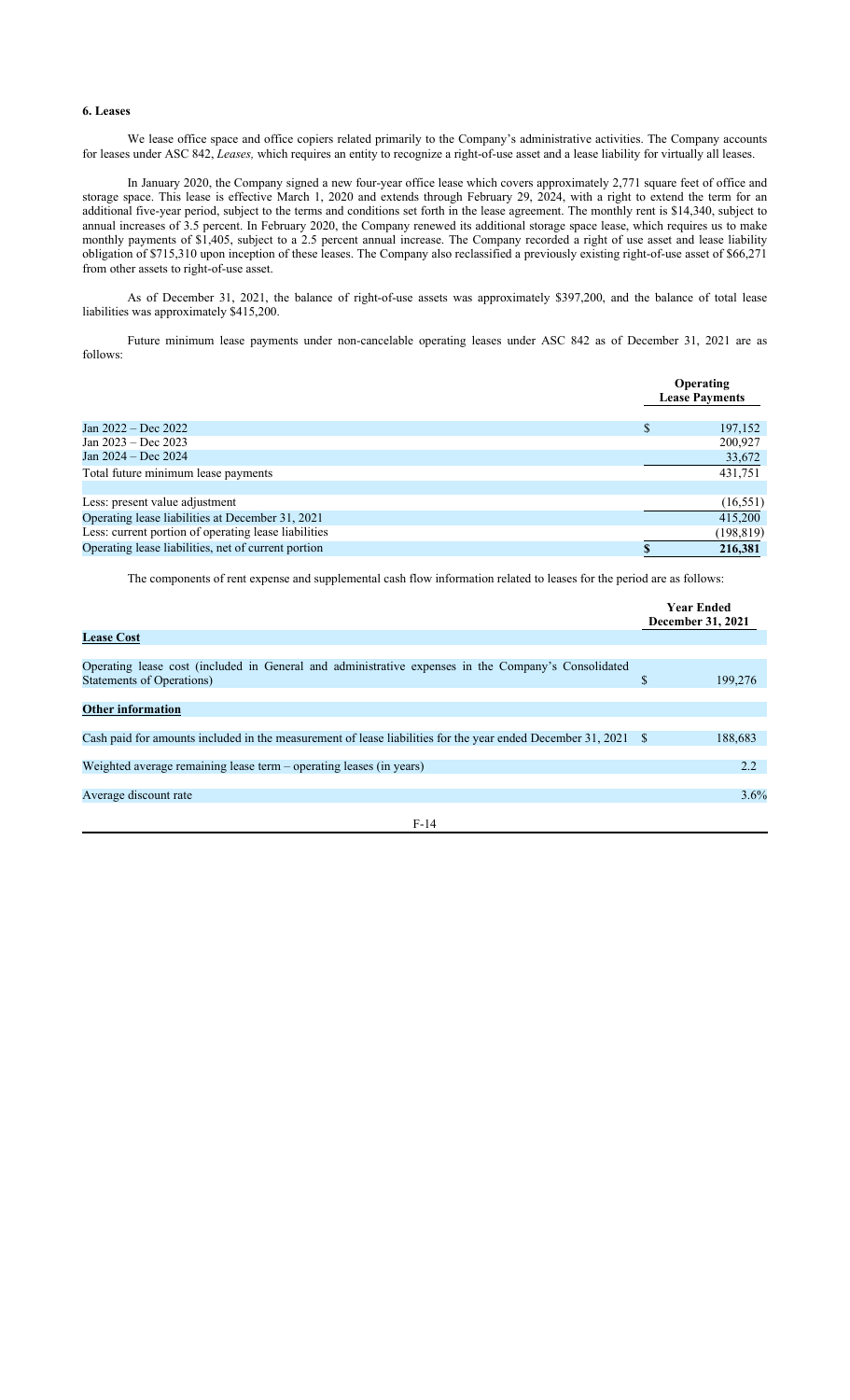## **7. Financing Under Security Purchase Agreement**

On July 13, 2021, the Company entered into a Securities Purchase Agreement (the "Purchase Agreement") with a single institutional investor (the "Investor") for aggregate gross proceeds of \$10 million and net proceeds of approximately \$9.2 million. The transaction closed on July 16, 2021. Under the Purchase Agreement, the Company sold and issued (i) 2 million shares of its common stock at a purchase price of \$0.88 per share for total gross proceeds of approximately \$1.76 million in a registered direct offering (the "Registered Direct Offering") and (ii) 8,240 shares of Series C 10.00% Convertible Preferred Stock (the "Preferred Stock") at a purchase price of \$1,000 per share, for aggregate gross proceeds of approximately \$8.24 million, in a concurrent private placement (the "Private Placement" and, together with the Registered Direct Offering, the "July 2021 Offerings"). The shares of the Preferred Stock are convertible, upon shareholder approval as described below, into an aggregate of up to 9,363,637 shares of common stock at a conversion price of \$0.88 per share. Holders of the Preferred Stock shall be entitled to receive, and the Company shall pay, cumulative dividends at the rate per share (as a percentage of the stated value per share) of 10.00% per annum, payable quarterly on January 1, April 1, July 1 and October 1, beginning on the first such date after the date of issuance. The terms of the Preferred Stock include beneficial ownership limitations that preclude conversion that would result in the Investor owning in excess of 9.99% of the Company's outstanding shares of common stock. CytRx also issued to the Investor an unregistered preferred investment option (the "Preferred Investment Option") that allows for the purchase of up to 11,363,637 shares of common stock for additional gross proceeds of approximately \$10 million if the Preferred Investment Option is exercised in full. The exercise price for the Preferred Investment Option is \$0.88 per share. The Preferred Investment Option has a term equal to five and one-half years commencing upon the Company increasing its authorized common stock following shareholder approval. The Company held a special meeting of stockholders on September 23, 2021 at which time the shareholders did not approve the proposal to increase the Company's authorized common stock. On March 15, 2022, the Company received stockholders' approval to increase its authorized shares (see below). On October 1, 2021, the Company paid a quarterly 10% dividend to the Investor in the amount of \$171,668.

The Company accounted for these transactions as a single transaction for accounting purposes and allocated total proceeds to the respective instruments based upon the relative fair value of each instrument. The Company determined that the relative fair value of (i) the 2,000,000 shares of the common stock issued was \$859,218, (ii) the relative fair value of the 8,240 shares of Preferred Stock was \$4,022,700, and (iii) the relative fair value of the Preferred Investment Option was \$4,293,872 based upon a Black Scholes valuation model. As such, the Company recorded as Additional Paid in Capital the fair value of the common stock and Preferred Investment Option of \$5,153,090, and the fair value of the Series C Preferred Stock was \$4,022,700 which has been reflected as mezzanine (temporary equity) due to certain clauses of the Securities Purchase Agreement.

# *Terms of Series C Preferred Stock*

Under the Certificate of the Designations, Powers, Preferences and Rights of Series C 10.00% Convertible Preferred Stock (the "*Certificate of Designations*"), each share of Series C Preferred Stock will be convertible, subject to the Beneficial Ownership Limitation (as defined below), at either the holder's option or at the Company's option (a "*Company Initiated Conversion*") at any time following stockholder approval having been obtained to amend our restated certificate of incorporation to increase the number of authorized shares of common stock above 41,666,666 (the "Stockholder Approval"), into common stock at a conversion rate equal to the quotient of (i) the Series C Stated Value of \$1,000 (the "*Series C Stated Value*") plus, in the case of a Company Initiated Conversion, all accrued and accumulated and unpaid dividends on such share of Series C Preferred Stock, divided by (ii) the initial conversion price of \$0.88, subject to specified adjustments for stock splits, stock dividends, reclassifications or other similar events as set forth in the Certificate of Designations.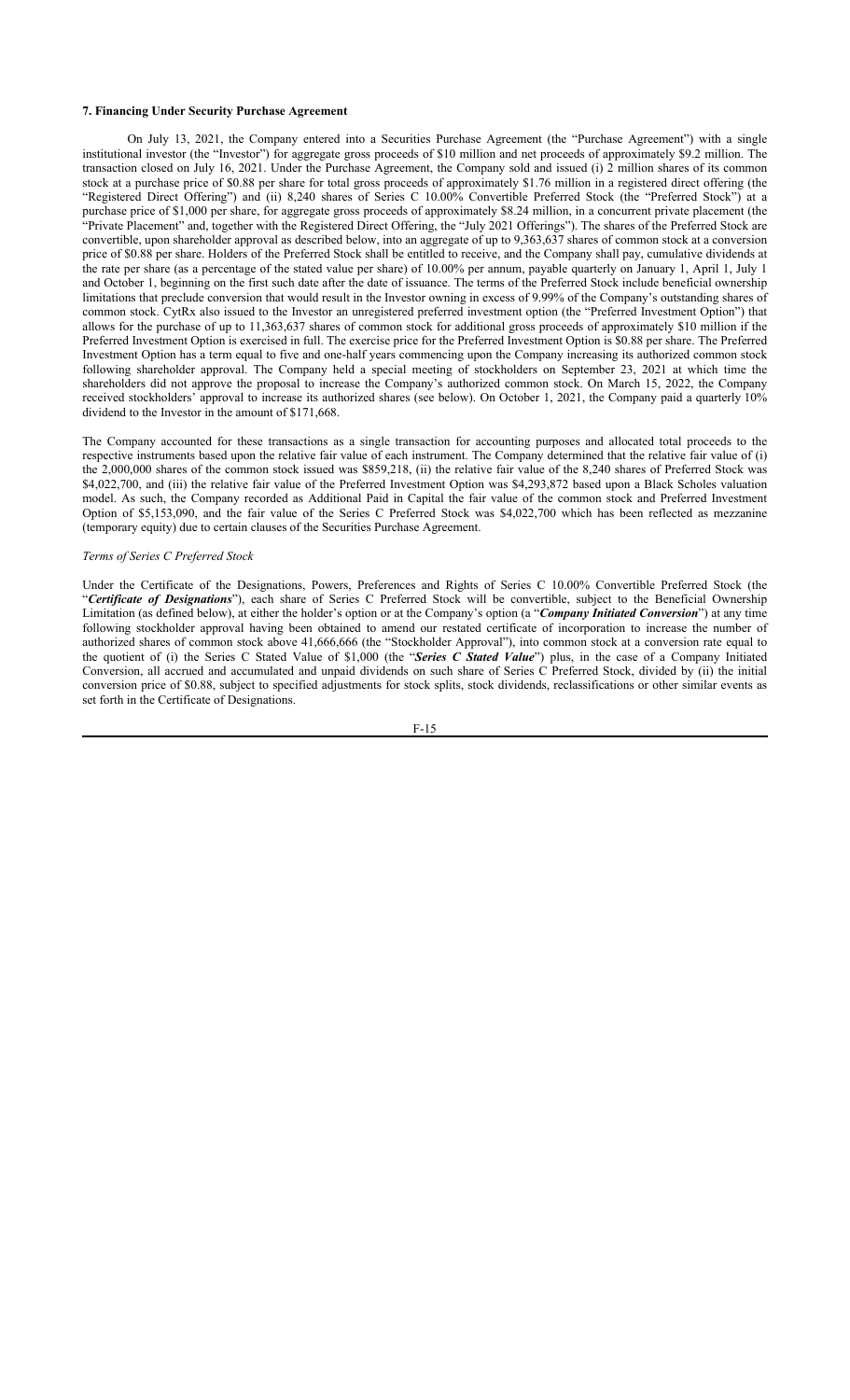The Certificate of Designations contains limitations that prevent the holder thereof from acquiring shares of common stock upon conversion that would result in the number of shares of common stock beneficially owned by such holder and its affiliates exceeding 9.99% of the total number of shares of common stock outstanding immediately after giving effect to the conversion (the "*Beneficial Ownership Limitation*"), except that upon notice from the holder to the Company, the holder may increase or decrease the amount of ownership of outstanding shares of common stock after converting the holder's shares of Series C Preferred Stock, provided that the Beneficial Ownership Limitation in no event exceeds 9.99% of the number of outstanding shares of the common stock outstanding immediately after giving effect to the issuance of shares of common stock upon conversion of the shares of Series C Preferred Stock held by the holder and provided that any increase in the Beneficial Ownership Limitation shall not be effective until 61 days following notice to the Company

Each holder of shares of Preferred Stock is entitled to receive dividends, commencing from the date of issuance of the Preferred Stock. Such dividends may be paid only when, as and if declared by the Board of Directors of the Company (the "*Board*"), out of assets legally available therefore, quarterly in arrears on the first day of January, April, July and October in each year, commencing on the date of issuance, at the dividend rate of 10.00% per year. Such dividends are cumulative and continue to accrue on a daily basis whether or not declared and whether or not we have assets legally available therefore.

Under the Certificate of Designations, each share of Series C Preferred Stock carries a liquidation preference equal to the Series C Stated Value plus accrued and unpaid and accumulated dividends thereon. Such liquidation preference is payable upon certain change in control transactions and accordingly, this instrument is classified as mezzanine (temporary equity).

The holders of the Series C Preferred Stock may vote their shares of Preferred Stock on an as-converted basis, subject to the Beneficial Ownership Limitation (which Beneficial Ownership Limitation shall be calculated on a basis which includes the number of shares of common stock which are issuable upon conversion of the unconverted Series C Stated Value beneficially owned by a holder or any of its affiliates or attribution parties on all matters submitted to the holders of common stock for approval). The Company may not take the following actions without the prior consent of the holders of at least a majority of the Preferred Stock then outstanding: (a) alter or change adversely the powers, preferences or rights given to the Preferred Stock or alter or amend the Certificate of Designations, (b) authorize or create any class of stock ranking as to dividends, redemption or distribution of assets upon a Liquidation (as defined in the Certificate of Designations) senior to, or otherwise *pari passu* with, the Preferred Stock, (c) amend its Certificate of Incorporation or other charter documents in any manner that adversely affects any rights of the holders of the Preferred Stock, (d) increase the number of authorized shares of Preferred Stock, or (e) enter into any agreement with respect to any of the foregoing.

## *Terms of Preferred Investment Option*

The Preferred Investment Option to purchase up to 11,363,637 shares of common stock is exercisable at a price of \$0.88 per share. The Preferred Investment Option have a term of five and one-half years from the Authorized Share Increase Date. The holders of the Preferred Investment Option may exercise the Preferred Investment Option on a cashless basis, solely to the extent there is no effective registration statement registering, or the prospectus in such registration statement is not available for the resale of the shares of common stock issuable at the time of exercise. The Company is prohibited from effecting an exercise of any Preferred Investment Option to the extent that such exercise would result in the number of shares of common stock beneficially owned by such holder and its affiliates exceeding 9.99% of the total number of shares of common stock outstanding immediately after giving effect to the exercise of the Preferred Investment Options by the holder (the "*PIO Beneficial Ownership Limitation*"), except that upon notice from the holder to the Company, the holder may increase or decrease the amount of ownership of outstanding shares of Common Stock after exercising the holder's Preferred Investment Option, provided that the PIO Beneficial Ownership Limitation in no event exceeds 9.99% of the number of outstanding shares of the Common Stock outstanding immediately after giving effect to the issuance of shares of common stock upon exercise of the Preferred Investment Option held by the holder and provided that any increase in the PIO Beneficial Ownership Limitation shall not be effective until 61 days following notice to the Company. The Preferred Investment Option provides for a Black-Scholes payout upon certain fundamental change transactions relating to the Company, as specified therein. If the fundamental change transaction is within the control of the Company, the payout will be in cash. Otherwise, the payout will be in the same form of consideration received by the common stockholders as a result of this transaction.

Until the Authorized Share Increase Date, the Company may not issue any shares of common stock upon exercise of the Preferred Investment Option.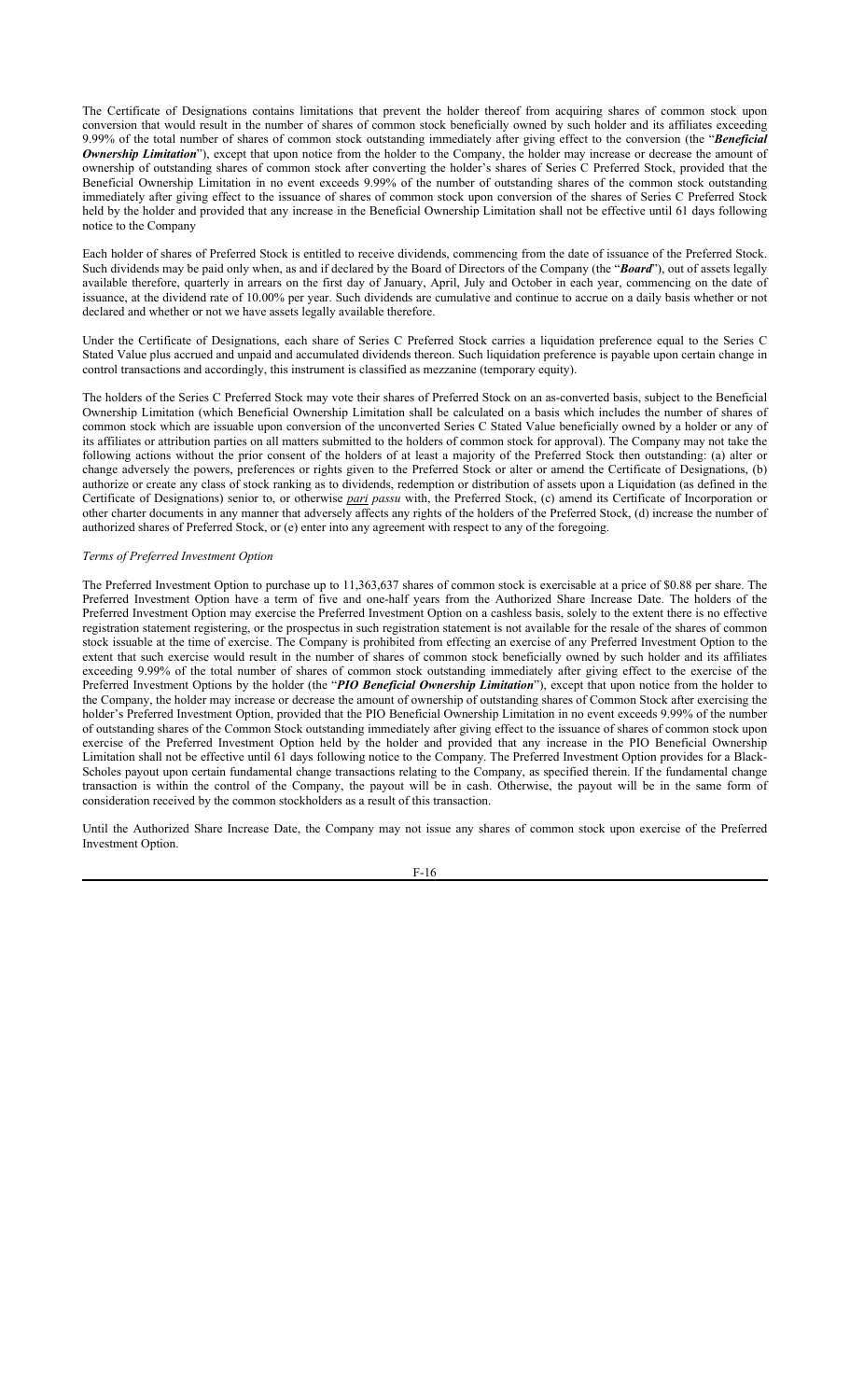## *Registration Rights Agreement*

In connection with the July 2021 Offerings, the Company entered into a registration rights agreement, dated as of July 13, 2021 (the "Registration Rights Agreement"), with the investor named therein, pursuant to which the Company will undertake to file, within five calendar days of the date of the filing of the proxy statement seeking the Stockholder Approval, a resale registration statement to register the shares of common stock issuable upon: (i) the conversion of the Preferred Stock sold in the Private Placement and (ii) the exercise of the Preferred Investment Option (the "*Registrable Securities*"); and to cause such registration statement to be declared effective under the Securities Act as promptly as possible after the filing thereof, but in any event no later than 75 days following the pricing date of this offering, or no later than 105 days following such date in the event of a "full review" by the SEC, and shall use its reasonable best efforts to keep such registration statement continuously effective under the Securities Act until the date that all Registrable Securities covered by such registration statement have been sold or are otherwise able to be sold pursuant to Rule 144. The Registration Rights Agreement provided for liquidated damages to the extent that the Company does not file or maintain a registration statement in accordance with the terms thereof. The registration rights agreement entered into between us and the Investor on July 13, 2021, contains a triggering event which would require us to pay to any holder of the Preferred Stock an amount in cash, as partial liquidated damages and not as a penalty, on a monthly basis equal to the product of 2.0% multiplied by the aggregate subscription amount paid by such holder for shares of Preferred Stock pursuant to the Purchase Agreement; provided, however, that such partial liquidated damages shall not exceed 24% of the aggregate subscription amounts paid by such holders pursuant to the Purchase Agreement, or \$1,977,600. If we fail to pay any partial liquidated damages within seven days after the date payable, we will be required to pay interest on any such amounts at a rate equal to the lesser of 18% per annum or the maximum rate permitted by applicable law.

During the year ended December 31, 2021, the Company did not have enough authorized shares to issue the issuable shares under the Preferred Stock and Preferred Investment Option. The Company attempted, but was unsuccessful, to obtain stockholders' approval for the increase in authorized shares, and accordingly, the Company was unable to meet its registration rights obligation as of December 31, 2021.

As such, the Company recognized an aggregate of approximately \$1.1 million in liquidated damages during the year ended December 31, 2021, of which includes a provision of \$615,123 as an accrual for estimated damages until stockholders' approval is achieved and the Registration Statement is filed. On March 15, 2022, the Company received stockholders' approval to increase its authorized shares and Company expects to file a Registration Statement on or about March 23, 2022 and has provided for liquidated damages through that date.

# **8. Departure of Chairman and Chief Executive Officer**

In connection with a Separation Agreement (as defined below), Steven A. Kriegsman, who served as the Chairman and Chief Executive Officer of CytRx Corporation (the "*Company*"), departed from his roles as an officer of the Company and the Chairman of the Company's board of directors (the "*Board*"), Mr. Kriegsman's departure as Chairman of the Board was not in connection with any disagreement between Mr. Kriegsman and the Company, its management, the Board or any committee of the Board on any matter relating to the Company's operations, policies or practices, or any other matter.

In connection with the execution of the Separation Agreement, Mr. Kriegsman's existing executive employment agreement, as amended (the "*Prior Employment Agreement*"), was terminated; provided, however, that certain surviving customary confidentiality provisions and milestone and royalty payments as defined in the Prior Employment Agreement remain in full force and effect. Pursuant to the Prior Employment Agreement and the Separation Agreement, Mr. Kriegsman received a lump sum cash payment equal to approximately \$6.0 million during the year ended December 31, 2021. In addition, the Company has accrued \$256,115 of health benefits payable to him as of December 31, 2021.

## **9. Stock Compensation**

## **Stock Options**

The Company has a 2008 Stock Incentive Plan under which 5 million shares of common stock are reserved for issuance. As of December 31, 2021, there were approximately 2.3 million shares subject to outstanding stock options and approximately 0.8 million shares outstanding related to restricted stock grants issued from the 2008 Plan. This plan expired on November 20, 2018 and thus no further shares are available for future grant under this plan.

In November 2019, the Company adopted a 2019 Stock Incentive Plan under which 5.4 million shares of common stock are reserved for issuance. As of December 31, 2021, there were 550,000 shares subject to outstanding stock options and 25,000 shares outstanding related to restricted stock grants from the 2019 Plan. This Plan expires on November 14, 2029.

There were no stock options issued to employees and directors in 2021 and 2020.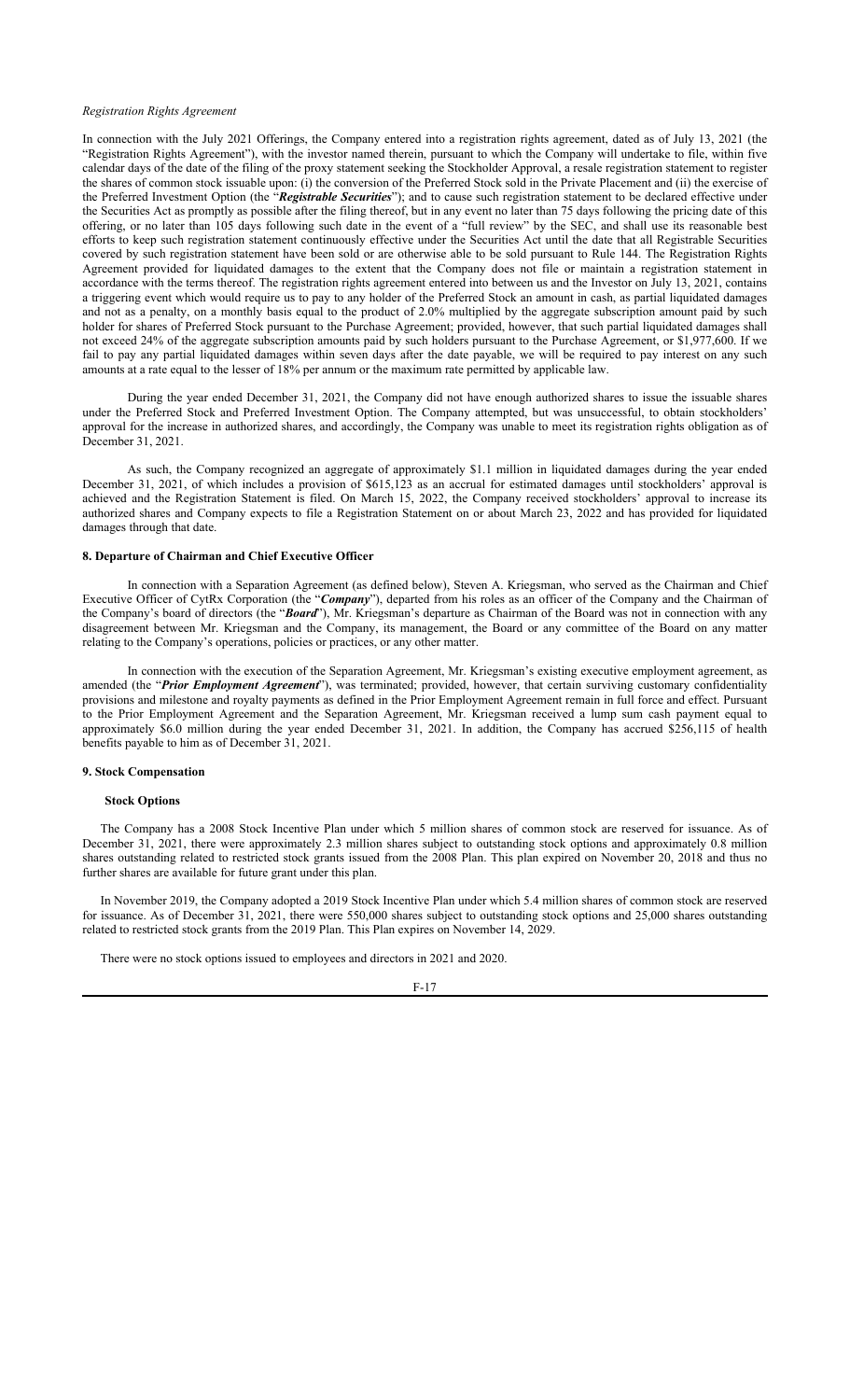During the year ended December 31, 2021, options to acquire 300,000 shares of common stock were exercised resulting in net proceeds of \$78,000. During the year ended December 31, 2020, the Company issued an aggregate of approximately 2.8 million shares of its common stock upon the exercise of 4.55 million options. Of the 4.55 million option shares, holders of 4.4 million options exercised their shares on a cashless basis into approximately 2.69 million shares of the Company's common stock. The Company received \$39,000 for the exercise of the remaining 150,000 options shares in exchange for 150,000 shares of its common stock.

The following table sets forth the total stock-based compensation expense resulting from stock options and restricted stock included in our Consolidated Statements of Operations for the years ended December 31, 2021 and 2020: **Years Ended December 31,**

| rears Ended December 31. |  |         |  |  |
|--------------------------|--|---------|--|--|
| $202^{\circ}$            |  | 2020    |  |  |
|                          |  |         |  |  |
|                          |  | 327.854 |  |  |
|                          |  |         |  |  |

There were no options granted to employees and directors during the years ended December 31, 2021 and 2020. Presented below is the Company's stock option activity for employees and directors: **Weighted A** 

|                                                             | <b>Stock Options</b> |  | weighted Average | <b>Exercise Price</b> |   |       |
|-------------------------------------------------------------|----------------------|--|------------------|-----------------------|---|-------|
|                                                             | 2021                 |  | 2020             | 2021                  |   | 2020  |
| Outstanding $-$ beginning of year                           | 2,801,270            |  | 7,126,340        | 7.68                  |   | 11.55 |
| Granted                                                     |                      |  |                  |                       |   |       |
| Exercised                                                   | (300,000)            |  | (4,300,000)      | 0.26                  |   | 0.26  |
| Forfeited                                                   |                      |  |                  | 9.49                  |   |       |
| Expired                                                     | (38, 450)            |  | (25,070)         | 14.62                 |   | 41.03 |
| Outstanding $-$ end of year                                 | 2,462,820            |  | 2,801,270        | 7.68                  |   | 7.68  |
| Exercisable at end of year                                  | 2,462,820            |  | 2,801,270        | 7.68                  | S | 7.68  |
| Weighted average fair value of stock options granted during |                      |  |                  |                       |   |       |
| the year:                                                   |                      |  |                  |                       |   |       |

No options were issued to consultants in 2021 or 2020.

At December 31, 2021, there was no unrecognized compensation expense related to unvested non-employee stock options. Presented below is the Company's non-employee stock option activity: **Weighted Average**

|                                                             |              | <b>Stock Options</b> |   | weighted Average<br><b>Exercise Price</b> |    |      |    |      |
|-------------------------------------------------------------|--------------|----------------------|---|-------------------------------------------|----|------|----|------|
|                                                             |              | 2021                 |   | 2020                                      |    | 2021 |    | 2020 |
| Outstanding — beginning of year                             |              | 365,000              |   | 615,000                                   |    | 5.49 | S  | 3.36 |
| Granted                                                     |              |                      |   |                                           |    |      |    |      |
| Exercised                                                   |              |                      |   | (250,000)                                 |    |      |    | 0.26 |
| Expired/Forfeited                                           |              |                      |   |                                           |    |      |    |      |
| Outstanding $-$ end of year                                 |              | 365,000              |   | 365,000                                   |    | 5.49 |    | 5.49 |
| Exercisable at end of year                                  |              | 365,000              |   | 365,000                                   | \$ | 5.49 | -S | 5.49 |
| Weighted average fair value of stock options granted during |              |                      |   |                                           |    |      |    |      |
| the year:                                                   | $\mathbb{S}$ |                      | S |                                           |    |      |    |      |
|                                                             | $F-18$       |                      |   |                                           |    |      |    |      |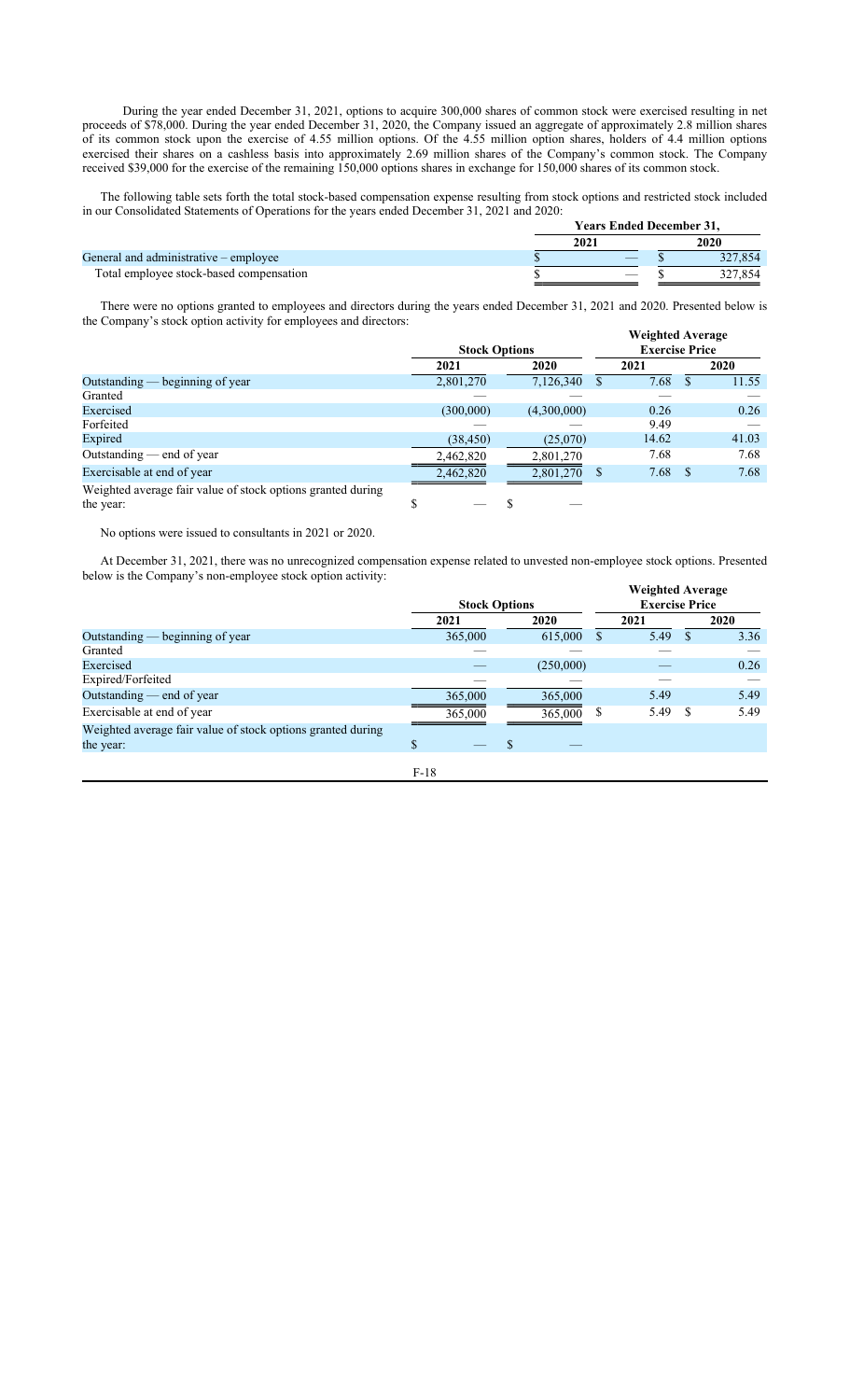The following table summarizes significant ranges of outstanding stock options under the two plans at December 31, 2021:

| Range of<br><b>Exercise</b><br><b>Prices</b> | Number of<br>Options | Weighted-<br>Average<br>Remaining<br>Contractual<br>Life (years) |   | Weighted-<br>Average<br><b>Exercise</b><br>Price | Number of<br><b>Options</b><br><b>Exercisable</b> | Weighted-<br>Average<br>Remaining<br>Contractual<br>Life (years) |      | Weighted-<br>Average<br><b>Exercise</b><br>Price |
|----------------------------------------------|----------------------|------------------------------------------------------------------|---|--------------------------------------------------|---------------------------------------------------|------------------------------------------------------------------|------|--------------------------------------------------|
| \$<br>$0.26 - $1.00$                         | 550,000              | 7.95                                                             | S | 0.26                                             | 550,000                                           | 7.95                                                             | S    | 0.26                                             |
| \$<br>$1.01 - $3.00$                         | 1,050,673            | 5.60                                                             | S | 2.04                                             | 1,050,673                                         | 5.60                                                             | -S   | 2.04                                             |
| \$<br>$3.01 - $15.00$                        | 817,482              | 3.10                                                             | S | 12.54                                            | 817,482                                           | 3.10                                                             | - \$ | 12.54                                            |
| \$<br>15.01 - \$42.42                        | 409,674              | 2.12                                                             | S | 25.24                                            | 409,674                                           | 2.12                                                             | S    | 25.24                                            |
|                                              | 2,827,829            | 4.83                                                             |   | 8.09                                             | 2.827.829                                         | 4.83                                                             |      | 8.09                                             |

The aggregate intrinsic value of the outstanding options and options vested as of December 31, 2021 was \$143,000.

## **Restricted Stock**

In December 2021, the Company granted to Jennifer Simpson, who serves on our Board of Directors, 25,000 shares of restricted common stock, pursuant to the 2019 Plan. This restricted stock vests on the first anniversary of the date of the grant. The fair value of the restricted stock is based on the market price of the Company's shares on the grant date less the par value received as consideration. The fair value of the restricted stock on the grant date was \$11,200. No restricted stock was granted in 2020. As of December 31, 2021, there is \$11,200 of unamortized stock compensation that will be amortized through December 2022,

In December 2017, the Company granted to Steven Kriegsman, Chief Executive Officer, 387,597 shares of restricted common stock, pursuant to the 2008 Plan. This restricted stock vests in equal annual instalments over three years. The fair value of the restricted stock is based on the market price of the Company's shares on the grant date less the par value received as consideration. The fair value of the restricted stock on the grant date was \$679,000 and was amortized over the three-year term through 2020. The Company recorded an employee stock-based compensation expense for restricted stock of approximately \$216,000 for the year ended December 31, 2020.

## **Equity-Classified Warrants**

A summary of the Company's warrant activity and related information for the years ended December 31, 2021 and 2020 are shown below.

|                                                            |      | Warrants   |  |         | <b>Weighted Average</b><br><b>Exercise Price</b> |    |      |
|------------------------------------------------------------|------|------------|--|---------|--------------------------------------------------|----|------|
|                                                            | 2021 |            |  | 2020    | 2021                                             |    | 2020 |
| Outstanding $-$ beginning of year                          |      | 193,916    |  | 193,916 | 8.60                                             | S  | 8.60 |
| Granted                                                    |      |            |  |         |                                                  |    |      |
| Exercised                                                  |      |            |  |         |                                                  |    |      |
| Forfeited                                                  |      |            |  |         |                                                  |    |      |
| Expired                                                    |      | (189, 749) |  |         | 8.04                                             |    |      |
| Outstanding — end of year                                  |      | 4.167      |  | 193.916 | 33.60                                            |    | 8.60 |
| Exercisable at end of year                                 |      | 4,167      |  | 193.916 | \$<br>33.60                                      | \$ | 8.60 |
| Weighted average fair value of warrants granted during the |      |            |  |         |                                                  |    |      |
| year:                                                      |      |            |  |         |                                                  |    |      |

The outstanding warrants as of December 31, 2021 had no intrinsic value.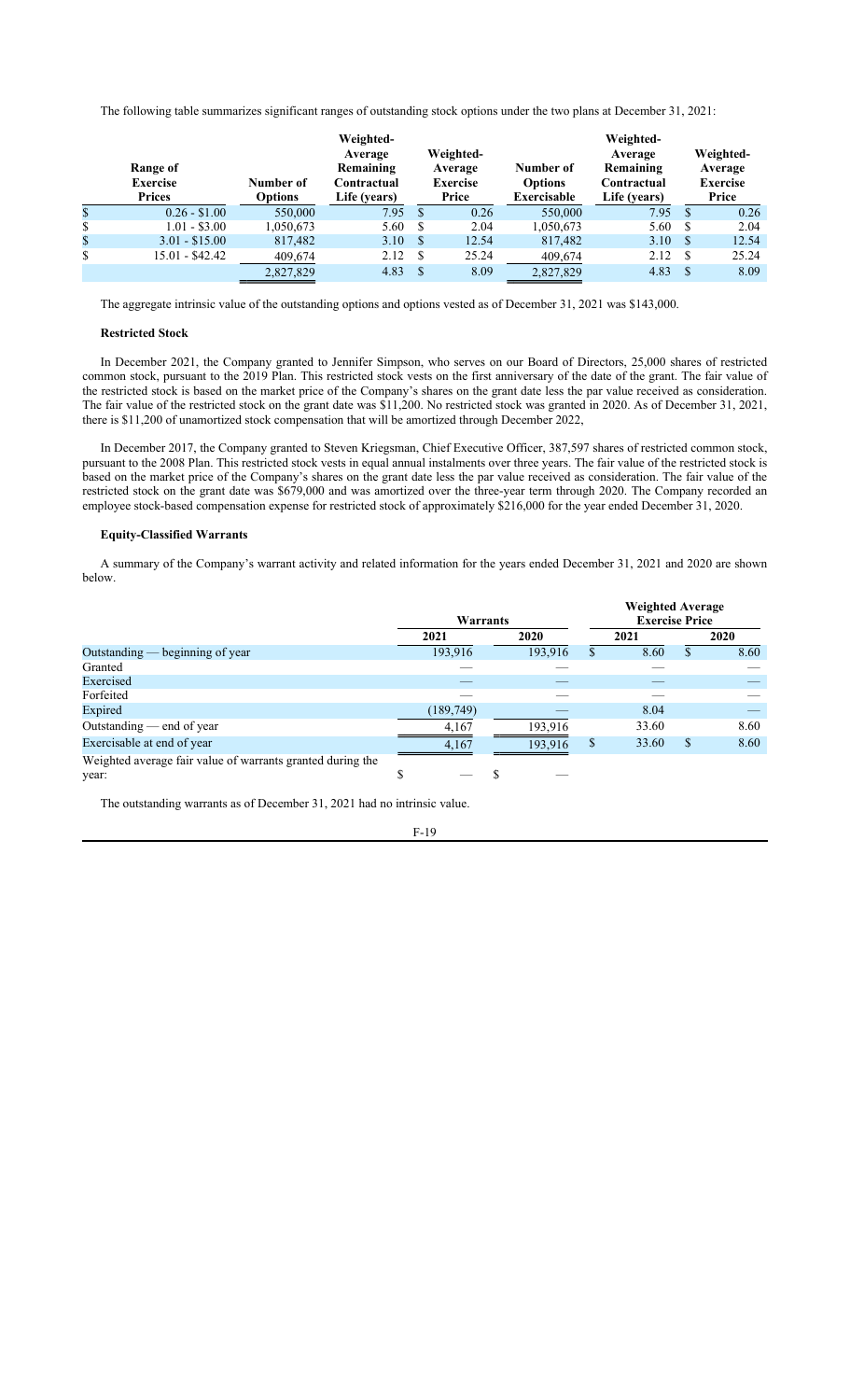### **9. Stockholder Protection Rights Plan**

On December 13, 2019, the Board of Directors of the Company, authorized and declared a dividend of one right (a "Right") for each of the Company's issued and outstanding shares of common stock, par value \$0.001 per share. The dividend was paid to the stockholders of record at the close of business on December 23, 2019. Each Right entitled the registered holder, subject to the terms of the Original Rights Agreement (as defined below), to purchase from the Company one one-thousandth of a share of the Company's Series B Junior Participating Preferred Stock, par value \$0.01 per share (the "Preferred Stock"), at a price of \$5.00 (the "Purchase Price"), subject to certain adjustments. The description and terms of the Rights were set forth in the Rights Agreement, dated as of December 13, 2019 (the "Original Rights Agreement"), by and between the Company and American Stock Transfer & Trust Company, LLC, as Rights Agent (the "Rights Agent").

On November 12, 2020, the Board approved an amendment and restatement of the Original Rights Agreement (as amended and restated, the "Amended and Restated Rights Agreement") to effect certain changes to the Original Rights Agreement, including (i) reducing the duration to a term of three years, subject to certain earlier expiration as described in more detail below, and (ii) lowering the beneficial ownership threshold at which a person or group of persons becomes an Acquiring Person (as defined below) to 4.95% or more of the Company's outstanding shares of Common Stock, subject to certain exceptions. The Amended and Restated Rights Agreement is designed to discourage (i) any person or group of persons from acquiring beneficial ownership of more than 4.95% of the Company's shares of Common Stock and (ii) any existing stockholder currently beneficially holding 4.95% or more of the Company's shares of Common Stock from acquiring additional shares of the Company's Common Stock.

The purpose of the Amended and Restated Rights Agreement is to protect value by preserving the Company's ability to utilize its net operating losses and certain other tax attributes (collectively, the "Tax Benefits") to offset potential future income tax obligations. The Company's ability to use its Tax Benefits would be substantially limited if it experiences an "ownership change," as such term is defined in Section 382 of the Internal Revenue Code of 1986, as amended (the "Tax Code"). A corporation generally will experience an ownership change if the percentage of the corporation's stock owned by its "5-percent shareholders," as defined in Section 382 of the Tax Code, increases by more than 50 percentage points over their lowest ownership percentage within a rolling three-year period. The Amended and Restated Rights Agreement is intended to reduce the likelihood the Company would experience an ownership change under Section 382 of the Tax Code.

The Rights will not be exercisable until the earlier to occur of (i) the close of business on the tenth business day after a public announcement or filing that a person or group of affiliated or associated persons has become an "Acquiring Person," which is defined as a person or group of affiliated or associated persons that, at any time after the date of the Amended and Restated Rights Agreement, has acquired, or obtained the right to acquire, beneficial ownership of 4.95% or more of the Company's outstanding shares of Common Stock, subject to certain exceptions or (ii) the close of business on the tenth business day after the commencement of, or announcement of an intention to commence, a tender offer or exchange offer the consummation of which would result in any person becoming an Acquiring Person (the earlier of such dates being called the "Distribution Date") (provided, however, that if such tender or exchange offer is terminated prior to the occurrence of the Distribution Date, then no Distribution Date shall occur as a result of such tender or exchange offer).

The Rights, which are not exercisable until the Distribution Date, will expire at or prior to the earliest of (i) the close of business on November 16, 2023; (ii) the time at which the Rights are redeemed pursuant to the Amended and Restated Rights Agreement; (iii) the time at which the Rights are exchanged pursuant to the Amended and Restated Rights Agreement; (iv) the time at which the Rights are terminated upon the occurrence of certain mergers or other transactions approved in advance by the Board; and (v) the close of business on the date set by the Board following a determination by the Board that (x) the Amended and Restated Rights Agreement is no longer necessary or desirable for the preservation of the Tax Benefits or (y) no Tax Benefits are available to be carried forward or are otherwise available (the earliest of (i), (ii), (iii), (iv) and (v) is referred to as the "**Expiration Date**").

Each share of Preferred Stock will be entitled, when, as and if declared, to a preferential per share quarterly dividend payment equal to the greater of (i) \$1.00 per share or (ii) an amount equal to 1,000 times the dividend declared per share of Common Stock. Each share of Preferred Stock will entitle the holder thereof to 1,000 votes on all matters submitted to a vote of the stockholders of the Company. In the event of any merger, consolidation or other transaction in which shares of Common Stock are converted or exchanged, each share of Preferred Stock will be entitled to receive 1,000 times the amount received per one share of Common Stock.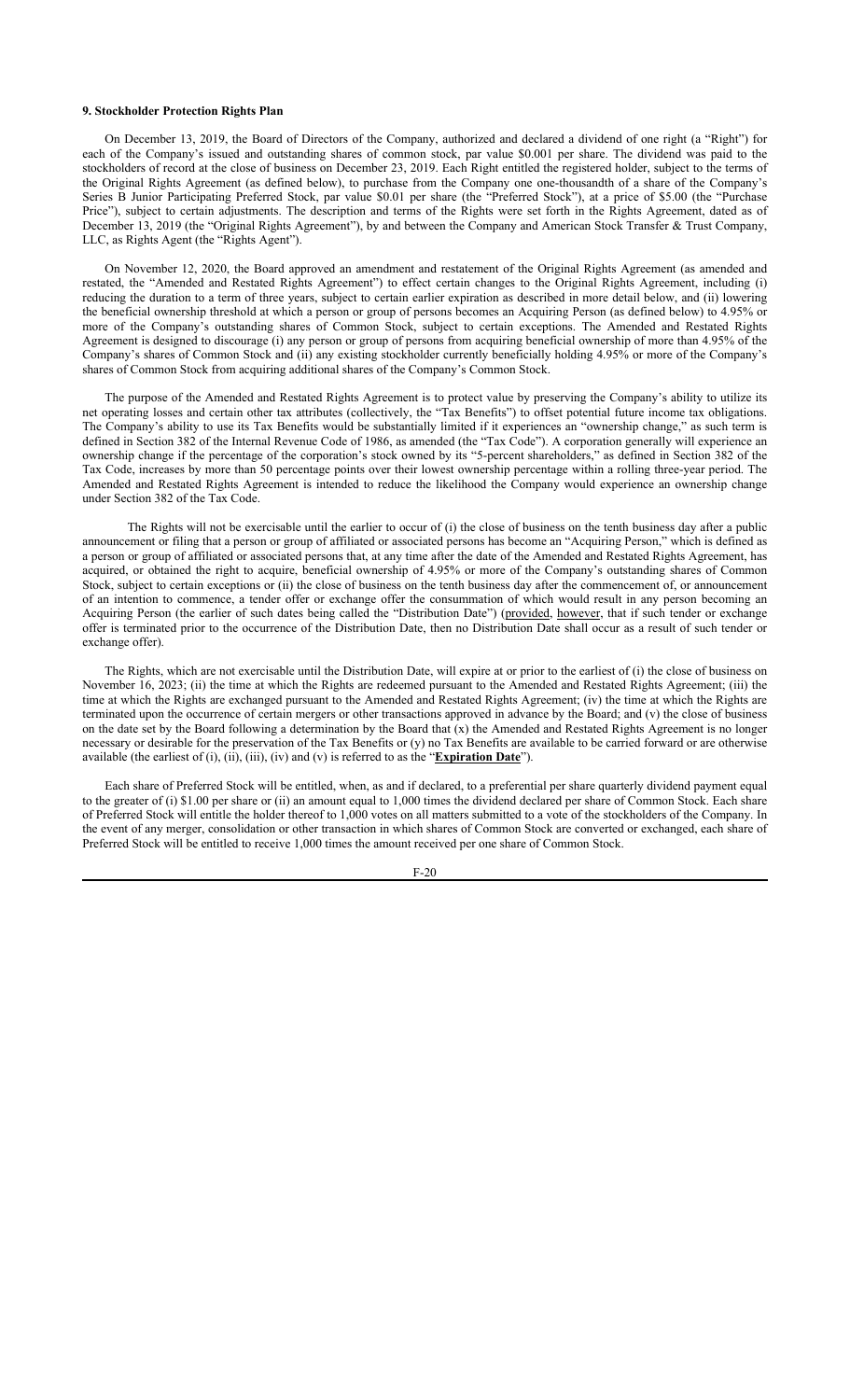The Purchase Price payable, and the number of shares of Preferred Stock or other securities or property issuable, upon exercise of the Rights are each subject to adjustment from time to time to prevent dilution (i) in the event of a stock dividend on, or a subdivision, combination or reclassification of the Preferred Stock, (ii) upon the grant to holders of the Preferred Stock of certain rights or warrants to subscribe for or purchase Preferred Stock or convertible securities at less than the then-current market price of the Preferred Stock or (iii) upon the distribution to holders of the Preferred Stock of evidences of indebtedness or assets (excluding regular periodic cash dividends or dividends payable in Preferred Stock) or of subscription rights or warrants (other than those referred to above). The number of outstanding Rights and the number of one one-thousandths of a share of Preferred Stock issuable upon exercise of each Right are also subject to adjustment in the event of a stock split, reverse stock split, stock dividends and other similar transactions involving the Common Stock.

In the event that any person or group of affiliated or associated persons becomes an Acquiring Person, each holder of a Right, other than the Rights beneficially owned by the Acquiring Person, affiliates and associates of the Acquiring Person and certain transferees thereof (which will thereupon become null and void), will thereafter have the right to receive upon exercise of a Right that number of shares of Common Stock having a market value of two times the Purchase Price.

In the event that, after a person or a group of affiliated or associated persons has become an Acquiring Person, the Company is acquired in a merger or other business combination transaction, or 50% or more of the Company's assets or earning power are sold, proper provision will be made so that each holder of a Right will thereafter have the right to receive, upon the exercise thereof at the then-current purchase price of the Right, that number of shares of common stock of the acquiring company having a market value at the time of that transaction equal to two times the Purchase Price.

With certain exceptions, no adjustment in the Purchase Price will be required unless such adjustment would require an increase or decrease of at least one percent (1%) in the Purchase Price. No fractional shares of Preferred Stock will be issued (other than fractions which are integral multiples of one one-thousandth of a share of Preferred Stock, which may, at the election of the Company, be evidenced by depositary receipts) and, in lieu thereof, an adjustment in cash will be made based on the market price of the Preferred Stock on the trading day immediately prior to the date of exercise.

At any time after any person or group of affiliated or associated persons becomes an Acquiring Person and prior to the acquisition of beneficial ownership by such Acquiring Person of 50% or more of the outstanding shares of Common Stock, the Board, at its option, may exchange each Right (other than Rights owned by such person or group of affiliated or associated persons which will have become void), in whole or in part, at an exchange ratio of one share of Common Stock per outstanding Right (subject to adjustment).

In connection with any exercise or exchange of the Rights, no holder of a Right will be entitled to receive shares of Common Stock if receipt of such shares would result in such holder, together with such holder's affiliates and associates, beneficially owning more than 4.95% of the then-outstanding Common Stock (such shares, the "Excess Shares") and the Board determines that such holder's receipt of Excess Shares would jeopardize or endanger the value or availability of the Tax Benefits or the Board otherwise determines that such holder's receipt of Excess Shares is not in the best interests of the Company. In lieu of such Excess Shares, such holder will only be entitled to receive cash or a note or other evidence of indebtedness with a principal amount equal to the then-current market price of the Common Stock multiplied by the number of Excess Shares that would otherwise have been issuable.

At any time before the Distribution Date, the Board may redeem the Rights in whole, but not in part, at a price of \$0.001 per Right (subject to certain adjustments) (the "Redemption Price"). The redemption of the Rights may be made effective at such time, on such basis and with such conditions as the Board in its sole discretion may establish.

Immediately upon the action of the Board electing to redeem or exchange the Rights, the Company shall make a public announcement thereof, and upon such election, the right to exercise the Rights will terminate and the only right of the holders of Rights will be to receive the Redemption Price.

Until a Right is exercised or exchanged, the holder thereof, as such, will have no rights as a stockholder of the Company, including, without limitation, the right to vote or to receive dividends.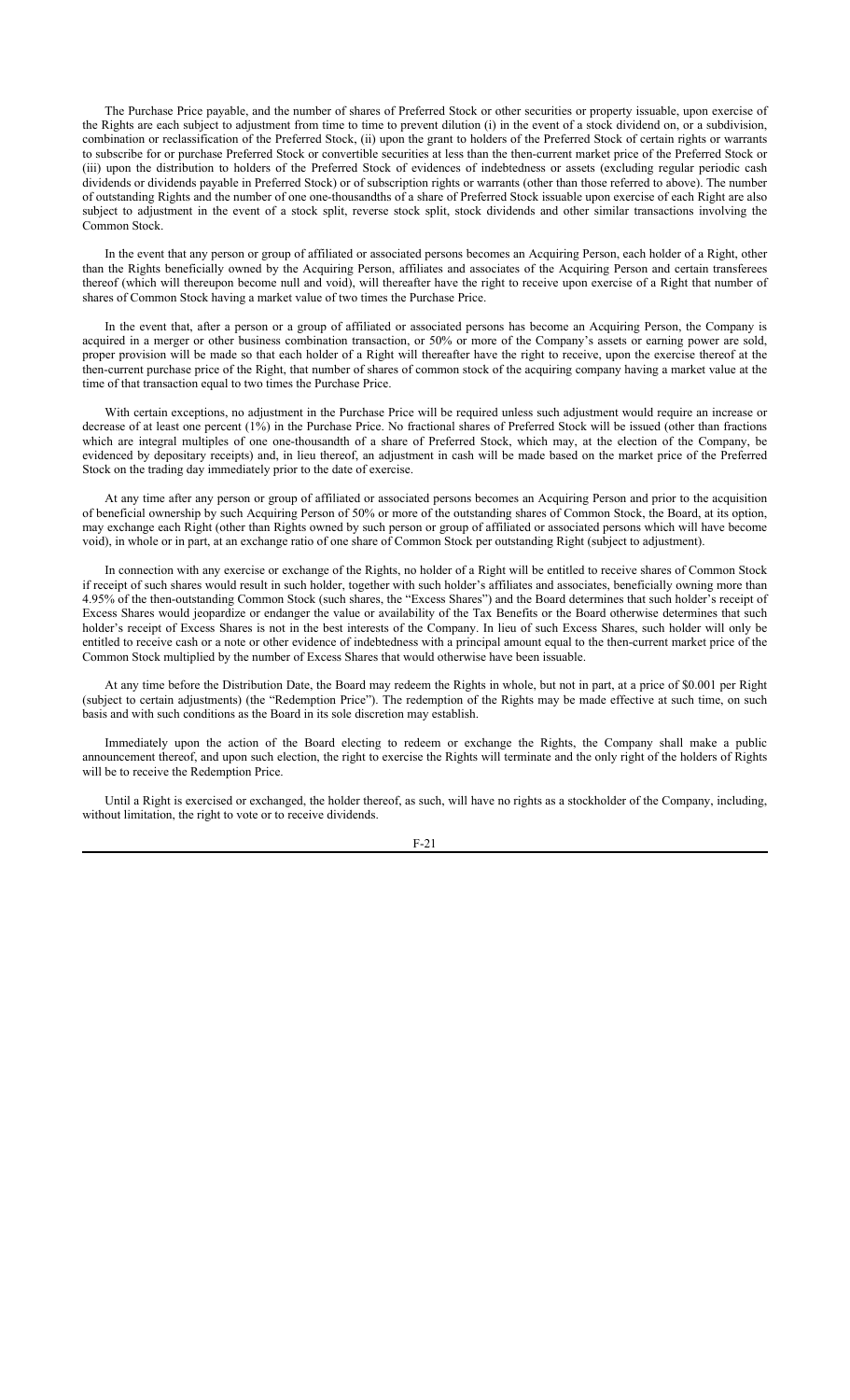The Board may amend or supplement the Amended and Restated Rights Agreement without the approval of any holders of Rights, including, without limitation, in order to (a) cure any ambiguity, (b) correct inconsistent provisions, (c) alter time period provisions, including the Expiration Date, or (d) make additional changes to the Amended and Restated Rights Agreement that the Board deems necessary or desirable. However, from and after the date any person or group of affiliated or associated persons becomes an Acquiring Person, the Amended and Restated Rights Agreement may not be supplemented or amended in any manner that would adversely affect the interests of the holders of Rights.

### **10. Income Taxes**

At December 31, 2021, the Company had federal and state net operating loss carryforwards ("NOLs") of \$335.0 million and \$259.9 million, respectively, available to offset against future taxable income. Of this amount, \$310.3 million of federal NOLs expire in 2024 through 2037. The federal operating losses after 2018 totaling \$24.4 million carry forward indefinitely but are only able to offset 80% of taxable income in future years. The California NOLs expire in 2029 through 2040.

As a result of a change in-control that occurred in the CytRx shareholder base, approximately \$67.6 million in federal net operating loss carryforwards became substantially limited in their annual availability. Management currently believes that the remaining \$267.4 million in federal net operating loss carryforwards, and the \$259.9 million in state net operating loss carryforwards, are unrestricted.

As of December 31, 2021, CytRx also had research and development tax credits for federal and state purposes of approximately \$16.0 million and \$22.0 million, respectively, available for offset against future income taxes, which expire in 2022 through 2036. The credits are subject to change-in-control limitations, which may affect their utilization in future years. Based on an assessment of all available evidence including, but not limited to, the Company's limited operating history in its core business and lack of profitability, uncertainties of the commercial viability of its technology, the impact of government regulation and healthcare reform initiatives, and other risks normally associated with biotechnology companies, the Company has concluded that it is more likely than not that these net operating loss carryforwards and credits will not be realized and, as a result, a 100% deferred tax valuation allowance has been recorded against these assets.

Deferred income taxes reflect the net effect of temporary differences between the financial reporting carrying amounts of assets and liabilities and income tax carrying amounts of assets and liabilities. The components of the Company's deferred tax assets and liabilities, all of which are long-term, are as follows (in thousands):

|                                  |   | December 31, |   |            |  |
|----------------------------------|---|--------------|---|------------|--|
|                                  |   | 2021         |   |            |  |
| Deferred tax assets:             |   |              |   |            |  |
| Net operating loss carryforwards | S | 74,167       | S | 72,509     |  |
| Tax credit carryforwards         |   | 37,866       |   | 37,901     |  |
| Equipment, furnishings and other |   | 4,174        |   | 4,174      |  |
| Total deferred tax assets        |   | 116,207      |   | 114,584    |  |
| Deferred tax liabilities         |   |              |   |            |  |
| Net deferred tax assets          |   | 116,207      |   | 114,584    |  |
| Valuation allowance              |   | (116,207)    |   | (114, 584) |  |
|                                  |   |              |   |            |  |

For all years presented, the Company did not recognize any deferred tax assets or liabilities. The net change in valuation allowance for the years ended December 31, 2021 and 2020 was \$1.6 million and \$9.5 million, respectively.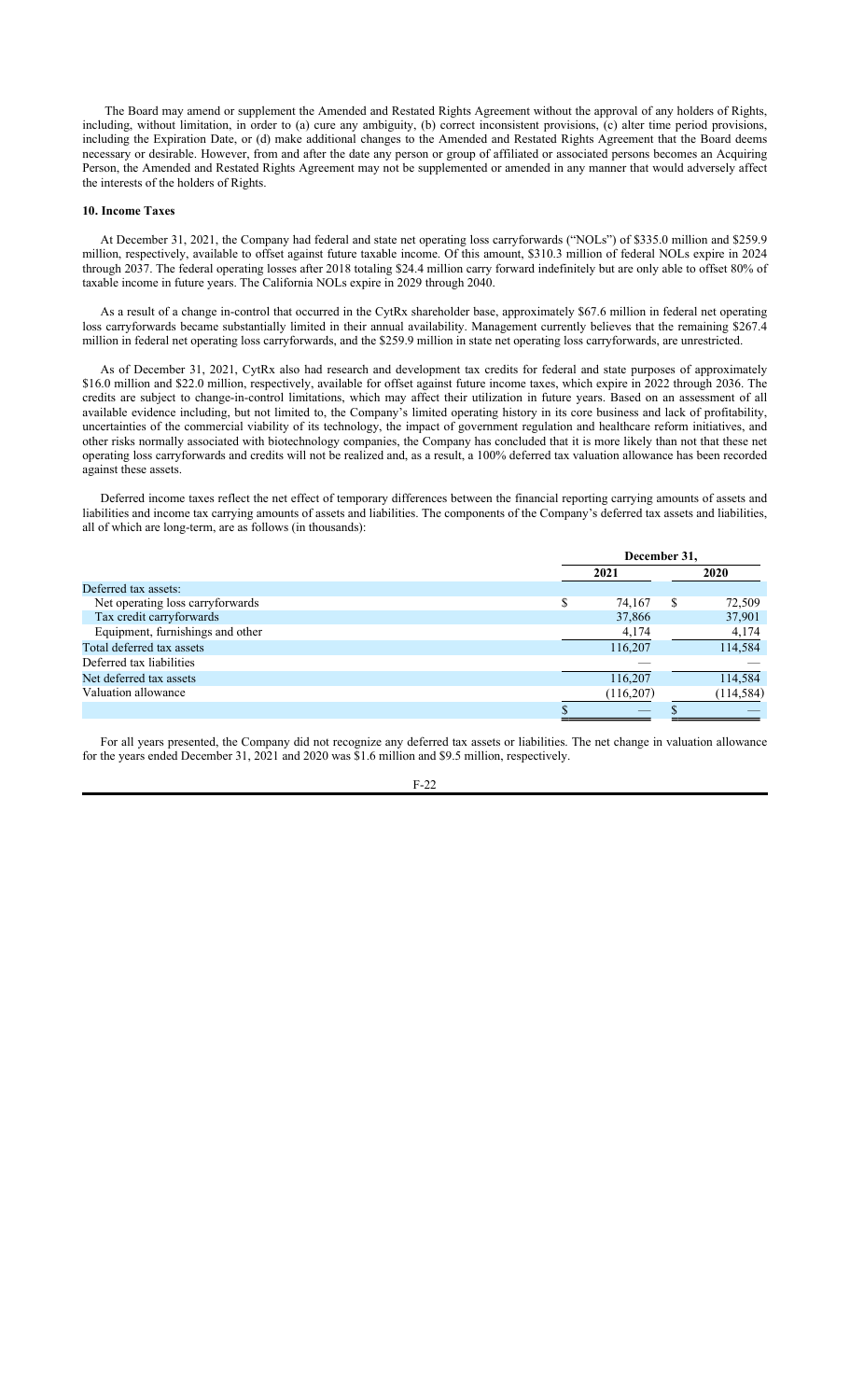The provision for income taxes differs from the provision computed by applying the Federal statutory rate to net loss before income taxes as follows (in thousands):

|                                                        |      | <b>Years ended December 31,</b> |         |
|--------------------------------------------------------|------|---------------------------------|---------|
|                                                        | 2021 | 2020                            |         |
| Federal benefit at statutory rate                      |      | (2,745)<br>S                    | (1,407) |
| State income taxes, net of Federal taxes               |      | (913)                           | (592)   |
| State credits                                          |      |                                 |         |
| Warrant liabilities                                    |      |                                 |         |
| Other permanent differences                            |      | 1,685                           |         |
| Provision related to change in valuation allowance     |      | 1,947                           | 1,996   |
| Federal rate adjustment                                |      |                                 |         |
| NQ Options                                             |      |                                 |         |
| Current year tax credit                                |      |                                 |         |
| <b>NOL Adjustments</b>                                 |      |                                 |         |
| Termination/Cancellation of Equity Compensation Awards |      |                                 |         |
| Return to provision                                    |      | 26                              | (4)     |
| Other, net                                             |      |                                 |         |
|                                                        |      |                                 |         |

There have been no changes to the Company's liability for unrecognized tax benefits during the year ended December 31, 2021.

The Company files income tax returns in the U.S. Federal jurisdiction and various state jurisdictions. As of the year ended December 31, 2021, the tax returns for 2018 through 2021 remain open to examination by the Internal Revenue Service and for 2017 to 2021 for various state tax authorities.

The Company's policy is to recognize any interest and penalties related to unrecognized tax benefits as a component of income tax expense. As of the date of adoption of ASC 740 and the years ended December 31, 2021 and 2020, the Company had accrued no interest or penalties related to uncertain tax positions.

### **11. Commitments and Contingencies**

*Commitments*

## Aldoxorubicin

The agreement relating to our worldwide rights to aldoxorubicin provides for our payment of up to an aggregate of \$7.5 million upon meeting specified clinical and regulatory milestones up to and including the product's second, final marketing approval. We also will be obliged to pay:

- Ɣ commercially reasonable royalties based on a percentage of net sales (as defined in the agreement);
- Ɣ a percentage of any non-royalty sub-licensing income (as defined in the agreement); and
- milestones of \$1,000,000 for each additional final marketing approval that we might obtain.

#### Arimoclomol

The agreement relating to our worldwide rights to arimoclomol provides for our payment of up to an aggregate of \$3.65 million upon receipt of milestone payments from Orphayzme A/S.

#### Innovive

Under the merger agreement by which we acquired Innovive, we agreed to pay the former Innovive stockholders a total of up to approximately \$18.3 million of future earnout merger consideration, subject to our achievement of specified net sales under the Innovive license agreements. The earnout merger consideration, if any, will be payable in shares of our common stock, subject to specified conditions, or, at our election, in cash or by a combination of shares of our common stock and cash. Our common stock will be valued for purposes of any future earnout merger consideration based upon the trading price of our common stock at the time the earnout merger consideration is paid.

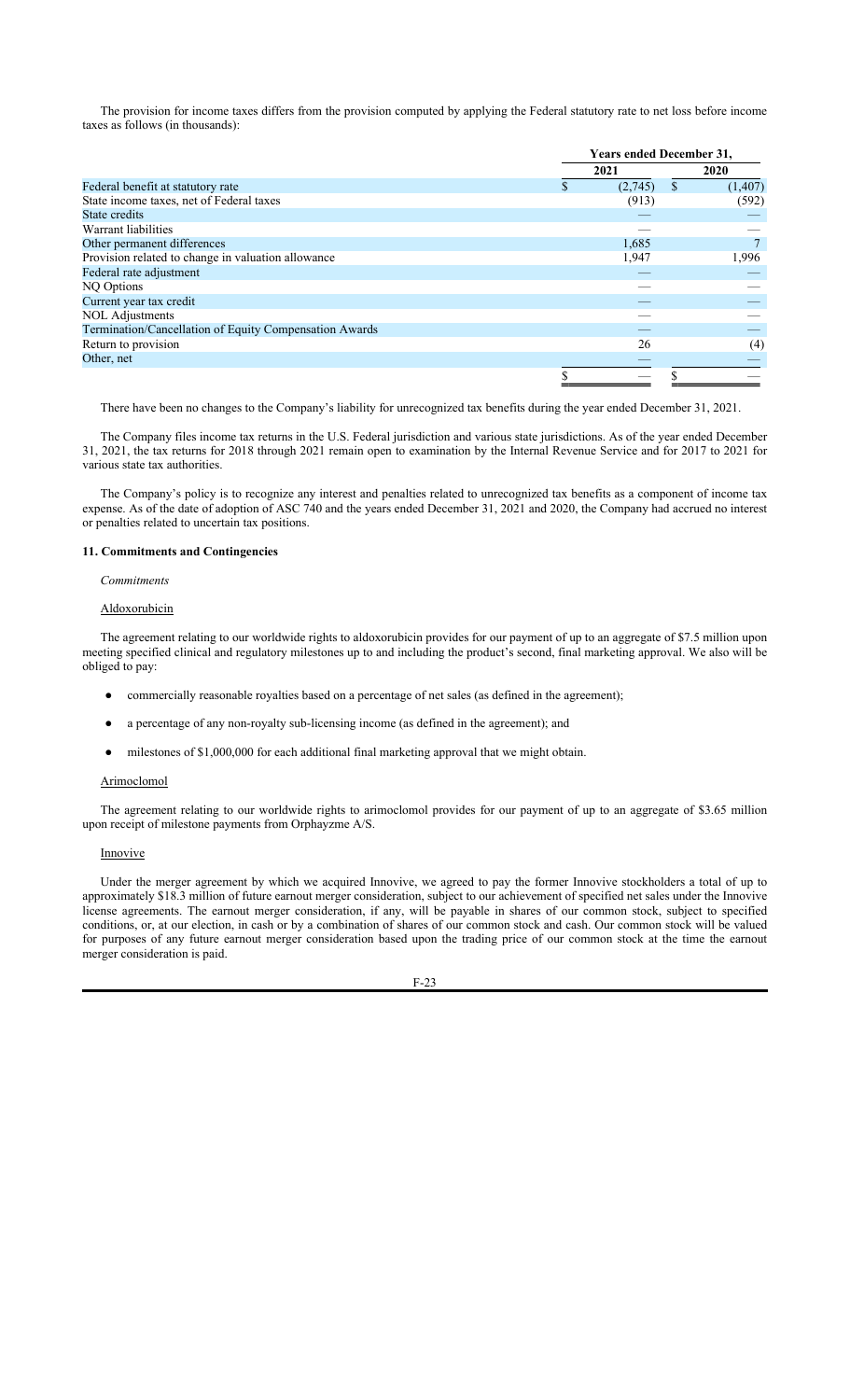As of December 31, 2021, no amounts are due under the above agreements.

## *Contractual obligations*

CytRx's current contractual obligations that will require future cash payments for the following Employment Agreements as follows (in thousands):

|            | Employment<br>Agreements (1) |
|------------|------------------------------|
| 2022       | 1,085                        |
| 2023       |                              |
| 2024       |                              |
| 2025       |                              |
| Thereafter |                              |
| Total      | 1,085                        |

(1) Employment agreements include management contracts which have been revised from time to time. The employment agreement for the Company's executive officers provide for minimum salaries, which are adjusted annually at the discretion of the Company's Compensation Committee, and in some cases provide for minimum annual bonuses and employee benefits, as well. New employment agreements for the Company's other executive officers are usually entered into annually.

## *Contingencies*

The Company applies the disclosure provisions of ASC 460, *Guarantees* ("ASC 460") to its agreements that contain guarantees or indemnities by the Company. The Company provides (i) indemnifications of varying scope and size to certain investors and other parties for certain losses suffered or incurred by the indemnified party in connection with various types of third-party claims; and (ii) indemnifications of varying scope and size to officers and directors against third party claims arising from the services they provide to the Company.

The Company evaluates developments in legal proceedings and other matters on a quarterly basis. The Company records accruals for loss contingencies to the extent that the Company concludes that it is probable that a liability has been incurred and the amount of the related loss can be reasonably estimated.

In December 2019, a novel strain of coronavirus, COVID-19, was first identified in China and has surfaced in several regions across the world. In March 2020, the disease was declared a pandemic by the World Health Organization. As the situation with Covid-19 continues to evolve, the companies which are working to further develop and commercialize our products, ImmunityBio and Orphazyme, could be materially and adversely affected by the risks, or the public perception of the risks, related to this pandemic. Among other things, the active and planned clinical trials by ImmunityBio and Orphazyme and their regulatory approvals, if any, may be delayed or interrupted, which could delay or adversely affect the Company's potential receipt of milestone and royalty payments within the disclosed time periods and increase expected costs. As of the date of this filing, senior management and administrative staff are working primarily remotely and will return to their offices at a yet to be determined date.

## **12. Subsequent Events**

On March 15, 2022, the Company held a special meeting of stockholders, which was originally opened and subsequently adjourned on September 23, 2021, at which meeting the Company's stockholders, by an affirmative vote of the majority of the Company's outstanding shares of capital stock, approved the amendment to the Company's Restated Certificate of Incorporation to effect an increase in the number of shares of authorized common stock, par value \$0.001 per share, from 41,666,666 shares to 62,393,940 shares, and to make a corresponding change to the number of authorized shares of capital stock in order to comply with the Company's contractual obligations under a securities purchase agreement entered into on July 13, 2021. The number of shares of authorized preferred stock of the Company remains unchanged.

On March 15, 2022, the Company filed a Certificate of Amendment to Restated Certificate of Incorporation with the Secretary of State of Delaware to effect the Authorized Share Increase Amendment.

On January 1, 2022, the Company paid a quarterly 10% dividend to the Investor in the amount of \$206,000.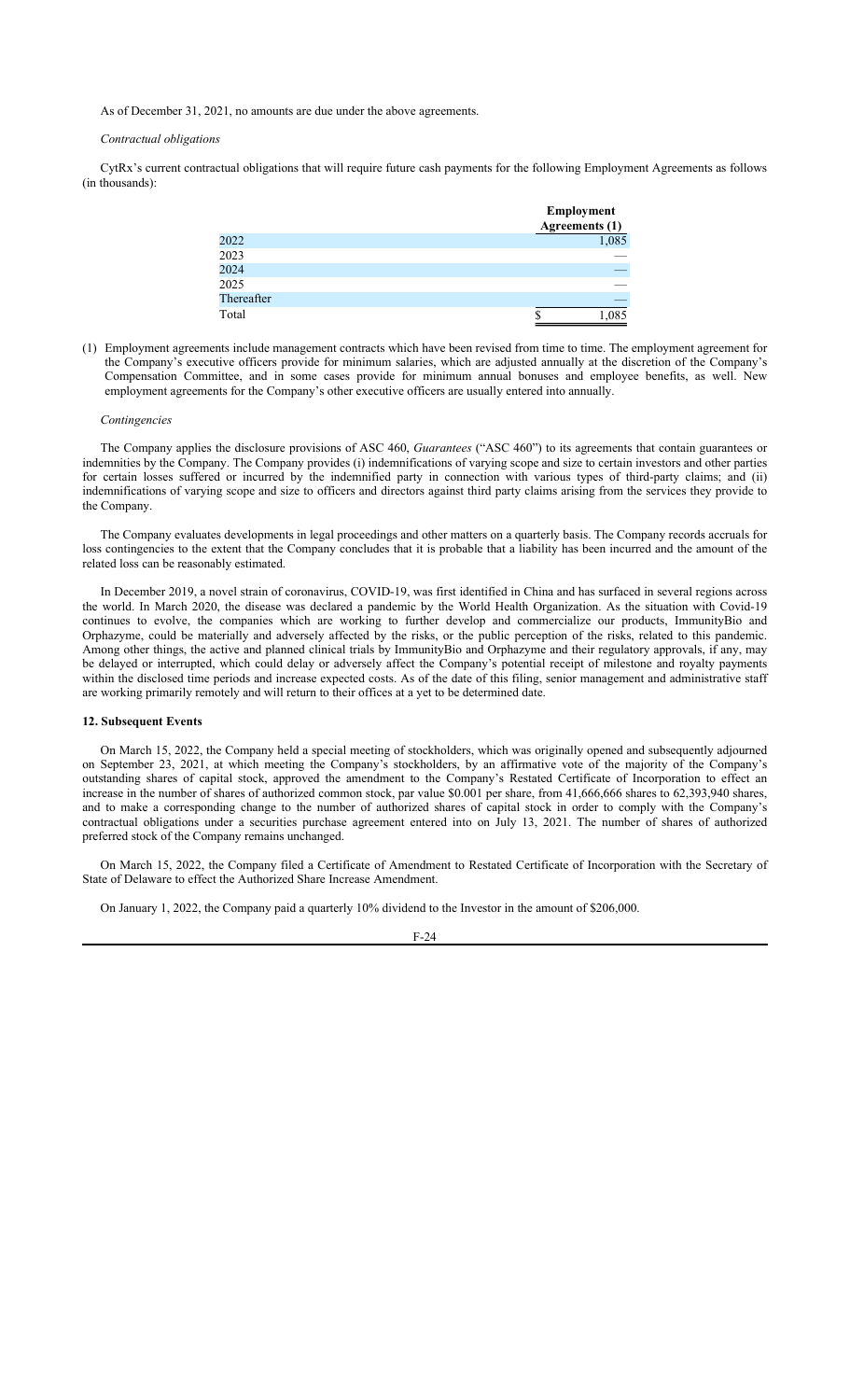#### **Exhibit 4.4**

## **DESCRIPTION OF SECURITIES**

The following description is intended as a summary and is qualified in its entirety by reference to our Restated Certificate of Incorporation, as amended (the "Certificate of Incorporation") and our Amended and Restated By-Laws (the "By-laws") as currently in effect, copies of which are filed as exhibits to this Amendment No. 1 to the Annual Report on Form 10-K and are incorporated by reference herein.

## **Authorized Capital Stock**

As of March 23, 2022, we have authorized 63,227,273 shares of capital stock, par value \$0.001 per share, of which 62,393,940 are shares of common stock and 833,333 are shares of "blank check" preferred stock, par value \$0.01 per share, of which 50,000 are authorized as Series B Junior Participating Preferred Stock and 8,240 are authorized as Series C 10.00% Convertible Preferred Stock. As of March 23, 2022, there were 38,801,442 shares of common stock issued and outstanding and 8,240 shares of Series C 10.00% Convertible Preferred Stock issued and outstanding. We have reserved all of the shares of our Series B Junior Participating Preferred Stock for issuance upon the exercise of the rights under our Shareholder Protection Rights Agreement described below. The authorized and unissued shares of common stock and the authorized and undesignated shares of preferred stock are available for issuance without further action by our stockholders, unless such action is required by applicable law or the rules of any stock exchange on which our securities may be listed. Unless approval of our stockholders is so required, our board of directors does not intend to seek stockholder approval for the issuance and sale of our common stock or preferred stock.

## **Common Stock**

Holders of our common stock are entitled to one vote per share on matters on which our stockholders vote, including with respect to the election of directors. Holders of common stock are entitled to receive dividends, if declared by our board of directors, out of funds that we may legally use to pay dividends. If we liquidate or dissolve, holders of common stock are entitled to share ratably in our assets once our debts and any liquidation preference owed to holders of any then-outstanding preferred stock are paid. All shares of common stock that are outstanding as of the date of this report are fully-paid and nonassessable. Holders of our common stock have no preemptive, conversion or subscription rights, and there are no redemption or sinking fund provisions with respect to our common stock. Our common stock is listed on The OTC Market under the symbol "CYTR".

## *Classified Board of Directors*

Pursuant to our Certificate of Incorporation and By-laws, the members of our board of directors shall be divided into three classes, designated as Classes I, II and III, with each class consisting as nearly as possible of one-third (1/3) of the total number of directors. One class of directors is to be elected at each annual meeting of stockholders to serve for a term of three years. In the election of directors, the directors shall be elected by a plurality of the votes cast by holders of each class of stock entitled to elect directors or a class of directors.

## **Preferred Stock**

The board of directors is authorized, subject to any limitations prescribed by law, without further vote or action by the stockholders, to issue from time to time shares of preferred stock in one or more series. Each such series of preferred stock shall have such number of shares, designations, preferences, voting powers, qualifications, and special or relative rights or privileges as shall be determined by the board of directors, which may include, among others, dividend rights, voting rights, liquidation preferences, conversion rights and preemptive rights. Issuance of preferred stock by our board of directors may result in such shares having dividend and/or liquidation preferences senior to the rights of the holders of our common stock and could dilute the voting rights of the holders of our common stock.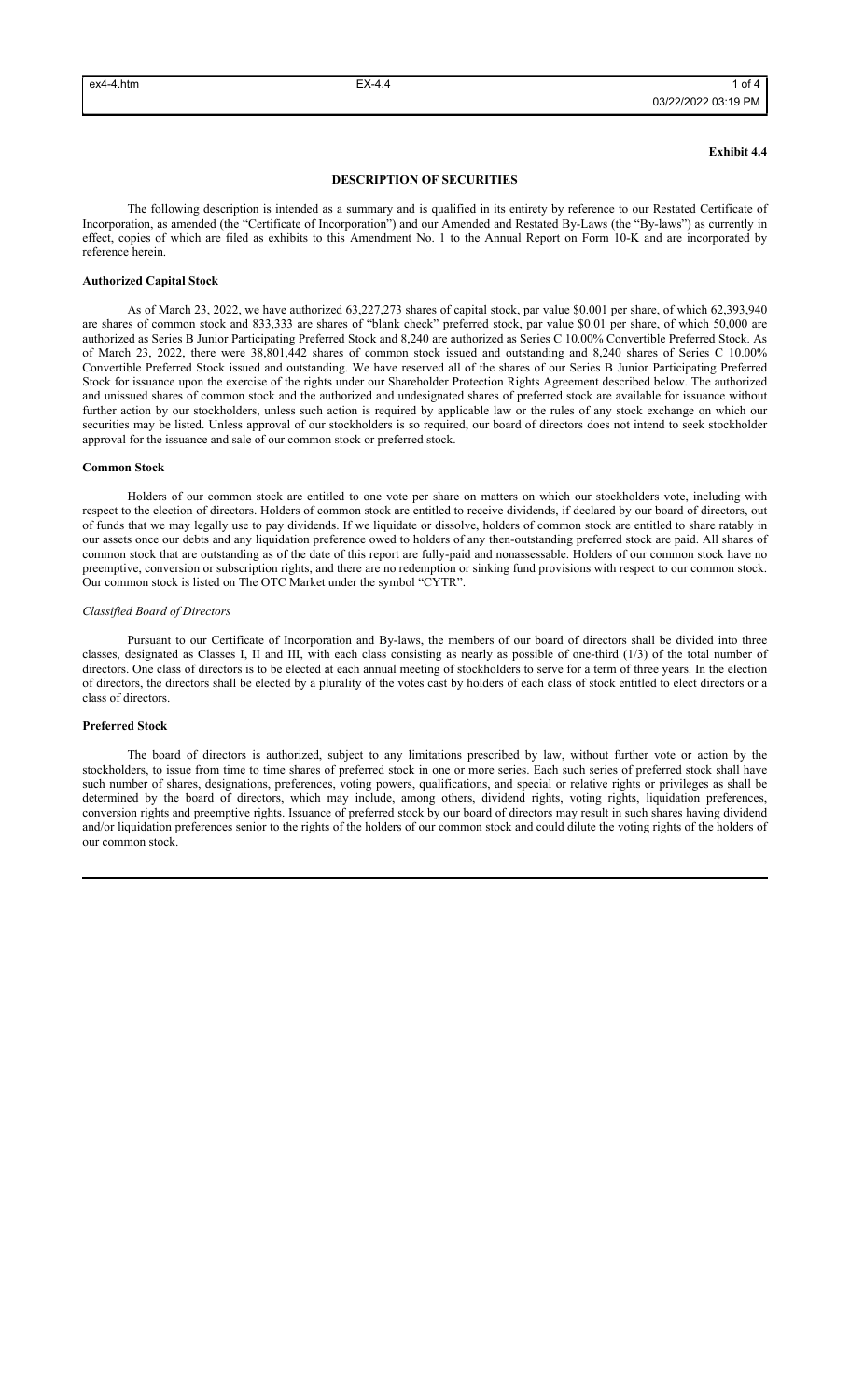## **Series B Junior Participating Preferred Stock**

Each share of the Series B Junior Participating Preferred Stock is entitled to receive, when, as and if declared by the board of directors out of funds legally available for that purpose, quarterly dividends payable in cash on the last day of February, May, August, and December in each year (each such date being a "Quarterly Dividend Payment Date"), in an amount per share (rounded to the nearest cent) equal to the greater of (a) \$1.00 or (b) subject to certain adjustments, 1,000 times the aggregate per share amount of all cash dividends declared on shares of the common stock since the immediately preceding Quarterly Dividend Payment Date, and, subject to certain adjustments, quarterly distributions (payable in kind) on each Quarterly Dividend Payment Date in an amount per share equal to 1,000 times the aggregate per share amount of all non-cash dividends or other distributions (other than a dividend payable in shares of common stock or a subdivision of the outstanding shares of common stock, by reclassification or otherwise) declared on shares of common stock since the immediately preceding Quarterly Dividend Payment Date. The terms of the Series B Junior Participating Preferred Stock were amended on November 12, 2020. The description herein reflects such amended terms.

In the event of our liquidation or winding up of affairs, no distribution shall be made to the holders of shares of stock junior to Series B Junior Participating Preferred Stock, including common stock, unless the holders of shares of Series B Junior Participating Preferred Stock shall have received, the greater of either (a) \$1.00 per share plus an amount equal to accrued and unpaid dividends and distributions thereon, whether or not declared, to the date of such payment, or (b) the amount equal to 1,000 times the aggregate per share amount to be distributed to holders of shares of common stock, or to the holders of shares ranking *pari passu* with the Series B Preferred Stock, unless simultaneously therewith distributions are made ratably on shares of Series B Junior Participating Preferred Stock and all other shares of such *pari passu* shares in proportion to the total amounts to which the holders of shares of Series B Junior Participating Preferred Stock are entitled under clause (a) of this sentence and to which the holders of such *pari passu* shares are entitled, in each case upon such liquidation, dissolution or winding up.

If at any time dividends on any shares of Series B Junior Participating Preferred Stock are in arrears in an amount equal to six quarterly dividends, then the number of directors constituting the board of directors shall automatically be increased by two, and during the period (a "default period") from such time until the time when all accrued and unpaid dividends for all previous quarterly dividend periods and for the current quarterly dividend period on all shares of Series B Junior Participating Preferred Stock have been declared and paid, the holders of the outstanding shares of Series B Junior Participating Preferred Stock, together with the holders of outstanding shares of any one or more other series of preferred stock entitled to like voting rights (voting together as a single class), shall have the right to elect two directors to the board of directors at our next annual meeting of stockholders, and may elect a successor to each of the two directors so long as such default period continues.

#### **Options, Warrants and Convertible Securities**

As of March 23, 2022, the Company had 2,827,820 shares of common stock issuable upon exercise of outstanding options, 4,167 shares of common stock issuable upon the exercise of warrants, 11,363,637 shares of common stock issuable upon the exercise of the preferred investment option and 9,363,637 shares of common stock issuable upon conversion of our preferred stock. There are no other outstanding warrants, options or restricted stock units at this time.

## **Anti-Takeover Law and Provisions of our Certificate of Incorporation and By-laws**

Section 203 of the Delaware General Corporation Law is applicable to takeovers of certain Delaware corporations, including us. Subject to exceptions enumerated in Section 203, Section 203 provides that a corporation shall not engage in any business combination with any "interested stockholder" for a three-year period following the date that the stockholder becomes an interested stockholder unless:

- prior to that date, the board of directors of the corporation approved either the business combination or the transaction that resulted in the stockholder becoming an interested stockholder;
- Ɣ upon consummation of the transaction that resulted in the stockholder becoming an interested stockholder, the interested stockholder owned at least 85% of the voting stock of the corporation outstanding at the time the transaction commenced, though some shares may be excluded from the calculation; or
- on or subsequent to that date, the business combination is approved by the board of directors of the corporation and by the affirmative votes of holders of at least two-thirds of the outstanding voting stock that is not owned by the interested stockholder.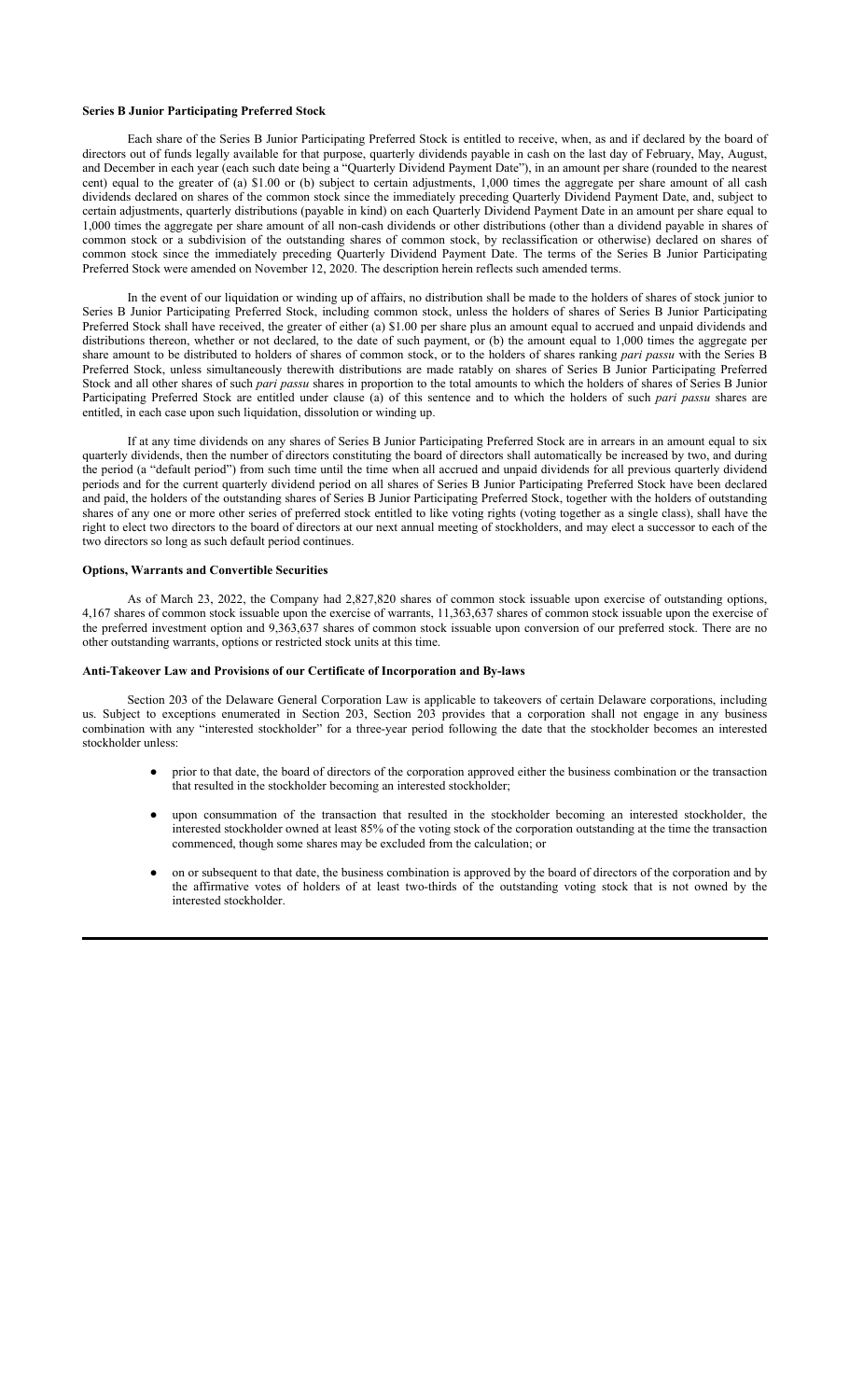The term "business combination" is defined to include, among other transactions between an interested stockholder and a corporation or any direct or indirect majority owned subsidiary thereof: a merger or consolidation; a sale, lease, exchange, mortgage, pledge, transfer or other disposition (including as part of a dissolution) of assets having an aggregate market value equal to 10% or more of either the aggregate market value of all assets of the corporation on a consolidated basis or the aggregate market value of all the outstanding stock of the corporation; certain transactions that would result in the issuance or transfer by the corporation of any of its stock to the interested stockholder; certain transactions that would increase the interested stockholder's proportionate share ownership of the stock of any class or series of the corporation or such subsidiary; and any receipt by the interested stockholder of the benefit of any loans, advances, guarantees, pledges or other financial benefits provided by or through the corporation or any such subsidiary.

Except as specified in Section 203, an interested stockholder is generally defined to include any person who, together with any affiliates or associates of that person, beneficially owns, directly or indirectly, 15% or more of the outstanding voting stock of the corporation, or is an affiliate or associate of the corporation and was the owner of 15% or more of the outstanding voting stock of the corporation, any time within three years immediately prior to the relevant date. Under certain circumstances, Section 203 makes it more difficult for an interested stockholder to effect various business combinations with a corporation for a three-year period, although the stockholders may elect not to be governed by this section, by adopting an amendment to the Certificate of Incorporation or the By-laws, effective 12 months after adoption. Our Certificate of Incorporation and By-laws do not opt out from the restrictions imposed under Section 203. We anticipate that the provisions of Section 203 may encourage companies interested in acquiring us to negotiate in advance with the board of directors because the stockholder approval requirement would be avoided if a majority of the directors then in office excluding an interested stockholder approve either the business combination or the transaction that resulted in the stockholder becoming an interested stockholder. These provisions may have the effect of deterring hostile takeovers or delaying changes in control, which could depress the market price of our common stock and deprive stockholders of opportunities to realize a premium on shares of common stock held by them.

## **Certificate of Incorporation and By-Law Provisions**

In addition to the board of directors' ability to issue shares of preferred stock, our Certificate of Incorporation and By-laws contain the following provisions that may have the effect of discouraging unsolicited acquisition proposals:

- our By-laws classify the board of directors into three classes with staggered three-year terms;
- under our By-laws, our board of directors may enlarge the size of the board and fill the vacancies;
- Ɣ our By-laws provide that a stockholder may not nominate candidates for the board of directors at any annual or special meeting unless that stockholder notifies us of its intention a specified period in advance and provides us with certain required information;
- stockholders who wish to bring business before the stockholders at our annual meeting must provide advance notice;
- our By-laws provide that stockholders may only act by written consent in lieu of a meeting if such consent is unanimous; and
- our By-laws provide that special meetings of stockholders may only be called by our board of directors or by an officer so instructed by our board.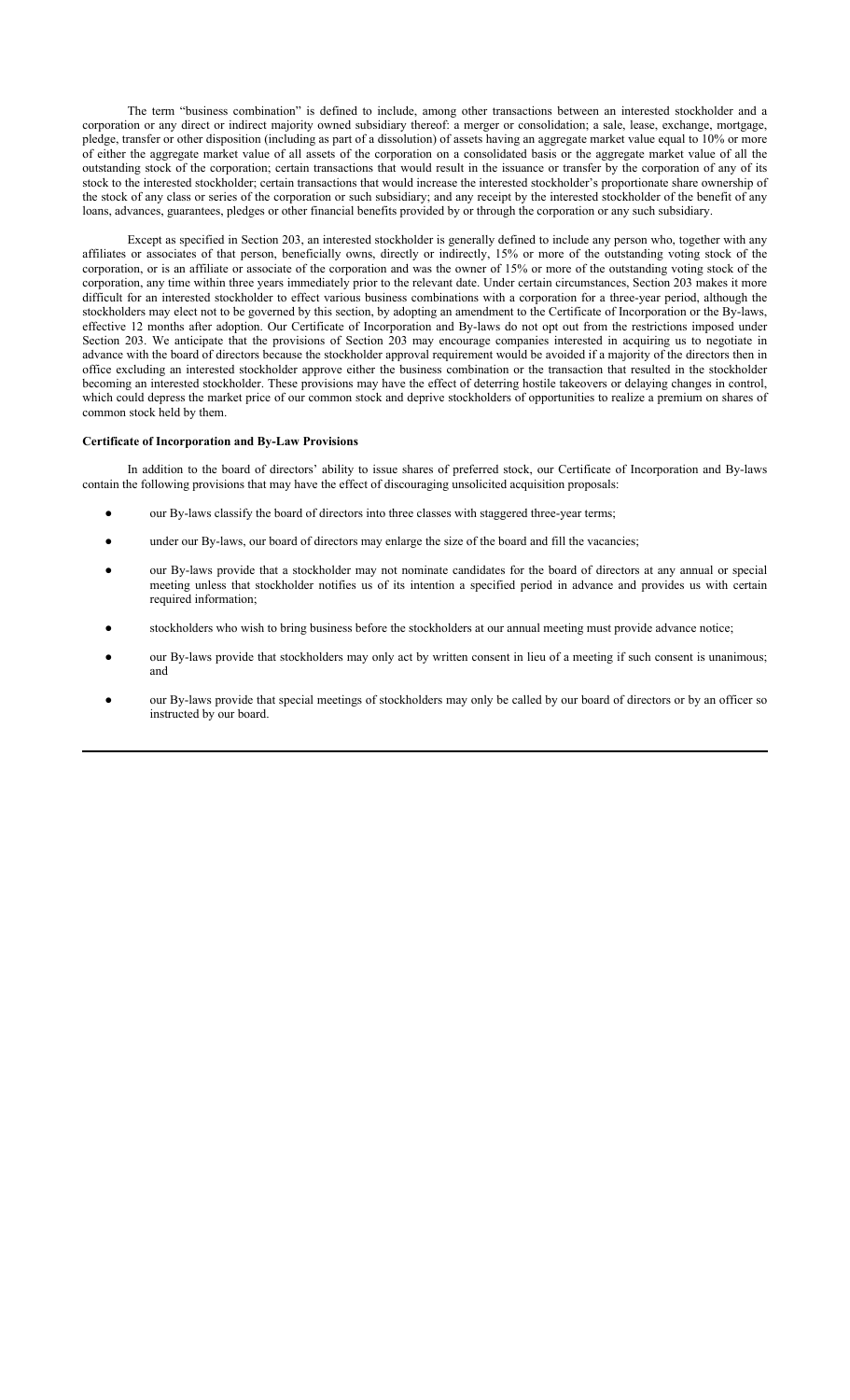Our By-laws also provide that, unless we consent in writing to the selection of an alternative forum, the Court of Chancery of the State of Delaware will be the sole and exclusive forum for:

- any derivative action or proceeding brought on our behalf;
- Ɣ any action asserting a claim of breach of a fiduciary duty owed by any director, officer or other employee of the company to us or our stockholders;
- any action asserting a claim arising pursuant to any provision of the Delaware General Corporation Law; or
- any action asserting a claim governed by the internal affairs doctrine.

Our By-laws further provide that any person or entity purchasing or otherwise acquiring any interest in shares of capital stock of the company is deemed to have notice of and consented to the foregoing provision.

## **Shareholder Protection Rights Agreement**

On December 13, 2019, our board of directors, authorized and declared a dividend of one right (a "Right") for each of our issued and outstanding shares of common stock. The dividend was paid to the stockholders of record at the close of business on December 23, 2019. Each Right entitled the registered holder, subject to the terms of the Original Rights Agreement (as defined below), to purchase from us one one-thousandth of a share of our Series B Junior Participating Preferred Stock, par value \$0.01 per share (the "Preferred Stock"), at a price of \$5.00 (the "Purchase Price"), subject to certain adjustments. The description and terms of the Rights were set forth in the Rights Agreement, dated as of December 13, 2019 (the "Original Rights Agreement"), by and between us and American Stock Transfer & Trust Company, LLC, as Rights Agent (the "Rights Agent").

On November 12, 2020, the board of directors approved an amendment and restatement of the Original Rights Agreement (as amended and restated, the "Amended and Restated Rights Agreement") to effect certain changes to the Original Rights Agreement, including (i) reducing the duration to a term of three years, subject to certain earlier expiration as described in more detail below, and (ii) lowering the beneficial ownership threshold at which a person or group of persons becomes an Acquiring Person (as defined below) to 4.95% or more of our outstanding shares of common stock, subject to certain exceptions. The Amended and Restated Rights Agreement is designed to discourage (i) any person or group of persons from acquiring beneficial ownership of more than 4.95% of our shares of common stock and (ii) any existing stockholder currently beneficially holding 4.95% or more of our shares of common stock from acquiring additional shares of our common stock.

The purpose of the Amended and Restated Rights Agreement is to protect value by preserving the Company's ability to utilize Its net operating losses and certain other tax attributes (collectively, the "Tax Benefits") to offset potential future income tax obligations. Our ability to use our Tax Benefits would be substantially limited if it experiences an "ownership change," as such term is defined in Section 382 of the Internal Revenue Code of 1986, as amended (the "Tax Code"). A corporation generally will experience an ownership change if the percentage of the corporation's stock owned by its "5-percent shareholders," as defined in Section 382 of the Tax Code, increases by more than 50 percentage points over their lowest ownership percentage within a rolling three-year period. The Amended and Restated Rights Agreement is intended to reduce the likelihood we would experience an ownership change under Section 382 of the Tax Code. The rights are only exercisable upon the occurrence of certain triggering events described in the Amended and Restated Rights Agreement.

# **Transfer Agent**

The transfer agent for our common stock is American Stock Transfer & Trust Co. The transfer agent's address is 40 Wall Street, New York, New York 10005.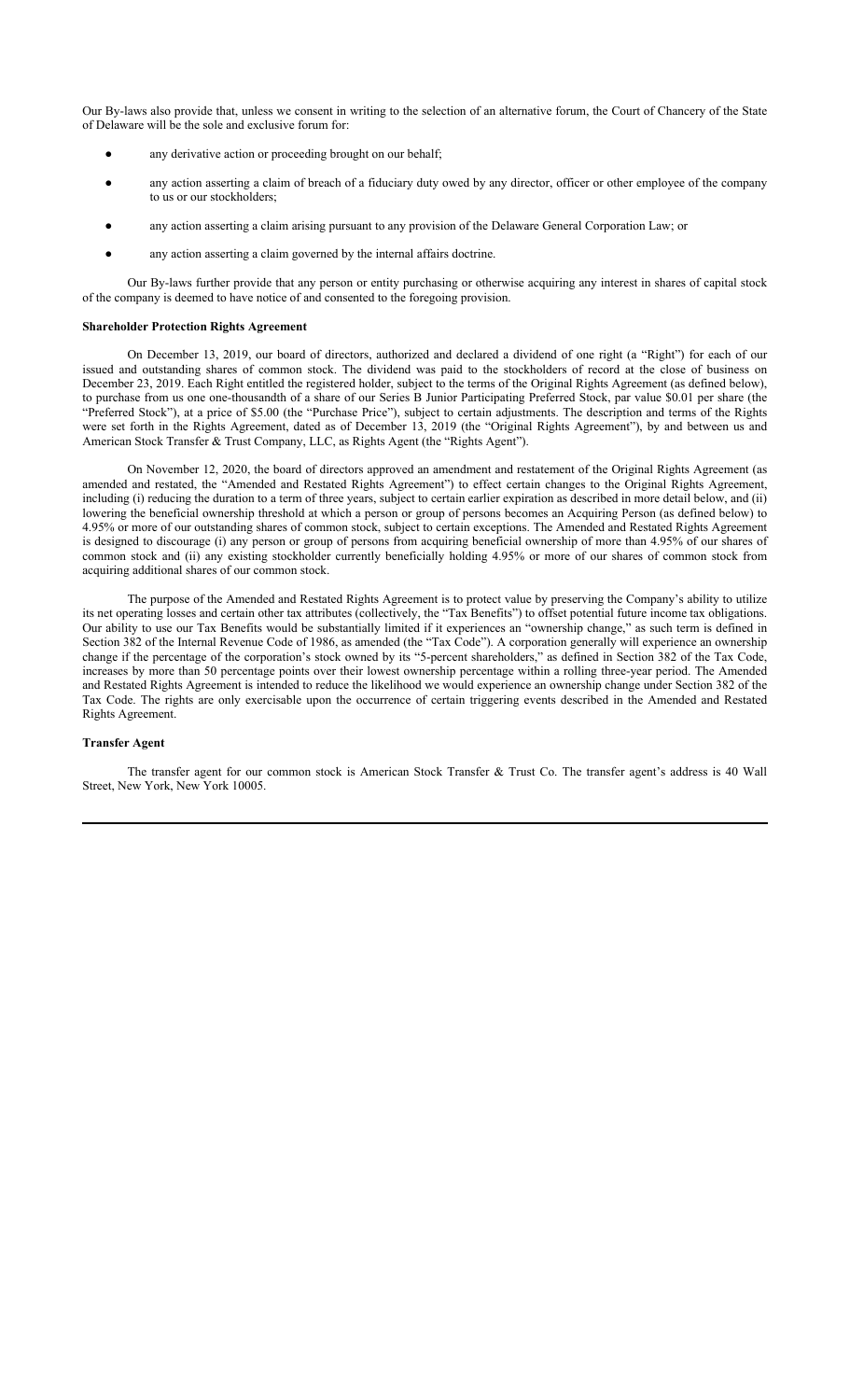#### **Exhibit 10.8**

## EMPLOYMENT AGREEMENT

This Employment Agreement (this "**Agreement**") is made and entered into this 16<sup>th</sup> day of December, 2021, with an effective date of January 1, 2022 (the "**Effective Date**") by and between CytRx Corporation, a Delaware corporation ("**Employer**"), and John Caloz**,** an individual and resident of the State of California ("**Executive**").

WHEREAS, Employer desires to continue to employ Executive, and Executive is willing to continue to be employed by Employer, on the terms set forth in this Agreement.

NOW, THEREFORE, upon the above premises, and in consideration of the mutual covenants and agreements hereinafter contained, the parties hereto agree as follows.

1. Employment. Effective as of the Effective Date, Employer shall continue to employ Executive, and Executive shall serve, as Employer's Chief Financial Officer and Senior Vice President on the terms set forth herein.

2. Duties; Place of Employment. Executive shall perform in a professional and business-like manner, and to the best of his ability, the duties described on **Schedule 1** to this Agreement and such other duties as are assigned to him from time to time by the Employer's Board of Directors. Executive understands and agrees that his duties, title and authority may be changed from time to time in the discretion of Employer's Board of Directors. Executive's services hereunder shall be rendered from his home.

3. Time and Efforts. Executive shall devote all of his business time, efforts, attention and energies to Employer's business and to discharge his duties hereunder.

4. Term. The term (the "**Term**") of Executive's employment hereunder shall commence on the Effective Date and shall expire on December 31, 2022 unless sooner terminated in accordance with Section 6 or otherwise extended or renewed by mutual agreement of the parties. Neither Employer nor Executive shall have any obligation to extend or renew this Agreement. In the event that Executive's employment has not theretofore been terminated and Employer has not offered to extend or renew Executive's employment under this Agreement, upon expiration of the Term Employer shall continue to pay Executive his salary as provided for in Section 5.1 during the period commencing on the final date of the Term and ending on (a) June 30, 2023 or (b) the date of Executive's re-employment with another employer, whichever is earlier; provided that, as a condition to Employer's obligations under this sentence, Executive shall have executed and delivered to Employer a General Release of All Claims in the form attached hereto as **Exhibit A**. Executive shall notify Employer immediately in the event Executive accepts such employment with another employer.

Page 1 of 13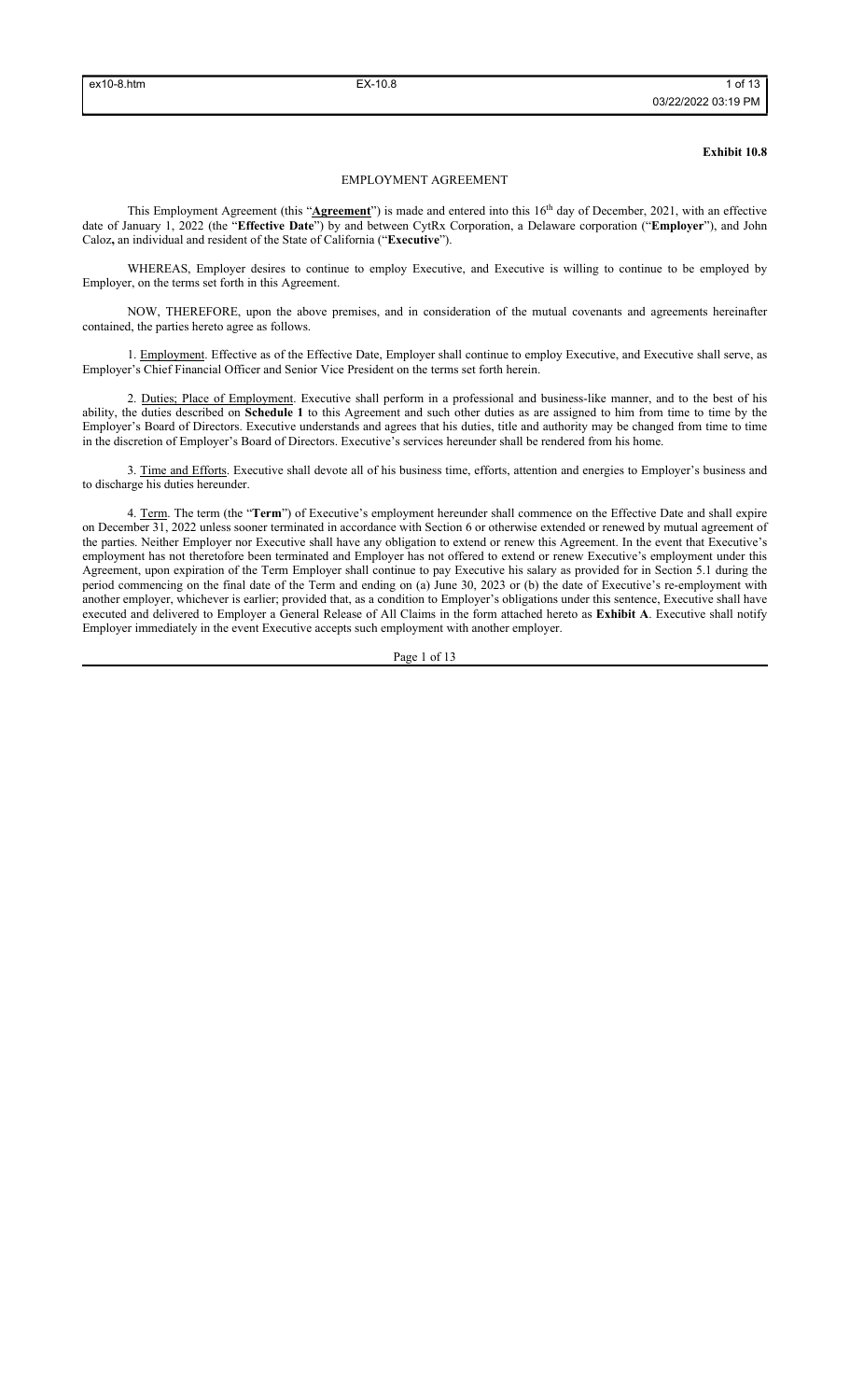5. Compensation. As the total consideration for Executive's services rendered hereunder, Employer shall pay or provide Executive the following compensation and benefits:

5.1. Salary. Executive shall be entitled to receive an annual salary of Four Hundred Thousand Dollars (\$400,000), payable in accordance with Employer's normal payroll policies and procedures.

5.2. Bonus. Executive also shall be eligible for a bonus for his services during the Term in Employer's discretion, but not less than ONE HUNDRED THOUSAND DOLLARS (\$100,000.00). Any bonus payable to Executive shall be paid no later than the last regular payroll of 2022.

5.3. Expense Reimbursement. Employer shall reimburse Employee for reasonable and necessary business expenses incurred by Executive in connection with the performance of Executive's duties in accordance with Employer's usual practices and policies in effect from time to time.

5.4. Vacation. Executive shall continue to accrue vacation days without loss of compensation in accordance with Employer's usual policies applicable to all employees at a rate of four weeks' vacation time for each 12-month period during the Term.

5.5. Employee Benefits. Executive shall be eligible to participate in all employee benefit plans and programs (including reimbursement of all Medicare and related premiums), fringe benefits and perquisites as in effect generally with respect to other senior officers of Employer, which will include no less than Medical, Dental, Vision, and Life Insurance plans.

5.6. Payroll Taxes. Employer shall have the right to deduct from the compensation and benefits due to Executive hereunder any and all sums required for social security and withholding taxes and for any other federal, state, or local tax or charge which may be in effect or hereafter enacted or required as a charge on the compensation or benefits of Executive.

6. Termination. This Agreement may be terminated as set forth in this Section 6.

6.1. Termination by Employer for Cause. Employer may terminate Executive's employment hereunder for "Cause" upon notice to Executive. "**Cause**" for this purpose shall mean any of the following:

(a) Executive's breach of any material term of this Agreement; provided that the first occasion of any particular breach shall not constitute such Cause unless Executive shall have previously received written notice from Employer stating the nature of such breach and affording Executive at least ten days to correct such breach;

Page 2 of 13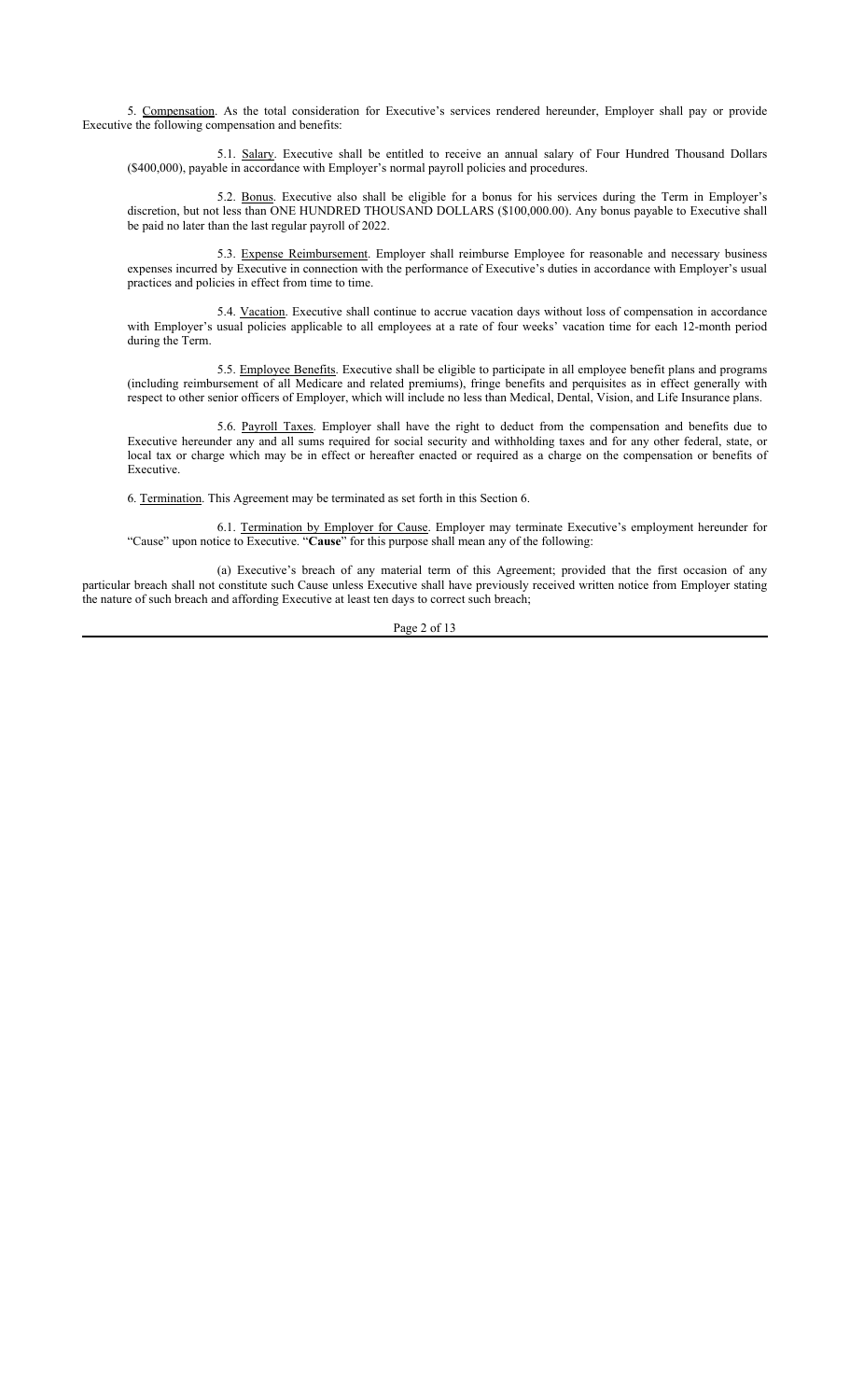of moral turpitude;

(b) Executive's conviction of, or plea of guilty or nolo contendere to, any misdemeanor, felony or other crime

(c) Executive's act of fraud or dishonesty injurious to Employer or its reputation;

(d) Executive's continual failure or refusal to perform his material duties as required under this Agreement after written notice from Employer stating the nature of such failure or refusal and affording Executive at least ten days to correct the same;

(e) Executive's act or omission that, in the reasonable determination of Employer's Board of Directors (or a Committee of the Board), indicates alcohol or drug abuse by Executive; or

(f) Executive's act or personal conduct that, in the judgment of Employer's Board of Directors (or a Committee of the Board), gives rise to a material risk of liability of Executive or Employer under federal or applicable state law for discrimination, or sexual or other forms of harassment, or other similar liabilities to subordinate employees.

Upon termination of Executive's employment by Employer for Cause, all compensation and benefits to Executive hereunder shall cease and Executive shall be entitled only to payment upon the effective date of termination of any accrued but unpaid salary and unused vacation as provided in Sections 5.1 and 5.4 as of the date of such termination and any unpaid bonus that may have been awarded Executive as provided in Section 5.2 prior to such date.

6.2. Termination by Employer without Cause or by Executive for Good Reason. Employer may also terminate Executive's employment without Cause upon ten days' notice to Executive. Upon termination of Executive's employment by Employer without Cause, all compensation and benefits to Executive hereunder shall cease and Executive shall be entitled to (1) any accrued but unpaid salary and unused vacation as of the date of such termination as required by California law, which shall be due and payable upon the effective date of such termination, (2) any unpaid bonus that may have been awarded to Executive under Section 5.2 prior to such date, which shall be due and payable in accordance with Employer's normal payroll practices or as otherwise required by California law, (3) all of Executive's vested stock options and other equity awards as of the date of termination of Executive's employment shall remain exercisable for their full term, (4) retain and have full ownership of all electronic devices provided to Executive (including, without limitation, a computer, telephone, tablet and printer), provided that all Employer confidential information shall be deleted by Employer from such devices before releasing them to Executive, (5) an amount, which shall be due and payable within ten days following the effective date of such termination, equal to six months' salary as provided in Section 5.1., provided, that if such termination occurs following a Change of Control (as hereinafter defined), then the amount described in this clause (5) shall be equal to 12 months' salary as provided in Section 5.1, any amount due under Section 5.2, and (6) continued participation, at Employer's cost and expense, of Executive and his dependents for a period of six months following such termination (12 months if such termination occurs following a Change of Control) in any Employer-sponsored group benefit plans (including reimbursement of all Medicare and related premiums) in which Executive was participating as of the date of termination. Executive's right to the compensation and benefits provided for in clauses (5) and (6) of this Section 6.2 shall be conditioned upon Executive having executed and delivered to Employer a General Release of All Claims in the form attached hereto as Exhibit A. For purposes of this Section 6.2:

(a) "**Change of Control**" shall have the meaning ascribed to the term "Corporate Transaction" in Employer's 2019 Stock Incentive Plan, as such Plan may be amended from time to time and, to the extent required to comply with Section 409A of the Code, shall mean a change in control within the meaning of Section 409A of the Code.

Page 3 of 13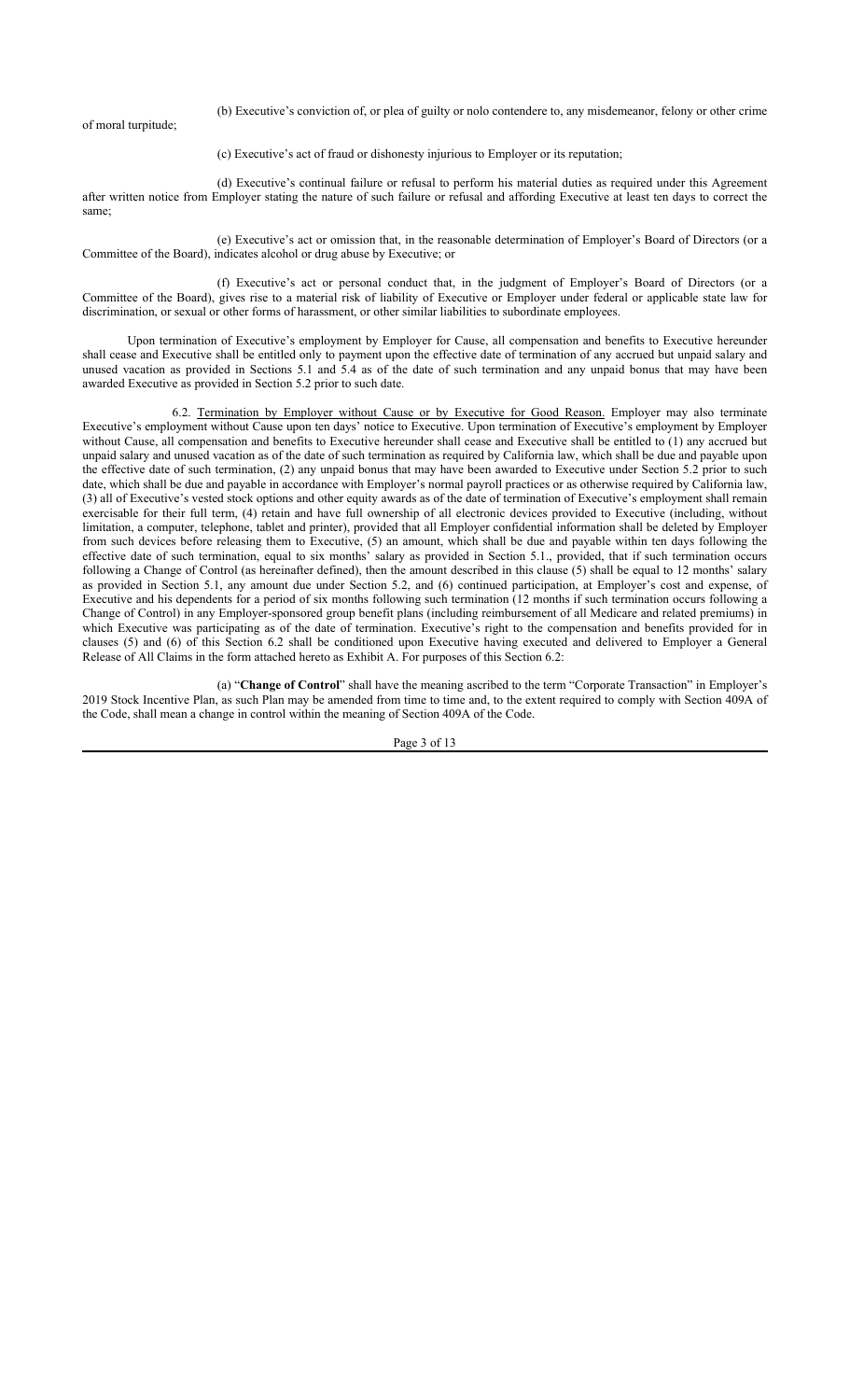(b) "**Good Reason**" shall mean any material breach by Employer of the terms hereof that is not corrected by Employer within five (5) days after written notice by Executive to Employer, including, without limitation, (i) the assignment to Executive of any duties inconsistent in any respect with his position as Chief Financial Officer (including status, offices, titles, reporting requirements, authority, duties or responsibilities); or (ii) any failure by Employer to comply with its compensation obligations under this Agreement, inclusive of Executive Benefits afforded in Section 5.5. If Executive terminates his employment for Good Reason, subject to Employer's right to cure as set forth above, the termination shall take effect on the effective date (determined under Section 15) of the written notice to Employer. Notwithstanding the foregoing, in the event Executive does not terminate his employment for Good Reason within thirty (30) days after the Employer's failure to cure as provided herein, such condition giving rise to a "Good Reason" shall no longer constitute Good Reason for Executive to terminate his employment.

6.3 Death or Disability. In the event of Executive's death or "Disability" (as defined below) during the Term, the Executive's employment shall automatically cease and terminate as of the date of Executive's death or the effective date of Employer's written notice to Executive of its decision to terminate his employment by reason of his Disability, as the case may be, and Executive or his heirs or personal representative shall be entitled to the same payments and benefits, at the same times, as described in Section 6.2 for a termination of employment by Employer without Cause and all of Employee's stock options and any other equity awards based on Employer securities held by Executive at the time of his death or Disability shall immediately vest in full and shall remain exercisable thereafter for their full term. In addition, Executive or his heirs or personal representative shall be entitled to retain and have full ownership of all electronic devices provided to Executive (including, without limitation, a computer, telephone and tablet); provided that all Employer confidential information shall be deleted by Employer from such devices before releasing them to Executive or such heirs or personal representatives. Notwithstanding the foregoing or any provision of Section 6.2, Employer's obligation to pay Executive the salary called for in Section 6.2 for the Severance Period following termination of his employment by reason of his Disability shall be subject to offset and shall be reduced by any and all amounts paid to Executive under any disability insurance policy paid or provided for by Employer as provided in Section 5.6 or otherwise. Executive's "Disability" shall have the meaning ascribed to such term in any policy of disability insurance maintained by Employer (or by Executive, as the case may be) with respect to Executive or, if no such policy is then in effect, shall mean Executive's inability to fully perform his duties hereunder for any period of at least 75 consecutive days or for a total of 90 days, whether or not consecutive.

Page 4 of 13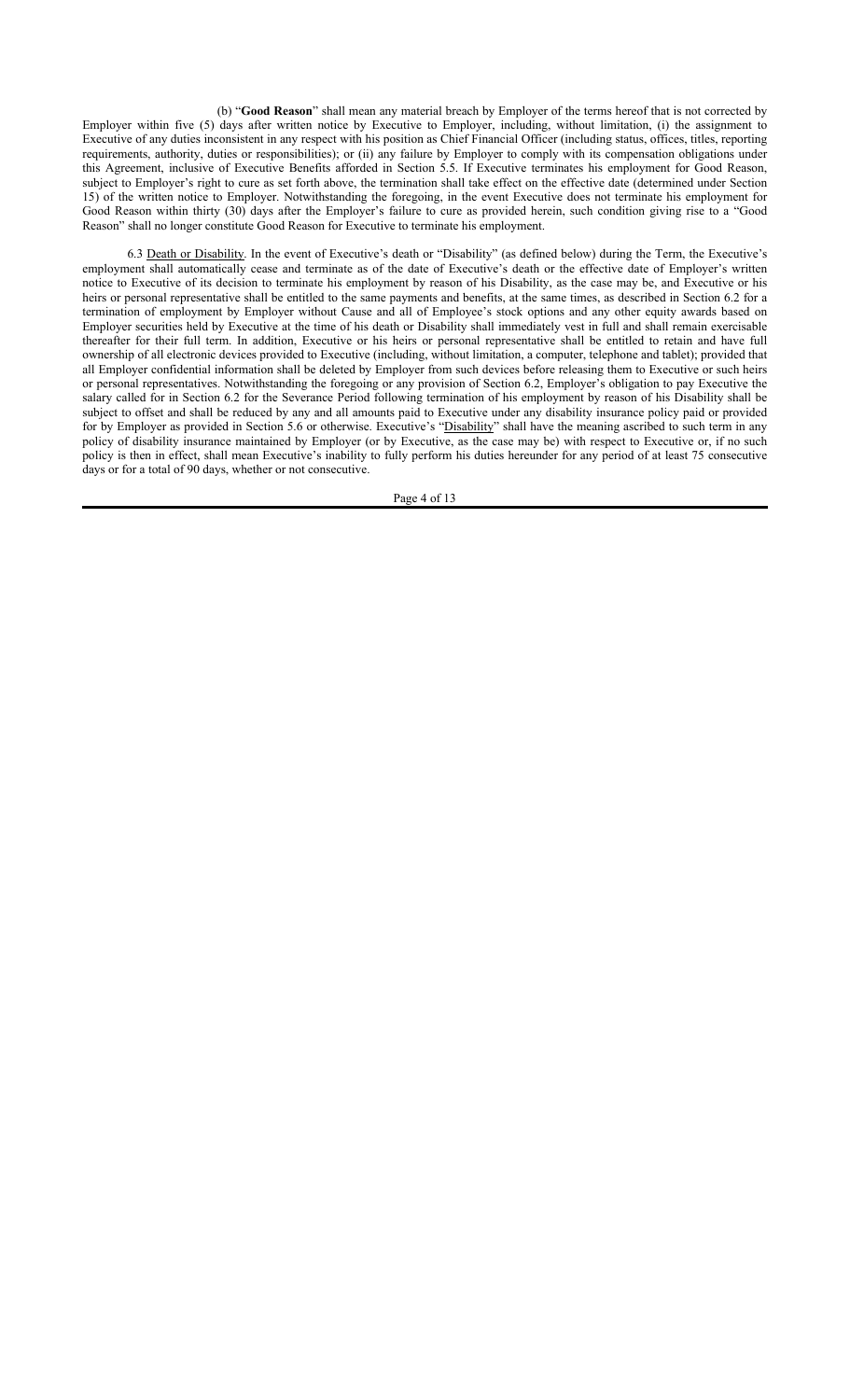7. Confidentiality. While this Agreement is in effect and for a period of five years thereafter, Executive shall hold and keep secret and confidential all "trade secrets" (within the meaning of applicable law) and other confidential or proprietary information of Employer and shall use such information only in the course of performing Executive's duties hereunder; provided, however, that with respect to trade secrets, Executive shall hold and keep secret and confidential such trade secrets for so long as they remain trade secrets under applicable law. Executive shall maintain in trust all such trade secrets or other confidential or proprietary information, as Employer's property, including, but not limited to, all documents concerning Employer's business, including Executive's work papers, telephone directories, customer information and notes, and any and all copies thereof in Executive's possession or under Executive's control. Upon the expiration or earlier termination of Executive's employment with Employer, or upon request by Employer, Executive shall deliver to Employer all such documents belonging to Employer, including any and all copies in Executive's possession or under Executive's control.

8. Equitable Remedies; Injunctive Relief. Executive hereby acknowledges and agrees that monetary damages are inadequate to fully compensate Employer for the damages that would result from a breach or threatened breach of Section 7 of this Agreement and, accordingly, that Employer shall be entitled to equitable remedies, including, without limitation, specific performance, temporary restraining orders, and preliminary injunctions and permanent injunctions, to enforce such Section without the necessity of proving actual damages in connection therewith. This provision shall not, however, diminish Employer's right to claim and recover damages or enforce any other of its legal or equitable rights or defenses.

9. Indemnification; Insurance. Employer and Executive acknowledge that, as the Chief Financial Officer of the Employer, Executive shall be a corporate officer of Employer and, as such, Executive shall be entitled to indemnification to the full extent provided by Employer to its officers, directors and agents under the Employer's Certificate of Incorporation and Bylaws as in effect as of the date of this Agreement. Employer shall maintain Executive as an additional insured under its current policy of directors and officers liability insurance and shall use commercially reasonable efforts to continue to insure Executive thereunder, or under any replacement policies in effect from time to time, during the Term.

Page 5 of 13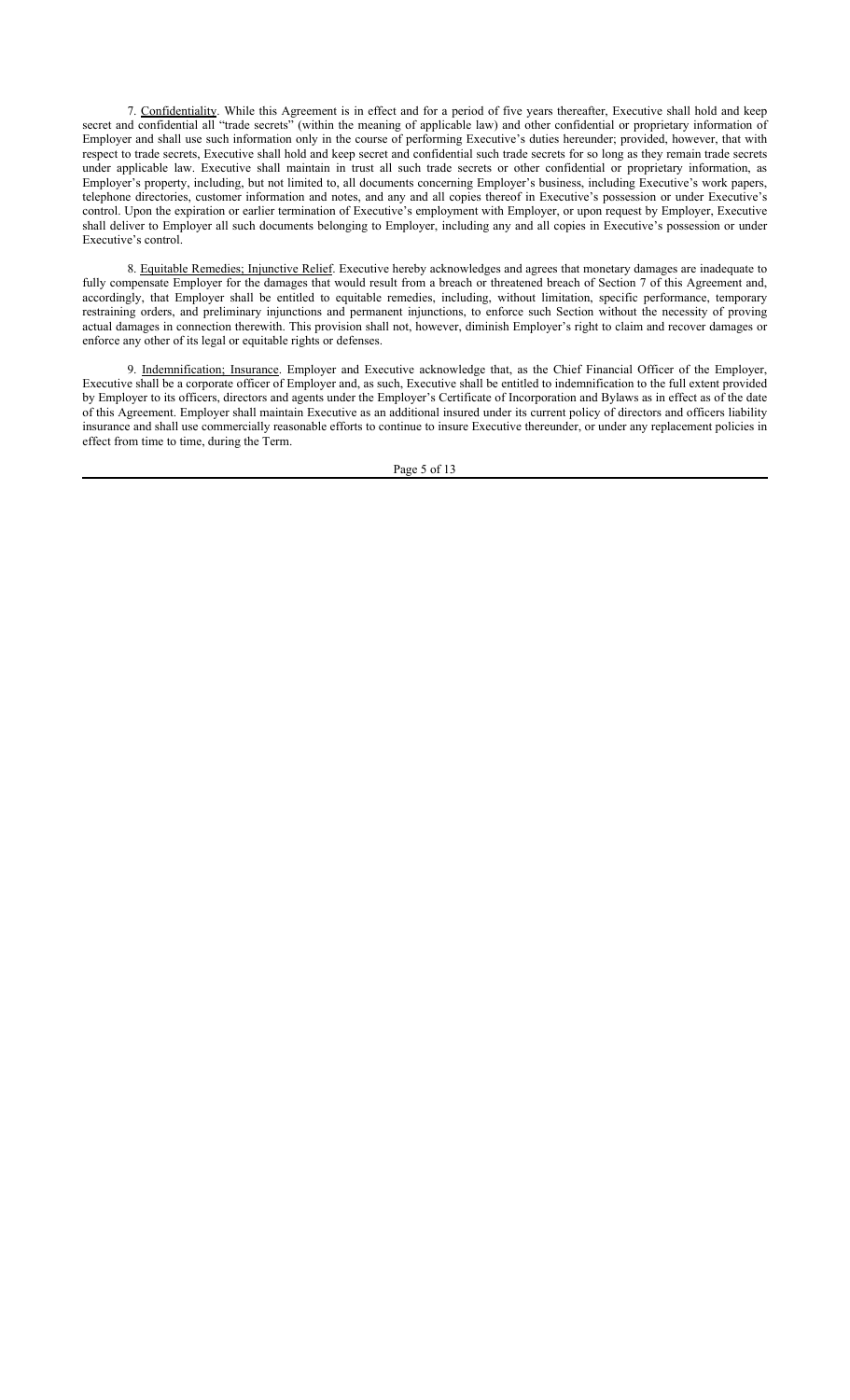10. Severable Provisions. The provisions of this Agreement are severable and if any one or more provisions is determined to be illegal or otherwise unenforceable, in whole or in part, the remaining provisions, and any partially unenforceable provisions to the extent enforceable, shall nevertheless be binding and enforceable.

11. Successors and Assigns. This Agreement shall inure to the benefit of and shall be binding upon Employer, its successors and assigns and Executive and his heirs and representatives; provided, that this Agreement may be assigned by Employer to a successor (whether direct or indirect, by purchase, merger, consolidation or otherwise) to all or substantially all of the business or assets of Employer.

12. Entire Agreement. This Agreement contains the entire agreement of the parties relating to the subject matter hereof, and the parties hereto have made no agreements, representations or warranties relating to the subject matter of this Agreement that are not set forth otherwise herein. This Agreement supersedes any and all prior or contemporaneous agreements, written or oral, between Executive and Employer relating to the subject matter hereof. Any such prior or contemporaneous agreements are hereby terminated and of no further effect, and Executive, by the execution hereof, agrees that any compensation provided for under any such agreements is specifically superseded and replaced by the provisions of this Agreement.

13. Amendment. No modification of this Agreement shall be valid unless made in writing and signed by the parties hereto and unless such writing is made by an executive officer of Employer (other than Executive). The parties hereto agree that in no event shall an oral modification of this Agreement be enforceable or valid.

14. Governing Law. This Agreement is and shall be governed and construed in accordance with the laws of the State of California without giving effect to California's choice-of-law rules.

Page 6 of 13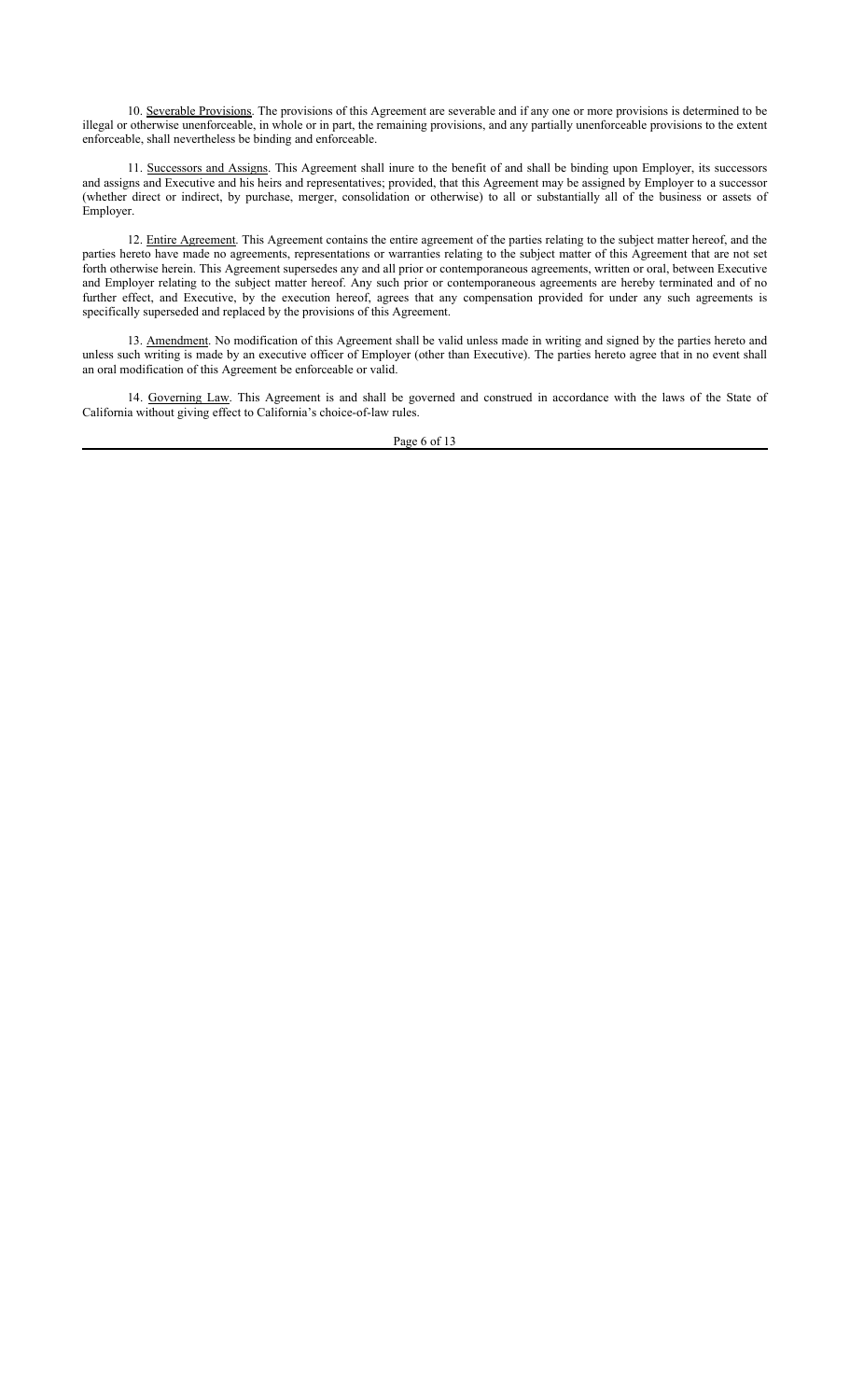15. Notice. All notices and other communications under this Agreement shall be in writing and mailed, telecopied (in case of notice to Employer only) or delivered by hand or by a nationally recognized courier service guaranteeing overnight delivery to a party at the following address (or to such other address as such party may have specified by notice given to the other party pursuant to this provision):

If to Employer:

CytRx Corporation 11726 San Vicente Boulevard, Suite 650 Los Angeles, California 90049 Facsimile: (310) 826-5529 Attention: Chairman of the Board

If to Executive:

John Caloz 9901 Washington Blvd, Ste 512 Culver City, California 90232

16. Survival. Sections 7 through 16, 18 and 19 shall survive the expiration or termination of this Agreement.

17. Counterparts. This Agreement may be executed in counterparts, each of which shall be deemed to be an original and all of which together shall be deemed to be one and the same agreement. A counterpart executed and transmitted by facsimile shall have the same force and effect as an originally executed counterpart.

18. Attorney's Fees. In any action or proceeding to construe or enforce any provision of this Agreement the prevailing party shall be entitled to recover its or his reasonable attorneys' fees and other costs of suit (up to a maximum of \$15,000) in addition to any other recoveries.

19. Section 409A of the Code. The intent of the parties is that the payments and benefits under this Agreement comply with or be exempt from Section 409A of the Code, and accordingly, to the maximum extent permitted, this Agreement shall be interpreted to be in compliance therewith. Notwithstanding anything in this Agreement to the contrary, any compensation or benefits payable under this Agreement that is designated under this Agreement as payable upon the Executive's termination of employment shall be payable only upon the Executive's "separation from service" with Employer within the meaning of Section 409A of the Code. To the extent necessary to comply with Section 409A of the Code, if the period during which the Executive has discretion to execute or to revoke the release of claims straddles two of the Executive's taxable years, then Employer will provide benefits starting in the second of such taxable years, regardless of in which taxable year the Executive actually delivers the executed release to Employer. Further, to the extent that any posttermination payments to which Executive becomes entitled under this Agreement constitute deferred compensation subject to Section 409A of the Code, and Executive is deemed at the time of such termination to be a "specified employee" under Section 409A of the Code, then such payment will not be made or commence until the earliest of (i) the expiration of the six (6) month period measured from the date of Executive's "separation from service" and (ii) the date of Executive's death following such "separation from service". Upon the expiration of the applicable deferral period, any payments which would have otherwise been made during that period (whether in a single sum or installments) in the absence of this Section 19 will be paid to Executive or Executive's beneficiary in one lump sum.

20. No Interpretation of Ambiguities Against Drafting Party. This Agreement has been negotiated at arm's length between persons knowledgeable in the matters dealt with herein. In addition, each party has been represented by experienced and knowledgeable legal counsel. Accordingly, the parties agree that any rule of law, including, but not limited to, California Civil Code Section 1654 or any other statutes, legal decisions, or common law principles of similar effect, that would require interpretation of any ambiguities in this Agreement against the party that has drafted it, is of no application and is hereby expressly waived. The provisions of this Agreement shall be interpreted in a reasonable manner to effect the intentions of the parties hereto.

*[Signature Page Follows]*

Page 7 of 13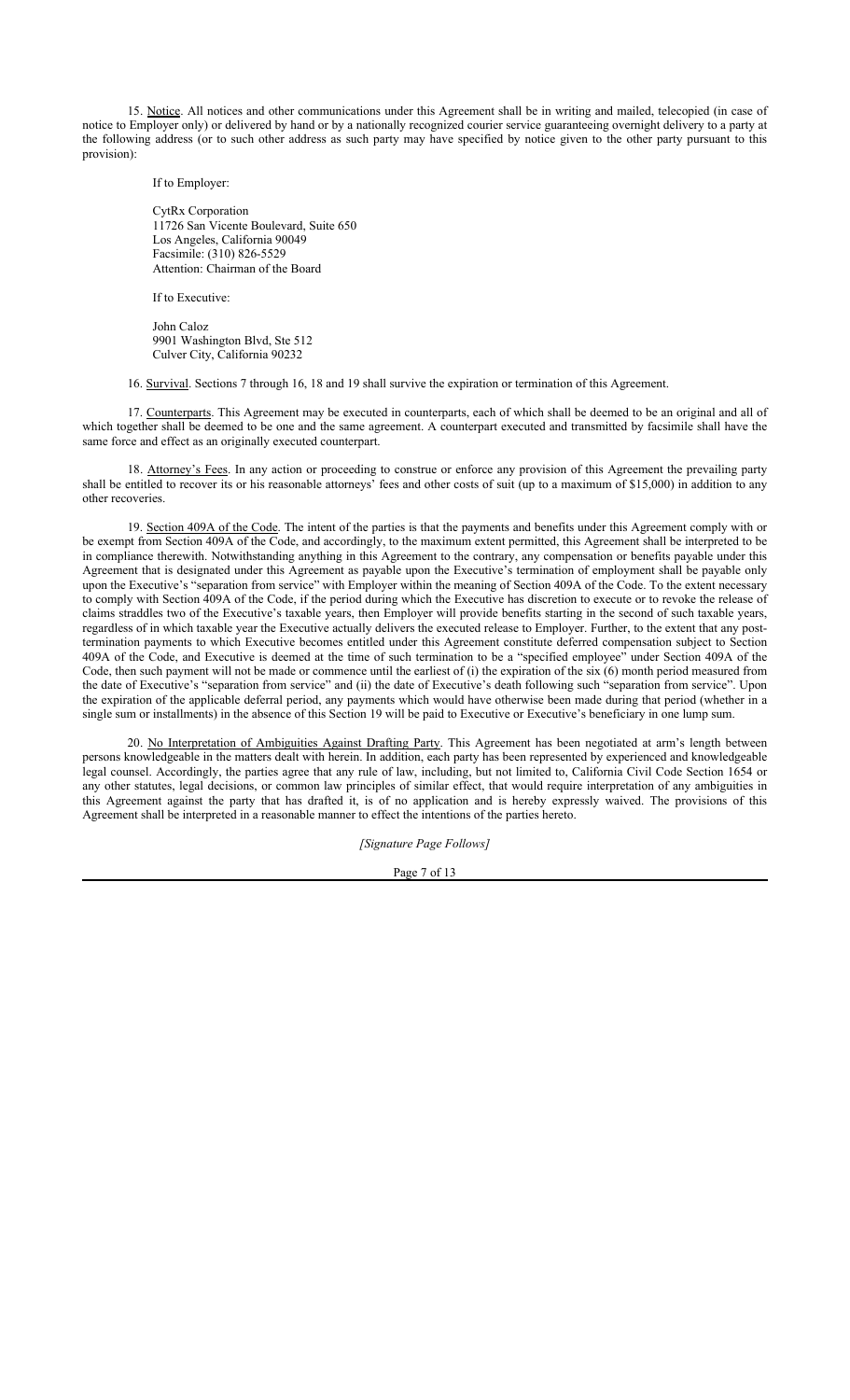IN WITNESS WHEREOF, this Agreement is executed as of the day and year first above written.

"EMPLOYER"

CytRx Corporation

By: Steven A. Kriegsman Chairman of the Board

"EXECUTIVE"

John Caloz

Page 8 of 13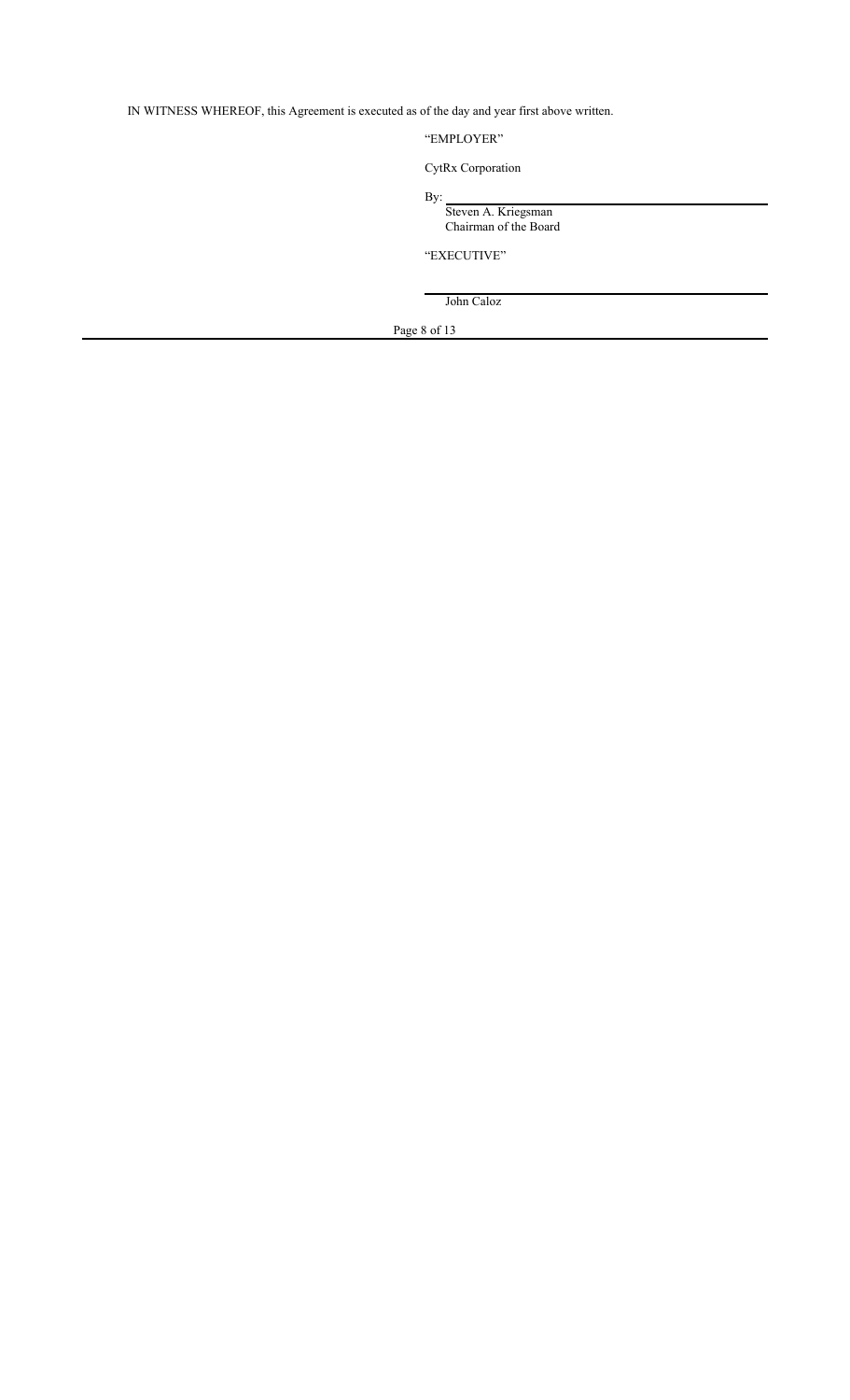# **EXHIBIT A**

## **GENERAL RELEASE OF ALL CLAIMS**

This General Release of All Claims is made as of \_\_\_\_\_\_\_\_\_, 20\_\_ ("**General Release"),** by and between John Caloz ("Executive") and CytRx Corporation, a Delaware corporation (the "**Company**"), with reference to the following facts:

WHEREAS, this General Release is provided for in, and is in furtherance of, the Employment Agreement, dated as of December 16, 2022, between the Company and Executive (the "**Employment Agreement**");

WHEREAS, Executive desires to execute and deliver to the Company this General Release in consideration of the Company's providing Executive with certain severance benefits pursuant to Section 4 or Section 6.2, as applicable, of the Employment Agreement; and

WHEREAS, Executive and the Company intend that this General Release shall be in full satisfaction of any and all obligations described in this General Release owed to Executive by the Company, except as expressly provided in this General Release.

NOW, THEREFORE, in consideration of the promises and the mutual covenants and agreements herein contained, Executive and the Company agree as follows:

1. Executive, for himself, his spouse, heirs, administrators, children, representatives, executors, successors, assigns, and all other persons claiming through Executive, if any (collectively, "**Releasers**"), does hereby release, waive, and forever discharge the Company and each of its agents, subsidiaries, parents, affiliates, related organizations, employees, officers, directors, attorneys, successors, and assigns (collectively, the "**Releasees**") from, and does fully waive any obligations of Releasees to Releasers for, any and all liability, actions, charges, causes of action, obligations, demands, damages, or claims for relief, remuneration, sums of money, accounts or expenses (including attorneys' fees and costs) of any kind whatsoever, whether known or unknown or contingent or absolute, which heretofore has been or which hereafter may be suffered or sustained, directly or indirectly, by Releasers in consequence of, arising out of, or in any way relating to: (a) Executive's employment with and services to the Company or any of its affiliates; (b) the termination of Executive's employment with and services to the Company and any of its affiliates; or (c) any event whatsoever occurring on or prior to the date of this General Release. The foregoing release and discharge, waiver and covenant not to sue includes, but is not limited to, all claims and any obligations or causes of action arising from such claims, under common law including, but not limited to, wrongful or retaliatory discharge, breach of contract (including but not limited to any claims under any employment agreement between Executive, on the one hand, and the Company or its affiliates, on the other hand) and any action arising in tort including, but not limited to, libel, slander, defamation or intentional infliction of emotional distress, and claims under any federal, state or local statute including the Age Discrimination in Employment Act ("**ADEA**"), Title VII of the Civil Rights Act of 1964, the Civil Rights Act of 1866 and 1871 (42 U.S.C. § 1981), the National Labor Relations Act, the Fair Labor Standards Act, the Employee Retirement Income Security Act, the Americans with Disabilities Act of 1990, the Rehabilitation Act of 1973, the California Fair Employment and Housing Act, the Family and Medical Leave Act, the California Family Rights Act or the discrimination or employment laws of any state or municipality, and any claims under any express or implied contract which Releasers may claim existed with Releasees. This also includes, but is not limited to, a release of any claims for wrongful discharge and all claims for alleged physical or personal injury, emotional distress relating to or arising out of Executive's employment with or services to the Company or any of its affiliates or the termination of that employment or those services; and any claims under the Worker Adjustment and Retraining Notification Act, California Labor Code Section 1400 *et seq.* or any similar law, which requires, among other things, that advance notice be given of certain work force reductions. This release and waiver does not apply to: (i) the Executive's rights to receive the compensation and benefits provided for in Section 4 or Section 6.2, as applicable, of the Employment Agreement: or (ii) Executive's rights under any stock option agreement between Executive and the Company.

Page 9 of 13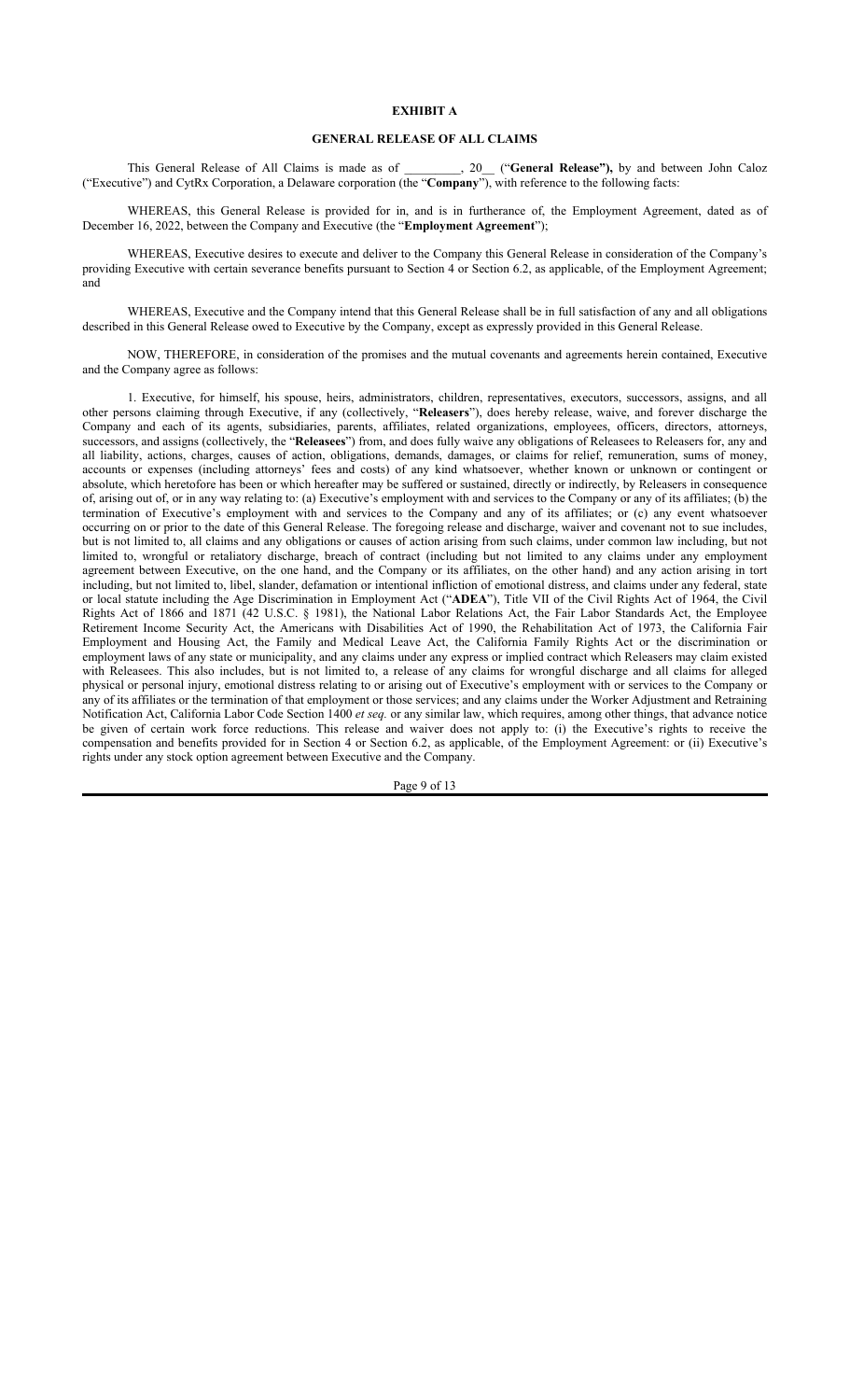2. Executive understands and agrees that he is expressly waiving all rights afforded by Section 1542 of the Civil Code of the State of California ("**Section 1542**") with respect to the Releasees. Section 1542 states as follows:

A GENERAL RELEASE DOES NOT EXTEND TO CLAIMS WHICH THE CREDITOR DOES NOT KNOW OR SUSPECT TO EXIST IN HIS FAVOR AT THE TIME OF EXECUTING THE RELEASE, WHICH IF KNOWN BY HIM MUST HAVE MATERIALLY AFFECTED HIS SETTLEMENT WITH THE DEBTOR.

Notwithstanding the provisions of Section 1542, and for the purpose of implementing a full and complete release, Executive understands and agrees that this General Release is intended to include all claims, if any, which Executive may have and which he does not now know or suspect to exist in his favor against the Releasees and Executive understands and agrees that this Agreement extinguishes those claims.

3. Excluded from this General Release and waiver are any claims which cannot be waived by law, including but not limited to the right to participate in an investigation conducted by certain government agencies. Executive, however, waives Executive's right to any monetary recovery should any agency (such as the Equal Employment Opportunity Commission or the California Department of Fair Employment and Housing) pursue any claims on Executive's behalf. Executive represents and warrants that Executive has not filed any complaint, charge or lawsuit against the Releasees with any government agency or any court.

4. Executive agrees never to seek personal recovery from Releasees in any forum for any claim covered by the above waiver and release language, except that Executive may bring a claim under the ADEA to challenge this General Release. Nothing in this General Release is intended to reflect any party's belief that Executive's waiver of claims under ADEA is invalid or unenforceable, it being the intent of the parties that such claims are waived.

Page 10 of 13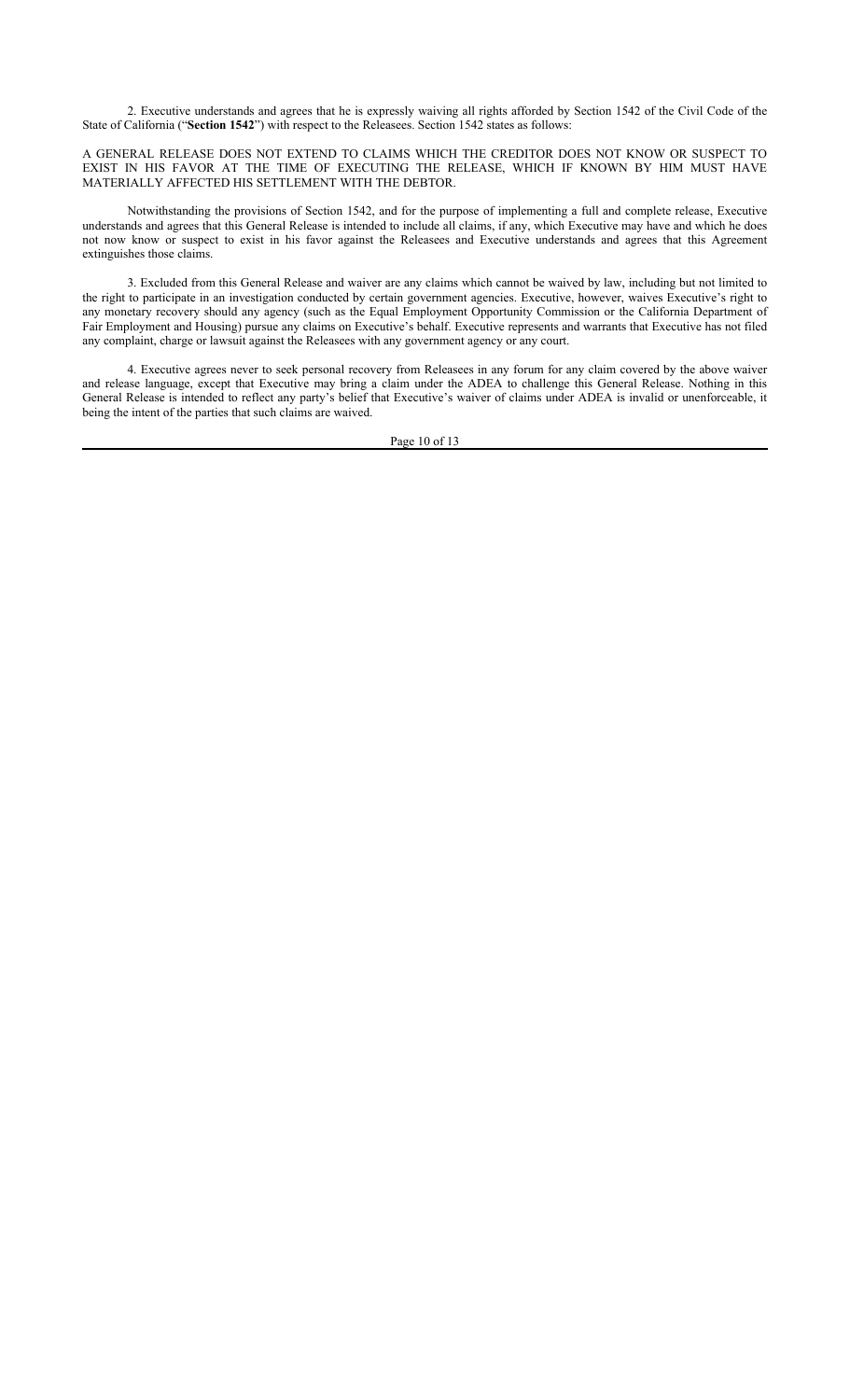5. Executive acknowledges and recites that:

(a) Executive has executed this General Release knowingly and voluntarily;

(b) Executive has read and understands this General Release in its entirety;

(c) Executive acknowledges that he has been advised by his own legal counsel and has sought such other advice as he wishes with respect to the terms of this General Release before executing it;

(d) Executive's execution of this General Release has not been forced by any employee or agent of the Company, and Executive has had an opportunity to negotiate about the terms of this General Release; and

(e) Executive has not sold, assigned, transferred or conveyed any claim, demand, right, action, suit, cause of action or other interest that is the subject matter of this General Release.

6. This General Release shall be governed by the internal laws (and not the choice of laws) of the State of California, except for the application of preemptive Federal law.

7. Executive acknowledges that he is waiving his rights under the ADEA and the Older Worker's Benefit Protection Act and therefore, in compliance with those statutes, acknowledges the following:

Executive acknowledges that he has been provided a minimum of twenty-one (21) calendar days after receipt of this Agreement to consider whether to sign it;

Executive acknowledges that he shall have seven days from the date he executes this General Release to revoke his waiver and release of any ADEA claims only (but not his waiver or release hereunder of other claims) by providing written notice of the revocation to the Company, and that, in the event of such revocation, the provisions of Section 4 or clauses (3) through (5) of Section 6.2, as applicable, of the Employment Agreement shall thereupon become null and void and the Company shall be entitled to a return from Executive of all payments to Executive pursuant to such clauses;

Executive acknowledges that this waiver and release does not apply to any rights or claims that may arise under ADEA after the effective date of this Agreement; and

Executive acknowledges that the consideration given in exchange for this waiver and release Agreement is in addition to anything of value to which he was already entitled.

# **PLEASE READ THIS AGREEMENT CAREFULLY. IT CONTAINS A RELEASE OF ALL KNOWN AND UNKNOWN CLAIMS.**

Dated: December 16, 2022 John Caloz

Page 11 of 13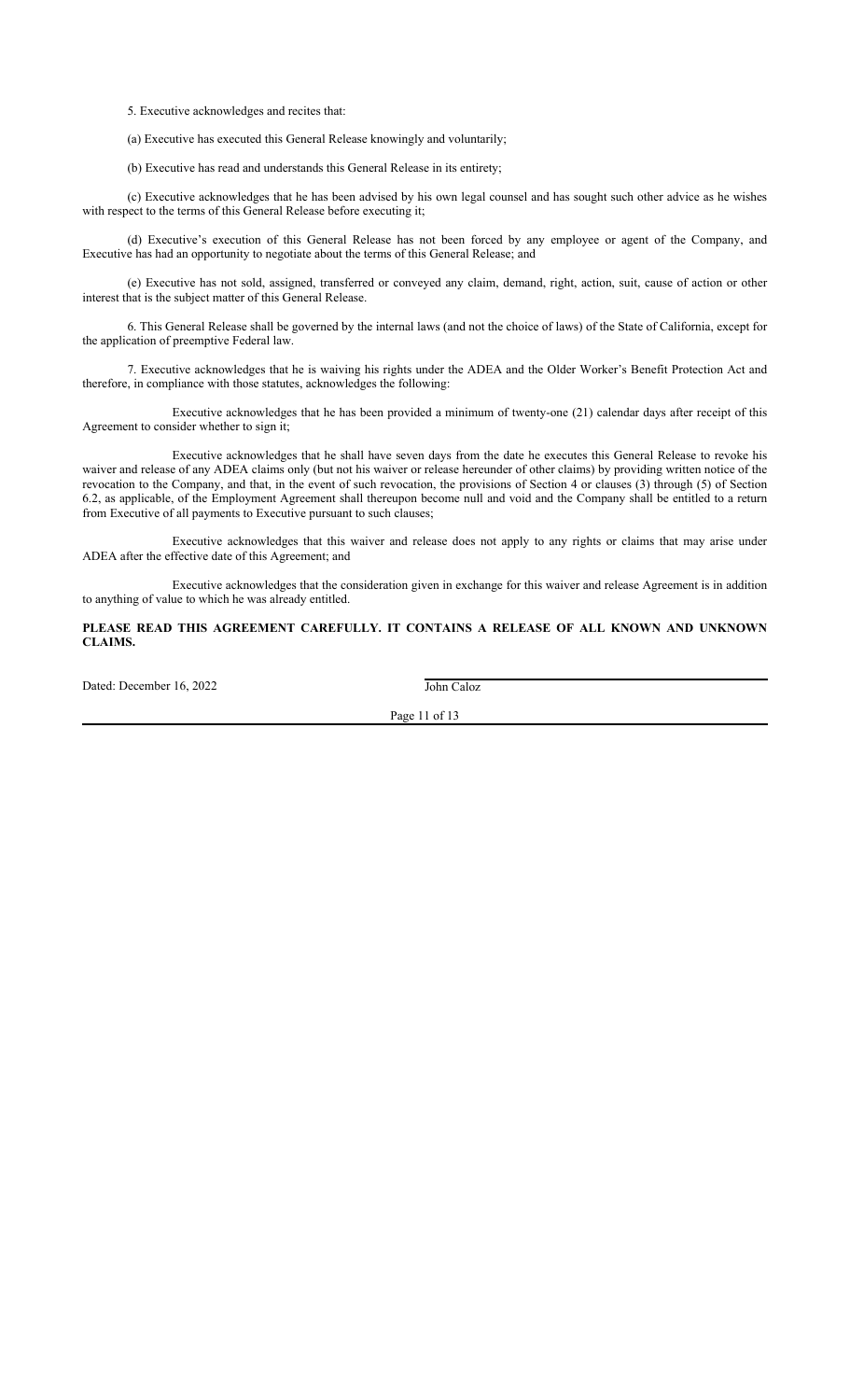# **Schedule 1**

# Description of Duties

The duties of the Chief Financial Officer and Senior Vice President of CytRx Corporation (the "Company") shall include, but not be limited to, the following:

- Ɣ Accounting and finance departments
- Budgeting
- **•** Cash management
- Ɣ Accounts payable and aging
- Accounts receivable and aging
- Posting of recurring accounting entries
- Ɣ Bank reconciliations
- Vendor reconciliations
- Ɣ Monthly closings of company books of account
- Ɣ Monthly, quarterly and annual comparisons of actual vs. budgeted results of operations
- Assisting in preparation of press releases regarding financial matters
- Assisting in capital-raising and other financing transactions
- Assisting in in-licensing, business acquisitions and other corporation transactions
- Ɣ Coding of income and expenditures
- Payroll
- Assisting in establishing and maintaining internal controls and procedures, including financial controls, and complying with the requirements of the Sarbanes-Oxley Act
- Primary responsibility for audits of the company's financial statements and accounting-related disclosure in the company's SEC filings

Page 12 of 13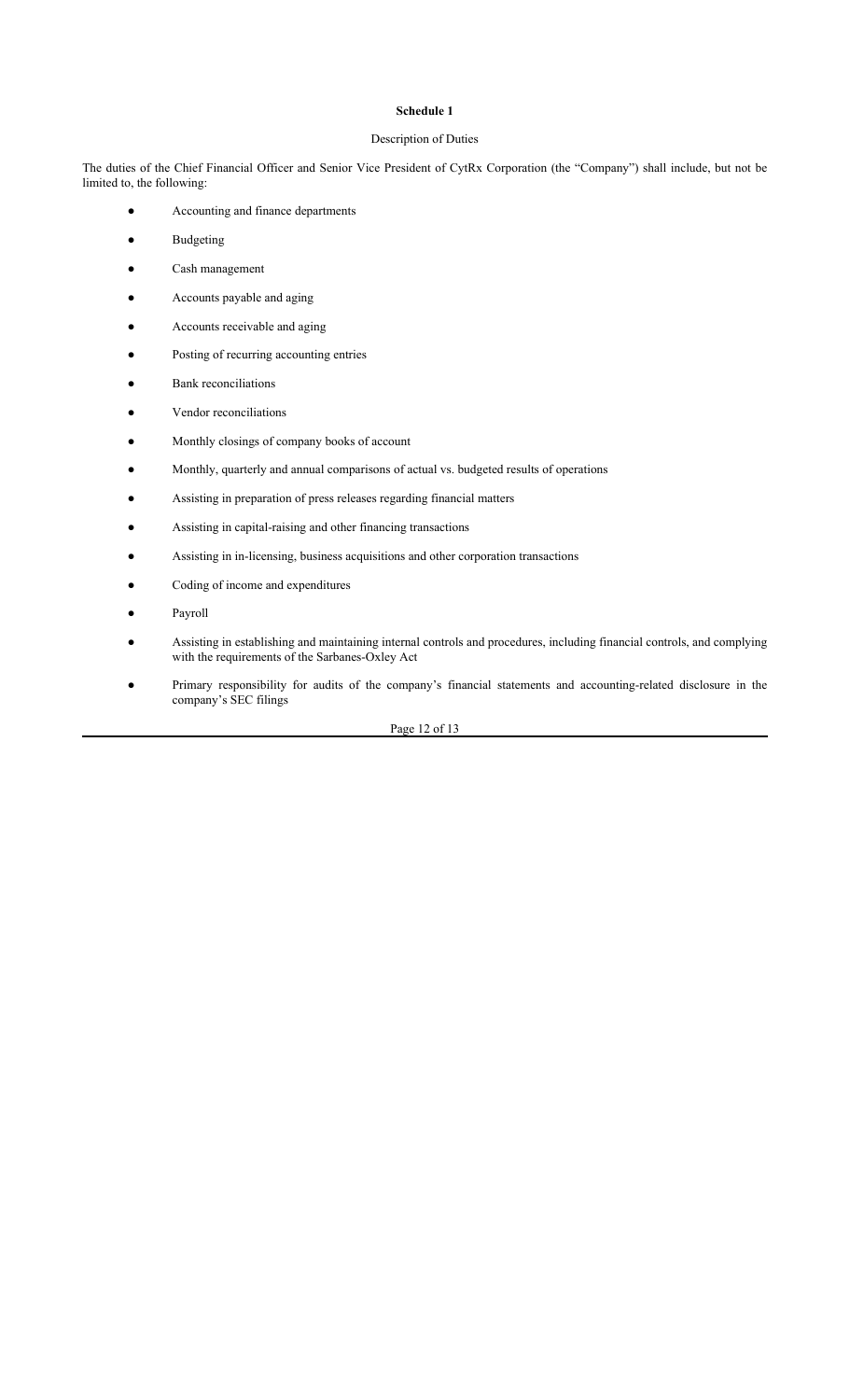# **Schedule 2**

# Summary of Group Plans

1. See CytRx Corporation Employee Handbook, Part II dated January 2020, which is incorporated herein by reference.

Page 13 of 13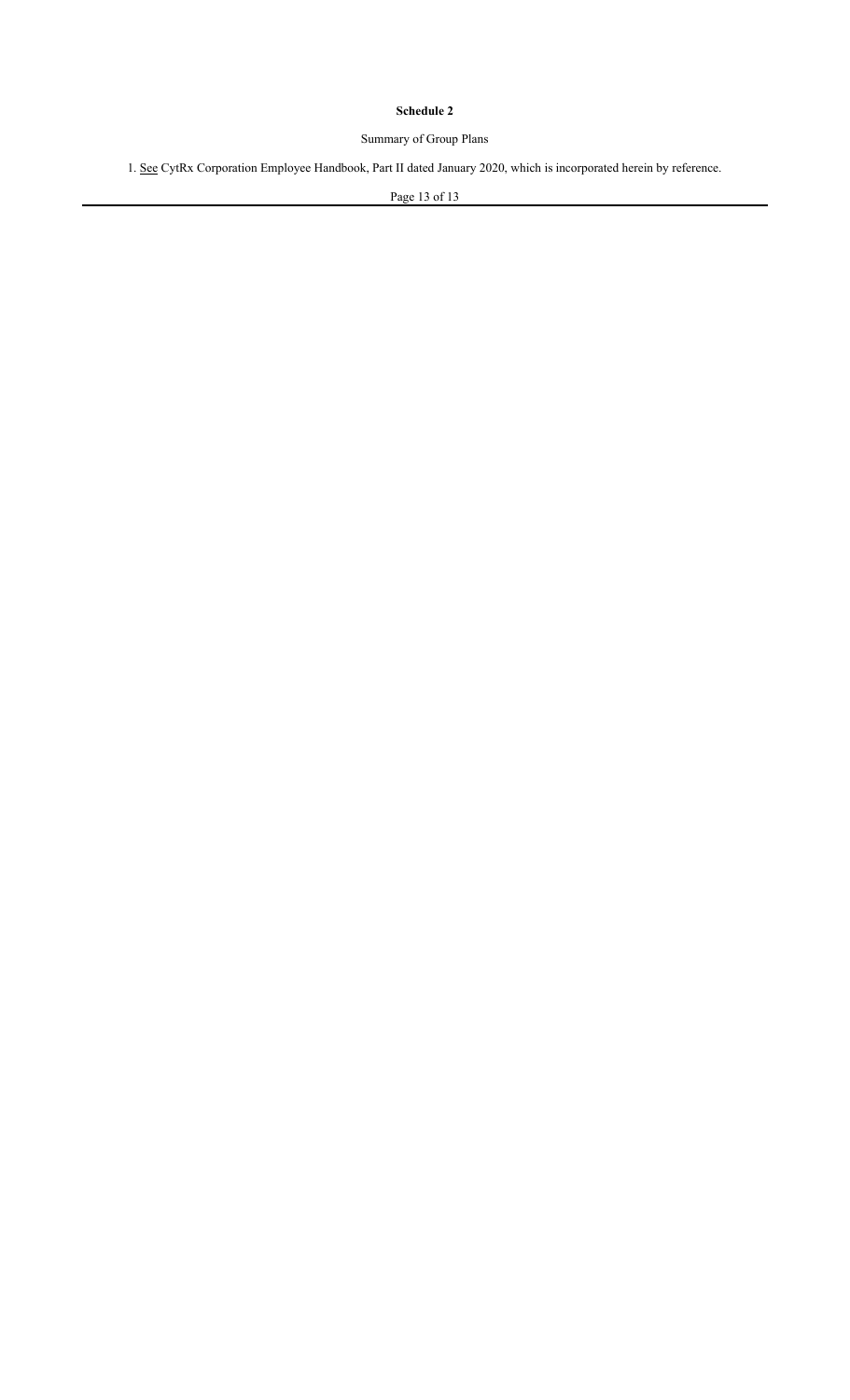# **EXHIBIT 21.1**

**CytRx Corporation**

**Subsidiaries (all 100% owned)**

**Subsidiaries of the Registrant**<br>Centurion BioPharma Corporation

**State or Other Jurisdiction of Incorporation**<br>Delaware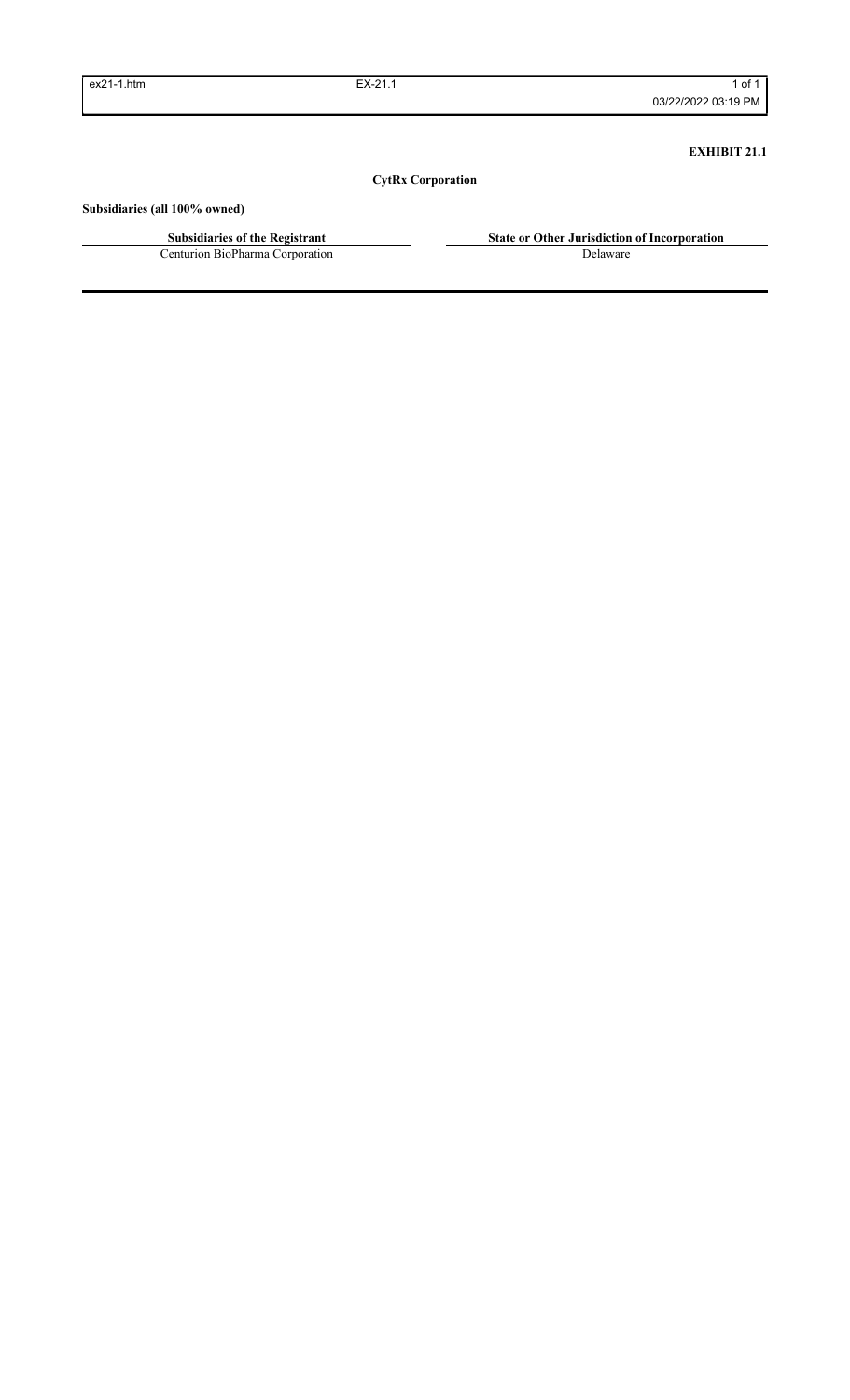# **EXHIBIT 23.1**

Consent of Independent Registered Public Accounting Firm

CytRx Corporation Los Angeles, California

We hereby consent to the incorporation by reference in the Registration Statements on Form S-1 (File No. 333-258453), Form S-3 (File Nos. 333-255431, 333-223808, 333-208803 and 333-215252) and Form S-8 (File Nos. 333-249624, 333-68200, 333-93305, 333- 123339, 333-163212 and 333-212934) of CytRx Corporation of our report dated March 23, 2022, relating to the consolidated financial statements for the years ended December 31, 2021 and 2020 (modified for a going concern uncertainty), which appears in this Form  $10-K$ .

/s/ Weinberg & Company

Los Angeles, California March 23, 2022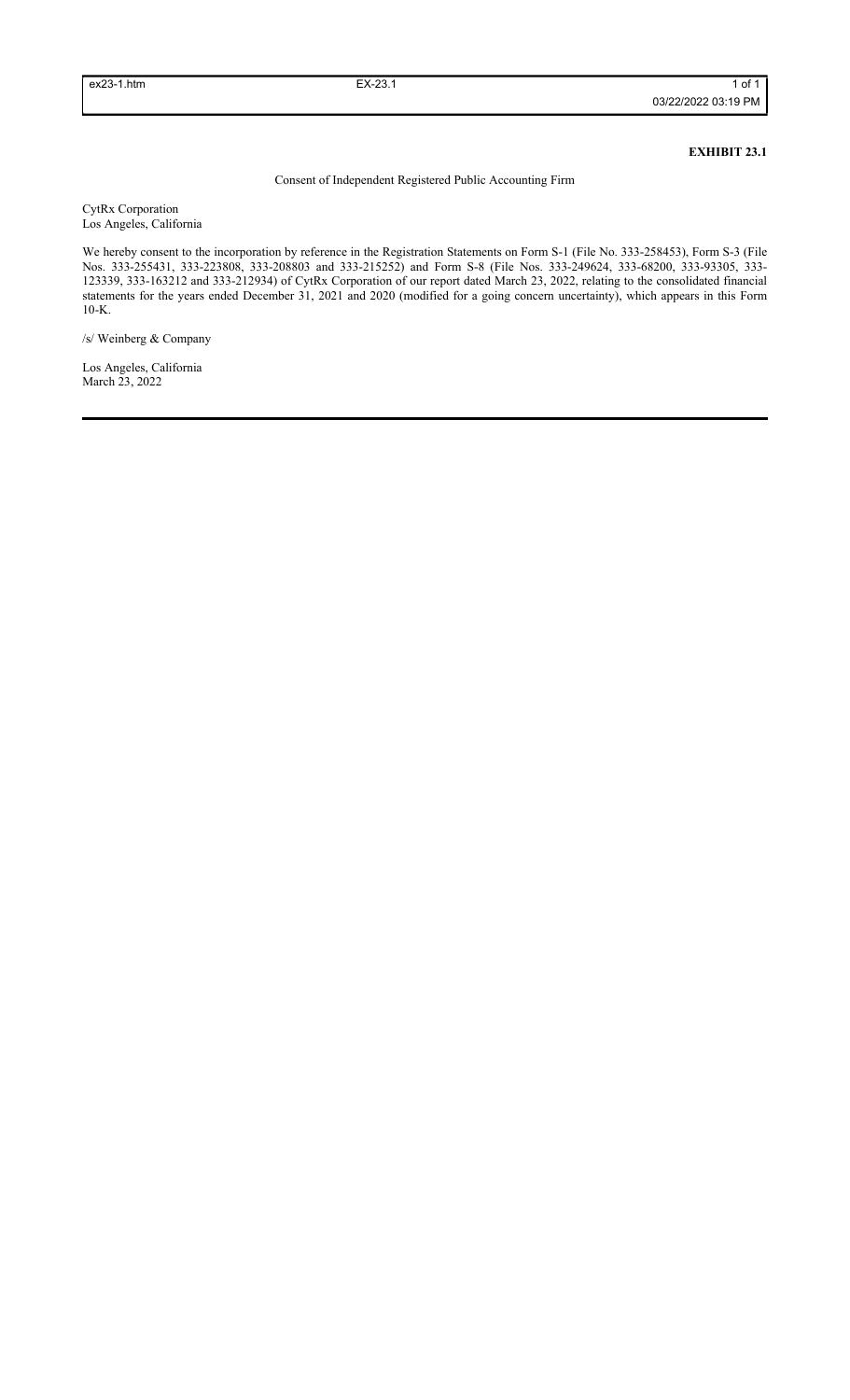#### **Exhibit 31.1**

#### **CERTIFICATIONS**

I, Stephen Snowdy, Chief Executive Officer of CytRx Corporation, certify that:

1. I have reviewed this annual report on Form 10-K of CytRx Corporation;

2. Based on my knowledge, this annual report does not contain any untrue statement of a material fact or omit to state a material fact necessary to make the statements made, in light of the circumstances under which such statements were made, not misleading with respect to the periods covered by this annual report;

3. Based on my knowledge, the consolidated financial statements, and other financial information included in this annual report, fairly present in all material respects the financial condition, results of operations and cash flows of the registrant as of, and for, the periods presented in this annual report;

4. The registrant's other certifying officer and I are responsible for establishing and maintaining disclosure controls and procedures (as defined in Exchange Act Rules 13a-15(e) and 15d-15(e)) and internal control over financial reporting (as defined in Exchange Act Rules 13a-15(f) and 15d-15(f)) for the registrant and have:

(a) Designed such disclosure controls and procedures, or caused such disclosure controls and procedures to be designed under our supervision, to ensure that material information relating to the registrant, is made known to us by others within those entities, particularly during the period in which this annual report is being prepared;

(b) Designed such internal control over financial reporting, or caused such internal control over financial reporting to be designed under our supervision, to provide reasonable assurance regarding the reliability of financial reporting and the preparation of consolidated financial statements for external purposes in accordance with generally accepted accounting principles;

(c) Evaluated the effectiveness of the registrant's disclosure controls and procedures and presented in this report our conclusions about the effectiveness of the disclosure controls and procedures, as of the end of the periods covered by this report based on such evaluation; and

(d) Disclosed in this report any change in the registrant's internal control over financial reporting that occurred during the registrant's most recent fiscal quarter (the registrant's fourth fiscal quarter in the case of an annual report) that has materially affected, or is reasonably likely to materially affect, the registrant's internal control over financial reporting; and

5. The registrant's other certifying officer and I have disclosed, based on our most recent evaluation of internal control over financial reporting, to the registrant's auditors and the audit committee of the registrant's board of directors (or persons performing the equivalent functions):

(a) All significant deficiencies and material weaknesses in the design or operation of internal control over financial reporting which are reasonably likely to adversely affect the registrant's ability to record, process, summarize and report financial information; and

(b) Any fraud, whether or not material, that involves management or other employees who have a significant role in the registrant's internal control over financial reporting.

Date: March 23, 2022 **By:** */s/ STEPHEN.SNOWDY* 

Dr. Stephen Snowdy Chief Executive Officer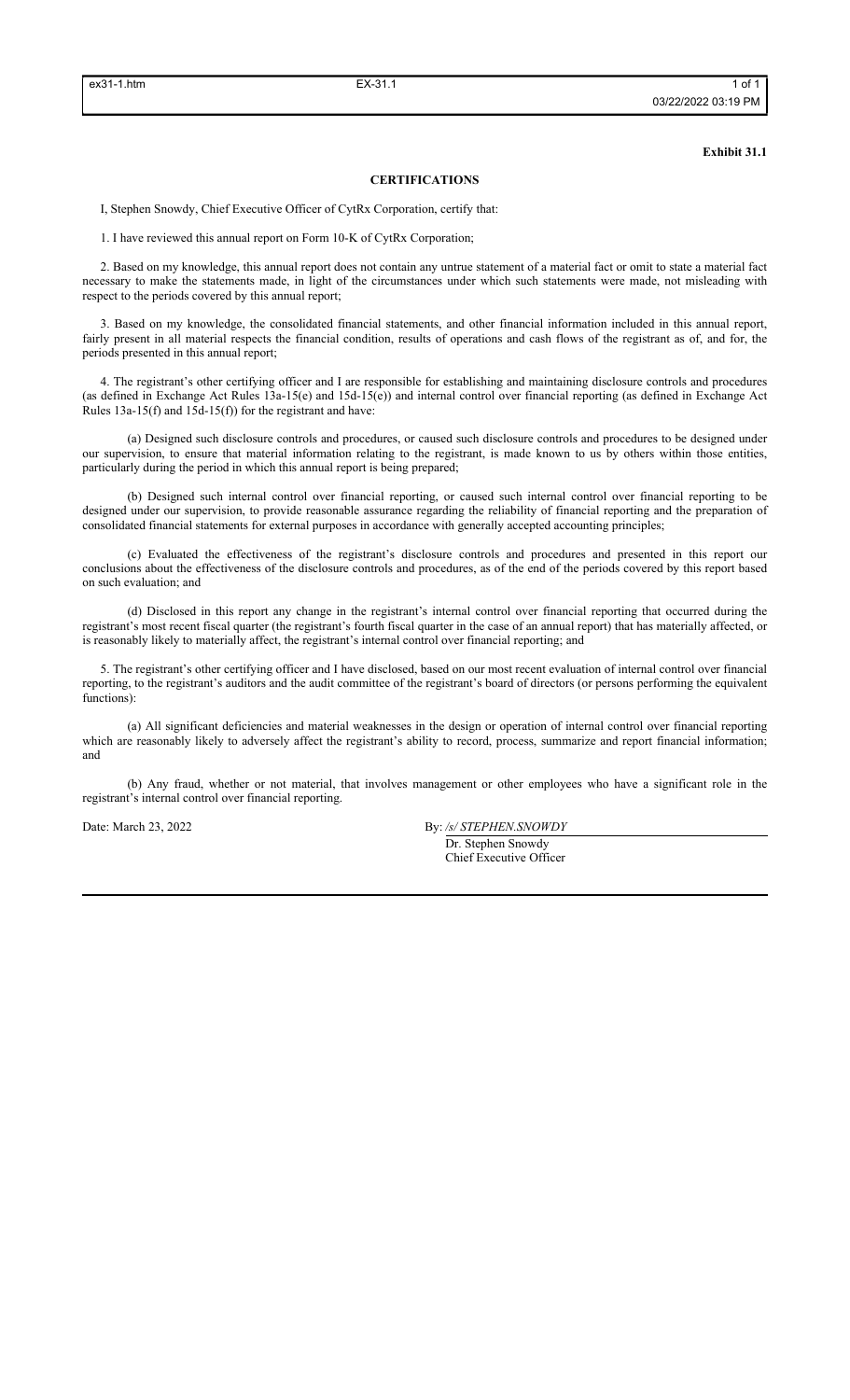#### **Exhibit 31.2**

#### **CERTIFICATIONS**

I, John Y. Caloz, Chief Financial Officer of CytRx Corporation, certify that:

1. I have reviewed this annual report on Form 10-K of CytRx Corporation;

2. Based on my knowledge, this annual report does not contain any untrue statement of a material fact or omit to state a material fact necessary to make the statements made, in light of the circumstances under which such statements were made, not misleading with respect to the periods covered by this annual report;

3. Based on my knowledge, the consolidated financial statements, and other financial information included in this annual report, fairly present in all material respects the financial condition, results of operations and cash flows of the registrant as of, and for, the periods presented in this annual report;

4. The registrant's other certifying officer and I are responsible for establishing and maintaining disclosure controls and procedures (as defined in Exchange Act Rules 13a-15(e) and 15d-15(e)) and internal control over financial reporting (as defined in Exchange Act Rules 13a-15(f) and 15d-15(f)) for the registrant and have:

(a) Designed such disclosure controls and procedures, or caused such disclosure controls and procedures to be designed under our supervision, to ensure that material information relating to the registrant, is made known to us by others within those entities, particularly during the period in which this annual report is being prepared;

(b) Designed such internal control over financial reporting, or caused such internal control over financial reporting to be designed under our supervision, to provide reasonable assurance regarding the reliability of financial reporting and the preparation of consolidated financial statements for external purposes in accordance with generally accepted accounting principles;

(c) Evaluated the effectiveness of the registrant's disclosure controls and procedures and presented in this report our conclusions about the effectiveness of the disclosure controls and procedures, as of the end of the periods covered by this report based on such evaluation; and

(d) Disclosed in this report any change in the registrant's internal control over financial reporting that occurred during the registrant's most recent fiscal quarter (the registrant's fourth fiscal quarter in the case of an annual report) that has materially affected, or is reasonably likely to materially affect, the registrant's internal control over financial reporting; and

5. The registrant's other certifying officer and I have disclosed, based on our most recent evaluation of internal control over financial reporting, to the registrant's auditors and the audit committee of the registrant's board of directors (or persons performing the equivalent functions):

(a) All significant deficiencies and material weaknesses in the design or operation of internal control over financial reporting which are reasonably likely to adversely affect the registrant's ability to record, process, summarize and report financial information; and

(b) Any fraud, whether or not material, that involves management or other employees who have a significant role in the registrant's internal control over financial reporting.

Date: March 23, 2022 By: */s/ JOHN Y. CALOZ*

John Y. Caloz Chief Financial Officer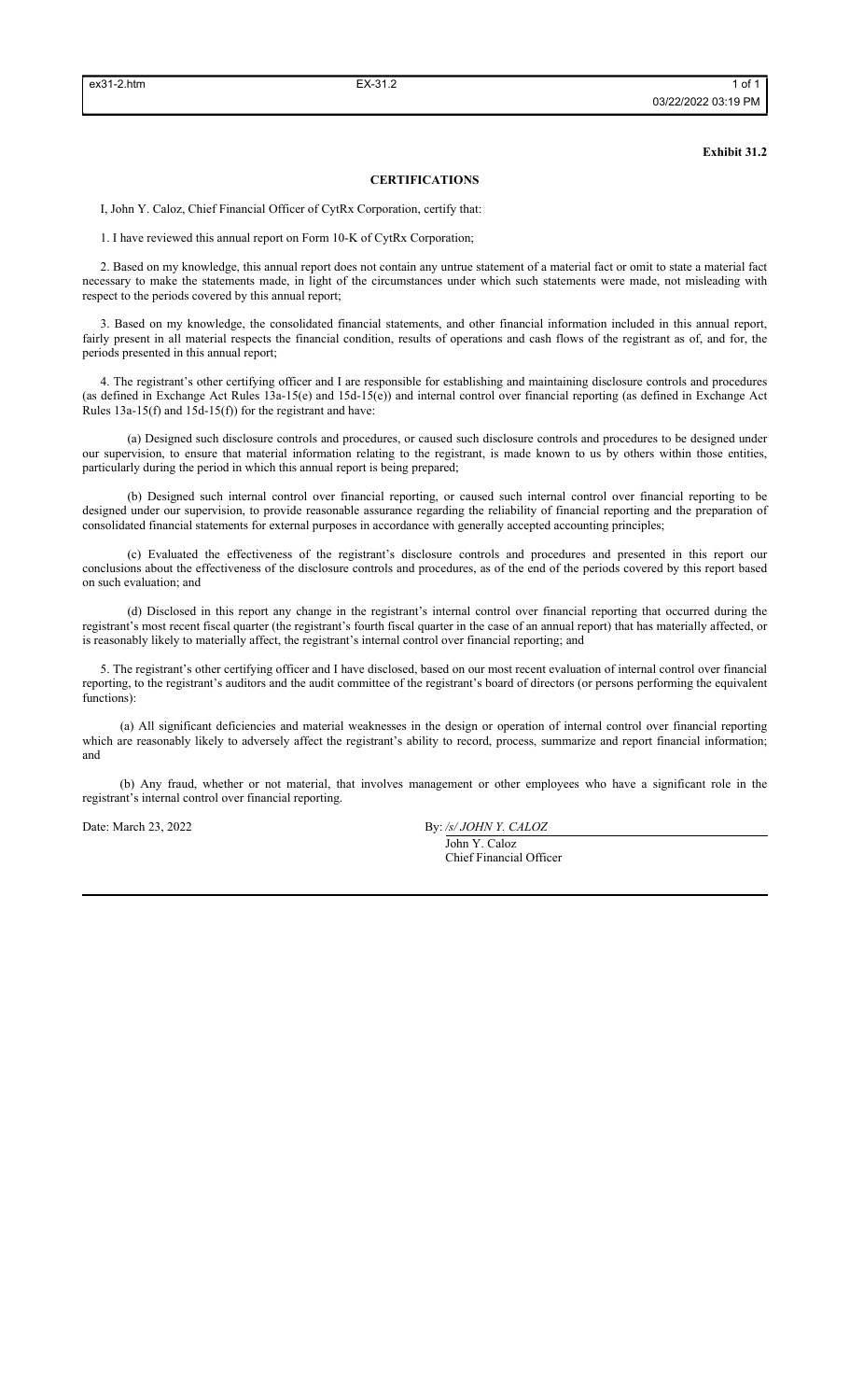### **Exhibit 32.1**

# **Certification of Chief Executive Officer**

Pursuant to 18 U.S.C. 1350, as created by Section 906 of the Sarbanes-Oxley Act of 2002, the undersigned officer of CytRx Corporation (the "Company") hereby certifies that:

(i) the accompanying Annual Report on Form 10-K of the Company for the year ended December 31, 2021 (the "Report") fully complies with the requirements of Section 13(a) or Section 15(d), as applicable, of the Securities Exchange Act of 1934, as amended; and

(ii) the information contained in the Report fairly presents, in all material respects, the financial condition and results of operations of the Company.

Date: March 23, 2022 **By:** */s/ STEPHEN SNOWDY* Dr. Stephen Snowdy Chief Executive Officer

A signed original of this written statement required by Section 906 of the Sarbanes-Oxley Act of 2002 (Section 906), or other document authenticating, acknowledging, or otherwise adopting the signature that appears in typed form within the electronic version of this written statement required by Section 906, has been provided to CytRx Corporation and will be retained by CytRx Corporation and furnished to the Securities and Exchange Commission or its staff upon request.

The foregoing certification is being furnished to the Securities and Exchange Commission as an Exhibit to the Form 10-K and shall not be considered filed as part of the Form 10-K.